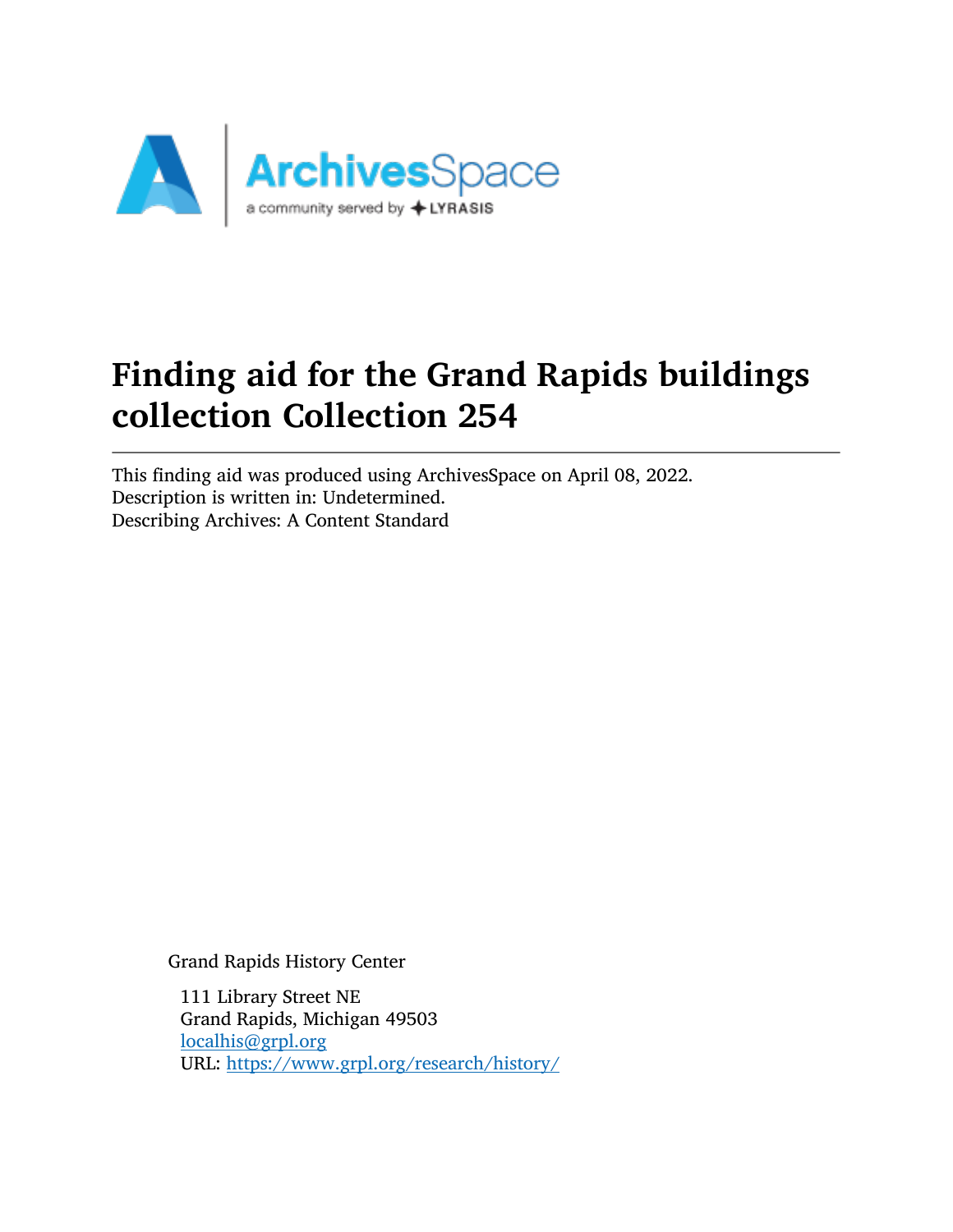# <span id="page-1-0"></span>**Table of Contents**

|                                                                                          | $\overline{4}$ |
|------------------------------------------------------------------------------------------|----------------|
|                                                                                          |                |
|                                                                                          |                |
|                                                                                          |                |
|                                                                                          |                |
|                                                                                          |                |
|                                                                                          |                |
|                                                                                          |                |
|                                                                                          |                |
| Subseries B. Biographies, webpages, etc. for architects, architectural firms, buildings, |                |
|                                                                                          |                |
|                                                                                          |                |
|                                                                                          |                |
|                                                                                          |                |
| Artistic Dwellings / Allen, Frank P., Grand Rapids. 6th Ed. 1896. Formerly               |                |
|                                                                                          |                |
|                                                                                          | 11             |
| Daverman Assoc., Architects-Engineers (J. and G. Daverman Company, J.H. Daverman and     |                |
|                                                                                          |                |
| [Downtown Grand Rapids photographs, source unknown]. 00.[518].1-34                       | 12             |
|                                                                                          |                |
|                                                                                          |                |
|                                                                                          |                |
|                                                                                          | 19             |
| Duplicate graphics removed from Collection 91 - Grand Rapids Illustrated                 |                |
|                                                                                          | 19             |
|                                                                                          | 19             |
| "A"                                                                                      | 19             |
| "B"                                                                                      | 21             |
| "C"                                                                                      | 22             |
| "D"                                                                                      | 27             |
| "E"                                                                                      | 28             |
| "F"                                                                                      | 28             |
|                                                                                          |                |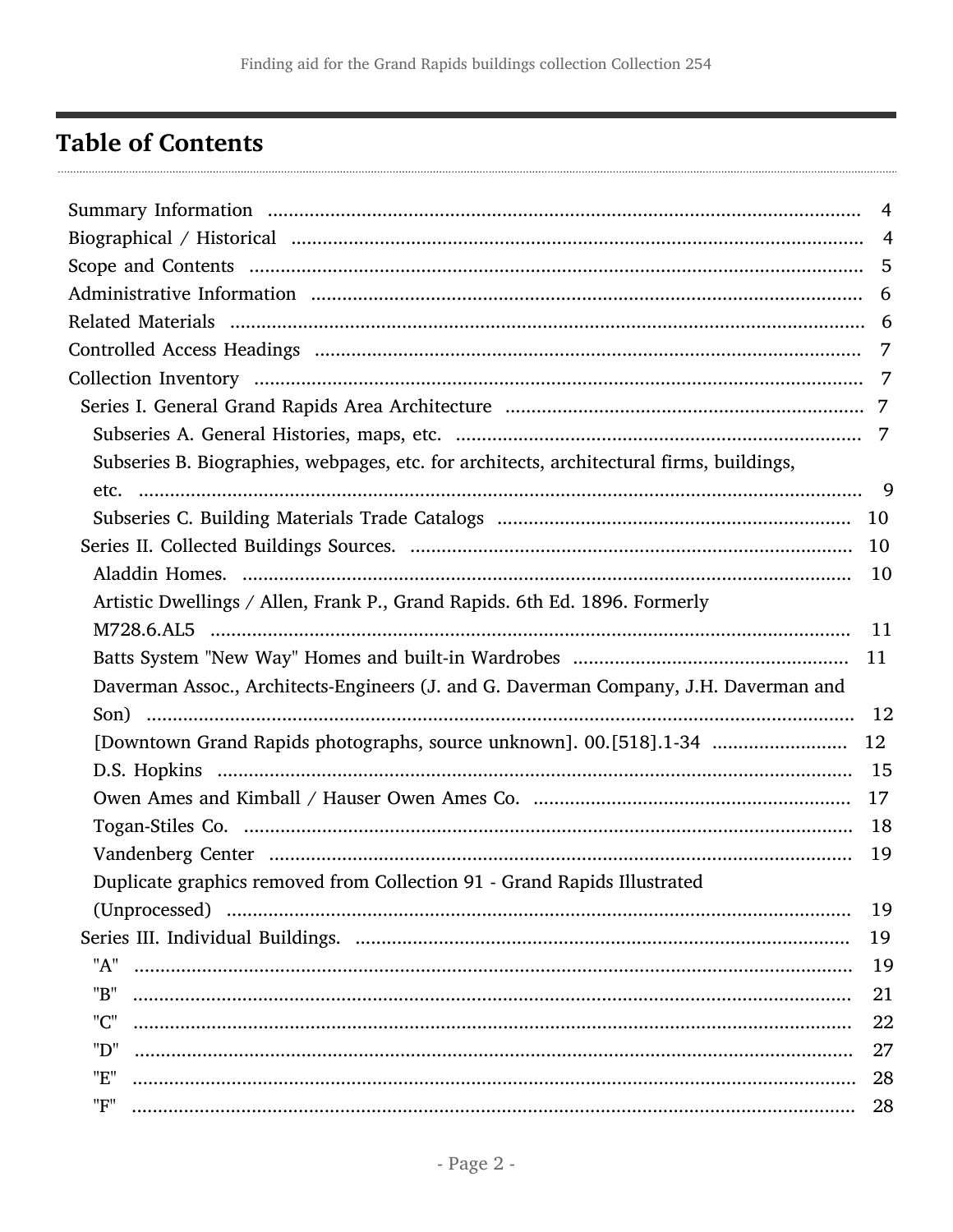| "G"                                                                                            | 30 |
|------------------------------------------------------------------------------------------------|----|
| "H"                                                                                            | 32 |
| "I"                                                                                            | 33 |
| "J"                                                                                            | 34 |
| "K"                                                                                            | 34 |
| "L"                                                                                            | 35 |
| "M"                                                                                            | 36 |
| "N"                                                                                            | 39 |
| "O"                                                                                            | 39 |
| "P"                                                                                            | 41 |
| "Q"                                                                                            | 42 |
| "R"                                                                                            | 42 |
| "S"                                                                                            | 43 |
| "T"                                                                                            | 44 |
| "U"                                                                                            | 45 |
| "V"                                                                                            | 45 |
| "W"                                                                                            | 46 |
| "Y"                                                                                            | 47 |
|                                                                                                | 48 |
|                                                                                                | 48 |
|                                                                                                | 49 |
|                                                                                                | 49 |
|                                                                                                | 53 |
|                                                                                                | 54 |
|                                                                                                | 55 |
| West Bridge Street Development / Bridgewater Place. Gordon Olson Files, 1989-1992. Weirich     |    |
| Building Recordation / Grand Rapids Historical Commission. 1993.014  58                        |    |
|                                                                                                |    |
|                                                                                                |    |
|                                                                                                | 59 |
| I-96 Highway Construction prints from Milanowski slides. May 1963 (2008.025)  59               |    |
| John Ihlder, Secretary of the Municipal Affairs Committee, Grand Rapids Board of               |    |
|                                                                                                | 62 |
| Newspaper clippings RE Ihlder's visits to different cities, from the Grand Rapids Press or the |    |
|                                                                                                |    |
| Files and images from the City Historic Preservation office - unprocessed (2005.041)  64       |    |
|                                                                                                |    |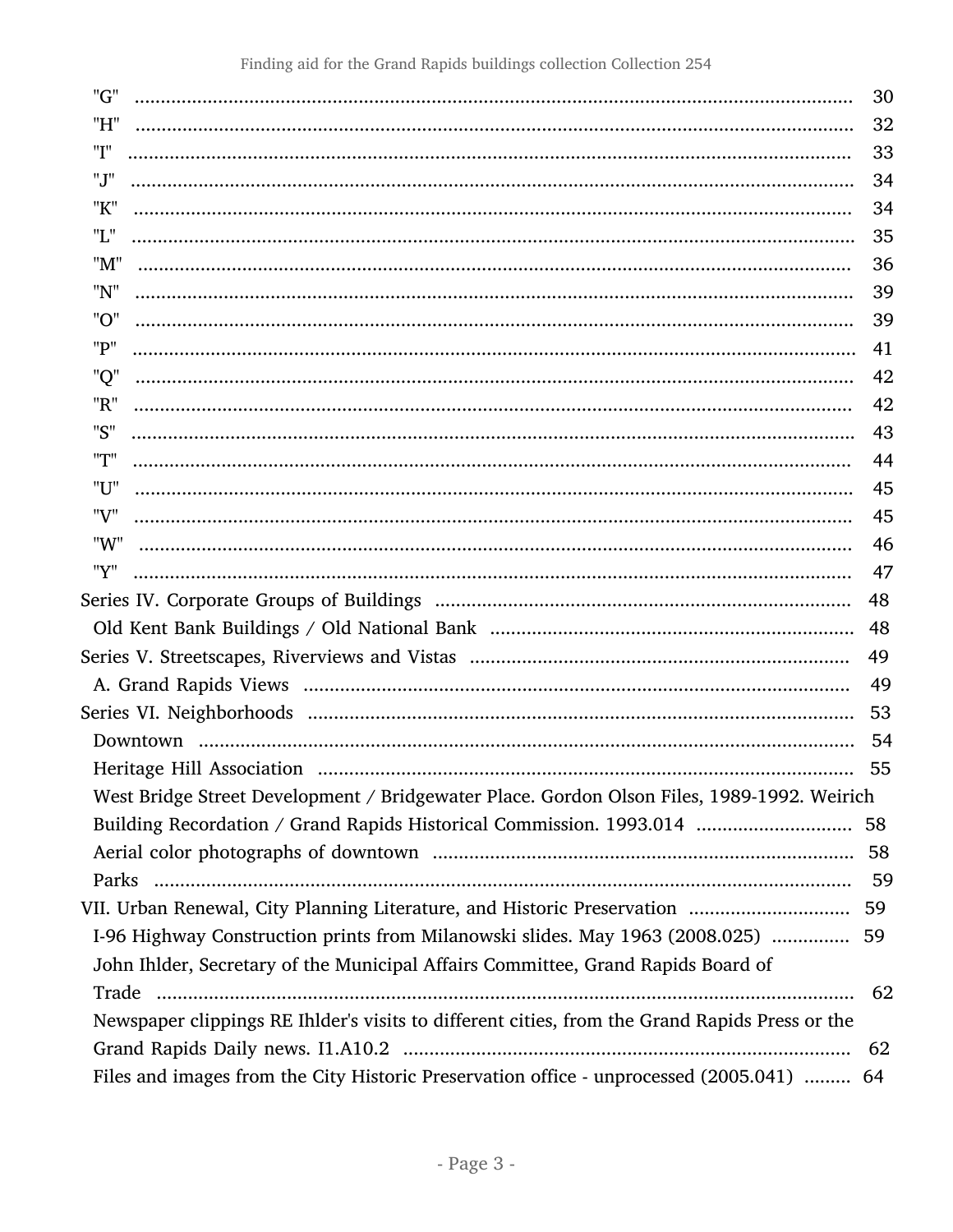## <span id="page-3-0"></span>Summary Information

| <b>Repository:</b>                  | <b>Grand Rapids History Center</b>                                                                                                                                                                                                                                                                                                                                                                                                                                                                                                                                                                                                                                                                                                                                                             |  |
|-------------------------------------|------------------------------------------------------------------------------------------------------------------------------------------------------------------------------------------------------------------------------------------------------------------------------------------------------------------------------------------------------------------------------------------------------------------------------------------------------------------------------------------------------------------------------------------------------------------------------------------------------------------------------------------------------------------------------------------------------------------------------------------------------------------------------------------------|--|
| Title:                              | Grand Rapids buildings collection                                                                                                                                                                                                                                                                                                                                                                                                                                                                                                                                                                                                                                                                                                                                                              |  |
| ID:                                 | Collection 254                                                                                                                                                                                                                                                                                                                                                                                                                                                                                                                                                                                                                                                                                                                                                                                 |  |
| Date:                               | 1830s-2000s                                                                                                                                                                                                                                                                                                                                                                                                                                                                                                                                                                                                                                                                                                                                                                                    |  |
| Physical<br>Description:            | 21.1 Linear Feet                                                                                                                                                                                                                                                                                                                                                                                                                                                                                                                                                                                                                                                                                                                                                                               |  |
| Language of the<br><b>Material:</b> | English.                                                                                                                                                                                                                                                                                                                                                                                                                                                                                                                                                                                                                                                                                                                                                                                       |  |
| Abstract:                           | This devised collection attempts to bring together and<br>coordinate materials about Grand Rapids physical structures<br>and the planned and unplanned areas which those structures<br>currently or previously occupied. Data on buildings by name<br>and location are incorporated, including information on the site,<br>builders and architects, as the information is available. Included<br>are city planning documents with related site planning, layout,<br>urban design and physical infrastructure data. Included is<br>information on the historic preservation of areas and individual<br>structures within the city of Grand Rapids and Kent County.<br>The collection includes books, periodicals, clippings, ephemera,<br>postcards, published images, posters and photographs. |  |

^ [Return to Table of Contents](#page-1-0)

## <span id="page-3-1"></span>Biographical / Historical

Before the fur traders and missionaries built their awkward cabins along the Grand River, Native Americans inhabited the area. The earliest image most commonly known and used to explain the first white settlement at Grand Rapids is Rev. Booth's 1831 original art work of the Baptist Mission on the west side of the Grand River. Louis Campau, credited as the Father of Grand Rapids, built his trading post on the East Side. Joel Guild's House is documented as one of the earliest structures at the center of what would become Grand Rapids, Michigan. His house, sketched by Turner in 1834, is shown on the rural site of what would be Pearl and Monroe, in Campau Square, at the heart of Grand Rapids. Perhaps the best published source of images of early Grand Rapids construction is Old Grand Rapids : a picture story of old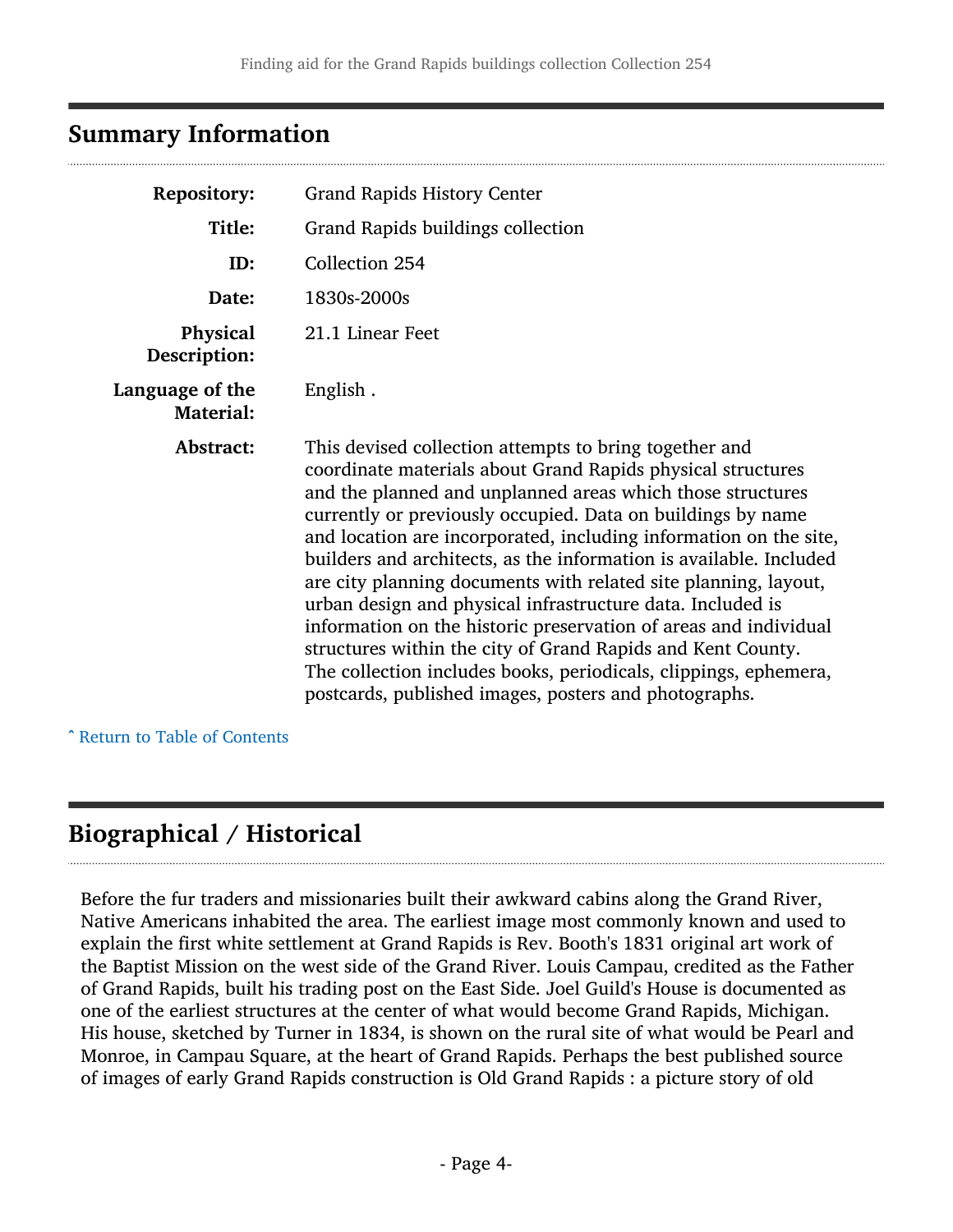conditions by Geo. E. Fitch, 1925. Coll. 018, the Fitch Photographs Collection, includes many of the historical images collected by Fitch.

From these early constructions, Grand Rapids has continued to grow and evolve into a small metropolis, centered on the Grand River, but expanding across county lines, and stretching in all directions. Grand Rapids has suburbs, and experienced the same flight from the city center as other American cities, but today has an active downtown area, as well as a sprawling greater community. The Polk directories and their ilk, which document the addresses of local physical structures, have expanded from a city directory, to a city  $+$  suburban directories, to now a Kent County directory.

The city core has seen several generations of evolution by 2000, and continues to change. The islands and hills which marked natures construction as of the 1830's were soon reshaped by man. Several different buildings have inhabited some sites, there have been at least two periods of urban renewal. The city has taken a lead in Michigan historical preservation, in reaction to the destruction of the beloved 1888 Old City Hall, and in preservation of the Heritage Hill Historic District east of the downtown. Many of the old furniture factories, left from Grand Rapids 19th century reputation as the Furniture City, are now being rediscovered and reused, along with other historical center city structure.

^ [Return to Table of Contents](#page-1-0)

## <span id="page-4-0"></span>Scope and Contents

This collection struggles for organization as it grows and changes. Included in the collection are materials on buildings built and unbuilt.

As an open collection, the Grand Rapids Buildings Collection is designed to collect small accessions of one to a handful of items. It is possible that some of the materials in this collection may grow into its own collection in the future. However, keeping such materials together provides the conveniences of one strong finding aid to search for information about Grand Rapids buildings. It also acts as a guide to other collections and types of materials that which are valued for site and building research.

As an open generic subject collection is structure is dynamic changes with the materials currenctly included in the collection. The series defined within the collection gather subgroups of like materials as defined. However, a keyword search within the collection may find other materials associated with the particular question the researcher is pursuing.

^ [Return to Table of Contents](#page-1-0)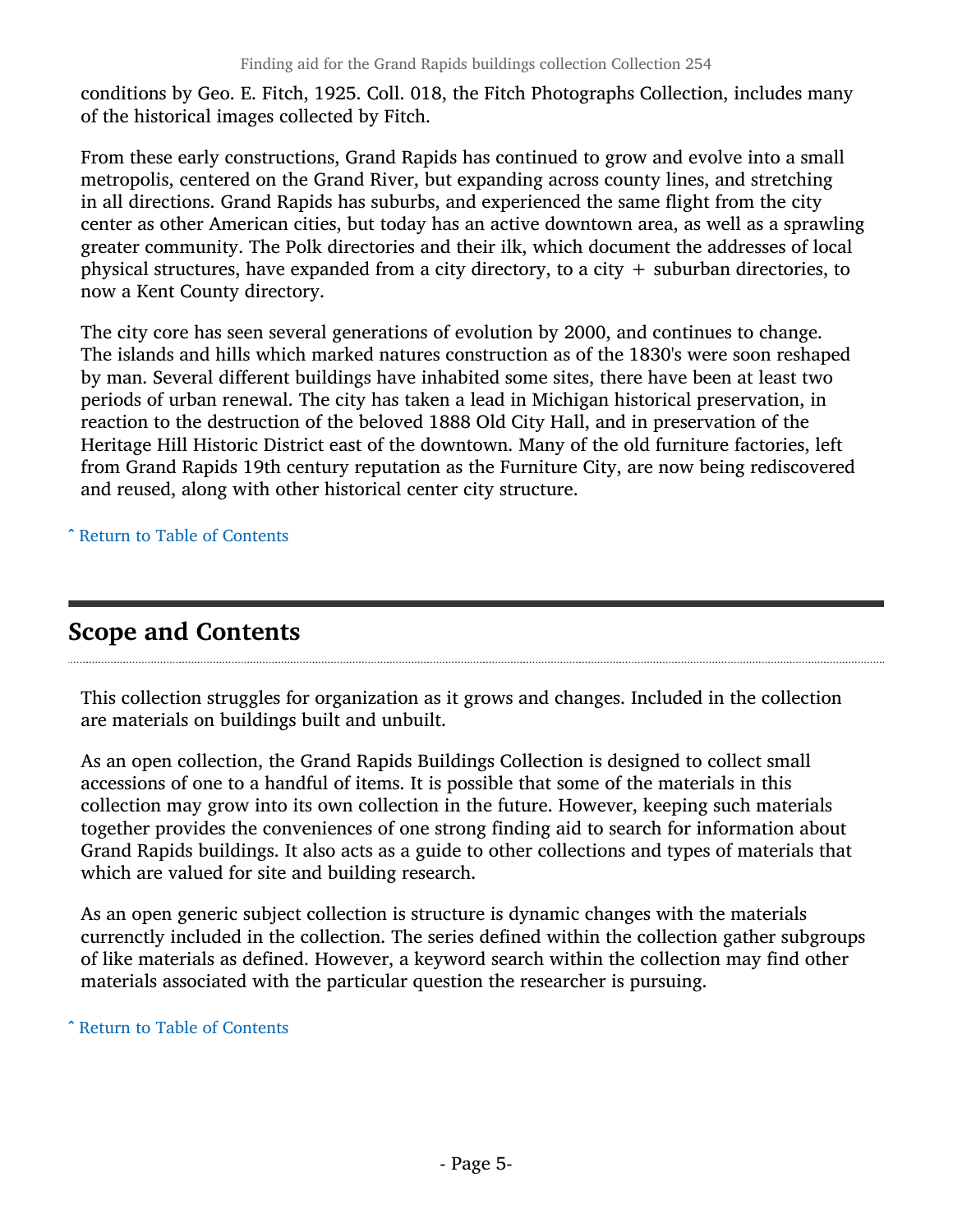## <span id="page-5-0"></span>Administrative Information

### Publication Statement

Grand Rapids History Center

111 Library Street NE Grand Rapids, Michigan 49503 [localhis@grpl.org](mailto:localhis@grpl.org) URL: <https://www.grpl.org/research/history/>

^ [Return to Table of Contents](#page-1-0)

## <span id="page-5-1"></span>Related Materials

#### Related Materials

Other GRPL archival collections containing significant architectural materials include:

Coll. 151 Kenneth C. Welch Coll. Architect Coll. 245 Past Perfect Coll. Coll. 322 Albert Builders Coll.

Coll. 240. GRPL Map Collection. Includes numerous plat maps, street maps, Sanborn maps and city planning maps, which may be relevant to the study of Grand Rapids as a whole, neighborhoods or districts and individual properties. Included is the Master Plan map for Grand Rapids, 1962, for example.

Before Coll. 254 was defined, random small accessions of materials related to building, architecture or planning were added to many different collections throughout the archives where they still reside. These include:

GRPL Photo Collection (54) GRPL Postcard Collection (78) Grand Rapids Illustrated (91), Laura Lorenson Photograph Collection (93) Kent County (Mich.) Original Survey Collection (99) City of Grand Rapids Photograph Collection (100) Grand Rapids Public Library Urban Renewal Pictorials (118) Kent County Bridges Collection (132) GRPL Art & Graphics Collection (224) Past Perfect Historic Preservation Collection (245) Father Dennis Morrow Buildings Photos (273) Grand Rapids City Assessment Office Razed Buildings Files (286) Real Estate Listings Slip Files (287)

See also the very large Robinson Studio Collection.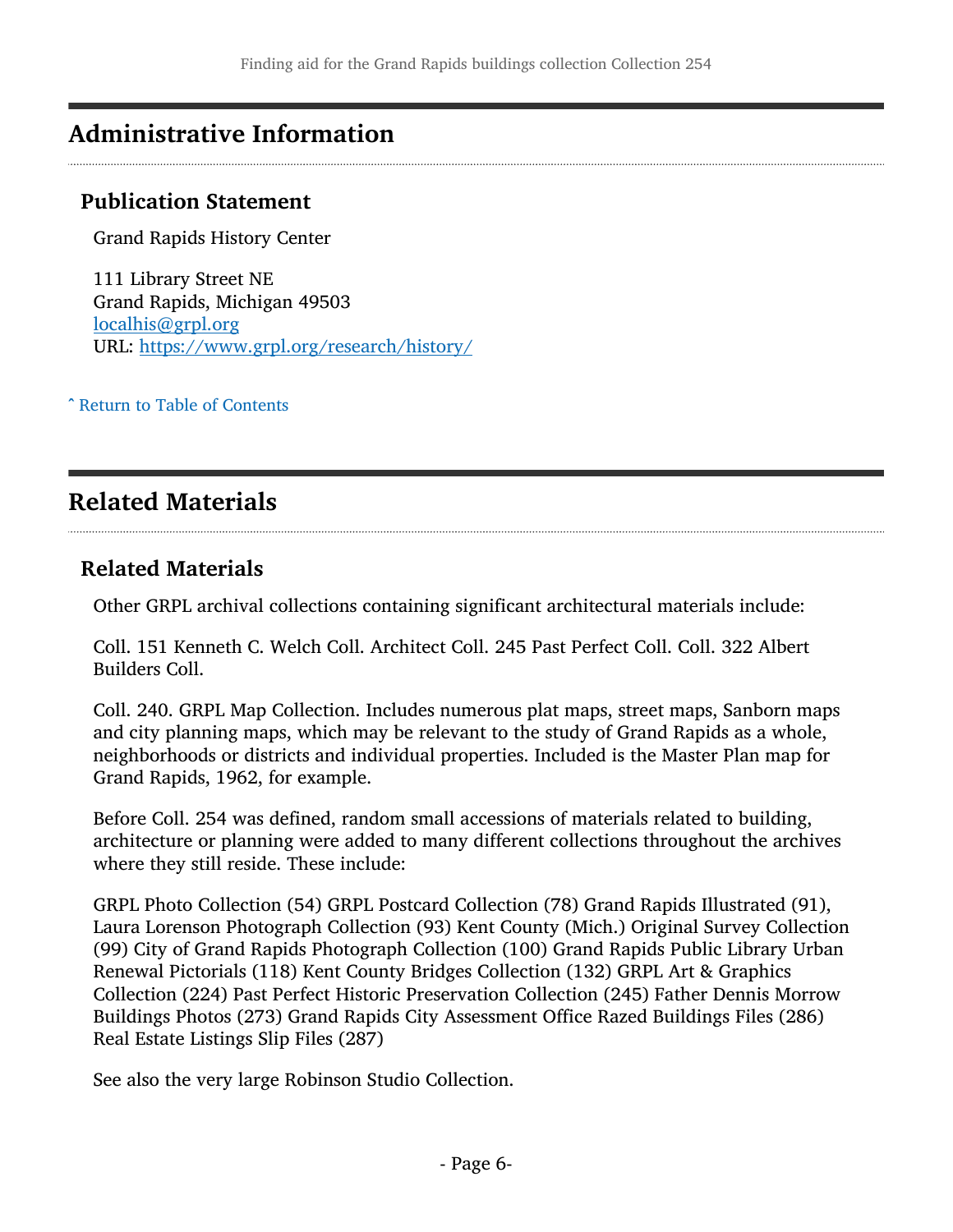As staff for assistance in finding building-related materials in other archival collections or departmental files.

See also the Architecture Database, and the newspaper clippings about area buildings, indexed in this database.

^ [Return to Table of Contents](#page-1-0)

## <span id="page-6-0"></span>Controlled Access Headings

- Architecture -- Michigan -- Grand Rapids
- Historic preservation -- Michigan -- Grand Rapids
- Grand Rapids (Mich.) -- History
- Historic buildings -- Michigan -- Grand Rapids
- Buildings -- Michigan -- Grand Rapids -- Photographs

## <span id="page-6-1"></span>Collection Inventory

### <span id="page-6-2"></span>Series I. General Grand Rapids Area Architecture

#### <span id="page-6-3"></span>Subseries A. General Histories, maps, etc.

#### Scope and Contents

Included in this series are materials which summarize or provide a larger perspective on Grand Rapids architecture. That perspective may be historical, providing information on the evolution of Grand Rapids and Kent County structurally, over time. Or, it may be a guide or directory, for example, representing the overall community.

| Title/Description                                                                                                                                                                                                                                                                                                                                                                                                                                                         | <b>Instances</b> |            |
|---------------------------------------------------------------------------------------------------------------------------------------------------------------------------------------------------------------------------------------------------------------------------------------------------------------------------------------------------------------------------------------------------------------------------------------------------------------------------|------------------|------------|
| Architecture of Grand Rapids, 1836-1914 / John<br>Beckwith. Presented to GR Hist. Soc., ca. 1975. 00. [498].1                                                                                                                                                                                                                                                                                                                                                             | Box 1            | Folder 1   |
| Building Blocks of Grand Rapids, n.d. Photocopy of pg. 3<br>from unidentified source which lists local buildings built<br>with stone, including limestock from the Grand River or<br>Indiana, etc. 00. [4021].1. Buildings listed are: Limestone<br>House, 222 E. Fulton; 1940 Public Museum, 54 Jefferson<br>S.E.; Seventh Day Adventist Church, Cherry and Sheldon<br>S.E.; Veterans' Memorial Park; Ryerson Library; Fountain<br>Street Church; Michigan Bell Building | Box 1            | Folder 1.3 |
| Building Inspector's Hand Book of Grand Rapids<br>Directory. Formerly MKG352.D28. 00.[3100].1                                                                                                                                                                                                                                                                                                                                                                             | Box 1            | Folder 1.4 |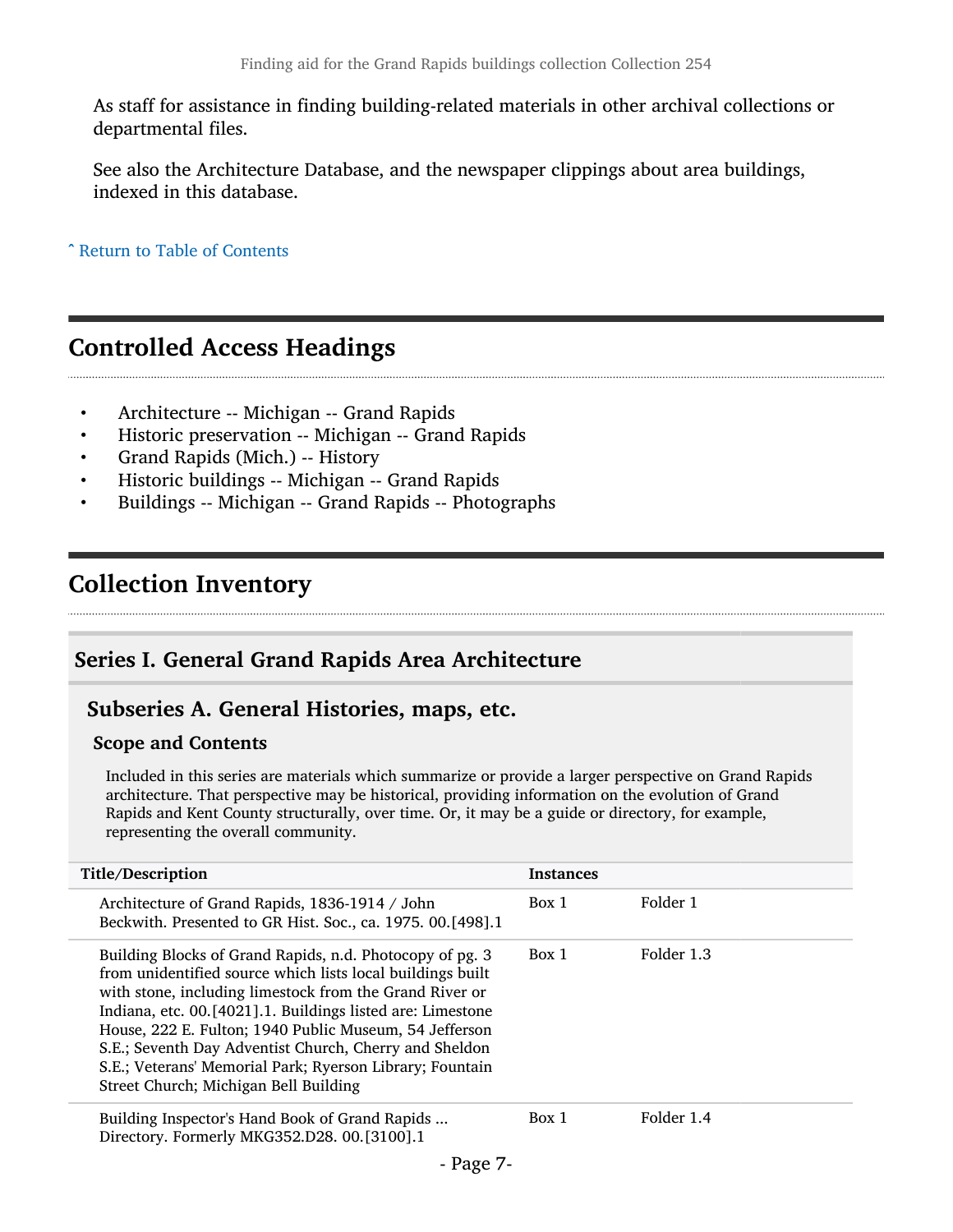| Buyers' Guide / issued by Builders and Traders Exchange.<br>1937.00.[3843].1                                                                                                                                                                                                                                                                                                                                                                                                                                                                                                                                                                                                                                                                                                                                                                                                                                                                                                                                                                                                                                                                                                                                                                                                                                                                                                                                                                                                       | Box 1 | Folder 1.5 |
|------------------------------------------------------------------------------------------------------------------------------------------------------------------------------------------------------------------------------------------------------------------------------------------------------------------------------------------------------------------------------------------------------------------------------------------------------------------------------------------------------------------------------------------------------------------------------------------------------------------------------------------------------------------------------------------------------------------------------------------------------------------------------------------------------------------------------------------------------------------------------------------------------------------------------------------------------------------------------------------------------------------------------------------------------------------------------------------------------------------------------------------------------------------------------------------------------------------------------------------------------------------------------------------------------------------------------------------------------------------------------------------------------------------------------------------------------------------------------------|-------|------------|
| Buyers' Guide issued by Builders & Traders, Inc. Grand<br>Rapids, Mich. [2021.066], 1969                                                                                                                                                                                                                                                                                                                                                                                                                                                                                                                                                                                                                                                                                                                                                                                                                                                                                                                                                                                                                                                                                                                                                                                                                                                                                                                                                                                           | Box 1 | Folder 1.5 |
| Chronology of Downtown Grand Rapids, 1945-1991.<br>[timeline] / Source unknown. 00.[3065].1                                                                                                                                                                                                                                                                                                                                                                                                                                                                                                                                                                                                                                                                                                                                                                                                                                                                                                                                                                                                                                                                                                                                                                                                                                                                                                                                                                                        | Box 1 | Folder 4   |
| Description of Grand Rapids / G.A. Fuller, Aug. 23, 1837,<br>1906 annotated copy. Photocopy only. 00.[638].1                                                                                                                                                                                                                                                                                                                                                                                                                                                                                                                                                                                                                                                                                                                                                                                                                                                                                                                                                                                                                                                                                                                                                                                                                                                                                                                                                                       | Box 1 | Folder 2   |
| Downtown Grand Rapids, 1830-1910 / Lee Montgomery<br>Hutchins, Fred A. Myers, James Nachtegall, n.d. See<br>cataloged copies at M7209774.H97d. 00.[5152].2.<br>Includes: Turner House, St. Mary's Roman Catholic<br>Church, St. James Roman Catholic Church, Hope<br>Evangelical United Brethren Church, Old Bridge Street<br>Buildings, German-English Schoolhouse, St. Andrew's<br>Roman Catholic Cathedral, Seventh-day Adventist Church,<br>Westminster Presbyterian Church, Ladies Literary Club,<br>Coyes, Inc., William Alden Smith Building, Heystek<br>Building (Coliseum), Calkins Law Office, Old Church<br>Building (Ionia and Barnett), 801-805 Monroe Building,<br>Engine House no. 5, W.T. Grant Co. Buildings, 139 Pearl<br>St. Building, Exhibitors Building (220 Lyon), Federal<br>Building/Old Post Office/Old Art Museum, Ottawa at<br>Monroe Building, 118-120 Monroe Building, Ledyard<br>Building, White-Godfrey Building, Michigan Trust<br>Building, Immanuel Lutheran Church (338 Division),<br>Trinity Evangelical English Lutheran Church (Crescent<br>and Bostwick), St. Cecilia Building, Youth Ministry<br>Building (129 E. Fulton St.), Metz Building, St. Marks'<br>Episcopal Church, Park (First) Congregational Church,<br>Botsford Building, Wenham Building, Junior College<br>Building/Grand Rapids Community College, Holy Trinity<br>Greek Orthodox Church (Fountain and Ransom), Ryerson<br>Library Building/Grand Rapids Public Library, | Box 1 | Folder 2.1 |
| [Furniture Factories. Map] From: Furniture Directory of<br>Grand Rapids. G.R.: White Printing Co., January 1897.<br>The fragile original is at 233-12.5                                                                                                                                                                                                                                                                                                                                                                                                                                                                                                                                                                                                                                                                                                                                                                                                                                                                                                                                                                                                                                                                                                                                                                                                                                                                                                                            | Box 1 | Folder 2.3 |
| A Guide to West Michigan Architecture, Grand Rapids,<br>Holland, Muskegon / AIA Grand Valley. 2007. Folding<br>flyer with maps (3 copies). 2007.066.1-3                                                                                                                                                                                                                                                                                                                                                                                                                                                                                                                                                                                                                                                                                                                                                                                                                                                                                                                                                                                                                                                                                                                                                                                                                                                                                                                            | Box 1 | Folder 2.5 |
| A Historical Guide to Grand Rapids / prepared for<br>teachers by the Grand Rapids Historical Society, with the<br>co-operation for the Grand Rapids Public Museum, 1955.<br>00.[639].1                                                                                                                                                                                                                                                                                                                                                                                                                                                                                                                                                                                                                                                                                                                                                                                                                                                                                                                                                                                                                                                                                                                                                                                                                                                                                             | Box 1 | Folder 3   |
| [Historical Guide to Grand Rapids], n.d. [76 sites] 00.<br>$[640]$ .1                                                                                                                                                                                                                                                                                                                                                                                                                                                                                                                                                                                                                                                                                                                                                                                                                                                                                                                                                                                                                                                                                                                                                                                                                                                                                                                                                                                                              | Box 1 | Folder 3.5 |
| Homes for all in Michigan : improved fruit, stock grain<br>farms  / by Abel T. Page, dealer  G.R. : Dygert, Buff<br>and Rich. Ca. 1882. Formerly M91.P14:2. 00.[854].1                                                                                                                                                                                                                                                                                                                                                                                                                                                                                                                                                                                                                                                                                                                                                                                                                                                                                                                                                                                                                                                                                                                                                                                                                                                                                                             | Box 1 | Folder 5   |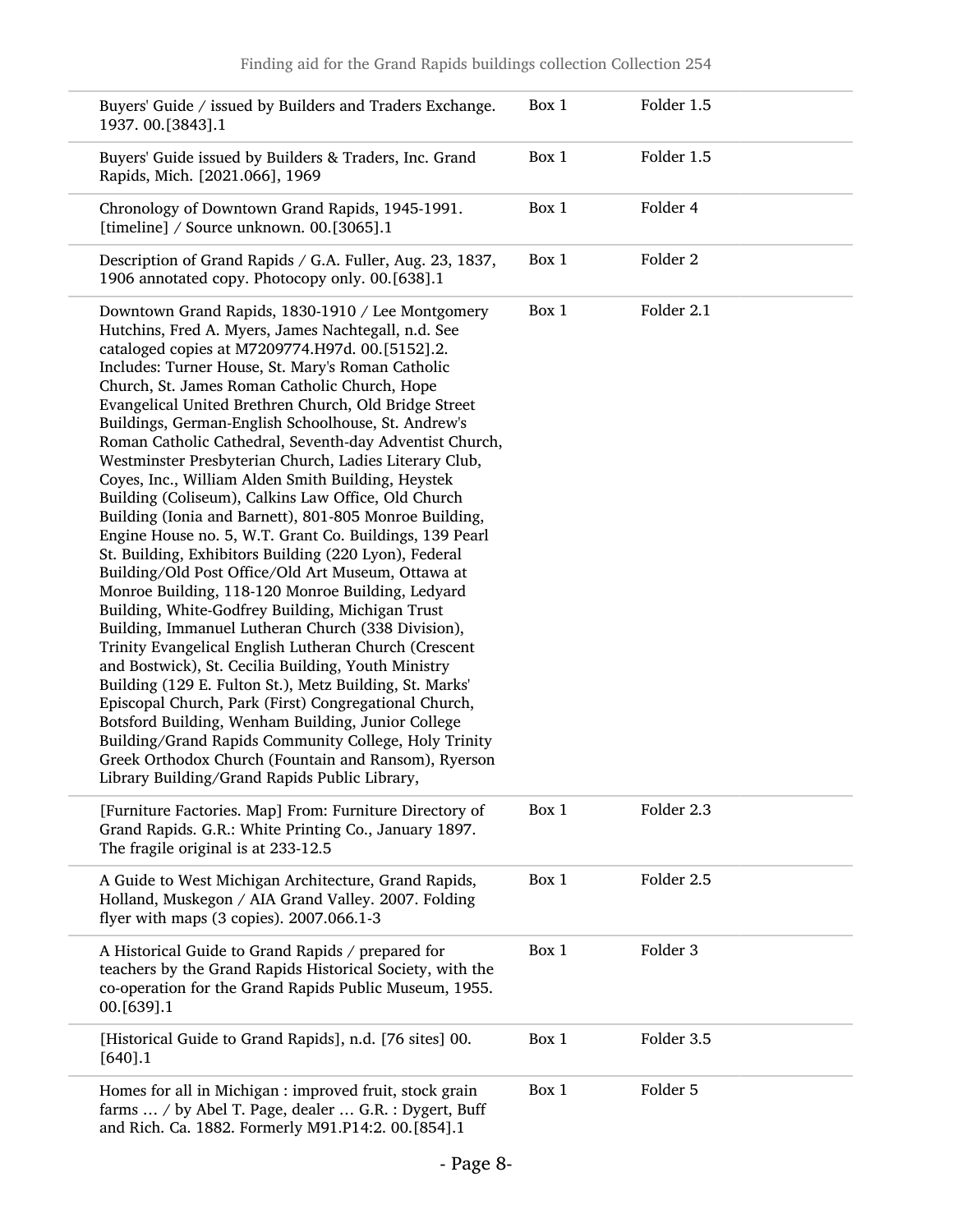| Homes for all in Michigan : improved fruit, stock,<br>grain farms  / by Abel T. Page, dealing in all kinds<br>of real estate  G.R. : West Michigan Printing Co.,<br>1892. Formerly M91.P14. 00.[855].1. Includes Nelson<br>Homestead, Bostwick St., p. [41] [Repro. Of etching];<br>Grand Rapids 1832 [Repro. Of etching]; "Picture taken<br>from a painting by the Hon. A.B. Turner, showing<br>"Prospect Hill", as it looked in 1836. Also the first frame<br>house in Grand Rapids, erected by Joel Guild in 1833 and<br>Louis Campau's Fur-Storage House." P. [50]; Michigan<br>State Capital [rear flyleaf]; Kent County Court House [rear<br>flyleaf] | Box 1 | Folder 6  |
|-------------------------------------------------------------------------------------------------------------------------------------------------------------------------------------------------------------------------------------------------------------------------------------------------------------------------------------------------------------------------------------------------------------------------------------------------------------------------------------------------------------------------------------------------------------------------------------------------------------------------------------------------------------|-------|-----------|
| Proposed Development of the Grand River at Grand<br>Rapids Mich. Spooner and Merril, Consulting Engineers,<br>1924. 00. {1559}. 1                                                                                                                                                                                                                                                                                                                                                                                                                                                                                                                           | Box 1 | Folder 42 |

### <span id="page-8-0"></span>Subseries B. Biographies, webpages, etc. for architects, architectural firms, buildings, etc.

#### Scope and Contents

Included here is general information on individual architect, architectural firms, contractors, and builders of the Greater Grand Rapids area. For information on specific works, whether individual or corporate, as part of a larger discussion, as part of a neighborhood or included in a city plan, see the other series within this collection.

| Title/Description                                                                                                                                                                                                                                                                                                                                                                                                                                       | <b>Instances</b> |
|---------------------------------------------------------------------------------------------------------------------------------------------------------------------------------------------------------------------------------------------------------------------------------------------------------------------------------------------------------------------------------------------------------------------------------------------------------|------------------|
| Daverman - Biographical research                                                                                                                                                                                                                                                                                                                                                                                                                        | <b>Box 14</b>    |
| Daverman - International Architectural Co. Milford B.<br>Martin, Genl. Supr. Letterhead. 1 sheet. 2004.072                                                                                                                                                                                                                                                                                                                                              | Box $14$         |
| McColl, Alexander. Biographical. Obituary and brief<br>obituary article. Dec. 1967. Grand Rapids Press.                                                                                                                                                                                                                                                                                                                                                 | <b>Box 14</b>    |
| Myers, Elijah E. (E.E. Myers). Valerie Marvin and State<br>of Michigan initiative RE the Michigan State Capitol.<br>"Help Preserve the Memory of America's Greatest Capitol<br>Builder " blue flyer; Coin token, with Myers image on<br>one side and the Michigan capitol building on the other;<br>Grand Rapids Historical Society presentation by Marvin<br>on Myer, mostly about him, with little about Grand<br>Rapids Old City Hall. 00.[5721].1-3 | Box $14$         |
| Owen Ames Kimball. Breaking Ground. [firm newsletter].<br>Spring 1999. New Kent County Courthouse, Meijer<br>Gardens                                                                                                                                                                                                                                                                                                                                    | Box $14$         |
| Second Story Properties. Web pages. Jan. 18, 2006.                                                                                                                                                                                                                                                                                                                                                                                                      | Box $14$         |
| Original sketch by Ray Barnes for "We Have With Us<br>Today" Ralph Ernst Seeger, AIA, 1944                                                                                                                                                                                                                                                                                                                                                              | Box 4            |
| By-laws of the Grand Rapids Real Estate Board 1957                                                                                                                                                                                                                                                                                                                                                                                                      | Box $14$         |
|                                                                                                                                                                                                                                                                                                                                                                                                                                                         |                  |

Grand Rapids Real Estate Board, publications, 1942-1946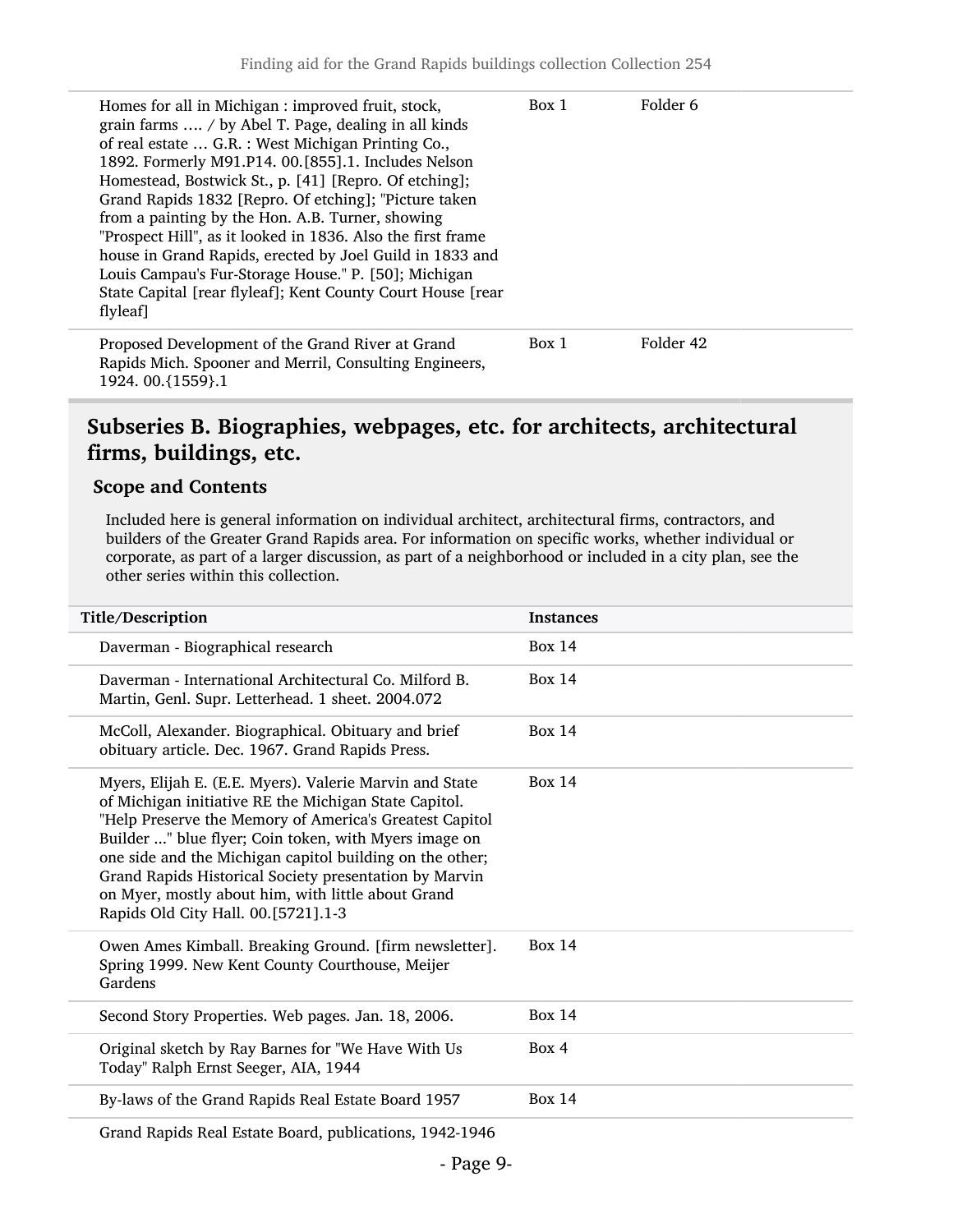Box 14

Grand Rapids Real Estate Board, correspondence with C. Rowland Stebbins 1945-1962 Box 14

### <span id="page-9-0"></span>Subseries C. Building Materials Trade Catalogs

#### Scope and Contents

Include here catalogs for building trades selling parts of the house, used in construction.

| Title/Description                                                                                    | Instances |
|------------------------------------------------------------------------------------------------------|-----------|
| Universal Design Book No. 25 on Builder's Woodwork.<br>G.R.: Sash and Door Company, 1927. 00.[730].1 | Box 11    |

^ [Return to Table of Contents](#page-1-0)

### <span id="page-9-1"></span>Series II. Collected Buildings Sources.

#### Scope and Contents

Included here are documents which provide information on several different buildings, though the buildings were not constructed as an architectural unit. These buildings may be gathered together for the purpose of reflecting on the work of a particular architect, builder, kit house company, building materials suppliers, professional organizations, or survey of a particular building type such as churches, etc. The common denominator is that the documents contain several structures within a single source which were not architecturally planned as an architectural complex. For those multiple building sources which are planned together, see Series IV.

Sources are organized under the name of the architect or primary company or building logo. These individual or corporate names are arranged alphabetically. If an architect has acted both alone or in corporation, his materials may be found together if the materials suggest, or separate, with cross references from his/her different associations.

<span id="page-9-2"></span>

| Title/Description                                                                                                                                                                                                                                                                                                                                           | <b>Instances</b> |            |
|-------------------------------------------------------------------------------------------------------------------------------------------------------------------------------------------------------------------------------------------------------------------------------------------------------------------------------------------------------------|------------------|------------|
| 3 Way Lodge blueprints                                                                                                                                                                                                                                                                                                                                      | Box 10           |            |
| <b>Aladdin Homes.</b>                                                                                                                                                                                                                                                                                                                                       |                  |            |
| Title/Description                                                                                                                                                                                                                                                                                                                                           | <b>Instances</b> |            |
| Aladdin Houses, built in a day. Catalog no. 23, Spring<br>1912. North American Construction Co., Bay City, Mi.<br>P <sub>2007.074</sub>                                                                                                                                                                                                                     | Box 1            | Folder 6.5 |
| Aladdin Homes (Built in a Day) Catalog no. 31. 4th Ed.<br>Hard cover. 1918-1919. Oct. 15, 1919 price list attach<br>inside front cover. Published letter from First National<br>Bank, Dec. 2, 1918 on back flyleaf. Plus a yellow response<br>postcard. Some houses have fold out pages. Renderings,<br>floor plans, and interior perspectives. P2007.094.4 | Box 1            | Folder 6.7 |
| Aladdin Homes, 23 Annual Catalog, Cat. No. 42, c. 1929.<br>P2001.130                                                                                                                                                                                                                                                                                        | Box 1            | Folder 7   |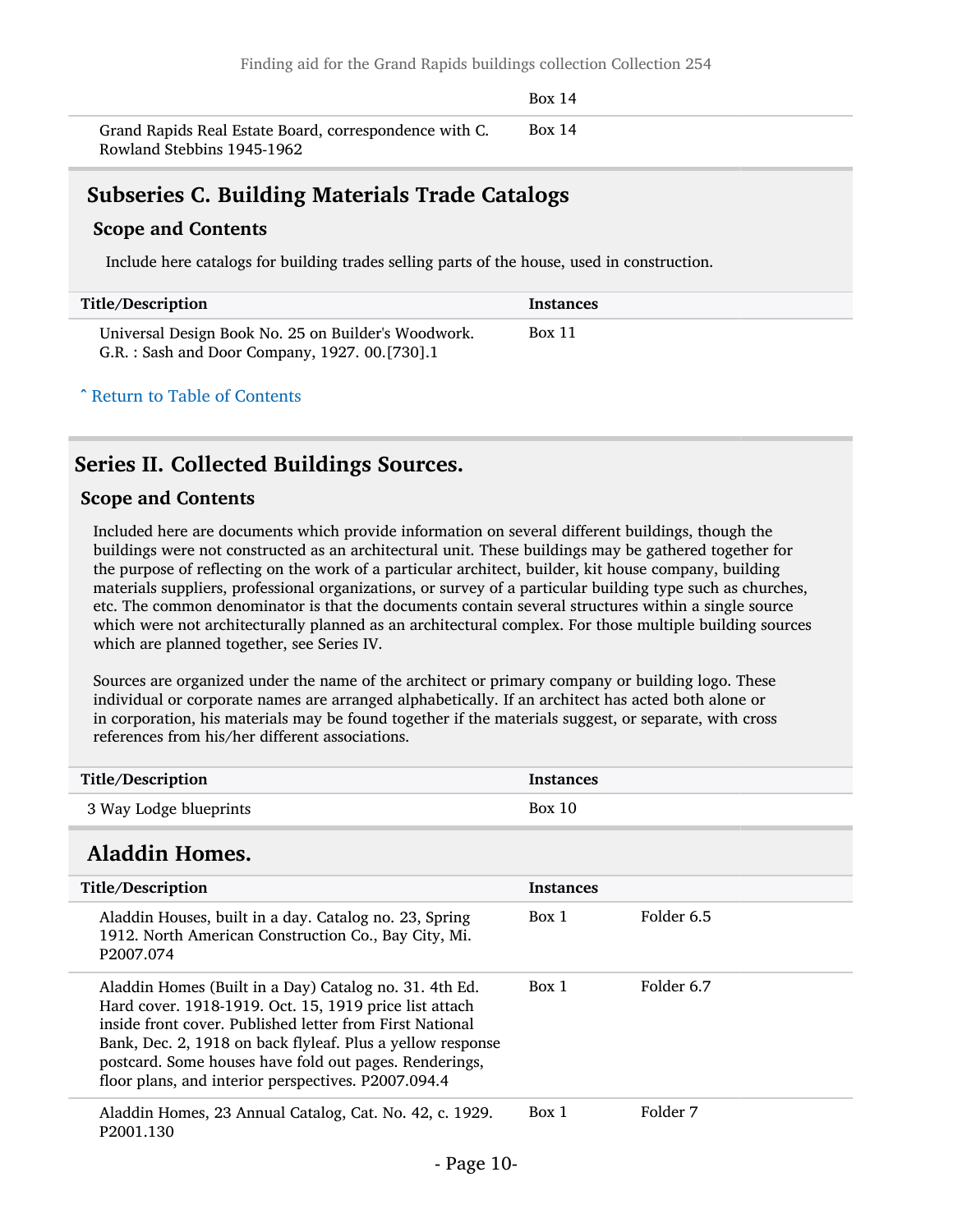| Aladdin Readi-Cut Homes, 30th Anniversary Catalog. Has<br>price list: Aladdin Houses, Summer Cottages and Garages,<br>1936, inside back cover. P2001.139                                                                                                                                                | Box 1         | Folder <sub>8</sub> |
|---------------------------------------------------------------------------------------------------------------------------------------------------------------------------------------------------------------------------------------------------------------------------------------------------------|---------------|---------------------|
| Aladdin Readi-Cut Homes. Bay City, Mich. 1949 Catalog.<br>N.d. P2001.039.1                                                                                                                                                                                                                              | Box 1         | Folder 9            |
| Again  the New Look in Homes for the new year, as<br>presented by Aladdin Designers, in the new Aladdin<br>Catalog. 1951 c. 1 P2001.039.2; c. 2 P2002.040<br>5/20/2002                                                                                                                                  | Box 1         | Folder 10           |
| Aladdin Co. mailing envelop / mailing label                                                                                                                                                                                                                                                             | Box 1         | Folder 11           |
| Aladdin Readi-Cut Homes. Catalog no. 53, ca. 1948.<br>Accompanied by: Freight Paid Price List. Aladdin Summer<br>Cottages, catalog. no. 52, 1947; form letter on Aladdin<br>Company letterhead, n.d.; Clipping for Ad for 5 room<br>Aladdin \$13.96. From June 1948 Country Gentleman.<br>P2007.064.1-4 | Box 1         | Folder 11.3         |
| Aladdin Readi-Cut Homes. Catalog No. 55, 1950.<br>P2007.073.4                                                                                                                                                                                                                                           | Box 1         | Folder 11.5         |
| Aladdin, Catalog 58, Price List, 1953. P2001.142                                                                                                                                                                                                                                                        | Box 1         | Folder 12           |
| Aladdin Readi-Cut Homes. Bay City, Mich. 49th Annual<br>ed. Catalog, 1955, c.1954. P2002.039                                                                                                                                                                                                            | Box 1         | Folder 13           |
| Aladdin  for Quality, Aladdin  for Savings, Aladdin<br>for Beauty c. 1955. P2007.073.2                                                                                                                                                                                                                  | Box 1         | Folder 13.3         |
| Aladdin Preview for 1956. Aladdin, 1906-1956.<br>P2007.073.1                                                                                                                                                                                                                                            | Box 1         | Folder 13.5         |
| Aladdin Readi-Cut Homes. Bay City, Mich. 1958. Catalog<br>#63. P2001.122.1                                                                                                                                                                                                                              | Box 1         | Folder 14           |
| Aladdin Readi-Cut Homes. Bay City, Mich. 1959. Catalog<br>no. 64. P2007.103                                                                                                                                                                                                                             | Box 1         | Folder 14.3         |
| Aladdin Readi-Cut Homes. Catalog 61, 1961. P2007.073.4                                                                                                                                                                                                                                                  | Box 1         | Folder 14.5         |
| [Architectural Drawings Collection #1] 1986.506. See<br>collection inventory of 11 projects in the Appendix.<br>Projects are listed separately in Series III.                                                                                                                                           | <b>Box 10</b> |                     |
| Artistic Dwellings / Allen, Frank P.,<br>Grand Rapids. 6th Ed. 1896. Formerly<br>M728.6.AL5                                                                                                                                                                                                             | Box 9         |                     |

## <span id="page-10-1"></span><span id="page-10-0"></span>Batts System "New Way" Homes and built-in Wardrobes

| Title/Description                                                            | Instances |
|------------------------------------------------------------------------------|-----------|
| The New Way for the Home. Formerly MKG728.6.B32.00.<br>$[1137]$ .1a Original | Box 1.5   |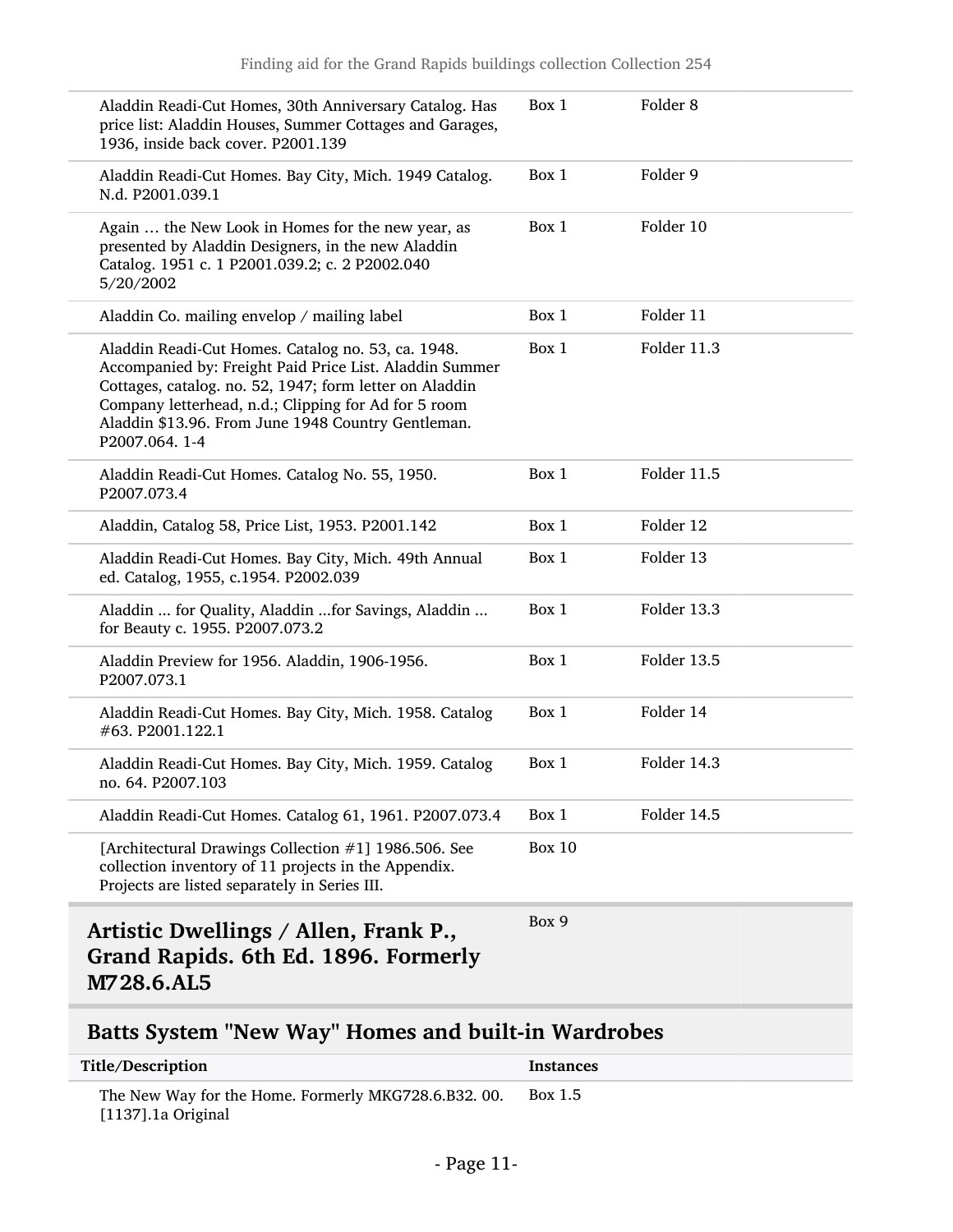| The New Way for the Home. 00.[1137].2a photocopy | Box 1 | Folder 15 |
|--------------------------------------------------|-------|-----------|
| "New Way" built-in Wardrobes. 00.1137.1b         | Box 1 | Folder 16 |

## <span id="page-11-0"></span>Daverman Assoc., Architects-Engineers (J. and G. Daverman Company, J.H. Daverman and Son)

| Title/Description                                                                                                                                                                                                                                                                                                             | <b>Instances</b> |           |
|-------------------------------------------------------------------------------------------------------------------------------------------------------------------------------------------------------------------------------------------------------------------------------------------------------------------------------|------------------|-----------|
| "Architecture and Design", v. 11, Dec. 1947. Selection<br>from the work of J.andG. Daverman Company  Grand<br>Rapids, Michigan. 2006.020C. SEE Index in Appendix                                                                                                                                                              | <b>Box 23</b>    |           |
| Educational [folio of 17 cards contains images of schools<br>throughout Michigan, including Grand Rapids]. 00.<br>[1123].1-18. Includes Grand Rapids Baptist College and<br>Seminary [now Cornerstone University]; Kent Skills<br>Center, East Beltline Building                                                              | <b>Box 14</b>    |           |
| [J.H. Daverman and Son, Grand Rapids, Mich.] [Poor<br>condition, title page missing, title from running heading]<br>n.d. [10], 121 pages. P1999.012                                                                                                                                                                           | Box 9            |           |
| J.H. Daverman and Son Ad. McClure's Magazine, [1905]<br>"Built 300 Times for \$1150 Complete"  P2007.097                                                                                                                                                                                                                      | <b>Box 14</b>    |           |
| Designers' Showhouse '81, 757 Plymouth Road SE, April 25-<br>May 17, 1981 presented by The Women's Committee of the<br>Grand Rapids Symphony Orchestra [2021.072]                                                                                                                                                             | Box 17.5         | Folder 39 |
| Down under Downtown : a network of tunnels can get you<br>to many places without making a splash at your destination.<br>Grand Rapids Press. Mar. 4, 1982. Graphic by Bill Marsh<br>of buildings from Michigan to Monroe Center / Louis and<br>from Ionia to Monroe. Graphic shows both overhead and<br>underground passages. | Box 259          | Folder 7  |

## <span id="page-11-1"></span>[Downtown Grand Rapids photographs, source unknown]. 00. [518].1-34

| Title/Description               |                                                                                                                      | <b>Instances</b> |            |
|---------------------------------|----------------------------------------------------------------------------------------------------------------------|------------------|------------|
|                                 | 1.-2. George L. Young building. Bishop Furniture Co.                                                                 | Box 5            | Folder 5.2 |
| 1. Corner view                  |                                                                                                                      | Box 5            | Folder 5.2 |
| the entrance.                   | 2. Street level entrance view with name of building over                                                             | Box 5            | Folder 5.2 |
| 3.-5. Bridge Street, Aug. 1974. |                                                                                                                      | Box 5            | Folder 5.2 |
|                                 | 3. Bavaraian Inn end of block. Streetscape, with cars on<br>street, possibly West side? Bavarian Inn on left corner. | Box 5            | Folder 5.2 |
| 4. Center of Block.             |                                                                                                                      | Box 5            | Folder 5.2 |
| Bavarian Inn. Verso: Bridge St. | 5. Another view of building toward end of block opp.                                                                 | Box 5            | Folder 5.2 |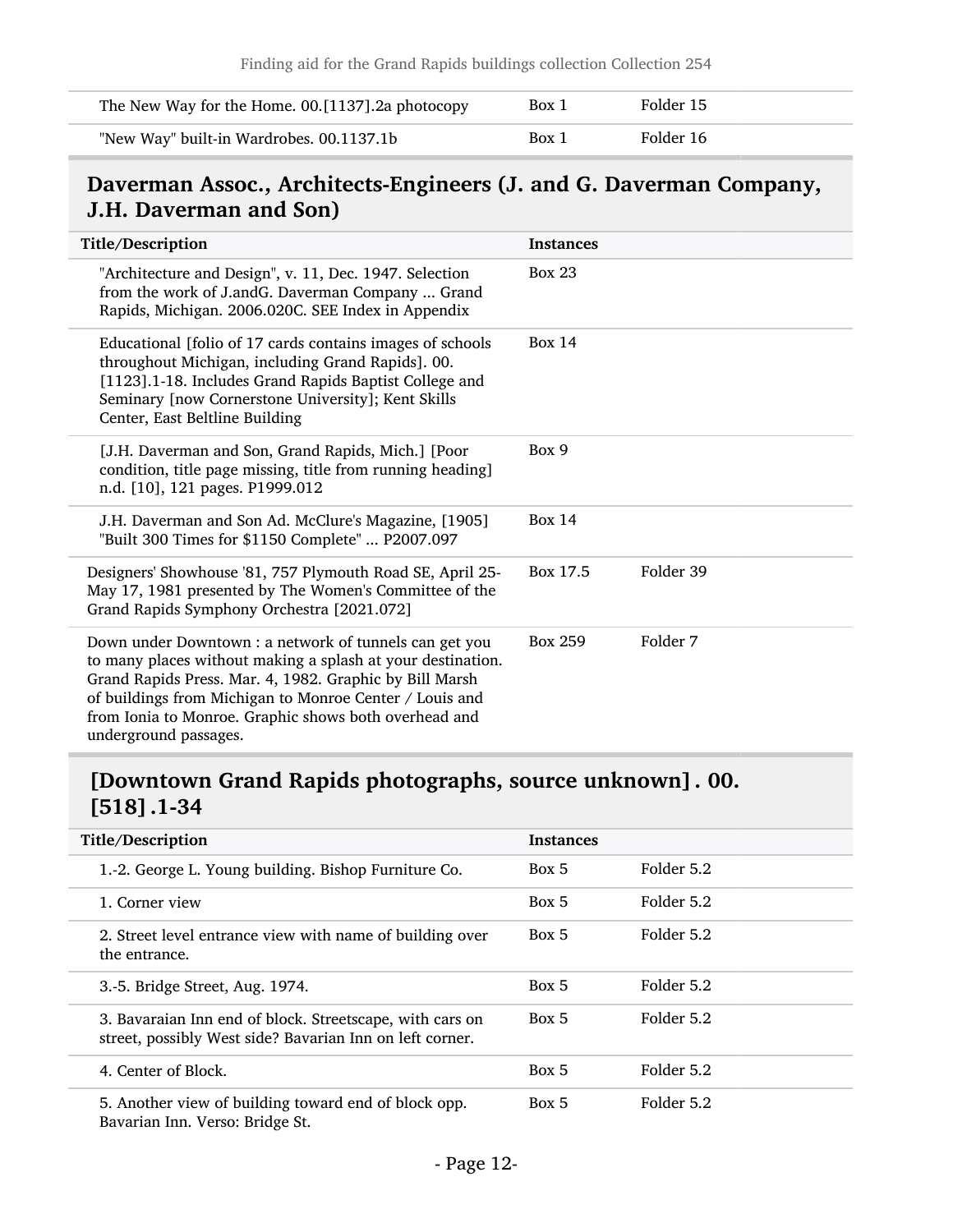|                   | 6. Comstock Building, Aug. 1974. Monroe St. at 6th St.<br>with a glimpse of the 6th St. brick.                                                                                      | Box 5 | Folder 5.2 |  |
|-------------------|-------------------------------------------------------------------------------------------------------------------------------------------------------------------------------------|-------|------------|--|
|                   | 7. Coyes Incorporated Building, Aug. 1974. Corner view.                                                                                                                             | Box 5 | Folder 5.2 |  |
| engines.          | 8. Engine House no. 5. 1880 Building. View from across<br>the street with autos in foreground. Doors open to view                                                                   | Box 5 | Folder 5.2 |  |
|                   | 9.-10. First Methodist on Fulton                                                                                                                                                    | Box 5 | Folder 5.2 |  |
| 9. facade view    |                                                                                                                                                                                     | Box 5 | Folder 5.2 |  |
|                   | 10. side view, with Masonic in background far right                                                                                                                                 | Box 5 | Folder 5.2 |  |
|                   | 11. Flat Iron Building, Monroe at Ottawa NW, Apr. 1974.                                                                                                                             | Box 5 | Folder 5.2 |  |
| YMCA behind       | 12. Fountain Street Church, Fountain at Bostwick, with                                                                                                                              | Box 5 | Folder 5.2 |  |
|                   | 13.-14. Heystek Building, Aug. 1974.                                                                                                                                                | Box 5 | Folder 5.2 |  |
| 13. from the left |                                                                                                                                                                                     | Box 5 | Folder 5.2 |  |
|                   | 14. from the right.                                                                                                                                                                 | Box 5 | Folder 5.2 |  |
|                   | 15.-16. Holy Trinity Church, Aug. 1974. Ransom St. at<br>corner of Fountain St.                                                                                                     | Box 5 | Folder 5.2 |  |
|                   | 15. Facade view on Ransom                                                                                                                                                           | Box 5 | Folder 5.2 |  |
|                   | 16. Corner view with mail box on the corner, and view to<br>the building behind.                                                                                                    | Box 5 | Folder 5.2 |  |
|                   | 17. Hope Evangelical United Brethren Church, Aug. 1974.<br>Corner view with house left and behind.                                                                                  | Box 5 | Folder 5.2 |  |
|                   | 18.-19. Immanuel Lutheran Church, Aug. 1974. Corner of<br>Michigan and Division.                                                                                                    | Box 5 | Folder 5.2 |  |
|                   | 18. View from across Michigan.                                                                                                                                                      | Box 5 | Folder 5.2 |  |
| visible.          | 19. Corner view with right side on Division St. also                                                                                                                                | Box 5 | Folder 5.2 |  |
| visible at right. | 20. Masonic Temple, Fulton St. with parking garage just                                                                                                                             | Box 5 | Folder 5.2 |  |
|                   | 21. Michigan Trust Building, Aug. 1974.                                                                                                                                             | Box 5 | Folder 5.2 |  |
|                   | 22. Midtown Theatre. Street level view showing the<br>marquee and the three floors with windows above, plus a<br>portion of the building to the left.                               | Box 5 | Folder 5.2 |  |
|                   | 23. 118-120 Monroe Building, Aug. 1974. Vital Foods,<br>Cobbs. Diagonal parking on Monroe.                                                                                          | Box 5 | Folder 5.2 |  |
| Fork, Klein       | 24. Hotel Pantlind / Pantlind Hotel. North Monroe side?<br>View of the lower portion of the building from across the<br>street, including various entrances and business. Knife and | Box 5 | Folder 5.2 |  |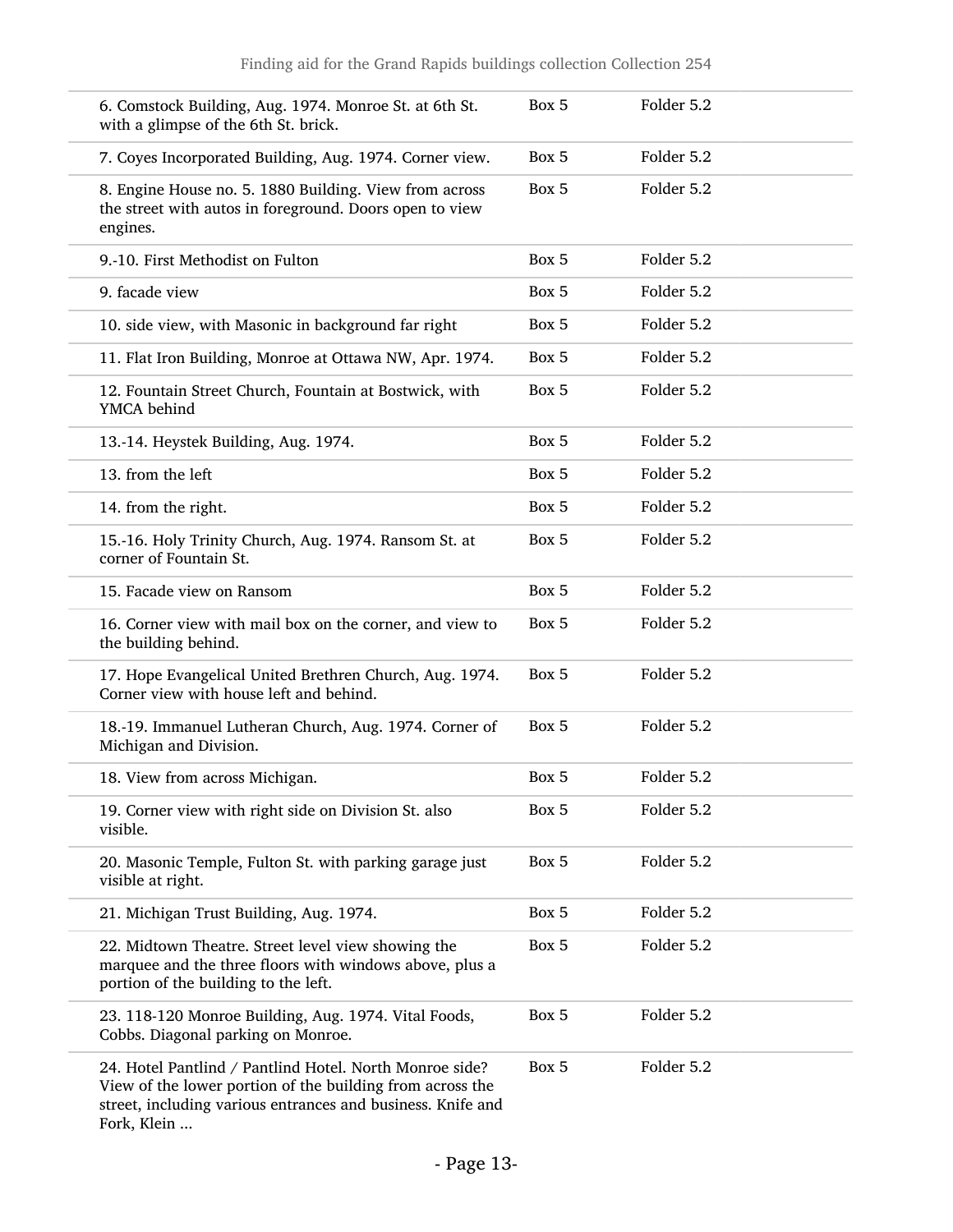| 25.-26. Peninsular Club. Ottawa St.                                                                                                                                                                                                                                                                                               | Box 5            | Folder 5.2 |
|-----------------------------------------------------------------------------------------------------------------------------------------------------------------------------------------------------------------------------------------------------------------------------------------------------------------------------------|------------------|------------|
| 25. Marquee with club name and P/C logo, entrance and<br>shop at street level.                                                                                                                                                                                                                                                    | Box 5            | Folder 5.2 |
| 26. View of building from diagonally across the street,<br>with street name on lamp post lower right. Men's shoe<br>store at street level.                                                                                                                                                                                        | Box 5            | Folder 5.2 |
| 27. Sacred Heart Church, Aug. 1974.                                                                                                                                                                                                                                                                                               | Box 5            | Folder 5.2 |
| 28. Steketee's Building. Worms eye view of the facade.                                                                                                                                                                                                                                                                            | Box 5            | Folder 5.2 |
| 29. Tarry House Cafeteria, 139 Pearl St., Aug. 1974.<br>Father and Son on the left.                                                                                                                                                                                                                                               | Box 5            | Folder 5.2 |
| 30. Waters Bldg., 200 Block of Ottawa Ave. N.W., Apr.<br>1974. View taken has Ellis Parking lot in foreground.                                                                                                                                                                                                                    | Box 5            | Folder 5.2 |
| 31. Streetscape, with view toward corner building] Verso:<br>William Alden Smith Bldg., 28 Ionia Ave., S.W., Apr.<br>1974.                                                                                                                                                                                                        | Box 5            | Folder 5.2 |
| 32.-33. First Church of Christ Scientists?, Lafayette and<br>Washington.                                                                                                                                                                                                                                                          | Box 5            | Folder 5.2 |
| 32. Facade view showing steps up to entrance porch<br>framed by four large columns, three double door<br>entrances, autos on the street in front, cold weather with<br>disappearing snow view.                                                                                                                                    | Box 5            | Folder 5.2 |
| 33. Corner view sign sign in yard Lafayette at ???]<br>"Lecture on Christian School"-sign in yard.                                                                                                                                                                                                                                | Box 5            | Folder 5.2 |
| 34. Wenborn? Block. [Monroe Center] "12" Includes<br>Vandenberg Jeweler, Dodds Record Shop. Also, Health<br>Spot Shoes. Corner view of three story building, near<br>Division / Sheldon at Monroe / Fulton.                                                                                                                       | Box 5            | Folder 5.2 |
| Dykema, Carman and Dykema. A Residence in Cascadia /<br>Designed and Built by Dykema, Carman and Dykema for<br>Grand Rapids Savings Bank, n.d. Graphite, marker? and<br>watercolor rendering. House believed to be located at 41<br>Morningside SE. 2007.038.1                                                                    | Box<br>FF.XIII.D |            |
| B/W photocopy, A Residence in Cascadia                                                                                                                                                                                                                                                                                            | Box 9            |            |
| Forest Ridge Park, Summer and Suburban Homes / Kent<br>County Land Co. [Ad tabloid flyer] May 30-June 1, 1913.<br>Includes map. Between the Grand River and Coit Rd. 00.<br>$[0371]$ .1                                                                                                                                           | <b>Box 224</b>   | Folder 16  |
| Fuller and Rice Lumber and Manufacturing Co. - House the<br>Jack Built and other Stories : Some Interesting Specimens of<br>Interior and Exterior Finish furnished by the Fuller and Rice<br>Lumber and Mgf. Co. of Grand Rapids. G.R. : Schuil Printing<br>Co., n.d. Formerly MKG720.F95. 00.[3174].1. SEE INDEX<br>IN APPENDIX. | Box 1            | Folder 17  |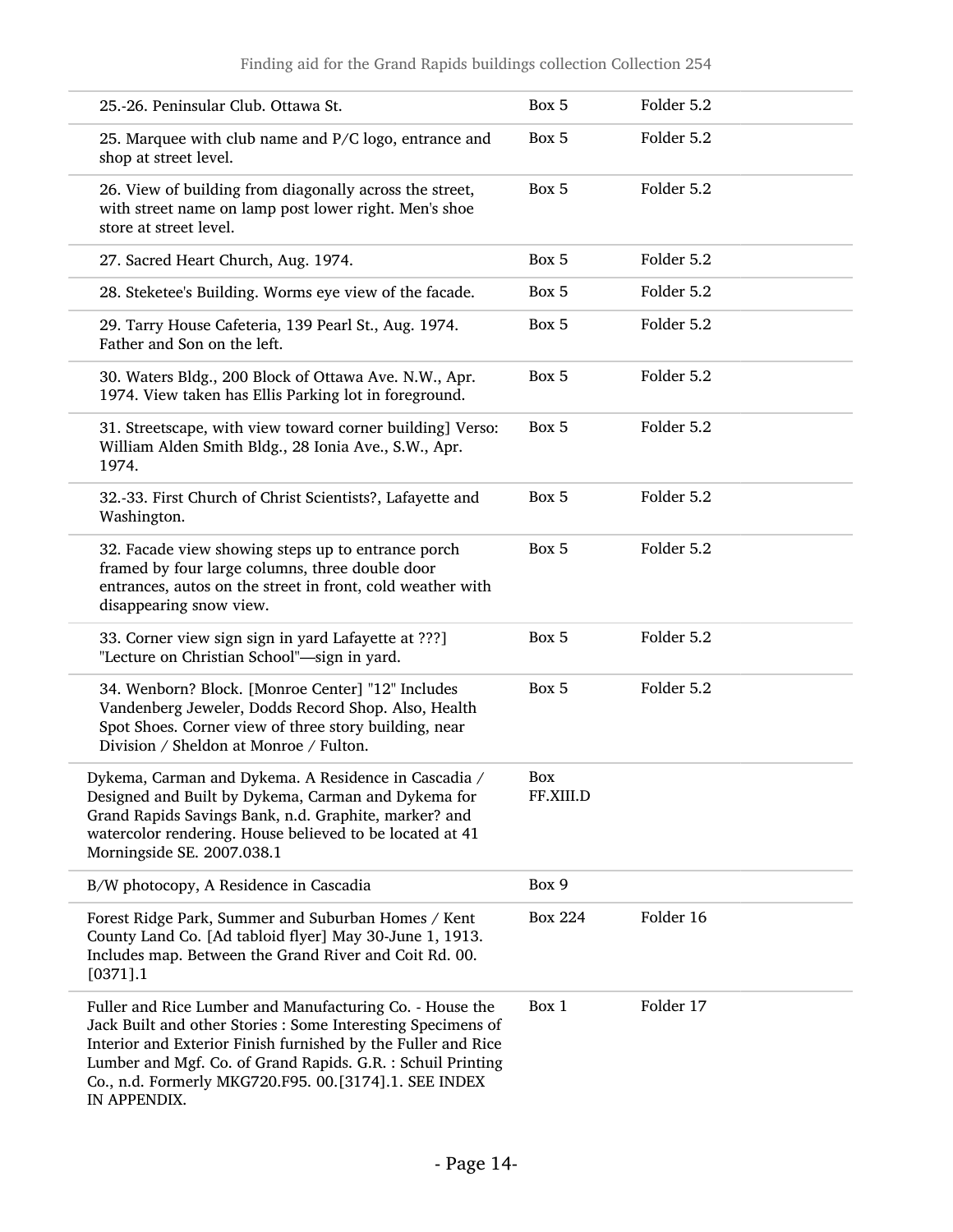| General Hospitals of Grand Rapids / Cleon M.<br>Oosterhouse / University of Michigan, Architecture 118.<br>May 26, 1954. [Student paper]. Formerly MKG362.Oo1. 00.<br>$[3370]$ .1                                                                                                                                                                                                                                                                                                                                                                                                                                                                                                                                                                                                                                                                                         | Box 1            | Folder 18           |
|---------------------------------------------------------------------------------------------------------------------------------------------------------------------------------------------------------------------------------------------------------------------------------------------------------------------------------------------------------------------------------------------------------------------------------------------------------------------------------------------------------------------------------------------------------------------------------------------------------------------------------------------------------------------------------------------------------------------------------------------------------------------------------------------------------------------------------------------------------------------------|------------------|---------------------|
| Grand Rapids Board of Education. Report. Proposed Plan<br>for School Extension / Issued by the Board of Education.<br>GR : Dean-Hicks Printing Co., n.d. Received date stamp has:<br>March 31, 1905. Has the following images: Proposed Annex<br>to Central High School, fronting on Barclay Street, for<br>Grammar School and High Schools Manual Training; Union<br>High school, to which an addition for Manual Training and<br>commercial Courses in proposed at the North end; Diamond<br>Street School, to which ad addition has already been<br>determined upon for Grammar Grades; Henry Street School,<br>to which an addition is proposed for Grammar Grades;<br>Hackley Public Manual Training High School at Muskegon.<br>Also contains interior images for manual training classes<br>in Muskegon and Indianapolis. Poor condition, torn. 00.<br>$[3473]$ .1 | Box 1            | Folder 18.5         |
| History. Grand Rapids Fire Department, 1850-1950.<br>Firemen's Fund Assoc., July 1, 1950. 1986.206?                                                                                                                                                                                                                                                                                                                                                                                                                                                                                                                                                                                                                                                                                                                                                                       | Box 1            | Folder 19           |
| Home and Fireside / Grand Rapids Lumber Co. Chicago:<br>Wm. A. Radford, 1924. Formerly M728.6.G76. 00.[0643].1                                                                                                                                                                                                                                                                                                                                                                                                                                                                                                                                                                                                                                                                                                                                                            | Box 1            | Folder 20           |
| Hillmount, 505 Cherry St. S.E.                                                                                                                                                                                                                                                                                                                                                                                                                                                                                                                                                                                                                                                                                                                                                                                                                                            | Box 17.5         | Folder 30           |
| Homes of Beauty, Economy, durability, practicability,<br>healthfulness, contentment for every family  Home<br>Building Association of Grand Rapids. Formerly<br>M728.6.H75. 00.[0142].1                                                                                                                                                                                                                                                                                                                                                                                                                                                                                                                                                                                                                                                                                   | Box 1            | Folder 21           |
| Homestyle Center. Project of Home Research Foundation,<br>Inc. Prospectus. ca. 1950s. 00.[4064].1                                                                                                                                                                                                                                                                                                                                                                                                                                                                                                                                                                                                                                                                                                                                                                         | Box 1            | Folder 22           |
| D.S. Hopkins                                                                                                                                                                                                                                                                                                                                                                                                                                                                                                                                                                                                                                                                                                                                                                                                                                                              |                  |                     |
| Title/Description                                                                                                                                                                                                                                                                                                                                                                                                                                                                                                                                                                                                                                                                                                                                                                                                                                                         | <b>Instances</b> |                     |
| Houses and Cottages, 1893 : a collection of the designs<br>of $D \in$ Hopking 1902 a 1092 odited by Donald I Para                                                                                                                                                                                                                                                                                                                                                                                                                                                                                                                                                                                                                                                                                                                                                         | Box 1.5          | Folder <sub>2</sub> |

<span id="page-14-0"></span>

| of D.S. Hopkins. 1893, c. 1983 edited by Donald J. Berg.<br>N.Y.: Antiquity Reprints. Formerly M728.6.H774h. c. 1<br>00.[644].1 A formal republication, but not actually the<br>origin of 1893. |         |             |
|-------------------------------------------------------------------------------------------------------------------------------------------------------------------------------------------------|---------|-------------|
| Rendering of unidentified house] / D.S. Hopkins<br>Rockville Centre, N.Y.: Antiquity Reprints, 1983. 00.<br>$[1176]$ .1                                                                         | Box 1   | Folder 22.5 |
| Artistic Stables designed and publ. By Hopkins and<br>Davis, Architects, G.R., Mi. Formerly MKG728.9.H77. 00.<br>$[0929]$ .01 Original                                                          | Box 1.5 | Folder 3    |
| Artistic Stables designed and publ. By Hopkins and Davis,<br>Architects, G.R., Mi. 00.[0929].02 Photocopy.                                                                                      | Box 1   | Folder 23   |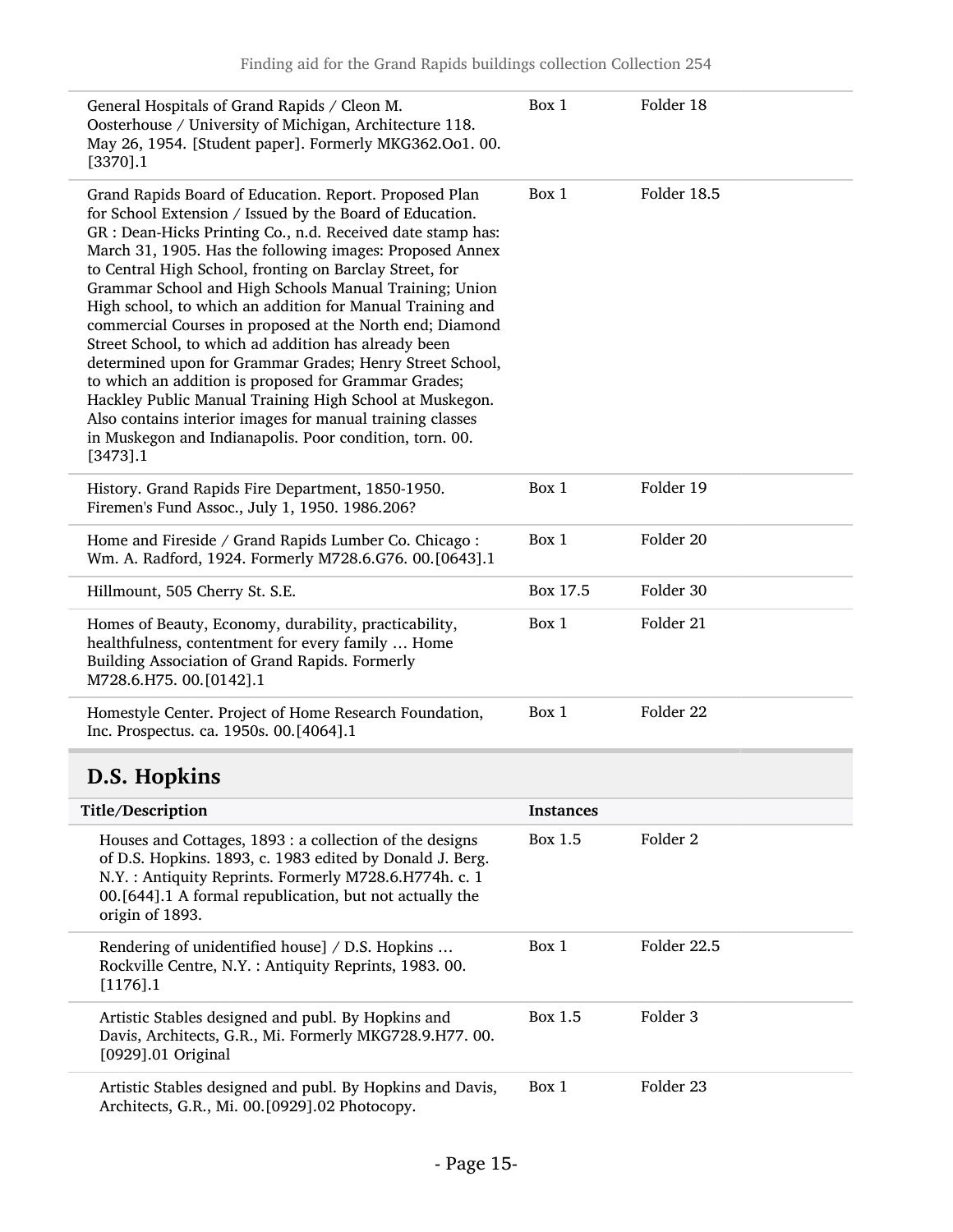| Artistic Stables designed and publ. By Hopkins and Davis,<br>Architects, G.R., Mi. 00.[0929].03 Photocopy.                                                                                                                                                                                                                                                                                                                                                            | Box 1   |             |
|-----------------------------------------------------------------------------------------------------------------------------------------------------------------------------------------------------------------------------------------------------------------------------------------------------------------------------------------------------------------------------------------------------------------------------------------------------------------------|---------|-------------|
| Hopkins' Homes : a collection of practical and economical<br>house and cottage designs. Hopkins and Davis, architects,<br>G.R. 1905. Formerly M728.6.H774. 00.[653].1                                                                                                                                                                                                                                                                                                 | Box 1.5 | Folder 4    |
| Hopkins' Homes : a collection of studies plans for Home<br>Builders / Hopkins and Davis, Architects, Grand Rapids.<br>No. 1. G.R. : Hopkins and Davis; West Michigan Printing<br>Co., n.d. 96 pg. ; ill. Note: Existing copy begins with pg. 7.<br>P2001.147                                                                                                                                                                                                          | Box 1.5 | Folder 5    |
| Moderate Cost Homes : a collection of practical, late style<br>dwellings / Hopkins and Davis, Architects. Cover or Fly<br>leaf: Up-To-Date Homes : 50 Designs. Book No. 2. G.R. :<br>Hopkins and Davis; West Michigan Printing Co., n.d.<br>Formerly MKG728.6.H77. 00.[1101].1                                                                                                                                                                                        | Box 1.5 | Folder 6    |
| Moderate Cost Homes : a collection of practical, late style<br>dwellings / Hopkins and Davis, Architects. 00.[1101].2<br>Photocopy                                                                                                                                                                                                                                                                                                                                    | Box 1   | Folder 24   |
| Jails and Prisons : their construction and discipline / with<br>compliments of Levi L Barbour : a paper read before the<br>class on Sociology at the Univ. of Michigan. Ca. 1906?<br>Formerly M365.B23. 00.[2447].1                                                                                                                                                                                                                                                   | Box 1.5 | Folder 6.5  |
| Lewis Homes: homes of character / Lewis Manufacturing<br>Co., Bay City, Mich., 1925. Formerly M7286.L58. 00.<br>$[0654]$ .1                                                                                                                                                                                                                                                                                                                                           | Box 1.5 | Folder 7    |
| New Liberty Homes / by Lewis Mfg. Co. ca. 1938.<br>P2001.131. 1/16/2002                                                                                                                                                                                                                                                                                                                                                                                               | Box 1   | Folder 25   |
| Liberty Homes / Lewis Manufacturing Company, Bay City,<br>Michigan. n.d. P2005.042                                                                                                                                                                                                                                                                                                                                                                                    | Box 1   | Folder 26   |
| Lots for Sale on Monthly Payments / E.W. Bliss and Co., 67<br>Monroe St. ca. 1896. In English and Dutch. Has a folded<br>map at the back which shows the lots on North, Webster,<br>Myrtle, Crosby and West Leonard Streets, intersected by<br>Elizabeth, Quarry, Hamilton, Unidentified and Turner<br>Street. The Harrison Wagon Works, the DandM Railway<br>Depot, Gunn Folding Bed Co., and Straw Goods Factory are<br>also annotated. Poor condition. 00.[2988].1 | Box 1   | Folder 27   |
| Lustron. Y2K 50th Anniversary Lustron Home Celebration<br>conference folder. 2000.056. Includes magnet, press release,<br>letters, cartoon (Raye Vans, Jr. artist), reproductions 1950s<br>ads, press articles, etc.                                                                                                                                                                                                                                                  | Box 1   | Folder 27.5 |
| Alexander McColl, Architect. Details. 3 b/w 8x10 photos,<br>interior and exterior. Formerly at 054-50-30                                                                                                                                                                                                                                                                                                                                                              | Box 5   | Folder 7.5  |
| Michigan Retail Lumber Dealers Association. Better Homes :<br>a select collection of practical designs  / edited and<br>publ. By the Michigan Retail Lumber Dealers Assoc., 1921.<br>Formerly M728.6.M58. 00.[0642].1                                                                                                                                                                                                                                                 | Box 1   | Folder 28   |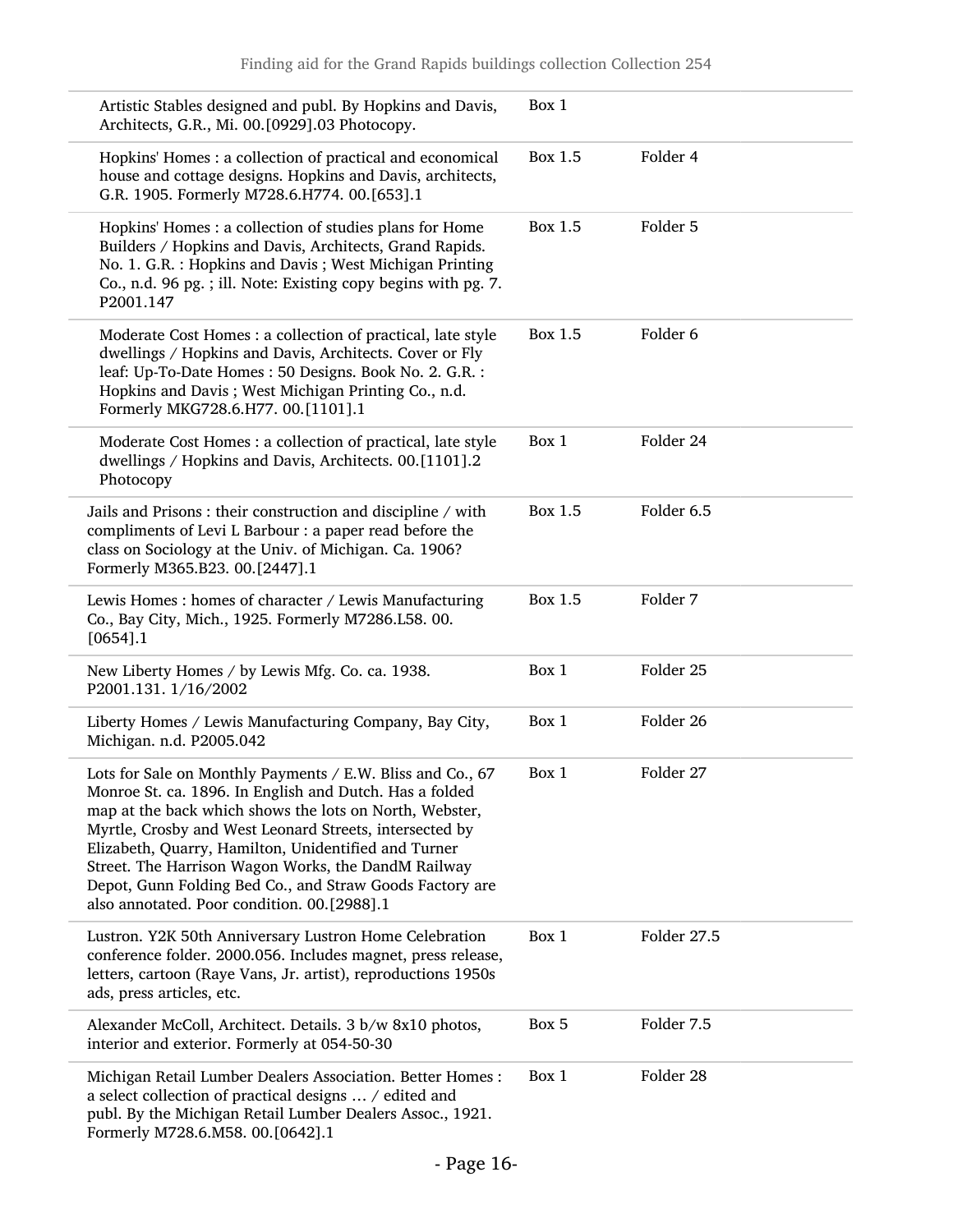| Monroe Center : report, n.d. 00.[5010].1-3. Paper pocket<br>folder including folded map "Welcome to Greater Grand<br>Rapids" from the Visitor Magazine. Includes Jerry Ford as<br>Mr. President. Late 1970s era; Downtown Link [serial], v. 5,<br>no. 3, Aug. 1977.                                                                                                                                                                          | Box 1    | Folder 28.5 |
|----------------------------------------------------------------------------------------------------------------------------------------------------------------------------------------------------------------------------------------------------------------------------------------------------------------------------------------------------------------------------------------------------------------------------------------------|----------|-------------|
| Artistic Homes / designed by National Building Plan Assoc.,<br>Detroit, Mich. Detroit : Geo. W. Myers, 1888. Formerly<br>M728.6.N21. 00.[641].1                                                                                                                                                                                                                                                                                              | Box 1    | Folder 29   |
| National Register of Historic Places. Kent County, Michigan<br>sites, as of Oct. 22, 2004.                                                                                                                                                                                                                                                                                                                                                   | Box 1    | Folder 30   |
| National Register Information System pages / National Park<br>Service, ParkNet. Kent Co., Michigan National Register Sites<br>as of Oct. 22, 2004.                                                                                                                                                                                                                                                                                           | Box 1    | Folder 31   |
| On the Michigan Stage / by David and Marilyn Hanks.<br>Grand Rapids, 1970. Includes an orientation map at the<br>front, and provide sketch or published photo illustrations of<br>the following: Kent's Tavern, the Brick Inn, Walker Tavern,<br>Lamont Halfway House, Albright Tavern, Whitney Tavern<br>Stand, the Coach Stop, The Refuge, Fisk Lake Tavern, Toll<br>House Cafe, Toll house near Robinson and Fulton and gate.<br>2006.037 | Box 1    | Folder 32   |
| Our Edifice Complex / story and photos by Dorothy Brooks.<br>Grand Rapids Press, Dec. 4, 1988. Illustrations: Amway<br>Tower; Ottawa Ave. buildings; 200 Monroe Building; Calder<br>Plaza Building; Monroe Ave.; Square Centre Building; Prime<br><b>Bank Building</b>                                                                                                                                                                       | Box $20$ |             |

## <span id="page-16-0"></span>Owen Ames and Kimball / Hauser Owen Ames Co.

| Title/Description                                                                                                                                                                                                                                                            | <b>Instances</b>   |
|------------------------------------------------------------------------------------------------------------------------------------------------------------------------------------------------------------------------------------------------------------------------------|--------------------|
| Building Grand Rapids for Twenty Five Year, 1891-1916 /<br>Hauser Owen Ames Co. See M720.077456.H295b, 00.<br>[5044].2. See Appendix for Building list.                                                                                                                      | Box 9              |
| Owen-Ames-Kimball Co., Engineers and Builders, Grand<br>Rapids, Michigan, 1891-1939 / Architectural Catalog<br>Co., Inc., N.W. Formerly M720.977456.Ow2o 1939. 00.<br>[712].1. View of Downtown Grand Rapids from the Air,<br>looking North. [first printed page] See Index. | Box 9              |
| "Architecture and Design" V. 9, June 1945. Owen-Ames-<br>Kimball Co., Engineers and Buildings, Grand Rapids,<br>Mich. P1999.011. See Building List                                                                                                                           | Box 9              |
| Owen Ames Kimball Co.  engineers, builders,<br>for more than 60 years, 1891-1951. Formerly<br>M720.077456.Sw2o. 00.[2526].1 See Index                                                                                                                                        | Folder 33<br>Box 1 |
| The Story of OAK Construction Know How / Owen-Ames-<br>Kimball Company. Ca. 1967. c. 1 00.[3052].1                                                                                                                                                                           | Box 14             |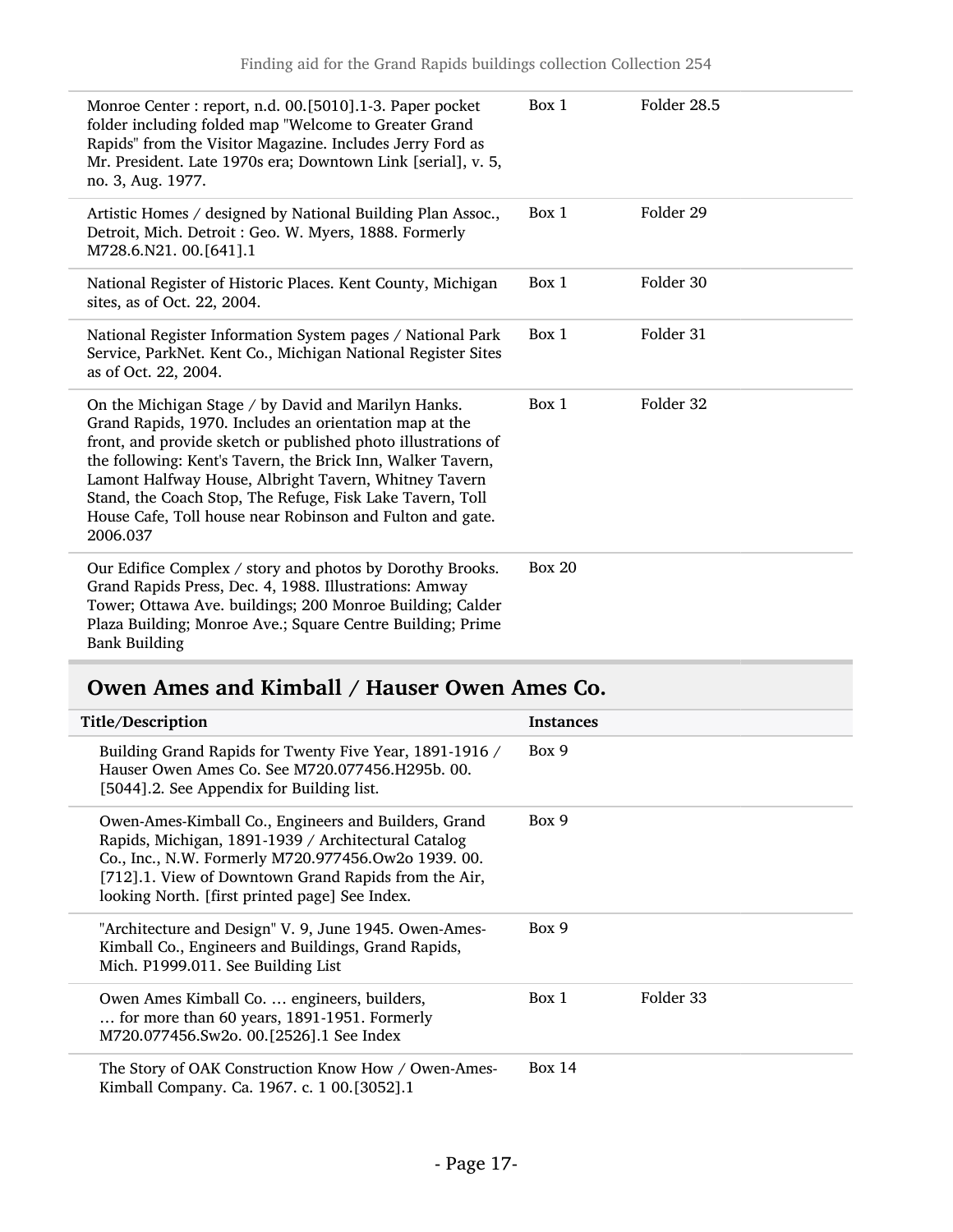| The Story of OAK Construction Know How / Owen-Ames-<br>Kimball Company. Ca. 1967. c. 2 00.[5518].1 + letter<br>1990                                                                                                                                                                                                                                                                                                                                                                                                                                                                                                                                                                                                                                                                                                                                                                                     | <b>Box 14</b> |             |
|---------------------------------------------------------------------------------------------------------------------------------------------------------------------------------------------------------------------------------------------------------------------------------------------------------------------------------------------------------------------------------------------------------------------------------------------------------------------------------------------------------------------------------------------------------------------------------------------------------------------------------------------------------------------------------------------------------------------------------------------------------------------------------------------------------------------------------------------------------------------------------------------------------|---------------|-------------|
| Preliminary Report for a City Plan for Grand Rapids,<br>Michigan. 2002.075                                                                                                                                                                                                                                                                                                                                                                                                                                                                                                                                                                                                                                                                                                                                                                                                                              | Box 1         | Folder 33.5 |
| Realtors sales card mailer with image of house. Various<br>Realtors, ReMax, Keller Williams, etc. 629 Gladstone<br>St. 2006.069; 341 Madison Ave. S.E. 2006.017C; 1647<br>Wealthy2007.010; 352 Woodmere Ave., S.E. 2006.069                                                                                                                                                                                                                                                                                                                                                                                                                                                                                                                                                                                                                                                                             | <b>Box 34</b> |             |
| Receiver's Sale of Real Estate owned by the Grand Rapids<br>National Bank of Grand Rapids, and the Capital National<br>Bank of Lansing, Michigan, consisting of 16 homes, 6<br>commercial properties, 2 bank buildings and the Mayfair<br>Subdivision in Grand Rapids, Michigan at . Auction  Aug.<br>26-27, xxxx  W.G. Robinson                                                                                                                                                                                                                                                                                                                                                                                                                                                                                                                                                                        | Box 9         |             |
| Rush's Annual, Two Thousand Five-Hundred Dollar House<br>catalog published by E.A. Rush & Co. Architects, Grand<br>Rapids, Mich. [2022.021] about, 1915                                                                                                                                                                                                                                                                                                                                                                                                                                                                                                                                                                                                                                                                                                                                                 | Box 1         | Folder 44   |
| Various Buildings : selected from the works of W.G.<br>Robinson, architect. N.d. 00.[1102].1 Includes trade data,<br>illustrations                                                                                                                                                                                                                                                                                                                                                                                                                                                                                                                                                                                                                                                                                                                                                                      | Box 1         | Folder 34   |
| Second Story Properties. Material from website, Jan. 2006.                                                                                                                                                                                                                                                                                                                                                                                                                                                                                                                                                                                                                                                                                                                                                                                                                                              | <b>Box 14</b> |             |
| Sterling Homes / International Mill and Timber Co. Bay<br>City, Mich. Ca. 1945 P1999.038                                                                                                                                                                                                                                                                                                                                                                                                                                                                                                                                                                                                                                                                                                                                                                                                                | Box 1         | Folder 35   |
| Sterling Homes / International Mill and Timber Co. Bay<br>City, Mich. Ca. 1953 00.[2247].1                                                                                                                                                                                                                                                                                                                                                                                                                                                                                                                                                                                                                                                                                                                                                                                                              | Box 1         | Folder 36   |
| Homes, or Modern Artistic Homes / Thos. Benjamin and<br>Son, architects, 35-37 Wenham Block, G.R. Includes trade<br>ads. v. 1, no. 1, Sept. 1906 to v. 1, no. 11, Sept. 1907.<br>Bound, formerly M728.H753. 00.[652].1-11. Includes<br>several houses possibly in G.R., but not identified. The<br>following images are identified: Residence of Mr. Theo.<br>Clark / Heystek and Canfield interior decorations; Thos.<br>Benjamin Residence, Lake Ave.; Dutch Colonial at James<br>and Logan Sts.; Living Room and Reception Hall of Mr.<br>Chas. Reeve's Residence; Residence of Mr. A.J. Karrenman;<br>Residence of Mr. Henry Freudenberg; Residence of Mr.<br>J.E. Gable; Mr. F.H. Van Dugteren's Home; Residence of<br>Mr. S.R. Fletcher; Jenison Estate, Jenison, Mich.; Battjes<br>Residence; Residence of Mrs. Margaret Husband, Jenison,<br>Mich.; Residence of Mr. H.M. Kimball, College Ave. | Box 1         | Folder 37   |

## <span id="page-17-0"></span>Togan-Stiles Co.

| Title/Description                                                                                                        | <b>Instances</b> |           |  |
|--------------------------------------------------------------------------------------------------------------------------|------------------|-----------|--|
| Togan Churches, Schools and Other Public Buildings.<br>Book Four. Formerly M725.T57, moved to Archives 00.<br>$[665]$ .1 | Box 1            | Folder 38 |  |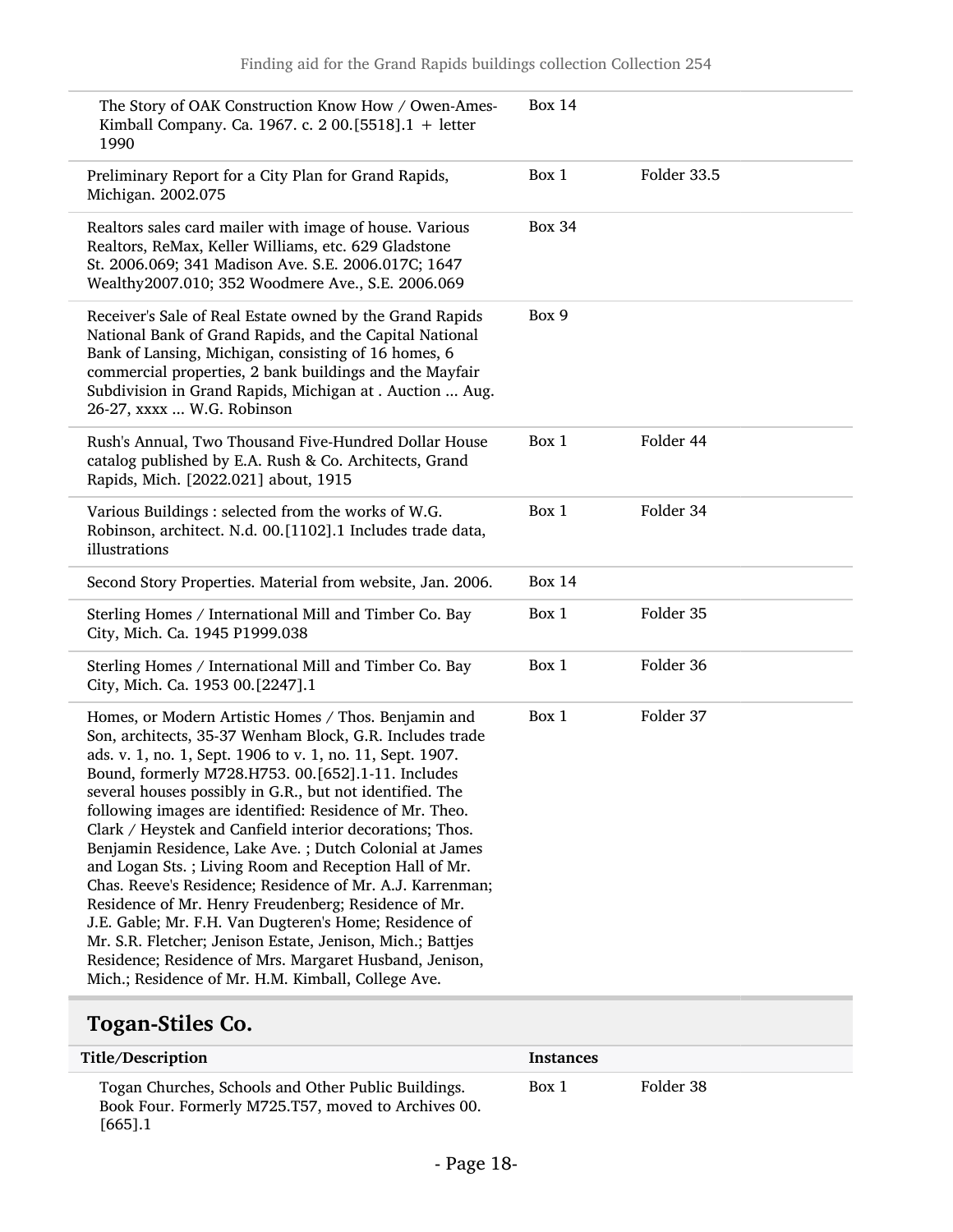| Togan Read Made Buildings. Formerly M728.7.T57, 00.<br>$[666]$ .1                                                              | Box 1 | Folder 39 |
|--------------------------------------------------------------------------------------------------------------------------------|-------|-----------|
| How to really Enjoy the Great Outdoors [cottages], 1919.<br>Formerly M728.7.T57h, 00.[667].1                                   | Box 1 | Folder 40 |
| [Mailer in OVE and pink order form] Here's Your<br>Opportunity  to get a cottage +FF.VIII.A ca. 1920.<br>P <sub>2001.065</sub> | Box 1 | Folder 41 |
|                                                                                                                                |       |           |

### <span id="page-18-0"></span>Vandenberg Center

| Title/Description                                                                                                                                                                 | <b>Instances</b> |
|-----------------------------------------------------------------------------------------------------------------------------------------------------------------------------------|------------------|
| Number One Vandenberg Center / Old Kent Bank and<br>Trust Company, GR. [1966]. 00.[2784].1-2. 2 copies                                                                            | Box 8            |
| Central Core Urban Renewal Project No. Mich. R-34.<br>Central Cor- North Urban Renewal Project No. Mich.<br>R-60 (Vandenberg Center). Formerly 711.45.V281c. 00.<br>$[2785]$ .1-4 | Box 8            |
|                                                                                                                                                                                   |                  |
| Duplicate graphics removed from<br><b>Collection 91 - Grand Rapids Illustrated</b><br>(Unprocessed)                                                                               | <b>Box 26</b>    |

<span id="page-18-1"></span>^ [Return to Table of Contents](#page-1-0)

## <span id="page-18-2"></span>Series III. Individual Buildings.

#### Scope and Contents

Included here are materials that primarily document a particular structure, or part of that structure. The documents in this series may be in many different formats, including postcards, ephemera, photographs, laser photocopies, slides, packets, kits. They may physically sit with materials of their own kind in different boxes, such as all regular sized photographs together in the photograph box, but they are documents that focus in content primarily on a particular building.

This section contains documents about individual structures. Lists architectural drawings or photographs, if available. Lists articles, newspaper clippings and graphic clippings, as well as other types of original or copied data about the structure.

<span id="page-18-3"></span>

| "A"                                                                          |                  |          |
|------------------------------------------------------------------------------|------------------|----------|
| Title/Description                                                            | <b>Instances</b> |          |
| Alabastine Co.'s Plaster Mills; Alabastine Works. Ca. 1890;<br>Plaster Mill. | Box 3            | Folder 1 |
| Aldrich Memorial Deaconess Home.                                             | $Box\ 3$         | Folder 2 |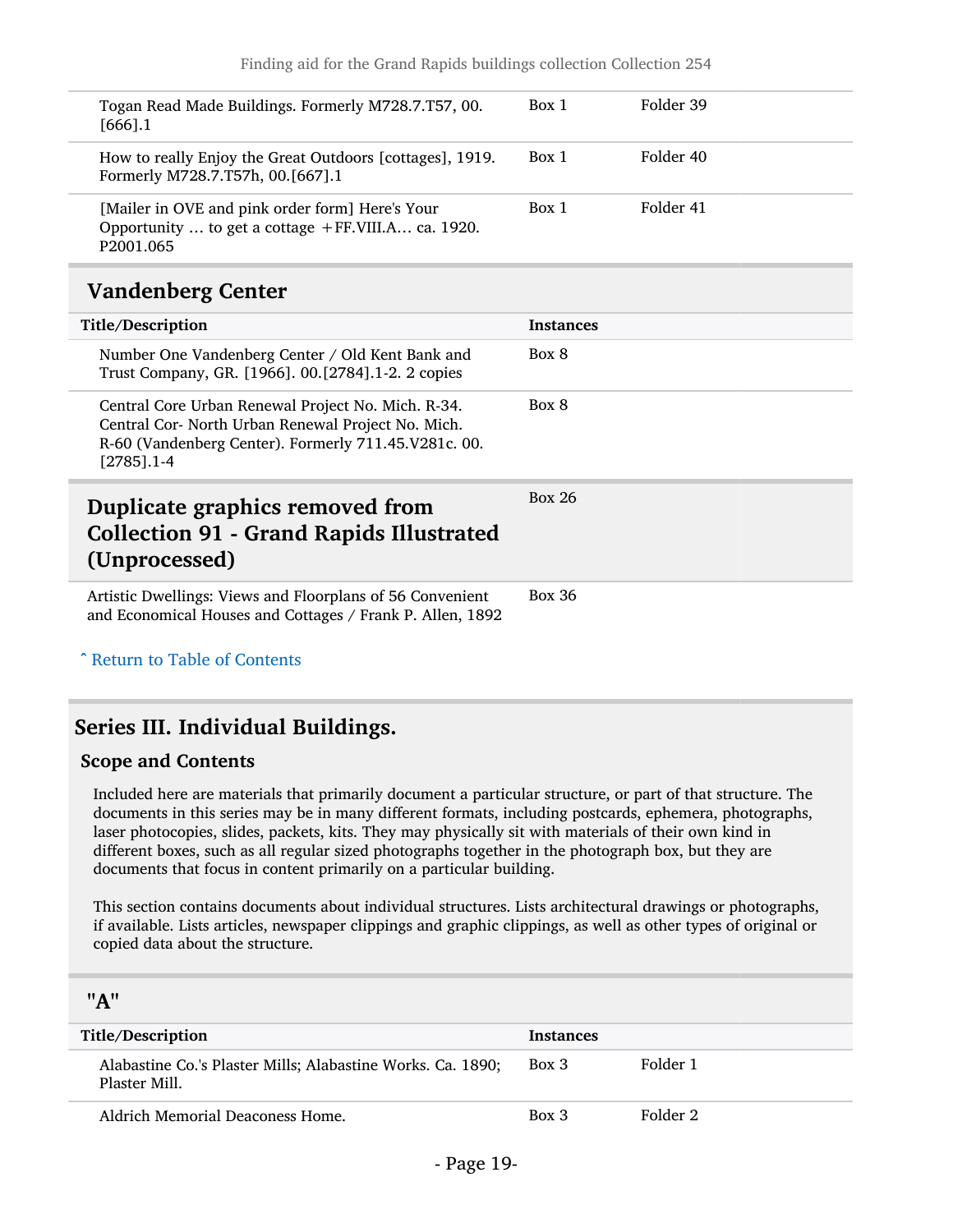| New Alger School / Williamson, Crow and Proctor,<br>architects. Photo by Camera Shop. From Grand Rapids<br>Spectator, Aug. 27, 1927.                                                                                                                                                                                                                                                                                                                                                                                                                                                                                                                                                                                                                                                                                                                                                                                                                                                                                                    | Box 3         | Folder <sub>3</sub> |
|-----------------------------------------------------------------------------------------------------------------------------------------------------------------------------------------------------------------------------------------------------------------------------------------------------------------------------------------------------------------------------------------------------------------------------------------------------------------------------------------------------------------------------------------------------------------------------------------------------------------------------------------------------------------------------------------------------------------------------------------------------------------------------------------------------------------------------------------------------------------------------------------------------------------------------------------------------------------------------------------------------------------------------------------|---------------|---------------------|
| All Gas Wonder House, Alexander Rd. and Cambridge<br>Blvd. S.E. [1738 Alexander S.E.] Grand Rapids Herald,<br>Jan. 5, 1936, pg. 9 and 11. 00.[3303].1-2                                                                                                                                                                                                                                                                                                                                                                                                                                                                                                                                                                                                                                                                                                                                                                                                                                                                                 | Box 4         |                     |
| George W. Allen House, 37 Park St. (later Library St.)<br>Formerly house on site of Ryerson Library Building,<br>moved to Watson St. and Lexington Ave., on the West<br>Side. 1986.460. USE COPY in 109-9-14.5                                                                                                                                                                                                                                                                                                                                                                                                                                                                                                                                                                                                                                                                                                                                                                                                                          | Box 4         |                     |
| 1400 Oakleigh Rd., N.W. / Residence of Mr. and Mrs.<br>John Alt, i.e. A. Albert) John and Rosemary Alt House. /<br>1336 Oakleigh Rd. Documents related to the original<br>construction of the house, 1940. Includes mostly those to<br>Alt from: United Tile and Marble Co.; T. Gerald McShane,<br>Attorney; Pulte Plumbing and Heating Co.; Brown<br>Plumbing Co.; E.F. Braunschneider Plumbing; Williams<br>and Works; W.A. Worfel, Plumbing; Grand Rapids Steel<br>and Supply Co.; Nachtegall Manufacturing Co. Includes<br>a bird's eye view of the factory in the letterhead.; H.B.<br>Rohloff, General Insurance and Real Estate; Leo J. O'Riley,<br>Hardward, Tinware, Glass, Oils, Eaves-trough and tin<br>roofing.; West Side Federal Savings and Loan Association<br>of Grand Rapids; Capitol City Wrecking Co.; Wurzburg<br>Dry Goods Co.; Harry Zeeff and Sons Gravel Co.; R.M.<br>Schornstein, Yellow Pine Lumber; Archie W. Toms, floor<br>sanding; Ed Nowak, Carpet and Linoleum Service; Hi-Lo<br>Electric Co. 2006.090 | <b>Box 12</b> | Folder 4            |
| D.M. Amberg House Photo. [2000.027]                                                                                                                                                                                                                                                                                                                                                                                                                                                                                                                                                                                                                                                                                                                                                                                                                                                                                                                                                                                                     | Box 4         |                     |
| D.M. Amberg House. Serial article. [90.035] The Western<br>Architect. Oct. 1913. Pgs. 88, 91 + Residence for D.M.<br>Amberg, Grand Rapids, Mich. / H.V. Van Holst, Architect;<br>Marion M. Griffin, Assoc. Architect; Niedecken and<br>Walbridge, Interior Architects. [Drawings and photos]                                                                                                                                                                                                                                                                                                                                                                                                                                                                                                                                                                                                                                                                                                                                            | Box 9         |                     |
| D.M. Amberg House, Graphic clippings (2)                                                                                                                                                                                                                                                                                                                                                                                                                                                                                                                                                                                                                                                                                                                                                                                                                                                                                                                                                                                                | Box 3         | Folder 4            |
| American Laundry, Otte Brothers. 1 Photo of a Dickson<br>Bros illustration on board. 00.[633].1                                                                                                                                                                                                                                                                                                                                                                                                                                                                                                                                                                                                                                                                                                                                                                                                                                                                                                                                         | Box 5         | Folder 1            |
| Amway Grand Plaza Hotel, Historical Tour [of the hotel]<br>[Brochure] n.d. [after 1998 renovation]                                                                                                                                                                                                                                                                                                                                                                                                                                                                                                                                                                                                                                                                                                                                                                                                                                                                                                                                      | <b>Box 12</b> | Folder 4.1          |
| Amway Grand Plaza Hotel Misc. Notes handout with a<br>sketch image of the building facade, a list of rooms, and a<br>list of Restaurants and Retail Shops.                                                                                                                                                                                                                                                                                                                                                                                                                                                                                                                                                                                                                                                                                                                                                                                                                                                                              | <b>Box 12</b> | Folder 4.2          |
| Dr. O.P. Argabrite Residence/Hambrick Residence,<br>Alderson, West Virginia / J.H. Daverman and Son,<br>architects, G.R. [ca. 1900-1914]. 6 regular photocopied<br>sheets of architectural drawings. 2009.041                                                                                                                                                                                                                                                                                                                                                                                                                                                                                                                                                                                                                                                                                                                                                                                                                           | <b>Box 12</b> | Folder 4.5          |
| ATC Dedication, June 17, 1991. Program (2)                                                                                                                                                                                                                                                                                                                                                                                                                                                                                                                                                                                                                                                                                                                                                                                                                                                                                                                                                                                              | <b>Box 12</b> | Folder 5            |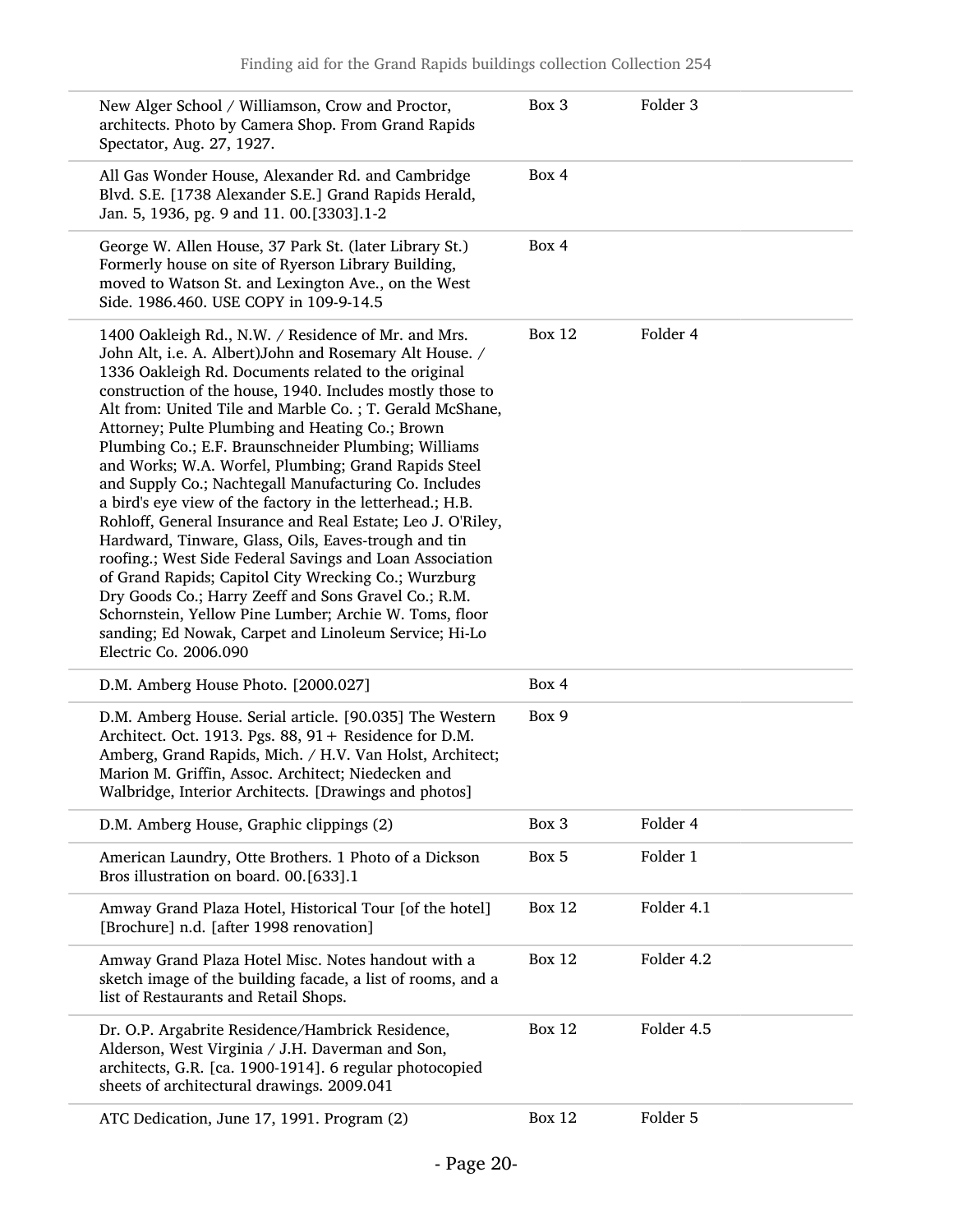<span id="page-20-0"></span>"B"

| Title/Description                                                                                                                                                                                                                                                                                                                                                                                                                                           | <b>Instances</b> |                     |
|-------------------------------------------------------------------------------------------------------------------------------------------------------------------------------------------------------------------------------------------------------------------------------------------------------------------------------------------------------------------------------------------------------------------------------------------------------------|------------------|---------------------|
| Residence of Mr. And Mrs. Hollis S. Baker, Grand Rapids,<br>Michigan. Architect, Alexander McColl. (The Architectural<br>Digest). Photographs by The James Bayne Co. n.d. Pgs.<br>64-71.00.[2795].1                                                                                                                                                                                                                                                         | Box 9            |                     |
| Summer Home "Bali Hai" of Mr. And Mrs. Hollis S. Baker,<br>Northport Point, Michigan / architects, George Frederick<br>Keck and William Keck, Chicago; decorations by Allen<br>McGehee, Manor House, N.Y. (The Architectural Digest)<br>Reprint. N.d. Photos by Dale Rooks. Furniture "Far East"<br>by Baker Furniture, Inc. P2004.033                                                                                                                      | Box 9            |                     |
| Beacon Hill at Eastgate. Grand Rapids Press section.<br>March 20, 2008. 00.[5604].1                                                                                                                                                                                                                                                                                                                                                                         | Box 9            |                     |
| John J. Belknap Residence, 321 Benjamin (193 Benjamin<br>pre-1912) / Fred W. Hinyan house.                                                                                                                                                                                                                                                                                                                                                                  | Box 3            | Folder 5            |
| Photograph / LaClair (1 Fuji copy photo) ca. 1908. Shows<br>a winter scene. Notes identify the foundation as river<br>rock. 2006.079. Accompanied by a photocopy with notes<br>from the original photograph [Where is the original?].<br>GR Herald, Jan. 17, 1909. Make use the same image as<br>depicted in the photo above. Identifies the owner of Fred<br>W. Hinyan of Loveland and Hinyan, with plans drawn by<br>Thomas Benjamin and Son, architects. | Box 5            | Folder 1.5          |
| Berean Baptist Church, n.d. 1 photo. 00.[661].1                                                                                                                                                                                                                                                                                                                                                                                                             | Box 5            | Folder <sub>2</sub> |
| Berean Bible Church, [1970] 1 photo. 00.[661].2                                                                                                                                                                                                                                                                                                                                                                                                             | Box 5            | Folder <sub>3</sub> |
| Berkey and Gay Company Furniture Factory. Final Report<br>Berkey and Gay  Historic District Study Committee,<br>Aug. 2000. [Photocopy] 2000.084                                                                                                                                                                                                                                                                                                             | <b>Box 12</b>    | Folder 6            |
| Grand Rapids Press Computer Index Sheets, Berkey and<br>Gay Building, 1988-2000.                                                                                                                                                                                                                                                                                                                                                                            | <b>Box 12</b>    | Folder 7            |
| Blodgett Home for Children (2 b/w postcards) 1. One<br>without the mailing usage on the verso 2. Addressed to<br>miss Wheeler. Oct. 1911(?)                                                                                                                                                                                                                                                                                                                 | <b>Box 12</b>    | Folder <sub>8</sub> |

## Brookby (Blodgett Estate), Plymouth Rd. at Robinson Rd.,S.E.

| Title/Description                                                                                           | <b>Instances</b> |          |
|-------------------------------------------------------------------------------------------------------------|------------------|----------|
| Brookby / by Glenn Stone; photography by Scott Eccker.<br>Cosmopolitan Home (Grand Rapids), Sept./Oct. 1997 | <b>Box 12</b>    | Folder 9 |
| Blodgett Estate's New Owners Plan Restoration / Kelley<br>Root. Grand Rapids Press. July 19, 1990.          | Box 12           | Folder 9 |
| Spring Come to Brookley. Grand Rapids Press. Mar. 22,<br>1992.                                              | Box 12           | Folder 9 |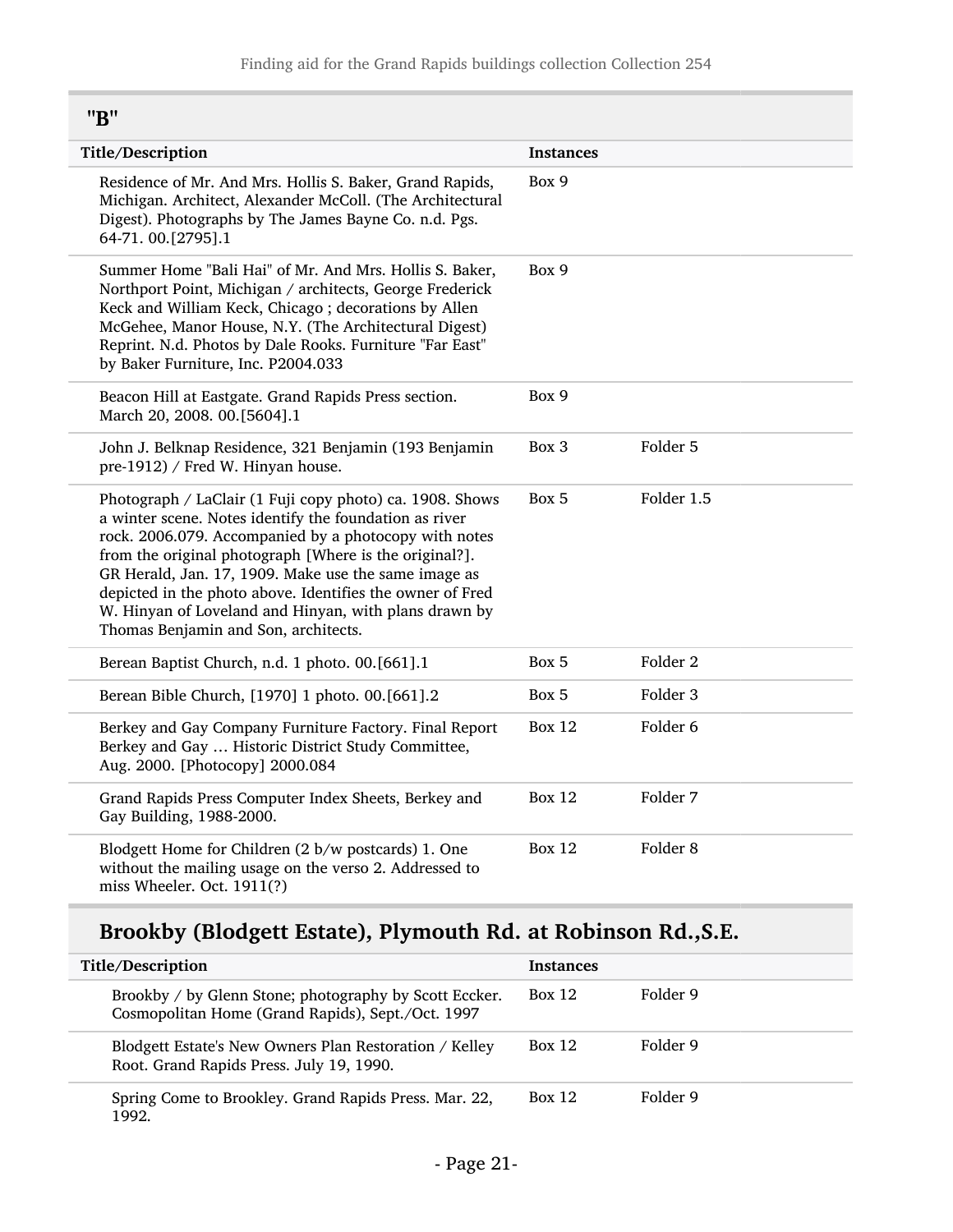| Historic Status Sought for Brookby - Home of the<br>Blodgetts / Elizabeth Slowik. Grand Rapids Press, n.d.                                                                                                                                                                                            | <b>Box 12</b>    | Folder 9  |
|-------------------------------------------------------------------------------------------------------------------------------------------------------------------------------------------------------------------------------------------------------------------------------------------------------|------------------|-----------|
| Brookby fund-raising campaign is planned / Roland<br>Wilkerson. Grand Rapids Press, Feb. 6, 1992.                                                                                                                                                                                                     | <b>Box 12</b>    | Folder 9  |
| City Wants Data Before Blodgett Cound Use Mansion /<br>Roland Wilkerson. Grand Rapids Press. Oct. 10, 1991.                                                                                                                                                                                           | <b>Box 12</b>    | Folder 9  |
| Fletcher Realty Co. ad, 1904-1988. Grand Rapids Press?,<br>n.d.                                                                                                                                                                                                                                       | <b>Box 12</b>    | Folder 9  |
| D.A. Blodgett estate, 250 Plymouth Southeast [graphic<br>clipping] / C. Nona Church. Perhaps a block print,<br>image is done in red. Verso appears to be part of a<br>program, and has "Christmas at the Blodgett Estate",<br>Nov. 29, 1990. 2008.074                                                 | Box 3            |           |
| The Brookby Estate, A Grand Design, An Interior Design<br>Project Coordinated by the Grand Rapids Symphony<br>Volunteer Association [2022.030] May 1-23, 1993                                                                                                                                         | <b>Box 12</b>    | Folder 84 |
| Burleson Sanitarium / Morton Hotel 00.[635].1-4. The<br>Burleson Sanitarium [ca. 1925] [booklet]; The Burleson<br>Sanitarium, Monroe at Ionia Ave. : our new home after<br>Oct. 10, 1927. [Morton Hotel] [Folded broadside];<br>Referral postcard for booklet; Mortal Hotel Examination<br>House card | <b>Box 12</b>    | Folder 10 |
| Burleson Sanitarium, View of Our New Proposed Annex.<br>Ca. 1923. Found with: The Burleson Sanitarium: the<br>largest institution in the world for the treatment of<br>diseases of the rectum. 1923. [00.[3388].1]                                                                                    | Box 3            | Folder 6  |
| Burton Heights Christian Reformed Church [Dedication<br>program] Nov. 1, 1907                                                                                                                                                                                                                         | <b>Box 12</b>    | Folder 11 |
| Burton Junior High School. Grand Rapids Spectator, Jan.<br>29, 1927.                                                                                                                                                                                                                                  | Box 3            | Folder 7  |
| "C"                                                                                                                                                                                                                                                                                                   |                  |           |
| Title/Description                                                                                                                                                                                                                                                                                     | <b>Instances</b> |           |
| Calder Plaza Building / Vandenberg Center, n.d.                                                                                                                                                                                                                                                       | <b>Box 12</b>    | Folder 12 |
|                                                                                                                                                                                                                                                                                                       |                  |           |

## <span id="page-21-0"></span>Calkins Law Offices, original site: 1114 Ionia Ave. NW, 1974 address: Lincoln Place on State St. SE. 00.[0622].1-14

| Title/Description                                                                                                                                   | <b>Instances</b> |
|-----------------------------------------------------------------------------------------------------------------------------------------------------|------------------|
| 1. Letter. From John R. Stiles (Jack Stiles, 1160 Knapp)<br>N.E.) to City Commission, Apr. 22, 1971. RE: donation<br>of Calkins Law Office to City. | <b>Box 15</b>    |
| 2. [Title transfer data, Deed, Edward H. Macy to Charles                                                                                            | <b>Box 15</b>    |

P. Calkins, Aug. 14, 1838. 1838-1877]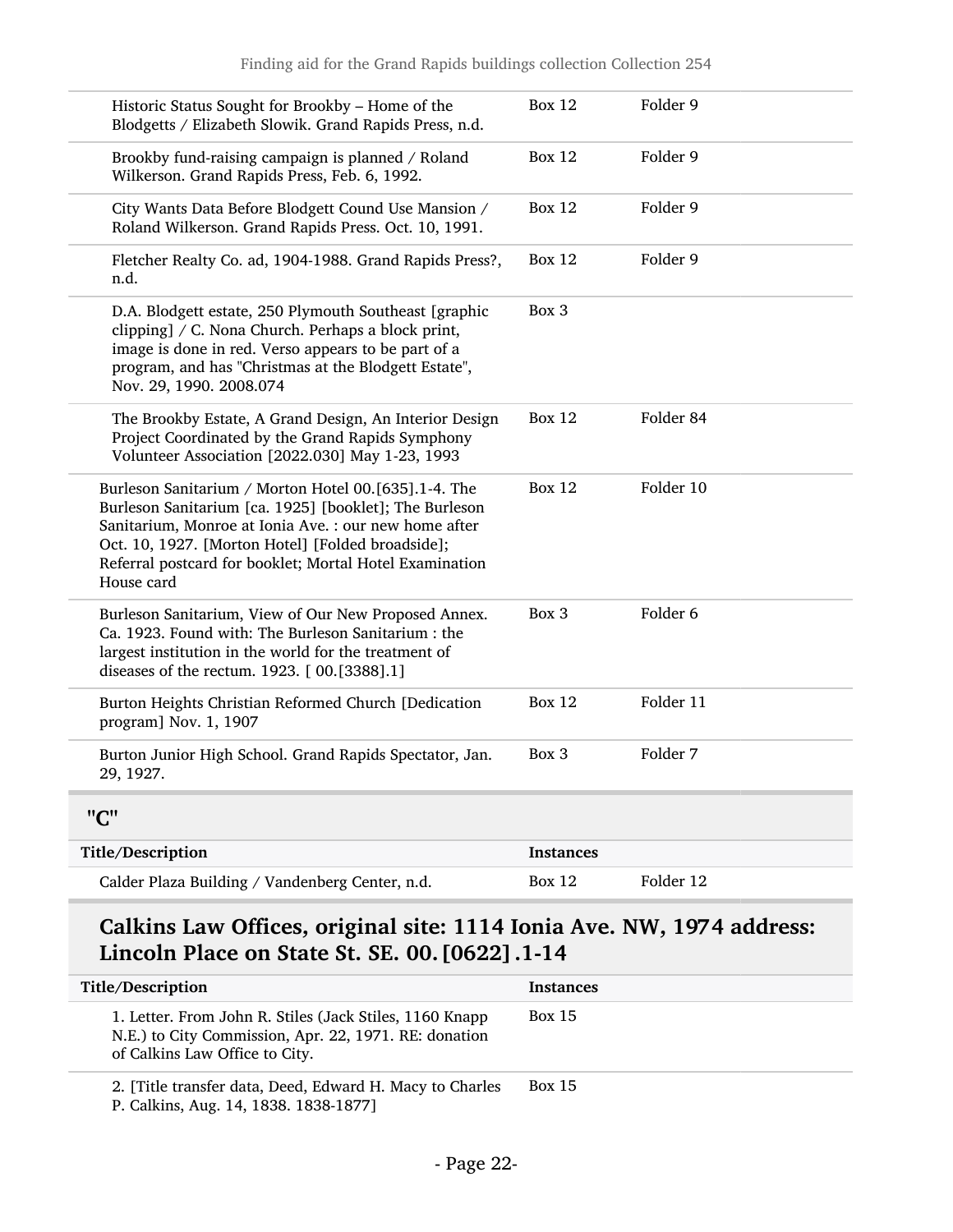| 3. First Bookstore in Grand Rapids, Mich. From G.R.<br>Buildings 1832-1900? [Old photocopy, with 2 images]                                                                                                                                                                                                                                                                    | <b>Box 15</b>                |  |
|-------------------------------------------------------------------------------------------------------------------------------------------------------------------------------------------------------------------------------------------------------------------------------------------------------------------------------------------------------------------------------|------------------------------|--|
| 4. Law Office Décor a Mystery / Mary Kramer. Grand<br>Rapids Press. N.d. Includes photo of John Curtis and<br>Gary Fraser.                                                                                                                                                                                                                                                    | <b>Box 15</b>                |  |
| 5. John O. Curtis material, 1974: Introduction. Apr.<br>25, 1974 / John O. Curtis, Curator, Sturbridge Village.<br>[First visit]; Research Program. Apr. 30, 1974; The C.P.<br>Calkins Law Office, c. 1836. 18 pgs; The C.P. Calkins<br>Law Office, Grand Rapids, Michigan, c. 1836 : field<br>notes and building survey [after second visit] / by Gary<br>Fraser, Sept. 1974 | <b>Box 15</b>                |  |
| 6. Dr. Marie Heyda, O.P. Assoc. Prof. History, Aquinas<br>College. Extracts from: "Frontier Justice: Wayne County,<br>1796-1836" by Elizabeth Gaspar Brown. Printed in<br>Journal of Legal History, v. 16, 1972, p. 126-153. 2<br>copies                                                                                                                                      | <b>Box 15</b>                |  |
| 7. Bibliography. Calkins Law Office, Grand Rapids,<br>Michigan.                                                                                                                                                                                                                                                                                                               | <b>Box 15</b>                |  |
| 8. Charles Calkins Law Office : Oldest Extant Building in<br>Grand Rapids. July 1972. 2 copies.                                                                                                                                                                                                                                                                               | <b>Box 15</b>                |  |
| 9. Law Office of Charles P. Calkins. Oldest Extant<br>Building in Grand Rapids. 2 copies.                                                                                                                                                                                                                                                                                     | <b>Box 15</b>                |  |
| 10. The Restoration of the Calkins Law Office and Grand<br>Rapids One Hundred Twenty-Five Years Ago. Ca. 1975.                                                                                                                                                                                                                                                                | <b>Box 15</b>                |  |
| 11. Grand Rapids and the Calkins Law Office.                                                                                                                                                                                                                                                                                                                                  | <b>Box 15</b>                |  |
| 12. Part II. Grand Rapids and the Calkins law office<br>continuation from Apr. 1972 Newsletter) 2 copies)                                                                                                                                                                                                                                                                     | <b>Box 15</b>                |  |
| 13. Misc. versions of documents above                                                                                                                                                                                                                                                                                                                                         | <b>Box 15</b>                |  |
| 14. [A branch of the Jackson and Correlated Families,<br>1730-1911 / by Samuel R. Jackson. Burlington, Vt.,<br>1911]-pencil at top of sheet. [Old negative film print]<br>Includes The Farrands. "Eliza Farrand married Charles<br>Calkins "                                                                                                                                  | <b>Box 15</b>                |  |
| Calvary Baptist Church.                                                                                                                                                                                                                                                                                                                                                       | Box 3<br>Folder <sub>8</sub> |  |
| Calvin College. Gezon Auditorum. Program of Dedication,<br>Jan. 31-Feb. 1, 1974. 00.[5080].2                                                                                                                                                                                                                                                                                  | <b>Box 12</b><br>Folder 13   |  |
| Calvin Library, Program of Dedication. June 10, 1970. 00.<br>$[5079]$ .1                                                                                                                                                                                                                                                                                                      | <b>Box 12</b><br>Folder 14   |  |
| Calvin College Fine Arts Center, Program of Dedication,<br>Oct. 20, 1966. 00.[5078].1                                                                                                                                                                                                                                                                                         | <b>Box 12</b><br>Folder 15   |  |
| The Mansion on the Hill : the Louis Campau Estate,<br>422-426 Fulton St. S.E. / Kim Buchholz. History and<br>Theory of Historic Preservation. Kendall College of Art                                                                                                                                                                                                          | Box 33.2                     |  |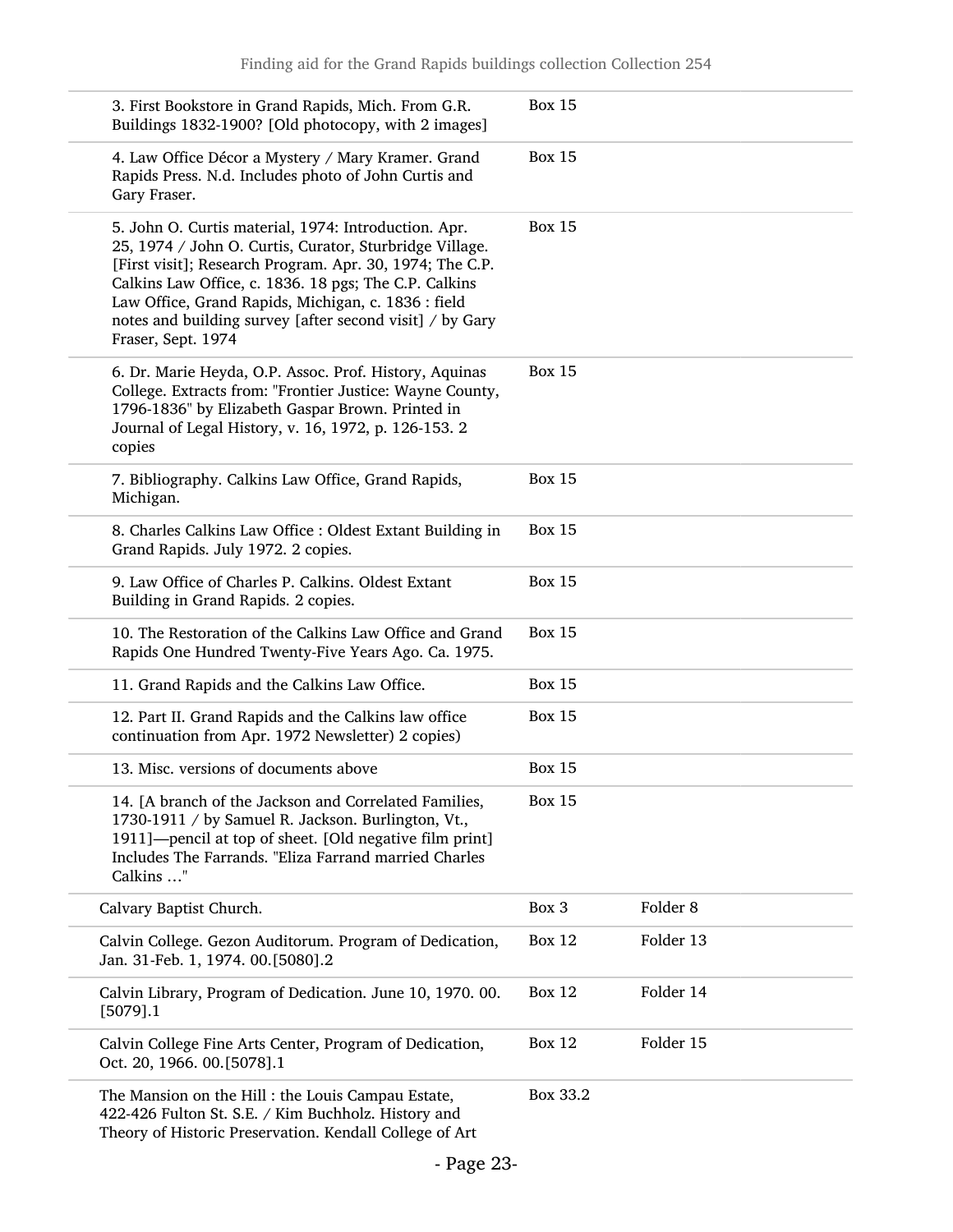and Design. Jen Metz, Instructor. Nov. 2008. Student Paper. 2009.001.1

## The Castle, Cherry St at S College [Residence of Ethelbert C and Charles Fox]

| Title/Description                                                                       | <b>Instances</b> |          |
|-----------------------------------------------------------------------------------------|------------------|----------|
| Photo, The Castle, 1884 / The Direction Source, Inc.,<br>455 Cherry St., SE. 00.[430].1 | Box 5            | Folder 4 |

## [The Castle : miscellaneous reference items] 00.[5019].107

| Title/Description                                                                                                                                                                                                                                                                                                                             | <b>Instances</b> |           |
|-----------------------------------------------------------------------------------------------------------------------------------------------------------------------------------------------------------------------------------------------------------------------------------------------------------------------------------------------|------------------|-----------|
| 1. The Direction Source, Inc. c. 1991. Cutout pop-up<br>card of the building when opened.                                                                                                                                                                                                                                                     | Box $12$         | Folder 16 |
| 2. Brochure. Direction / the Direction Source, Inc.<br>[Advertising company] c. 1991. Shows some rooms<br>in the house in use for the firm. A fold out page give<br>specifications of Direction Source Computer Network<br>equipment                                                                                                          | <b>Box 12</b>    | Folder 16 |
| 3. Photocopy of advertising sheet "Advertising As<br>Unique As Our Environment" The Castle 1884. Direction<br>Source, Inc."                                                                                                                                                                                                                   | Box 12           | Folder 16 |
| 4. A Handsome Mansion. Reprinted from the Evening<br>Leader, Sept. 7, 1889.                                                                                                                                                                                                                                                                   | Box 12           | Folder 16 |
| 5. A Handsome Mansion. Photocopy of a microfilm print<br>of the original newspaper article.                                                                                                                                                                                                                                                   | <b>Box 12</b>    | Folder 16 |
| 6. A Heritage Hill Calendar page, graphic clipping<br>Heritage Hill's The Castle. Printed photo image by David<br>Hanks                                                                                                                                                                                                                       | <b>Box 12</b>    | Folder 16 |
| 7. Newspaper clipping. "Lumberman Brothers Built<br>'Castle" of Stone" / by Liz Hyman. GR Press, Sept. 27,<br>1970.                                                                                                                                                                                                                           | <b>Box 12</b>    | Folder 16 |
| Old Central High School, 1872 / Grand Rapids High<br>School. Color Graphic Clipping. From Wurzburgs 1947<br>Calendar, illustrated by Marian Suleeba                                                                                                                                                                                           | Box 3            | Folder 9  |
| Complete Specifications for the new Central High School,<br>to be erected on Fountain Street, near Prospect Street.<br>G.R. : Business Dept., Board of Education, 1909. Robinson<br>and Campau, architects; William B. Ittner, consulting<br>architect; Smith, Hinchman and Grylls, consulting<br>engineers. Formerly MKG727.R56. 00.[3309].1 | <b>Box 12</b>    | Folder 17 |
| Charlevoix Hotel, Monroe at Michigan (bottom) and<br>Morton House, Monroe at Ionia (top) Photograph of a<br>newspaper article, source unknown. 00.[1965].1                                                                                                                                                                                    | Box 5            | Folder 45 |
| Barber Shop for W.C. Chinnick, 119 Pearl St., Grand<br>Rapids, Michigan / plans by F.W. Burgstahler and                                                                                                                                                                                                                                       | <b>Box 10</b>    |           |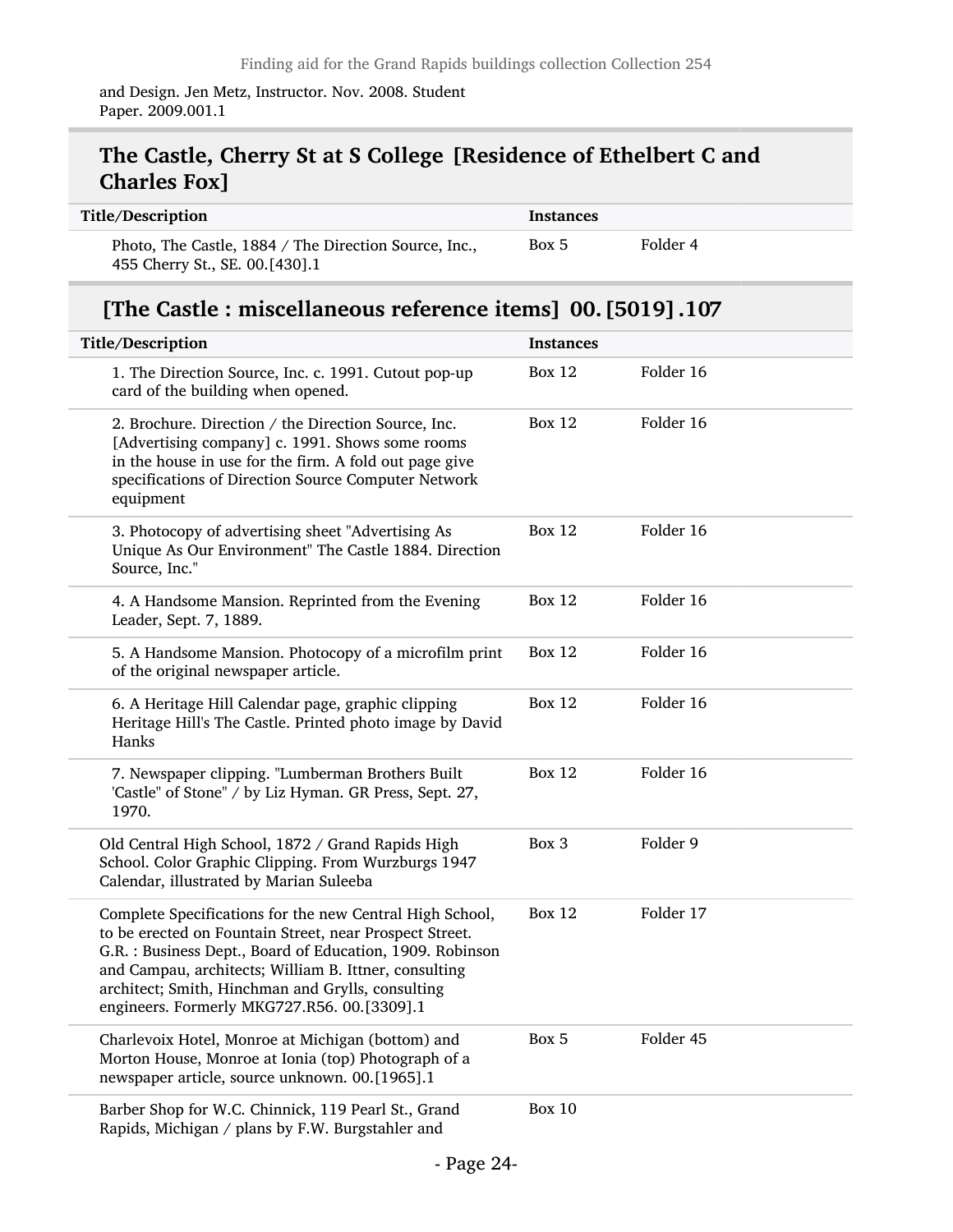| sons, contractors, 422 Houseman Bldg., Grand Rapids, |  |
|------------------------------------------------------|--|
| Michigan. n.d.                                       |  |

| Christian Rest Home: 40th Anniversary Commemorative<br>booklet.[1997] 00.[0655].1                                                                                                                                                                                                                                                                                                                                         | Box 12           | Folder 18   |
|---------------------------------------------------------------------------------------------------------------------------------------------------------------------------------------------------------------------------------------------------------------------------------------------------------------------------------------------------------------------------------------------------------------------------|------------------|-------------|
| Church/Kirkpatrick House, 330 Fountain St., N.E. at<br>Prospect. Scrapbook prepared by John D. Teague,<br>1982, for a course assignment at Aquinas. 00.[2561].1<br>Note: House previously owned by Frederick Stuart<br>Church (1905-1918, and before that by his mother<br>(1853-1905). Owner at the time of the scrapbook was<br>Marie Kirkpatrick, retired furniture designer. A color<br>photo of her is at the front. | Box 22           |             |
| Church of Christ, cor. Lyon and Barclay.                                                                                                                                                                                                                                                                                                                                                                                  | Box 3            | Folder 10   |
| <b>City Hall</b>                                                                                                                                                                                                                                                                                                                                                                                                          |                  |             |
| Title/Description                                                                                                                                                                                                                                                                                                                                                                                                         | <b>Instances</b> |             |
| Architectural rendering. Proposal drawings for the<br>City and County Building. "Perspective from Monroe<br>Boulevard" May 24, 1963 / Giffels and Rossetti, Detroit,<br>Michigan. Found with M711.551.P945. 00.[5470].1                                                                                                                                                                                                   | Box 5            | Folder 4.75 |
| Reproduction print of Old City Hall, 1998? / J.T.<br>Faasen. Based on the original Elijah Myer drawings.<br>City Hall 1888, Grand Rapids, Michigan. Lyon Street.                                                                                                                                                                                                                                                          | <b>Box 224</b>   | Folder 31   |

Elevation Study. Dedicated Sept. 26, 1888. E.E. Myers, Architect, W.D. Richardson, Contractor. Also see 224- FF.VIII.A. Two versions, with and without color. c. 1 00.

| 151311.1; c. 2 P2001.0482; c. 3 P2001.076                                                                                                                                                                                                                                           |               |           |
|-------------------------------------------------------------------------------------------------------------------------------------------------------------------------------------------------------------------------------------------------------------------------------------|---------------|-----------|
| City Hall / Grand Rapids Old City Hall, 1888, Graphic<br>Clippings. 4 Reproductions on board, sources unknown:<br>2 exteriors; 2 with interior floor diagrams; Formerly at<br>54-10-25, but not photographs                                                                         | Box 3         | Folder 11 |
| Opening of New City Hall, Grand Rapids, Mich. Wed.,<br>Sept. 26, 1888. Thornapple Press, 1967. c. 1 00.<br>$[2716]$ .1; c. 2 00.[5571].1                                                                                                                                            | Box 12        | Folder 19 |
| City Hall, 1888. Clippings. A Red Letter Day: the<br>Dedication of the City Hall To-Morrow. Grand Rapids<br>Daily Eagle, Sept. 8, 1885; We Have a City Hall : it is<br>completed and formally dedicated : a splendid building.<br>Grand Rapids Eagle, Sept. 26, 1888. 00.[2716].2-3 | Box 19.5      | Folder 1  |
| The City Hall was dedicated Sept. 26, 1888, at a total<br>cost of \$290.338.61. [1 sheet from unidentified source]<br>00.[2716].4 (2 copies)                                                                                                                                        | Box 19.5      | Folder 1  |
| Inaugural Proceedings at the Opening of the New City<br>Hall, Sept. 26, 1888 [Bound copy, cover inscribed for<br>Charles W. Calkins] 00. [0998].1: Dedication program                                                                                                               | <b>Box 19</b> |           |

00.[999].1-3; Dedication of City Hall, Grand Rapids, Mich. Wed., Sept. 26, 1888. Architect, E.E. Myers,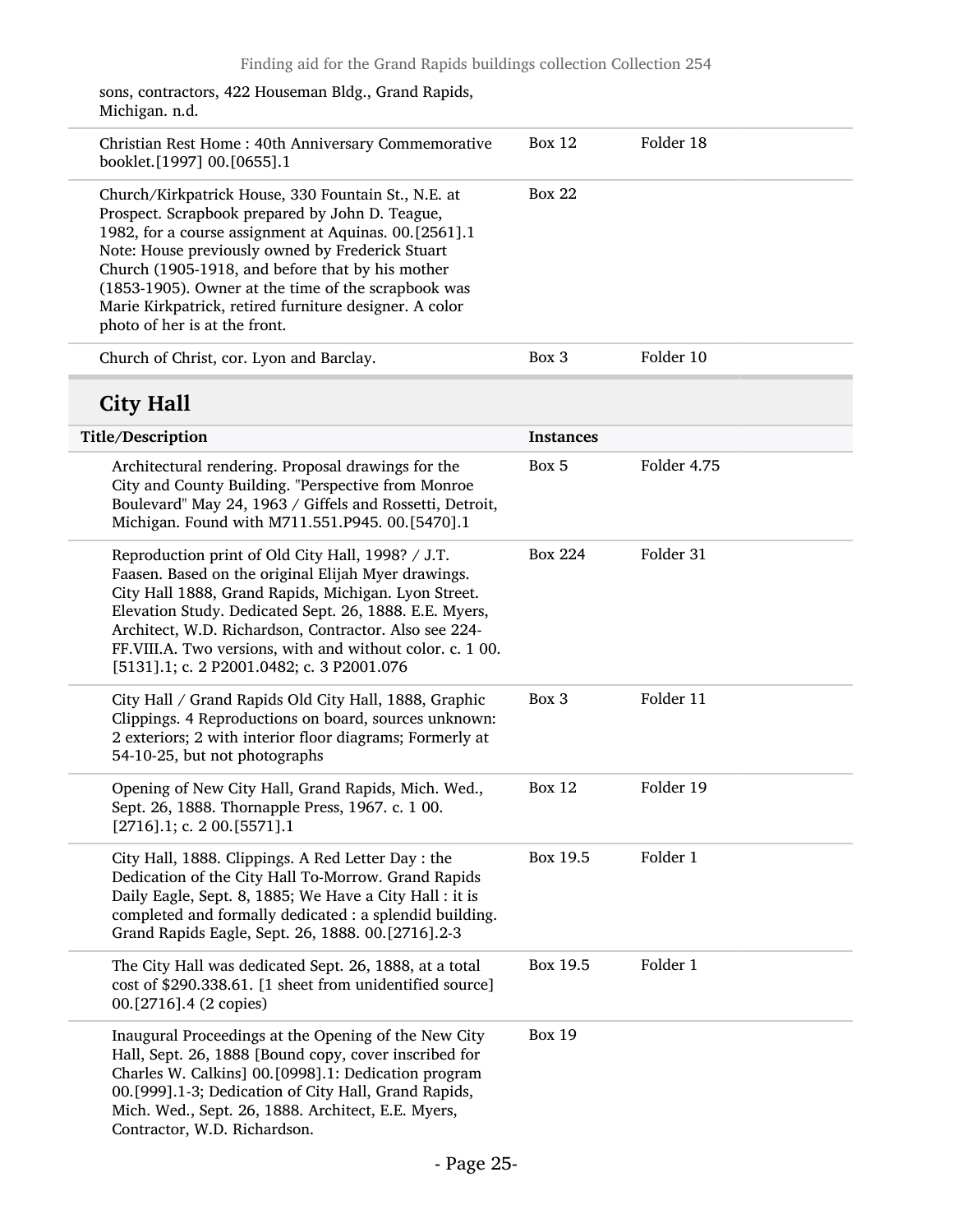| Invitation. Opening and Dedication of City Hall, Sept.<br>26, 1888. + envelop. 00.[3053].1-2                                                                                                                                                                                     | Box 19.5      |
|----------------------------------------------------------------------------------------------------------------------------------------------------------------------------------------------------------------------------------------------------------------------------------|---------------|
| Original ribbon from the Dedication, City Hall, Grand<br>Rapids, Sept. 26, 1888 / Board of Education. Ivory with<br>black lettering, on fabric. 2006.061                                                                                                                         | Box 19.5      |
| City Hall, 1888. Unprocessed accession 1986.004.<br>Includes bids, specifications, correspondence between<br>Board of Public Works, and various contractors,<br>especially E.E. Meyers, architect.                                                                               | <b>Box 19</b> |
| Drawings. Ink on Linen. 1986.004. 1. Isometrical View<br>of Side of Steps to main Entrance to the City Hall, Grand<br>Rapids, Mich. / Approved, E.E. Myers., n.d.; 2. Detail.<br>Board Sheathing, n.d.                                                                           | <b>Box 20</b> |
| Asphalt or Architecture? : the Demolition of Grand<br>Rapids' City Hall, a national historic landmark / Jeff<br>Pettes. May 13, 1991. Prof. Dale Van Kley. [Student<br>Paper] History 395.                                                                                       | Box 19.5      |
| [Old City Hall Demolition, Clock Tower]<br>"Establishment's Downfall" / Earl E. Spielmacher photo.<br>Color oversized showing only the tower remaining and<br>in demolition, with a new building behind it. 1991.016                                                             | Box 6         |
| A Wrecker's Dozen, Twenty Years Late / by Samuel<br>Sifton. American Heritage. July/Aug. 1990. Follow<br>up article to one written Feb. 1970 on the fate of 10<br>buildings nationally, including Old City Hall, Grand<br>Rapids. Gordon Olson quoted.                           | Box 19.5      |
| Seeger, Ralph. City Highway Building, Jan. 21, 1936 (5) /<br>Morton Mgf. Co., Muskegon, 1942 (7) Snapshots mounted<br>on single page from a photo album. 2003.094 (Other<br>images of City Highway Building with Seeger family<br>unprocessed material)                          | Box 4         |
| City Mission / City Rescue Mission : Exhibit B. Historical<br>image, bird's eye view at corner of Michigan and Monroe,<br>ca. 1920's? c. 1, Positive contact print, oversized; c. 2,<br>Negative contact print, oversized, without the "exhibit B"<br>information. 00.[5013].1-2 | <b>Box 23</b> |

## Civic Auditorium also called George Welsh Civic Auditorium

| Title/Description                                                                                                               | <b>Instances</b> |             |
|---------------------------------------------------------------------------------------------------------------------------------|------------------|-------------|
| Air Conditioning at Civic Auditorium / by Burrit A.<br>Parks. "Heating and Ventilating". Mar. 1933. Reprint.<br>$00. [3752]$ .1 | Box 12           | Folder 20   |
| George Welsh Civic Auditorium Renovation: program<br>Statement / Daverman, Assoc., 1981. 00. [646]. 1                           | Box 12           | Folder 20.5 |
| [Civic Auditorium : Brief history, ca. Late 1980s?] 2<br>sheets, typed, stapled. Source unknown.                                | Box 12           | Folder 20.6 |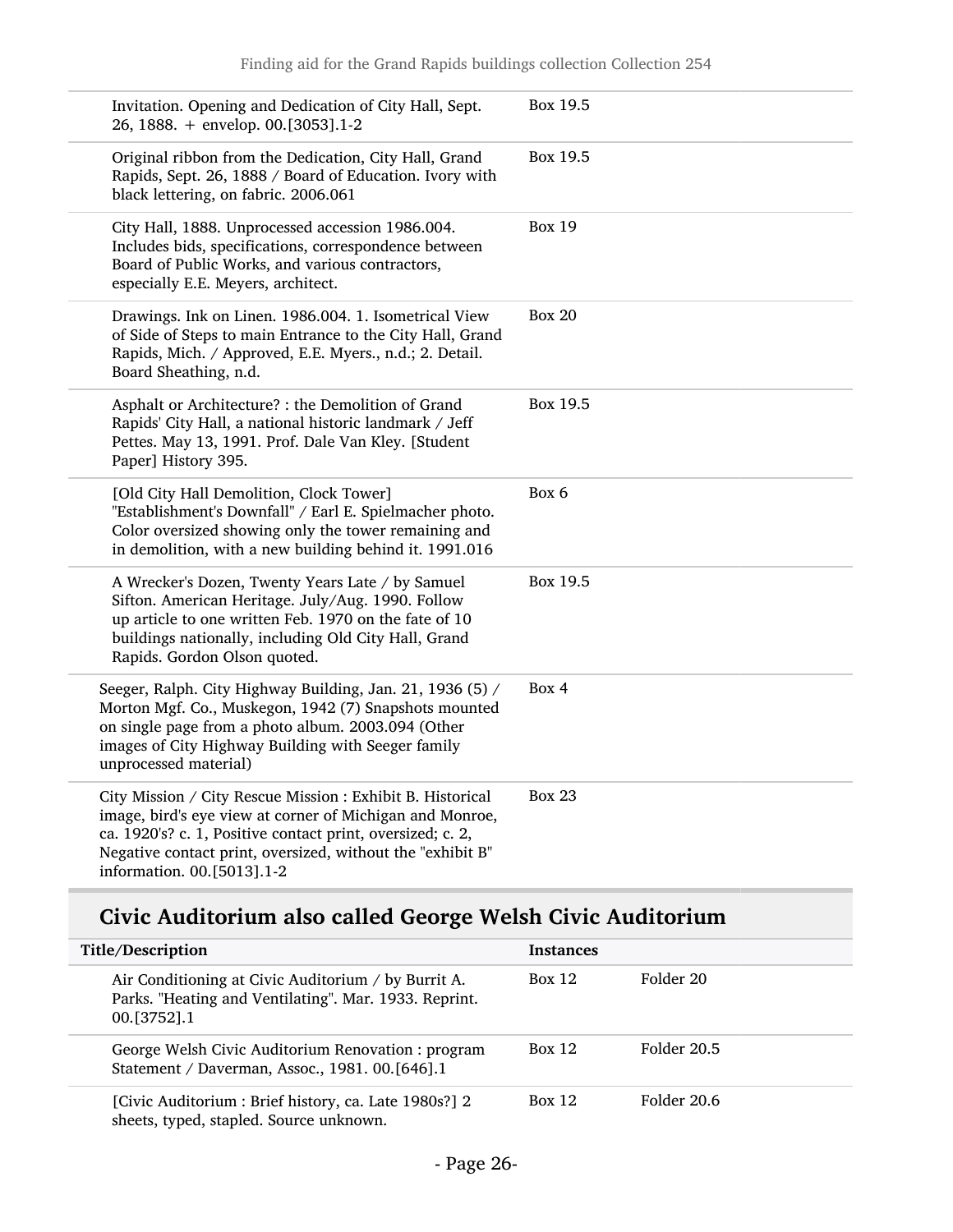| Civic Auditorium Ephemera                                                                                                                                                                                                                                                                                                                                                                                                            | <b>Box 12</b> | Folder 20.8          |
|--------------------------------------------------------------------------------------------------------------------------------------------------------------------------------------------------------------------------------------------------------------------------------------------------------------------------------------------------------------------------------------------------------------------------------------|---------------|----------------------|
| Civic Auditorium. Grand Rapids Next. ALA Conference<br>Invitation. 1934.                                                                                                                                                                                                                                                                                                                                                             | <b>Box 12</b> | Folder <sub>82</sub> |
| Civic Auditorium. "Your Host" Convention Guides. ca.<br>1930s                                                                                                                                                                                                                                                                                                                                                                        | <b>Box 20</b> |                      |
| Clarendon Hotel Graphic Clipping                                                                                                                                                                                                                                                                                                                                                                                                     | Box 3         | Folder 12            |
| Clearwater Place (Clear Water Place) 1. [flyer] Restoring<br>our Past, Building Our Future. De Vries Company.<br>2005.091.1; 2. [flyer] Clearwater Place / Ed DeVries<br>Properties, Inc. Realtor. 2005.091, 2007.100. Includes a<br>rendering, plans and other illustration of the renovated<br>Monroe Avenue Filtration Plant.                                                                                                     | <b>Box 12</b> | Folder 21            |
| Clinic for Infant Feeding. Central Station, 112 Louis St.,<br>N.W. Booklet with illustration of building on the back<br>cover. "The Baby, suggestions for his care" P2006.065.                                                                                                                                                                                                                                                       | <b>Box 12</b> | Folder 21.5          |
| Coit School Issues : a citizen stakeholder view / Corinne<br>Carey. Mar. 1, 1999. [1999.040]                                                                                                                                                                                                                                                                                                                                         | <b>Box 12</b> | Folder 22            |
| City of Grand Rapids, Department of Water and Light<br>Modernization Program, 1955-1957 : Dedication of<br>Coldbrook Station, Dec. 12, 1957. 00.[2868].1                                                                                                                                                                                                                                                                             | <b>Box 12</b> | Folder 23            |
| 122 College Ave. N.E. (formerly 100 College Ave.) /<br>Alisha K. Keller. History and Theory of Historic<br>Preservation, Kendall College of Art and Design. Jen Metz,<br>Instructor, Nov. 17, 2005. Student paper. 2006.012.2                                                                                                                                                                                                        | <b>Box 33</b> |                      |
| Crathmore Hotel, 70-74 Ionia Ave. S.W., opposite Union<br>Depot. Graphic Clipping From: Inaugural Masonic Fair,<br>Nov. 1915. Souvenir Program Coll. 216                                                                                                                                                                                                                                                                             | Box 3         | Folder 13            |
| Abstract of Title, 7 Burr Oak NW, Lot 104 Comstock Heirs<br>Subdivision, 1908-1957                                                                                                                                                                                                                                                                                                                                                   | Box 4         |                      |
| Crescent Roller Mills. [Engraving]                                                                                                                                                                                                                                                                                                                                                                                                   | Box 3         | Folder 14            |
| [Curtis Creamery Co.] File 413, Sheet nos. 1-5. Drawn,<br>traced or checked by Benjamin or Nobel. Oct. 1925. Plans,<br>elevations and sections. (5) Blueprints, some torn, some<br>with title block town off. Also: Specification for Creamery<br>Building for C. Thomas Stores on so. Side Eugene Street<br>S.E., between Jefferson and Lafayette, City, by Benjamin<br>and Benjamin, architects, 37-39 Wenham Bldg, G.R.,<br>Mich. | <b>Box 10</b> |                      |
| 11T11                                                                                                                                                                                                                                                                                                                                                                                                                                |               |                      |

#### "D"

<span id="page-26-0"></span>

| <b>Title/Description</b>                                                                                                                     | <b>Instances</b> |          |  |  |
|----------------------------------------------------------------------------------------------------------------------------------------------|------------------|----------|--|--|
| Davis Technical High School Building / House, Bostwick.<br>2 snapshot photos, 1 Site layout sketch, with historical<br>verso notes, 1986.355 | Box 5            | Folder 5 |  |  |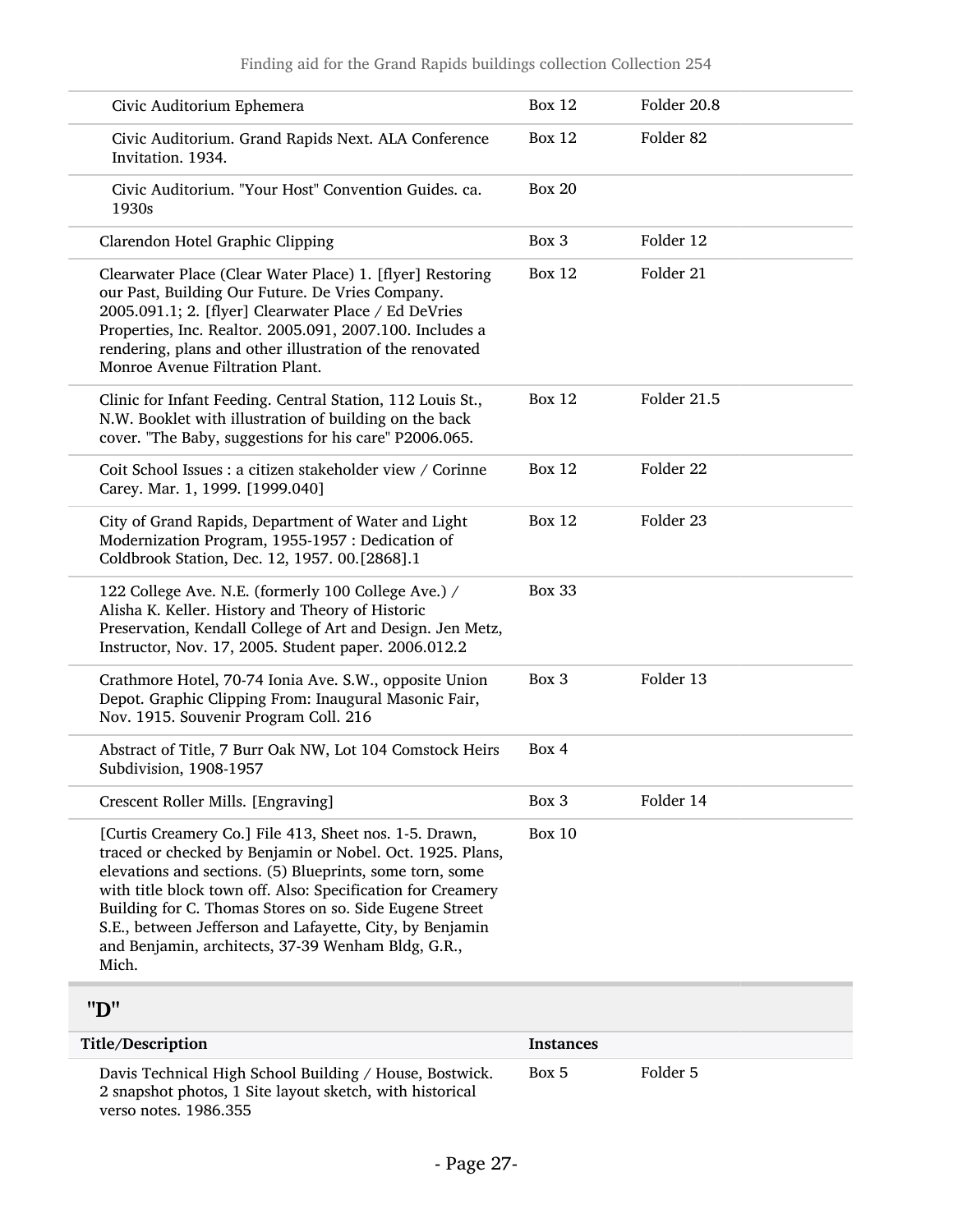<span id="page-27-0"></span>

| L.J. Delamarter. [1] Elevations in Dining Room /<br>Elevations in Bed Room $#1$ ., [2] Elevations in Pantry, [3]<br>Full-size [detail] of interior trim. Delamarter-bottom<br>right corner. Interior elevations. (3) Blueprint.                                                                                                                                                                                                                           | <b>Box 10</b>    |                      |
|-----------------------------------------------------------------------------------------------------------------------------------------------------------------------------------------------------------------------------------------------------------------------------------------------------------------------------------------------------------------------------------------------------------------------------------------------------------|------------------|----------------------|
| The Derby [John T. Straham, 1886]                                                                                                                                                                                                                                                                                                                                                                                                                         | Box 3            | Folder 15            |
| This Building will annually attract over 800,000<br>attendees. DeVos Place. [Flyer] From the Grand Rapids /<br>Kent County Convention and Visitors Bureau. ca. 2004.<br>"Architectural images provided by Progressive AE".<br>2004.021K                                                                                                                                                                                                                   | <b>Box 12</b>    | Folder 24            |
| [DeVos Place Website Pages : Floorplans] / SMG, c. 2005.                                                                                                                                                                                                                                                                                                                                                                                                  | <b>Box 12</b>    | Folder <sub>25</sub> |
| East Congregational Church, Giddings Ave. and Alexander<br>St. Ground Breaking and site Consecration [program],<br>Aug. 19, 1928. 00. [0656].1                                                                                                                                                                                                                                                                                                            | <b>Box 12</b>    | Folder 26            |
| Feasibility Study for Parking Garage at East Park - Ransom<br>Site, Grand Rapids, Michigan / Wilbur Smith [Wilbur]<br>and Associates, New Haven, Conn., 1954. Formerly<br>M725.38.Sm68f. 00.[2352].1                                                                                                                                                                                                                                                      | <b>Box 12</b>    | Folder 27            |
| "E"                                                                                                                                                                                                                                                                                                                                                                                                                                                       |                  |                      |
| Title/Description                                                                                                                                                                                                                                                                                                                                                                                                                                         | <b>Instances</b> |                      |
|                                                                                                                                                                                                                                                                                                                                                                                                                                                           |                  |                      |
| Eastern Avenue School, Eastern Avenue and Malta St.<br>Grand Rapids Spectator, July 27, 1929. Photo by Camera<br>Shop, Inc. New Eastern School at Grand Rapids [1929]                                                                                                                                                                                                                                                                                     | Box 3            | Folder 16            |
| Engine House No. 4.                                                                                                                                                                                                                                                                                                                                                                                                                                       | Box 3            | Folder 17            |
| 500 Block, Emerald St. N.E. Streetscape. 1 b/w 8x10<br>contact print                                                                                                                                                                                                                                                                                                                                                                                      | Box 5            | Folder 5.3           |
| Evening Press Building. 41 Sheldon Blvd. SE. Research<br>materials focused on efforts to have the building declared<br>a historic site and preparation and planning surrounding<br>the Urban Institute for the Contemporary Arts (UICA)<br>moving into the building. City assessor records, photos<br>and postcards of the building are included. Also included<br>is information on the auto industry in Grand Rapids<br>around Sheldon Blvd. [2017.047] | <b>Box 36</b>    |                      |
| "F"                                                                                                                                                                                                                                                                                                                                                                                                                                                       |                  |                      |
| Title/Description                                                                                                                                                                                                                                                                                                                                                                                                                                         | <b>Instances</b> |                      |
| [New Federal Building] Grand Rapids Press, Mar. 4, 1971.<br>[Clipping with graphic]                                                                                                                                                                                                                                                                                                                                                                       | <b>Box 12</b>    | Folder 27.5          |

# <span id="page-27-1"></span>First Methodist Episcopal Church, Fulton St. and Barclay Ave., G.R.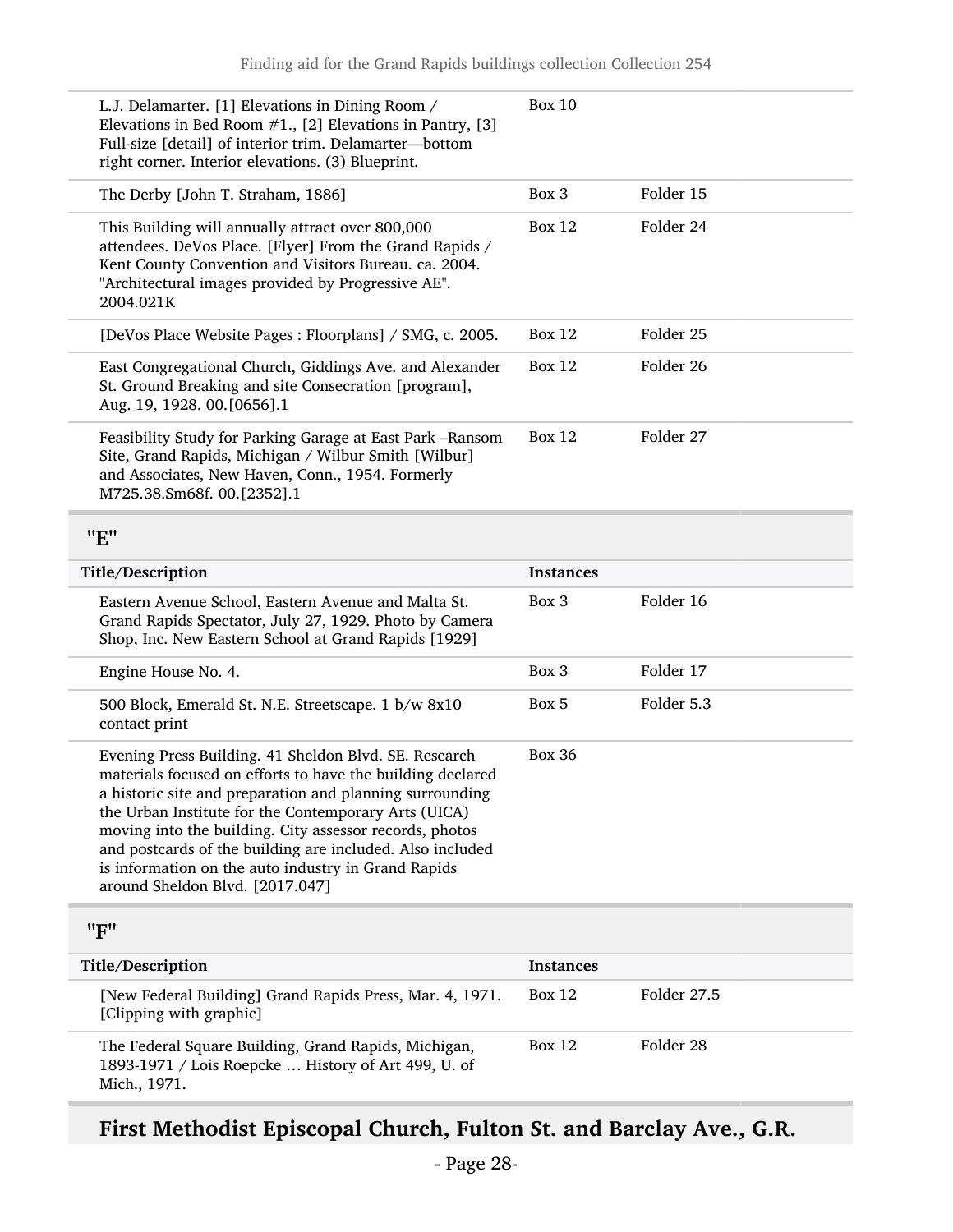| Title/Description                                                                                                                                                                                                                                                                                 | <b>Instances</b> |           |
|---------------------------------------------------------------------------------------------------------------------------------------------------------------------------------------------------------------------------------------------------------------------------------------------------|------------------|-----------|
| [program] Corner-Stone Laying, Apr. 26, 1915                                                                                                                                                                                                                                                      | <b>Box 12</b>    | Folder 29 |
| [program] Dedication, Apr. 9-16, 1916                                                                                                                                                                                                                                                             | <b>Box 12</b>    | Folder 29 |
| [program] Unveiling Lowe Memorial Window, Dec. 24,<br>1916                                                                                                                                                                                                                                        | <b>Box 12</b>    | Folder 29 |
| Fisk Lake Tavern. Property of Ben E. West                                                                                                                                                                                                                                                         | Box 3            | Folder 18 |
| The Fitzgerald (Old YMCA Building), 33 library NE.<br>[brochure] $+$ web site added Jan. 18, 2006 c. 1<br>2005.075D; c. 2, 2005.096.6                                                                                                                                                             | <b>Box 12</b>    | Folder 30 |
| Flatiron Building, 102 Monroe St., N.W. Excerpt of two<br>typed documents. Sources unknown.                                                                                                                                                                                                       | <b>Box 12</b>    | Folder 31 |
| [small flyer] Fountain Hill. Professional Office.                                                                                                                                                                                                                                                 | <b>Box 12</b>    | Folder 32 |
| 404 Fountain St., / Danyeal Dorr. History and Theory<br>of Historic Preservation. Kendall College of Art and<br>Design. Jen Metz, Instructor. Nov. 2008. Student Paper.<br>2009.001.1                                                                                                             | Box 33.2         |           |
| Fountain Street Baptist Church c. 1938 C.R. Webber 00.<br>$[0645]$ .1                                                                                                                                                                                                                             | <b>Box 12</b>    | Folder 33 |
| Art and Architecture of Fountain Street Church / Dorothy<br>Judd. Centennial edition 1969. 00.[2024].1                                                                                                                                                                                            | <b>Box 12</b>    | Folder 34 |
| Fox Machine Co. Plant                                                                                                                                                                                                                                                                             | Box 3            | Folder 19 |
| Franklin Street Viaduct. [Publication unidentified] Grand<br>Rapids Assoc. of Commerce. Mar. 26, 1927.                                                                                                                                                                                            | Box 3            | Folder 20 |
| Alterations to Residence, Mr. Edward M. Fritz, Garfield<br>Ave, City / Drawn by F.J. Mester, Jr. [Grand Rapids<br>Catmit(?) Co., Main, 1845]-note in pencil. Elevations,<br>plans and details, enclosing portion of porch and changing<br>bay window to door with sidelights. N.d. (1) Blueprint. | <b>Box 10</b>    |           |

## Philo C. Fuller House, 40 Lafayette NE

| Title/Description                                                                                                                                   | <b>Instances</b> |           |
|-----------------------------------------------------------------------------------------------------------------------------------------------------|------------------|-----------|
| Philo C. Fuller House / Rendering by William F. Thrall.                                                                                             | Box 3            | Folder 21 |
| 1977. Jan. 21. Save, or Raze it? Landmark's Future is<br>Debated / Paul Chaffee. [Philo Fuller]                                                     | Box 12           | Folder 35 |
| 1979. Nov. 18. "Unusual Exhibit by Architects is<br>Engrossing"                                                                                     | Box 12           | Folder 36 |
| 1981. May 19. Heritage Hill Group Goes Broke on Fuller<br>Home / Laura D. Walker.                                                                   | Box 12           | Folder 37 |
| Philo. C. Fuller House. 44 LaFayette Avenue NE.<br>Sam Zielinski. Jen Metz's Kendall College Historic<br>Preservation Class, October 2011. 2012.010 | <b>Box 36</b>    |           |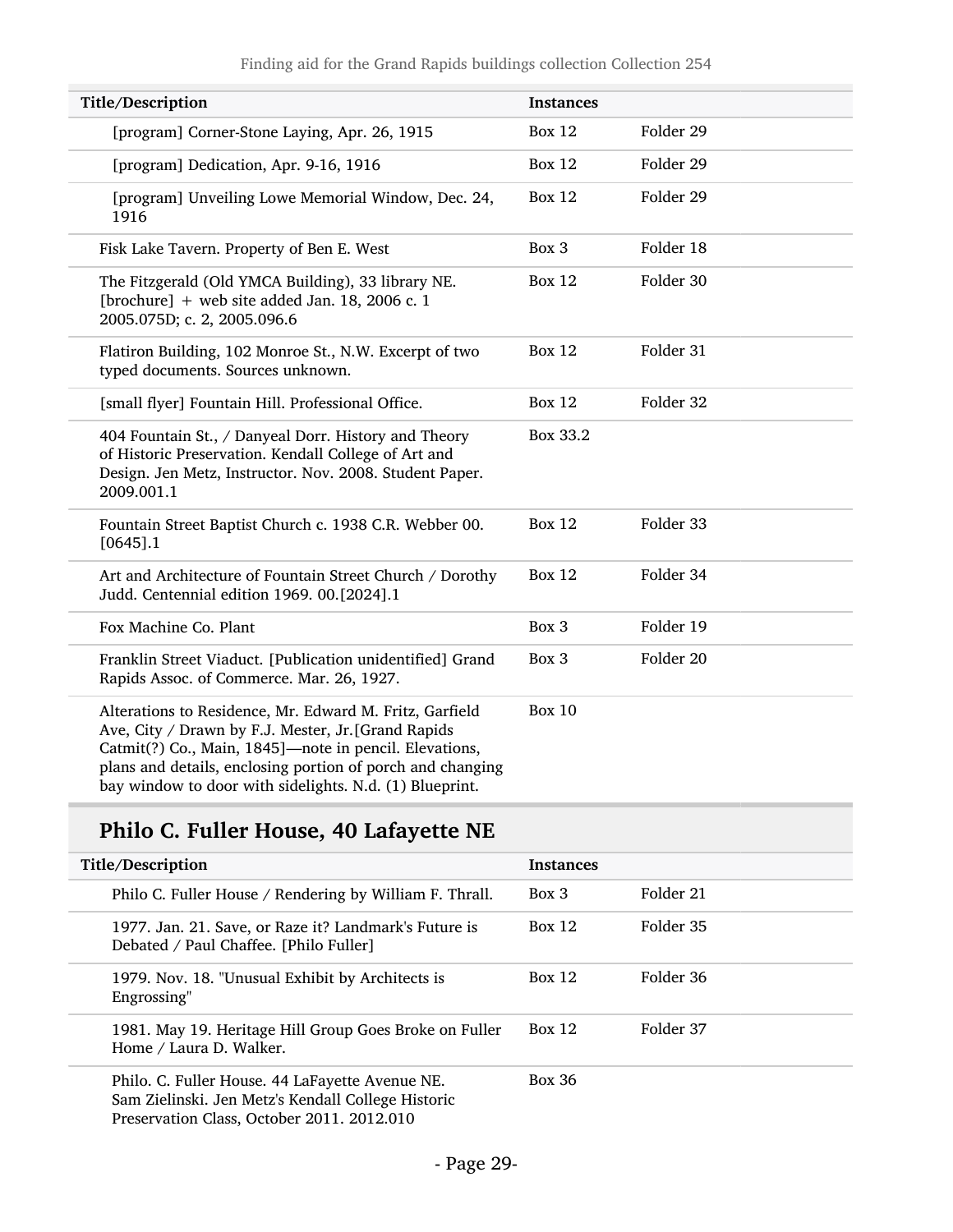"G"

<span id="page-29-0"></span>

| Title/Description                                                                                                                                                                                                          | <b>Instances</b> |             |
|----------------------------------------------------------------------------------------------------------------------------------------------------------------------------------------------------------------------------|------------------|-------------|
| Garfield Memorial Building. Letter to Alexander McColl,<br>Architect, from D.W. Kimball of Owne Ames Kimball with<br>estimate for the construction. Jan. 28, 1935. 00.[5316].1                                             | <b>Box 12</b>    | Folder 37.5 |
| George W. Gay Residence Graphic Clipping                                                                                                                                                                                   | Box 3            | Folder 22   |
| T.D. Gilbert Residence Graphic Clipping                                                                                                                                                                                    | Box 3            | Folder 23   |
| Thomas D. Gilbert House / Anne Marie Isaac. Student<br>project for History of Theory of Historic Preservation,<br>Kendall College, Nov. 2005. 2007.072                                                                     | <b>Box 12</b>    | Folder 38   |
| Gilda's Club Grand Rapids, 1806 Bridge St. N.W.  a brief<br>history of the property / P.L. Klein, 2000. 2000.058                                                                                                           | <b>Box 12</b>    | Folder 39   |
| Grace Episcopal Church                                                                                                                                                                                                     | Box 3            | Folder 24   |
| Historic Preservation Report: 28 Grand Ave. N.E. /<br>Elizabeth Gaines, History and Theory of Historic<br>Preservation, Kendall Colleges of Art and Design. Jen<br>Metz, Instructor, Fall. 2005. Student Paper. 2006.012.1 | <b>Box 33</b>    |             |
| Grand Center "A preview of Grand Rapids' new activities<br>center" ca. 1960's?                                                                                                                                             | <b>Box 12</b>    | Folder 81   |
| Grand Memorial Arch, Campau Place, erected on Campau<br>Place, Centennial Celebration, July 4, 1876. Graphic<br>Clippings (2)                                                                                              | Box 3            | Folder 25   |
| Grand Opera House                                                                                                                                                                                                          | Box 3            | Folder 26   |
| G.R. and I. Train Shed / Grand Rapids and Indiana                                                                                                                                                                          | Box 3            | Folder 27   |
| The New Grand Rapids Art Museum: commemorating the<br>Dedication, Sept. 17, 1981. P2004.037                                                                                                                                | <b>Box 12</b>    | Folder 40   |
| Grand Rapids Art Museum, Capital Campaign mailing /<br>flyer with rendering [2005]                                                                                                                                         | <b>Box 12</b>    | Folder 41   |
| Grand Rapids Brass Co. Factory                                                                                                                                                                                             | Box 3            | Folder 28   |
| Grand Rapids Brewing company. Graphic clipping. Pen<br>and ink rendering. Source unknown. Formerly in Coll. 054                                                                                                            | Box 3            | Folder 28.5 |
| Grand Rapids Brush Co. Factory                                                                                                                                                                                             | Box 3            | Folder 29   |
| Grand Rapids Central High School, ca, 1911-1912.                                                                                                                                                                           | Box 3            | Folder 30   |
| Grand Rapids Cycle Co. Plant                                                                                                                                                                                               | Box 3            | Folder 31   |
| Grand Rapids Engraving Co.                                                                                                                                                                                                 | Box 3            | Folder 32   |
| Grand Rapids Felt Boot Co. Factory                                                                                                                                                                                         | Box 3            | Folder 33   |
| Grand Rapids National Bank Building, Monroe at Pearl.<br>Wigwam to Bank Building. Grand Rapids Press. Oct. 2,                                                                                                              | <b>Box 12</b>    | Folder 42   |

<sup>1942.</sup>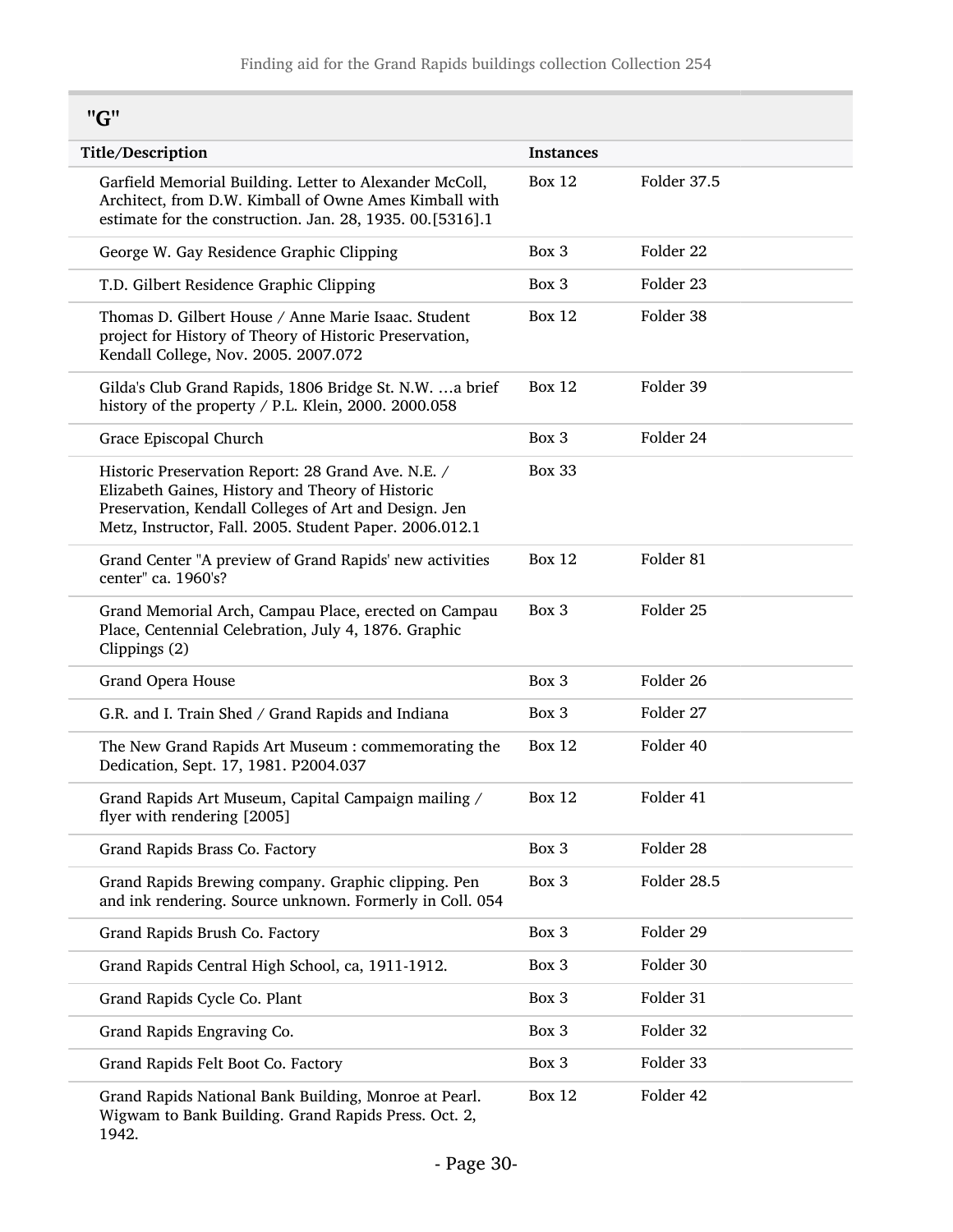| "Let's Take a Look at GR Police Headquarters. Detroit Free<br>Press, May 20, 1963.                                                                                                                                                                                                                                                                                                                                                                                                        | <b>Box 12</b>    | Folder 43   |
|-------------------------------------------------------------------------------------------------------------------------------------------------------------------------------------------------------------------------------------------------------------------------------------------------------------------------------------------------------------------------------------------------------------------------------------------------------------------------------------------|------------------|-------------|
| The Board of Library Commissioners of the City of<br>Grand Rapids, Michigan presents the completed central<br>building of the Grand Rapids Public Library, May 1969.<br>[pamphlet] 00.[801].                                                                                                                                                                                                                                                                                              | <b>Box 12</b>    | Folder 44   |
| Broadside. "Series on Our Library. Exhibits from<br>Collection of Grand Rapids Public Library" n.d. [3 images<br>shown correspond to those in the Hooper collection,<br>which may be the referenced exhibit] 00.[1127].1                                                                                                                                                                                                                                                                  | Box 9            |             |
| Grand Rapids Public Museum: Museum Buildings /<br>by Laurence Vail Coleman. V. 1, A Planning Study.<br>Washington, D.C., 1950. 00.[5329].1                                                                                                                                                                                                                                                                                                                                                | <b>Box 12</b>    | Folder 44.5 |
| Memo. Feb. 21, 1995. Gordon Olson, City Historian to<br>Mayor John Logie. RE Adaptive reused of the former<br>Public Museum Building [on Jefferson] for the City<br>Archives.                                                                                                                                                                                                                                                                                                             | <b>Box 12</b>    | Folder 44.6 |
| Grand Rapids Refrigerator Co. Factory                                                                                                                                                                                                                                                                                                                                                                                                                                                     | Box 3            | Folder 34   |
| Grand Rapids Savings Bank Building, 60 Monroe, N.W.<br>GR Herald. March 25, 1917. A Reel Feature of the<br>Bank Construction : how the camera man viewed the<br>skyscraper's progress week after week. Note: This article<br>describes the progress of the constructions of the People's<br>National Bank Building in 1915, then called the Grand<br>Rapids Savings Bank.                                                                                                                 | <b>Box 12</b>    | Folder 45   |
| Revival at 60 Monroe = New Day for the Senators Pride.<br>Grand Rapids Press. Wonderland. Mar. 16, 1975.                                                                                                                                                                                                                                                                                                                                                                                  | <b>Box 12</b>    | Folder 45   |
| The Grand Rapids Savings Bank [rendering, front facade],<br>b/w photocopy                                                                                                                                                                                                                                                                                                                                                                                                                 | Box 9            |             |
| The Grand Rapids Savings Bank [rendering, front facade]<br>2007.038                                                                                                                                                                                                                                                                                                                                                                                                                       | Box<br>FF.XIII.D |             |
| Grand Rapids School Furniture Co., Foundry, Machine<br>Shop, Lumber Sheds, etc.                                                                                                                                                                                                                                                                                                                                                                                                           | Box 3            | Folder 35   |
| Grand Rapids Speedrome / Grand River Speedrome.<br>Photograph. Aerial view of Speedrome with North Park<br>Bridge left, Boat and Canoe Club in foreground at bottom<br>of image. ca. 1940s. Paul C. Miller, Miller. Construction,<br>photo. 2006.014                                                                                                                                                                                                                                      | Box 5            | Folder 9.5  |
| Grand Rapids Study Club. Clubhouse, 427 James Ave,<br>Grand Rapids. Architectural drawings. 6 blackline prints.<br>Grand Rapids Study Club / Richard W. Wright, architect.<br>5/17/85. Sheets 1-6. Sheet 1. Site plan; Sheet 2. Basement<br>plan; Sheet 3. First floor plan; Sheet 4. Second floor plan;<br>Sheet 5. Photo elevations; Sheet 6. Detail page. 1986.028.<br>Note: These drawings are officially attached to the Grand<br>Rapids Study Class / Grand Rapids Study Club Coll. | Box 9            |             |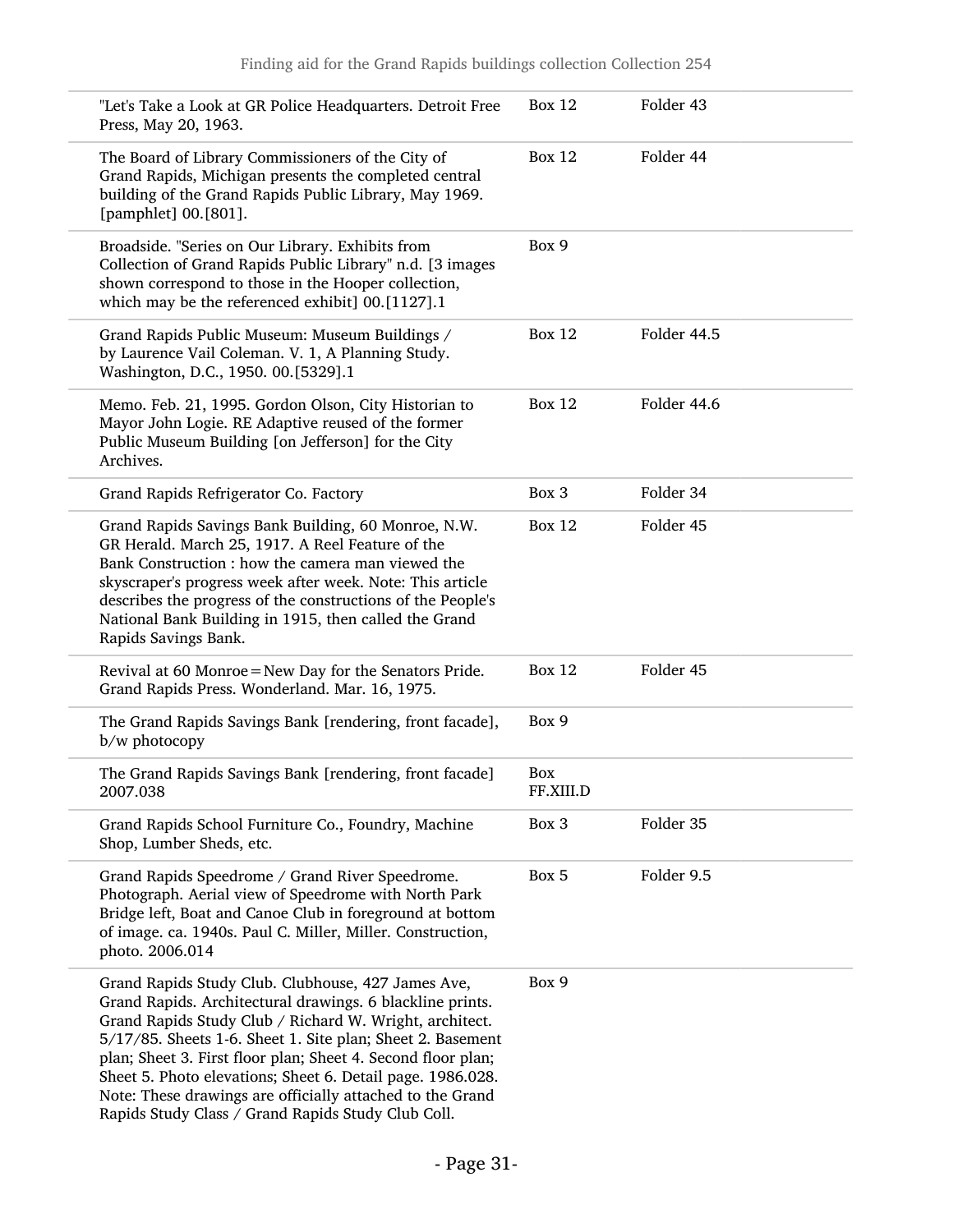<span id="page-31-0"></span>

| 082, but are housed here with other architecture related<br>materials for access, housing and maintenance                                                                                                                                            |                  |            |
|------------------------------------------------------------------------------------------------------------------------------------------------------------------------------------------------------------------------------------------------------|------------------|------------|
| Grand Rapids Trust Company. Trusts. Limited Edition<br>copy. 1930. Illustrations by W.H. Groverman attached to<br>pages throughout the volume show interior views and a<br>front entrance detail. Formerly MKG332.G91. 00.[3189].1                   | <b>Box 12</b>    | Folder 46  |
| Grand Rapids Trust Company Blue Prints / Hansen-Snyder<br>Company, 1926. Blueprints detailing sound insulation,<br>heating system, fan room, machinery room, and basement<br>heating plan. [2017.023]                                                | Box FF. IX.B     |            |
| Grand Rapids Wastewater Treatment Plant. Ca. 1981                                                                                                                                                                                                    | <b>Box 12</b>    | Folder 47  |
| Grand Trunk Depot. Laser photocopy of an illustration by<br>Wm. G. Hopworth. 1905. 00.[1167].1                                                                                                                                                       | <b>Box 12</b>    | Folder 48  |
| Grandville Library, Kent District Library. Thank You note.<br>2004 with graphic of the Library on the front.                                                                                                                                         | Box 3            | Folder 36  |
| Joel Guild House, 1833, [site now Campau Square]                                                                                                                                                                                                     | Box 3            | Folder 37  |
| Joel Guild House, First Frame House in GR, Aug. 1833.<br>Historic marker, photo. 1987.010                                                                                                                                                            | Box 5            | Folder 5.5 |
| "H"                                                                                                                                                                                                                                                  |                  |            |
| Title/Description                                                                                                                                                                                                                                    | <b>Instances</b> |            |
|                                                                                                                                                                                                                                                      |                  |            |
| H.H. Chipman and Co. Addition to the City of Grand<br>Rapids, Lot 15 property records, became 1139 Prospect SE<br>[2019.103], 1886-1963                                                                                                              | Box 12.5         | Folder 32  |
| Martin Sweet/William F. Hake House, Michigan and<br>Ottawa NW, later the site of the Grand Rapids Press<br>Building. Jackoboice Notes, 1965. Photocopy. Notes from<br>a telephone call by George Jackoboice to Louis J. Hake.<br>1986.187            | <b>Box 12</b>    | Folder 49  |
| Hans Berg Lodge, Magyar Entrance. 1. Booklet. Dedication<br>of the Magyar Entrance at the Hans Berg Lodge, Mecosta<br>County, Michigan. Illustrated. Gift of Berg. 00.[2011].;<br>2. Invitation card. July 25, 1943, with the look of wood<br>grain. | Box $12$         | Folder 50  |
| William Harrison Residence, West Bridge St., 1854, rebuilt<br>1890.                                                                                                                                                                                  | Box 3            | Folder 38  |
| Harrison Wagon Works  See also Voigt Mills                                                                                                                                                                                                           | Box 3            | Folder 39  |
| Frank A. Harvey House, 425 College S.E. / Annette<br>Minasola. History and Theory of Historic Preservation.<br>Kendall College of Art and Design. Jen Metz, Instructor.<br>Nov. 2008. Student Paper. 2009.001.1                                      | Box 33.2         |            |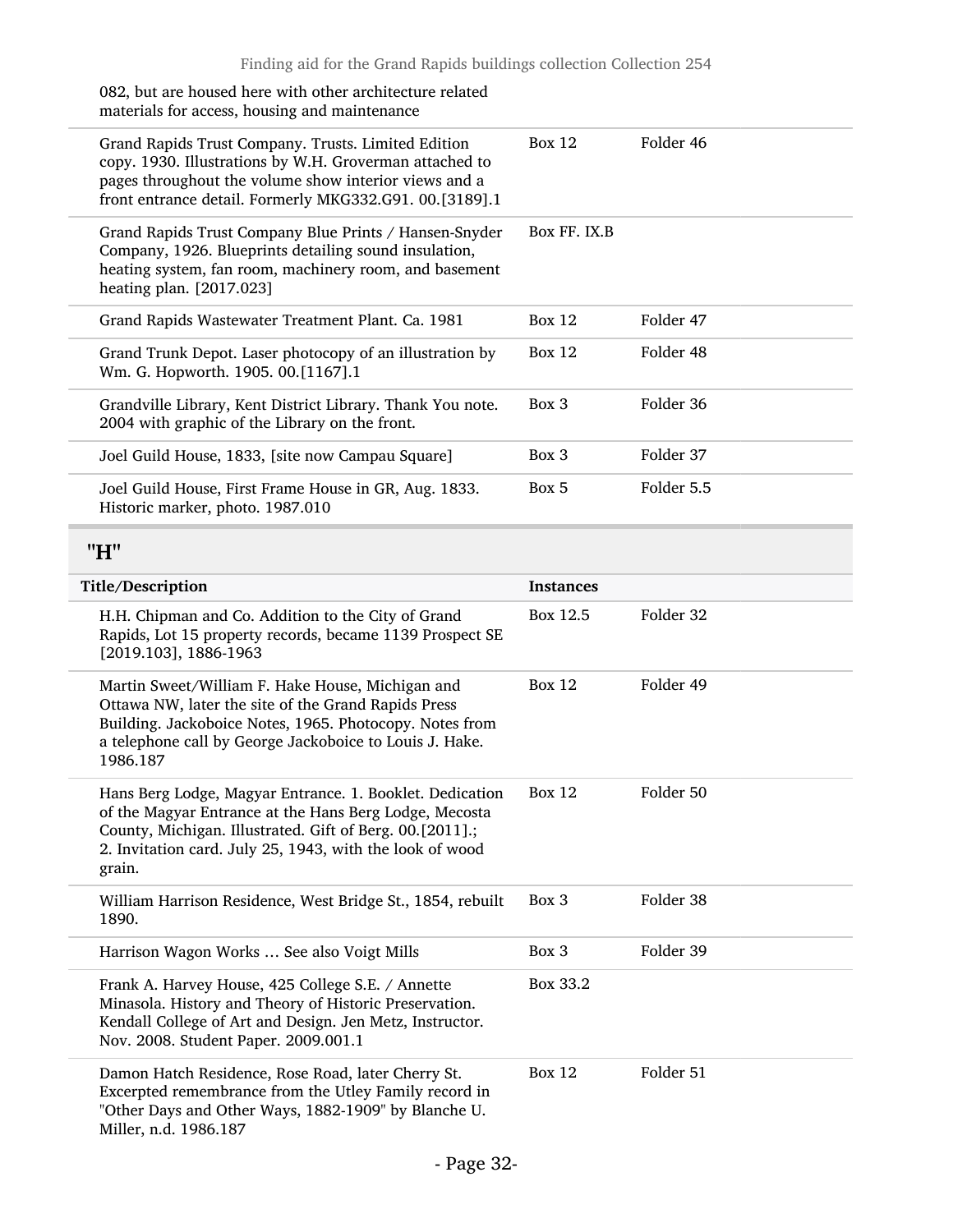| Hayes Body Corporation, Grand Rapids Spectator, Mar.<br>24, 1928. Photo by Camera Shop, Inc.                                                                                                                | Box 3         | Folder 40           |
|-------------------------------------------------------------------------------------------------------------------------------------------------------------------------------------------------------------|---------------|---------------------|
| C.M. Heald Residence                                                                                                                                                                                        | Box 3         | Folder 41           |
| W.G. Herpolsheimer Residence                                                                                                                                                                                | Box 3         | Folder 42           |
| [Highlands Country Club, W. Leonard Rd. at Oakleigh, ca.<br>1925] [Golf Course Club House] P2000.055                                                                                                        | Box 5         | Folder <sub>6</sub> |
| J.C. Holt Residence [50 N. Lafayette] (2 copies)                                                                                                                                                            | Box 3         | Folder 43           |
| Holt House Research Project / Kathleen Sparling, Kendall<br>College of Art and Design. Theory and Practice of<br>Historical Preservation, Jen Metz, Instructor, Nov. 17,<br>2005. Student paper. 2006.012.4 | <b>Box 33</b> |                     |
| Plan of a Cottage for W.C. Hopson / W.G. Robinson, n.d.<br>2005.044.1-18. Oversized photocopies.                                                                                                            | <b>Box 24</b> |                     |
| Fifty Years of Looking Forward : the story of a man and<br>the business he builded [built] G.R. : W.C. Hopson Co.,<br>1932. 00.[3828].1                                                                     | Box 12.5      | Folder 23           |
| [Hotel Rowe : Miscellaneous reference materials] 00.<br>[5008]                                                                                                                                              | <b>Box 12</b> | Folder 52           |
| 8. The Hotel Rowe. New Issue  Grand Rapids Trust<br>Company. [flyer RE stock issue]                                                                                                                         | <b>Box 23</b> |                     |
| 68 Hovey Street. Grand Rapids, Mich. 1905-1910.<br>2011.043                                                                                                                                                 | Box 5         |                     |
| Hummer House / Anne Marie Isaaz, Nov. 17, 2006.<br>Student project for the History of Theory of Historic<br>Preservation class, Kendall College. 2007.072                                                   | <b>Box 12</b> | Folder 52.5         |
|                                                                                                                                                                                                             |               |                     |

<span id="page-32-0"></span><sup>&</sup>quot;I"

### Chester F. Idema Residence, ca. 1917/1918. 29 Gay St. Williamson, Crow and Proctor, architects. Currently known as: Peaches Bed and Breakfast LTD. 2006.031

| Title/Description                                                                                                                                                                                                       | <b>Instances</b>        |           |
|-------------------------------------------------------------------------------------------------------------------------------------------------------------------------------------------------------------------------|-------------------------|-----------|
| Residence for Mr. C.F. Idema, Grand Rapids, Mich. /<br>Williamson and Crow, architects. May 1, 1916. Project<br>no. 368. Set of 4 original linen drawings: Basement,<br>First Floor, Second Floor, Attic and Roof Plan. | <b>Box</b><br>FF.XIII.D |           |
| Set of blueline prints for the drawings above.                                                                                                                                                                          | Box RB4                 |           |
| Specifications for C.F. Idema Residence, Gay<br>Avenue, Grand Rapids, Michigan / Williamson, Crow<br>and Proctor, architects, Gilbert Building, Grand<br>Rapids, Michigan. n.d. 2006.031                                |                         |           |
| 1. Plumbing $"1"$ , 14 pgs.                                                                                                                                                                                             | Box 12                  | Folder 53 |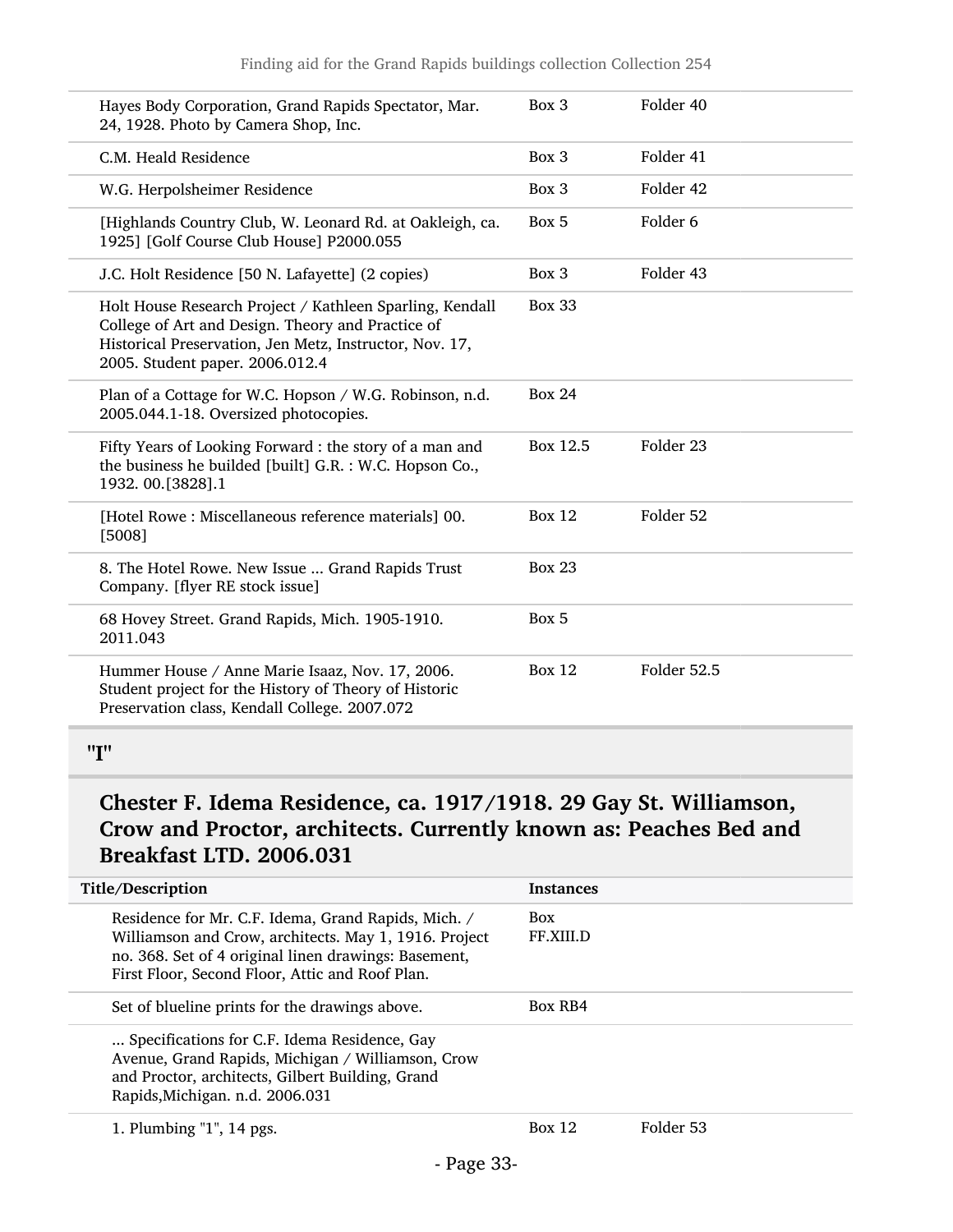#### Finding aid for the Grand Rapids buildings collection Collection 254

<span id="page-33-1"></span><span id="page-33-0"></span>

| 2. Electric "3", 11 pgs.                                                                                                                                                                                 | <b>Box 12</b>    | Folder 54 |
|----------------------------------------------------------------------------------------------------------------------------------------------------------------------------------------------------------|------------------|-----------|
| 3. Heating "5", 15 pgs.                                                                                                                                                                                  | <b>Box 12</b>    | Folder 55 |
| 4. General "5", 43 pgs. OVERSIZE.                                                                                                                                                                        | Box 9            |           |
| Clipping with image of the house in construction, source<br>unknown, ca. 1917. From an Idema Scrapbook in Coll.<br>239.00.[5009].1                                                                       | <b>Box 12</b>    | Folder 56 |
| Grand Rapids Screen Co., Salesman Specification. C.F.<br>Idema. Gay Ave., S.E. List of Window Screens. Jan. 2,<br>1917. 1 legal sized ledger type sheet.                                                 | <b>Box 23</b>    |           |
| Immanuel Lutheran Church, Division at Michigan.<br>Historical published views from an unidentified source,<br>written on old German. Grand Rapids in den funfziger<br>Jahren. Die erste Immanuel kirche. | Box 3.5          |           |
| Immen House, 35 Lafayette Ave., N.E. 3 Robinson Studio<br>Photos, n.d., 1947, 1951, the latter showing use as WGRD<br>Radio Station (Paul Eichhorn) 1 unidentified newspaper<br>clipping. 00.[1121].1-4  | Box 5            | Folder 7  |
| Frederick Immen Residence [35 Lafayette, N.E.]                                                                                                                                                           | Box 3            | Folder 44 |
| "J"                                                                                                                                                                                                      |                  |           |
| Title/Description                                                                                                                                                                                        | <b>Instances</b> |           |
| Garage for Mr. C.B. Judd, Grand Rapids, Mich. /<br>Williamson and Crow, architects. July 10, 1909. (2)<br>blueprints, fading. Plans, elevations and sections,<br>including turntable for automobile      | <b>Box 10</b>    |           |
| "K"                                                                                                                                                                                                      |                  |           |
| Title/Description                                                                                                                                                                                        | <b>Instances</b> |           |
| Kent County Courthouse [1892] / Sidney J. Osgood                                                                                                                                                         |                  |           |
| 1.-2. 1892 pamphlet with image on the front. Includes:<br>Court House Building Committee, County Officials,<br>Cost of Building and Furnishings, Kent County Board of<br>Supervisors. (2 copies)         | <b>Box 23</b>    |           |
| 3. Line of March and Order of Exercises at the Laying<br>of the Corner Stone, Kent County Court House, July 4,<br>1889. [Program. Torn in two sheets]                                                    | <b>Box 23</b>    |           |
| 4. [Graphic newspaper clipping] Fuller-Stowe Co.<br>engraving. Publication in the Sunday Eagle. Aug. 5,<br>1888. + 2 regular photocopies of same.                                                        | <b>Box 23</b>    |           |
| 5. "Have You a Picture of the Old Court House? / Mrs.<br>P.L.Hamilton, Mrs. James H. Campbell  Photocopy of                                                                                              | <b>Box 23</b>    |           |
| an annotated draft. Legal paper.                                                                                                                                                                         |                  |           |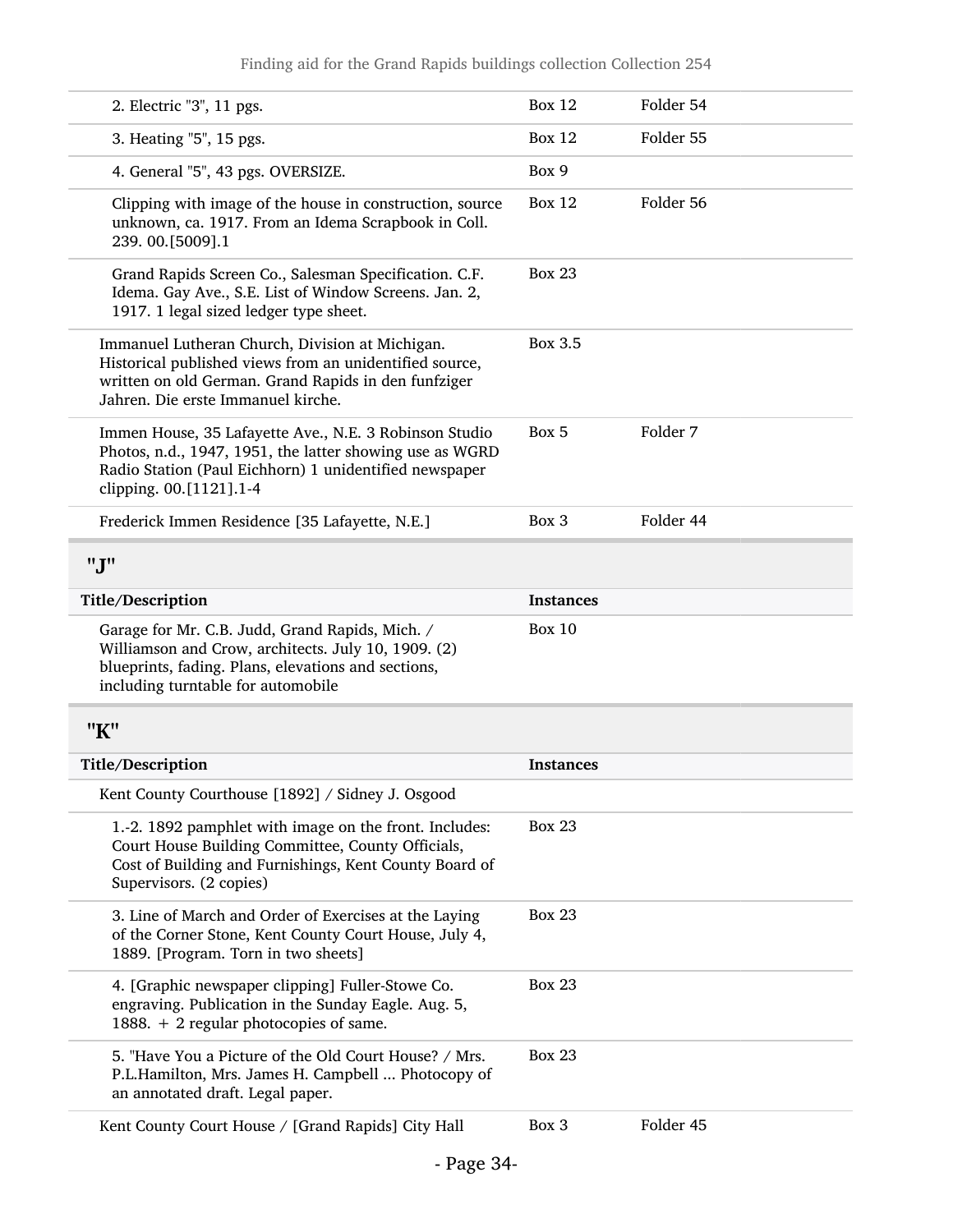| Kent County Courthouse. New Clock Tower / Tower         | Box 12 | Folder 57 |  |
|---------------------------------------------------------|--------|-----------|--|
| Pinkster Titus. 2000.112. Press Release from county and |        |           |  |
| design narrative and drawings from architects           |        |           |  |

### <span id="page-34-0"></span>"L"

| .                                                                                                                                                                                                                                                                                                                                                                                                                       |                  |           |
|-------------------------------------------------------------------------------------------------------------------------------------------------------------------------------------------------------------------------------------------------------------------------------------------------------------------------------------------------------------------------------------------------------------------------|------------------|-----------|
| Title/Description                                                                                                                                                                                                                                                                                                                                                                                                       | <b>Instances</b> |           |
| [Mailer Flyer from Heritage Hill], n.d. Has "Ladies<br>Literary Club site of march H H Chamber concert", with<br>image plus other information on page. 00.[4017].1                                                                                                                                                                                                                                                      | Box 12           | Folder 58 |
| Lake Michigan Filtration Plant. [Dedication literature],<br>September 1963. 00.[3258].1-7. Includes The Grand<br>Rapids Water Store, a new chapter. Dedication. Sept.<br>17, 1963; Instructions for Participants. Sept. 17, 1963;<br>flyer, Welcome to Grand Rapids' New Lake Michigan<br>Filtration Plant. N.d.; Water on Tap for City Growth / by<br>D.E. Hazelswart. Reprint from "The American City", Sept.<br>1963 | Box 12           | Folder 59 |

## Ledyard Building, 125 Ottawa N.W.

| Title/Description                                                                                                                                                                                                   | <b>Instances</b> |                      |
|---------------------------------------------------------------------------------------------------------------------------------------------------------------------------------------------------------------------|------------------|----------------------|
| 1. The Ledyard Block. N.d. "W.B. Ledyard's block has a<br>front of 177 feet "                                                                                                                                       | <b>Box 12</b>    | Folder 60            |
| 2. Return to Glory : 113 year old downtown Ledyard<br>Building is back - with class / Jim Hager. Grand Rapids<br>Press, May 3, 1987. Photocopy.                                                                     | <b>Box 12</b>    | Folder <sub>60</sub> |
| 3. [New City Landmarks] n.d. Unidentified partial<br>newspaper clipping with image caption "Artistic Merit of<br>Ledyard Building is of 'national importance'. Photocopy.                                           | <b>Box 12</b>    | Folder <sub>60</sub> |
| S.M. Lemon Residence [230 Jefferson Ave.] Graphic<br>Clipping                                                                                                                                                       | Box 3            | Folder 46            |
| Leonard Refrigerator Company. New Porcelain Factory.<br><b>Graphic Clipping</b>                                                                                                                                     | Box 3            | Folder 47            |
| Harold Linden House, 601 Second St., N.W. Real Estate<br>List Slip: Image side enlarged $+2$ copies of information<br>side.                                                                                         | <b>Box 12</b>    | Folder <sub>61</sub> |
| Livingston Building [+streetscrape] Graphic Clipping                                                                                                                                                                | Box 3            | Folder 48            |
| Log Church, Zeeland, Michigan. 1849 [Postcard] 00.<br>$[631]$ .1                                                                                                                                                    | <b>Box 12</b>    | Folder 62            |
| [Loomis House] / Dana Schmidt, Historic Preservation<br>Theory and Practice, Kendall College of Art and Design.<br>Jen Metz, Instructor. Nov. 17, 2005. Student Paper. 152<br>Prospect NE (126 Prospect) 2006.012.5 | <b>Box 33</b>    |                      |
| Loraine Professional Building, Renovation Feasibility<br>Study, 124 East Fulton Street, [5784].1                                                                                                                    | Box $20$         |                      |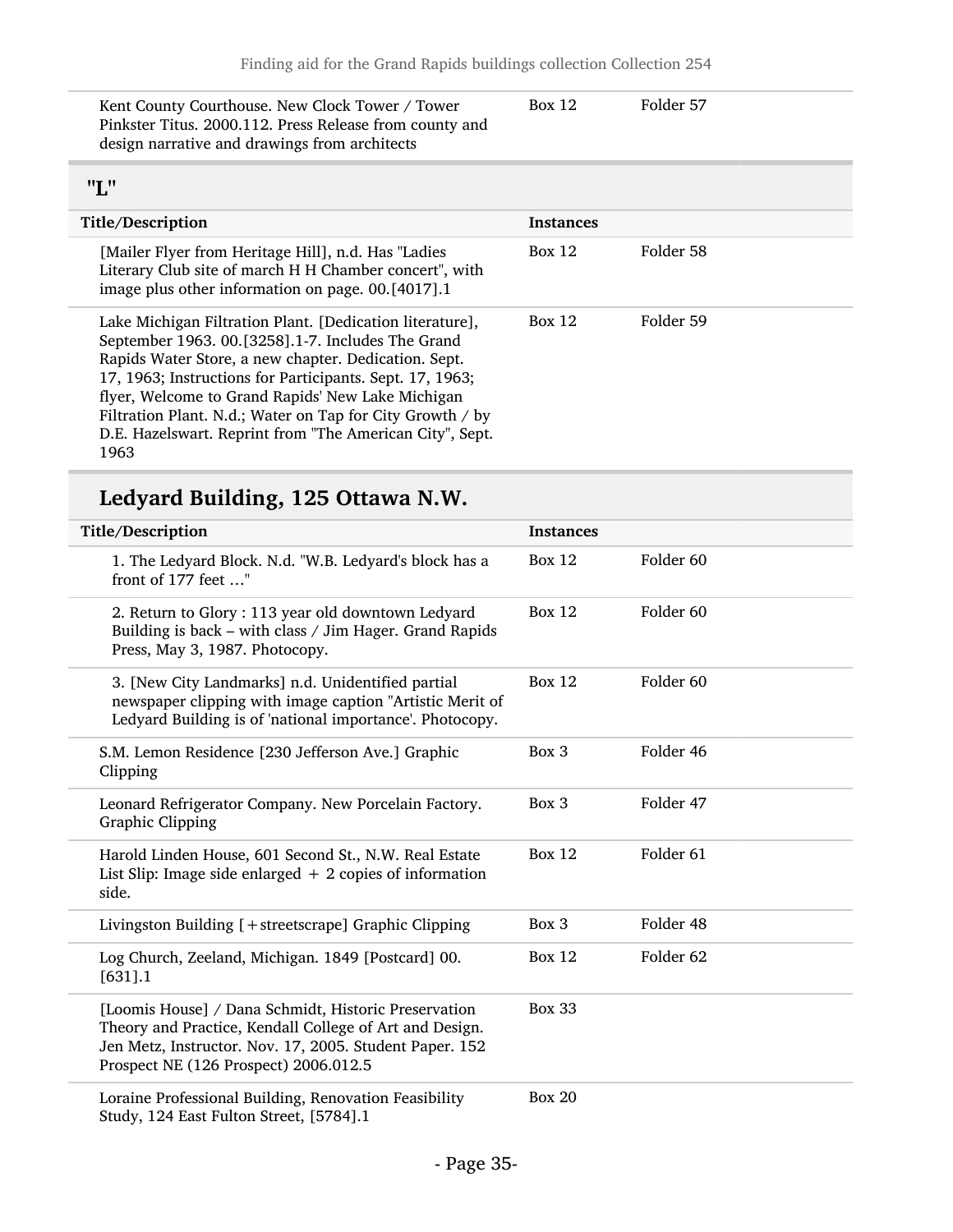| Edward Lowe Residence [365 Cherry]                                                                        | Box 3         | Folder 49   |
|-----------------------------------------------------------------------------------------------------------|---------------|-------------|
| A History of Our House [ Edward Lowe House] / Heritage<br>Hill Psychological Associates, n.d. 00.[3068].1 | <b>Box 12</b> | Folder 62.5 |

## LTC Henry A. Goss U.S. Army Reserve Center, 1234 Michigan St. NW. 2004.081-1-4

<span id="page-35-0"></span>

| Title/Description                                                                                                                                                                                                                                                                                                                                                        | <b>Instances</b> |                      |
|--------------------------------------------------------------------------------------------------------------------------------------------------------------------------------------------------------------------------------------------------------------------------------------------------------------------------------------------------------------------------|------------------|----------------------|
|                                                                                                                                                                                                                                                                                                                                                                          |                  |                      |
| 1. Environmental Baseline Survey : Final Report :<br>LTC. Henry A. Goss U.S. Army Reserve Center,<br>1234 Michigan St. NW / U.S. Army Corps of<br>Engineers, Louisville Dist. Prepared by Foster Wheeler<br>Environmental Corp., Huntsville, Ala. Jan. 2004                                                                                                              | <b>Box 12</b>    | Folder <sub>63</sub> |
| 2. Finding of Suitability to Transfer. Aug. 2004                                                                                                                                                                                                                                                                                                                         | <b>Box 12</b>    | Folder <sub>63</sub> |
| 3. Correspondence to Martha Richardson, Fusion<br>Properties, Ada, Mi. Apr. 13, 2004. RE: Report of<br>limited Phase II Environmental Site Assessment  PM<br>Environmental, inc., Project no. 40-065.                                                                                                                                                                    | <b>Box 12</b>    | Folder <sub>63</sub> |
| 4. Correspondence to Michael McGuire, Aug. 10, 2004.<br>RE Public Review of 2004.081 documents until Sept. 14,<br>2004.                                                                                                                                                                                                                                                  | <b>Box 12</b>    | Folder <sub>63</sub> |
| "M"                                                                                                                                                                                                                                                                                                                                                                      |                  |                      |
| Title/Description                                                                                                                                                                                                                                                                                                                                                        | <b>Instances</b> |                      |
| Bishop Furniture Company Building / Masonic Temple<br>[1989.013]                                                                                                                                                                                                                                                                                                         | <b>Box 12</b>    | Folder 64            |
| [Masonic Lodge interiors] [photocopies] 1. The Best-Kept<br>Secret in Town / story by Michael Clark; press photos<br>by Jay C. Abbott. Grand Rapids Press, Mar. 22, 1981.<br>2. [Best-Kept Secret in Town Presentation : the Masonic<br>Lodge in the Bishop Furniture Co. Building / author and<br>presentor, Michael Clark, 1981] Includes the script and 27<br>slides. | <b>Box 12</b>    | Folder 64            |
| Masonic Lodge/Temple, Slides for Clark presentation<br>above, in plastic slide box as received, inside acid free<br>gray slide box.                                                                                                                                                                                                                                      | <b>Box 31</b>    |                      |
| Masonic Temple, 233 E. Fulton. 1989.013. Includes 1. The<br>Masonic Temple of Grand Rapids, Michigan "A Registered<br>State Historical Building" / Notes prepared by the Masonic<br>Temple Association Staff, ca. 1985. 2. Endowment Fund.<br>Our Masonic Temple, Grand Rapids, Michigan. Ca. 1989.                                                                      | <b>Box 12</b>    | Folder <sub>65</sub> |
| Masonic Temple Association. Report on the Proposed<br>Addition to the Grand Rapids Masonic Temple,<br>1923/1924 Formerly M725.8.R299. c. 1 1987.018.11. c. 2<br>00.[3325].1                                                                                                                                                                                              | <b>Box 12</b>    | Folder 66            |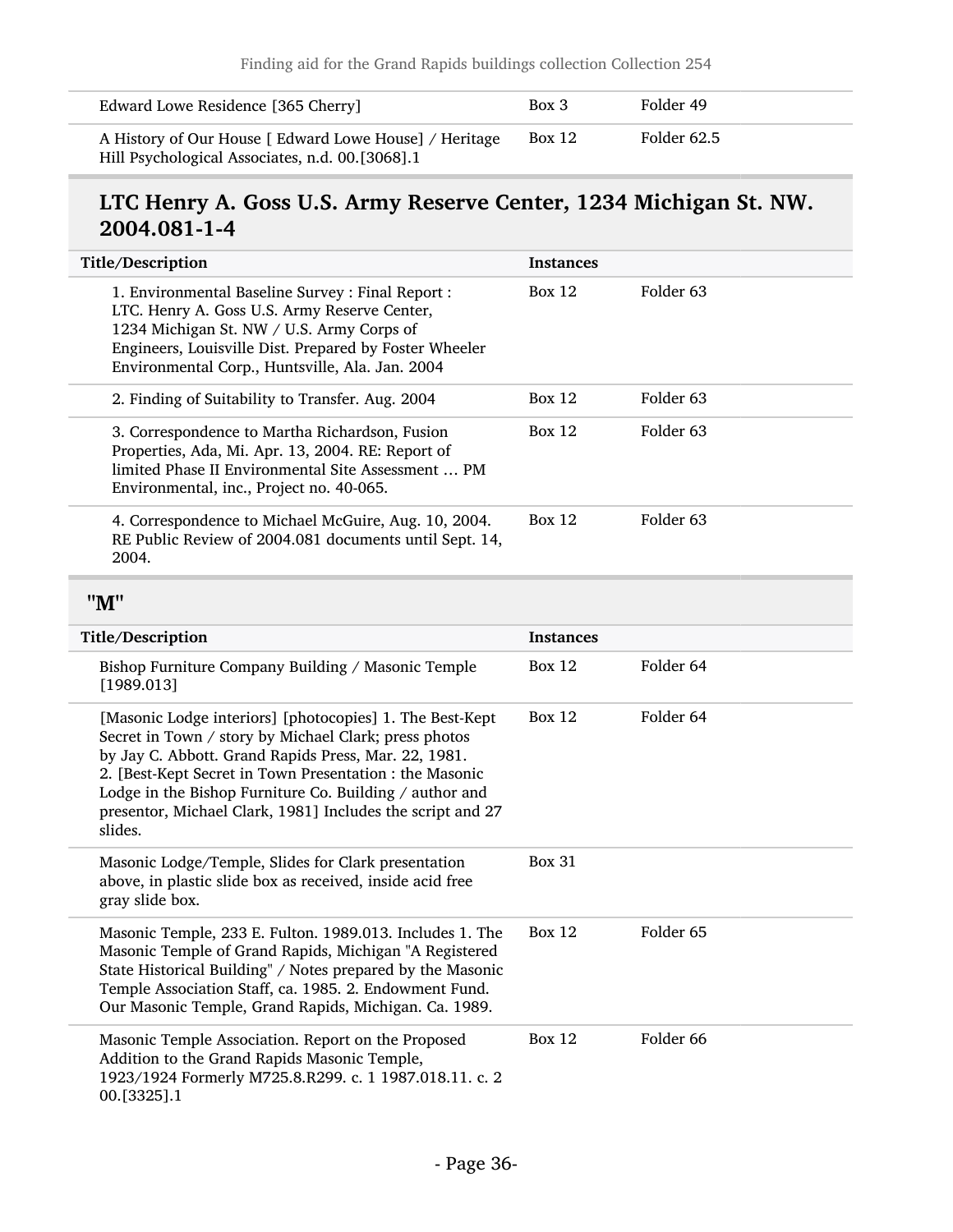| Masonic Temple, Grand Rapids, Mich. / Osgood and<br>Osgood, architects. [Rendering]                                                                                                                                                                                                                                                                                                          | <b>Box 23</b> |                      |
|----------------------------------------------------------------------------------------------------------------------------------------------------------------------------------------------------------------------------------------------------------------------------------------------------------------------------------------------------------------------------------------------|---------------|----------------------|
| Masonic Temple (Bishop Furniture Building). Rowson<br>Bros., Contractors. [4 part view, including exterior, and 3<br>interiors, ca. 1897.                                                                                                                                                                                                                                                    | Box 3         | Folder 50            |
| Mathius Alten House, 1203 Hope, S.E. Grand Rapids<br>Herald, Sept. 1, 1940. Clipping, photocopy of image with<br>caption of purchase by John C. Henton.                                                                                                                                                                                                                                      | <b>Box 12</b> | Folder 67            |
| McCabe-Marlow House, 74 Lafayette Ave., N.E., Misc.<br>literature. 00.[5046].1-2. 1. McCabe-Marlow House : a<br>history, Sept. 1981. Cover title: The McCabe-Marlowe<br>House : a House of History to Complement a Tradition of<br>Excellence [Pamphlet, w restoration pledge card] A House<br>of History to Complement a Tradition of Excellence /<br>Grand Rapids Junior College pamphlet. | <b>Box 12</b> | Folder 67.5          |
| McCabe-Marlow House - [Invitation] Grand Rapids Junior<br>College Foundation, Christmas Open House. Sketch of<br>house by Nancy Clouse, 1980, on front.                                                                                                                                                                                                                                      | <b>Box 12</b> | Folder <sub>68</sub> |
| McCabe-Marlow House - Heritage Hill Home to become<br>part of JC Campus. "GRJC Point" Clippings. Apr. 1980.                                                                                                                                                                                                                                                                                  | <b>Box 12</b> | Folder 68            |
| McCabe-Marlow House - A House of History to<br>Complement a Tradition of Excellence / Grand Rapids<br>Juion College Pamphlet, w restoration pledge card.                                                                                                                                                                                                                                     | <b>Box 12</b> | Folder <sub>68</sub> |
| McCabe-Marlow House - Historic House's Renovation<br>Continues / by Lynn Afendoulis. "Grand Rapids Press",<br>n.d. Photocopy of clipping.                                                                                                                                                                                                                                                    | <b>Box 12</b> | Folder 68            |
| John McConnell Residence, cor. S. Division and Wealthy,<br>built 1850, photo ca. 1860-1865.                                                                                                                                                                                                                                                                                                  | Box 3         | Folder 51            |
| McKenna House, Cascade Rd. at East Beltline, 2005.017.<br>Work done by Jen Metz and student of Kendall Historical<br>Preservation class. 2004. Includes sketches, family<br>history, color photographs (34), copies of images, Will<br>(photocopy), property documents (photocopies)                                                                                                         | <b>Box 27</b> | Folder 1             |
| Memorial Pillars, [Fulton Street Park] and Ryerson Public<br>Library [1930]                                                                                                                                                                                                                                                                                                                  | Box 3         | Folder 52            |
| Metz Building, 110-116 Fulton St. 2 Clippings,<br>photocopies: For Sale. Six-Story Building  [Fall 1971];<br>Demolition of Metz Building Starts; no plans for land /<br>Ralph Truax. Grand Rapids Press, [1971]                                                                                                                                                                              | <b>Box 12</b> | Folder 69            |
| Metz House, 600 Cherry St. / Sarah Nagy. History and<br>Theory of Historic Preservation. Kendall College of Art<br>and Design. Jen Metz, Instructor. Nov. 2008. Student<br>Paper. 2009.001.1                                                                                                                                                                                                 | Box 33.2      |                      |

# Meyer May House / Frank Lloyd Wright, architect (1908)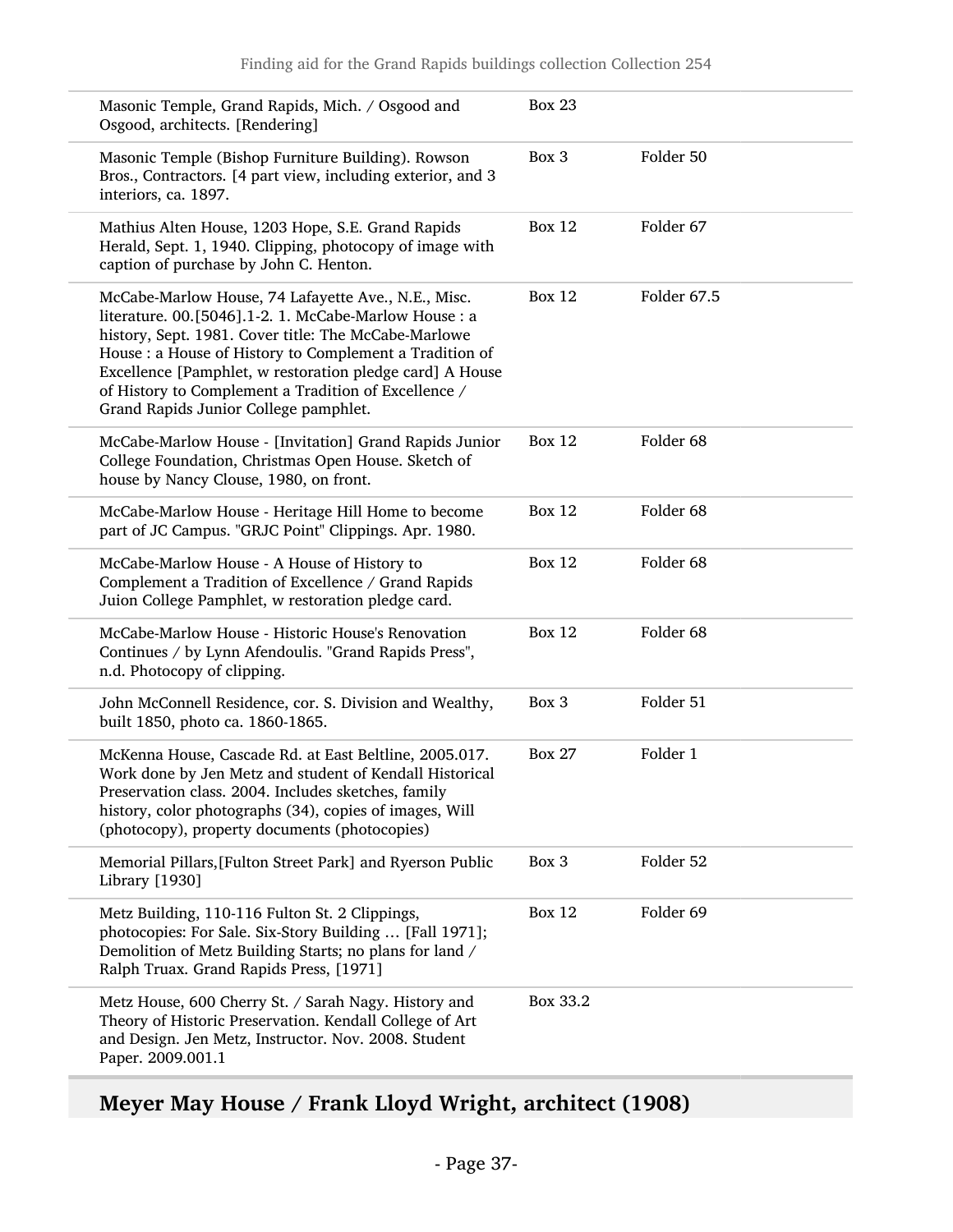| Title/Description                                                                                                                                                           | <b>Instances</b> |                     |
|-----------------------------------------------------------------------------------------------------------------------------------------------------------------------------|------------------|---------------------|
| Brochure. Frank Lloyd Wright. Meyer May House, Grand<br>Rapids, Michigan / Steelcase, Inc., 1987.                                                                           | Box $12$         | Folder 70           |
| [5 postcards, color illus. Of rooms] Steelcase, 1989.<br>P2000.044                                                                                                          | Box $12$         | Folder 71           |
| Booklet. The Mayer May House, Grand Rapids,<br>Michigan. 00.[3567].1-3                                                                                                      | Box $12$         | Folder 72           |
| Meyer May House general postcard, n.d. $+2008$<br>Steelcase website print. 00.[5309].1-2                                                                                    | <b>Box 12</b>    | Folder 72.5         |
| Photographs: photo, n.d. [2000.027]; Photo, color, n.d.<br>ca. 1960-1970. 00.[582].1                                                                                        | Box 5            | Folder <sub>8</sub> |
| Brochure. Frank Lloyd Wright, Meyer May House, Grand<br>Rapids, Michigan. Steelcase, 1989. 00.[3059].1                                                                      | Box 17.5         | Folder 31           |
| [Meyer May House Docents Training Manual] 00.<br>[3060].1 Note: See another version at M728.3.T682,<br>which has additional content not given in the binder in<br>Coll. 254 | Box 17.5         | Folder 32           |
| A Great Architect with Love for Nature and Lots of<br>Fight / Meryle Secrest. Pgs. 54-60 Source unknown. Has<br>a brief mention of the Meyer May House on page 59.          | Box 17.5         | Folder 30           |
| Michigan Barrel Company, 670 N. Canal St., original<br>buildings 1870. [Etching]                                                                                            | Box 3            | Folder 53           |

## Monroe Avenue Filtration Plant / Grand Rapids Filtration Plant. 1430 Monroe Avenue Water Filtration Plant, built 1912, enlarged 1924. GR Landmark 1980

| Title/Description                                                                                                                                                                                                                                                                                                                                    | <b>Instances</b> |           |
|------------------------------------------------------------------------------------------------------------------------------------------------------------------------------------------------------------------------------------------------------------------------------------------------------------------------------------------------------|------------------|-----------|
| 1. A Landmark in Transition : the Monroe Avenue Water<br>Plant. [oversized book] Formerly M628.164.L235.<br>1998.017.                                                                                                                                                                                                                                | Box 9            |           |
| Gordon Olson's file re historical documentation and<br>proposed reuse, ca. 1991-1995. ca. 18 items. 1998.017.<br>Includes: 1. Filtration Plant Turns Muddy Flow of River<br>into Safe, Sparkling Water. Grand Rapids Magazine, ca.<br>1939; 2.-3. Oct. 17, 1992 Program. 2 typed sheets. +<br>blue flyer with image; 5 9 Color photos; 6 4x5; 44 4x6 | Box 12           | Folder 74 |
| Souvenir, 25th Anniversary, GR Filtration Plant, Open<br>House, Dec. 2-4, 1937. 00.[1757].1-3                                                                                                                                                                                                                                                        | Box 12           | Folder 75 |
| Construction photo, n.d., 11 x 19.5 copy photoprint,<br>2001.123                                                                                                                                                                                                                                                                                     | Box 4            |           |
| Monroe Center Ramp, 60 Ottawa Avenue N.W. / Parking<br>Services, City of Grand Rapids. August 2003. Facilities<br>opening announcement card. 00.[2575].1                                                                                                                                                                                             | Box $12$         | Folder 76 |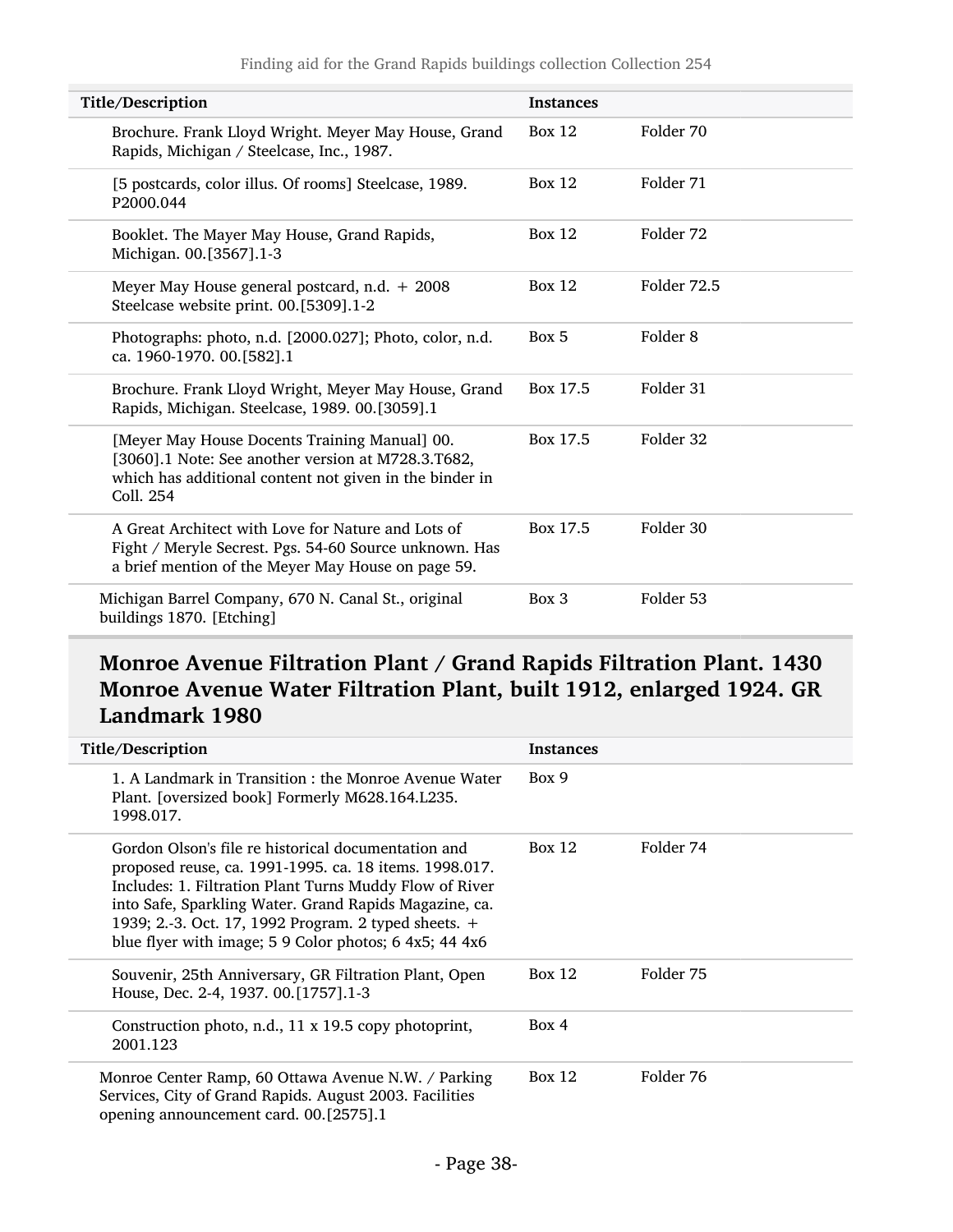<span id="page-38-1"></span><span id="page-38-0"></span>

| <b>Box 12</b>    | Folder 76.5 |
|------------------|-------------|
| Box 33.2         |             |
| Box 3            | Folder 54   |
| <b>Box 12</b>    | Folder 77   |
| <b>Box 23</b>    |             |
| <b>Box 12</b>    | Folder 78   |
| <b>Box 12</b>    | Folder 78.1 |
| Box 5            | Folder 9.3  |
| <b>Box 224</b>   | Folder 11   |
|                  |             |
| <b>Instances</b> |             |
| Box 3            | Folder 55   |
|                  |             |
| <b>Instances</b> |             |
| <b>Box 12</b>    |             |
|                  |             |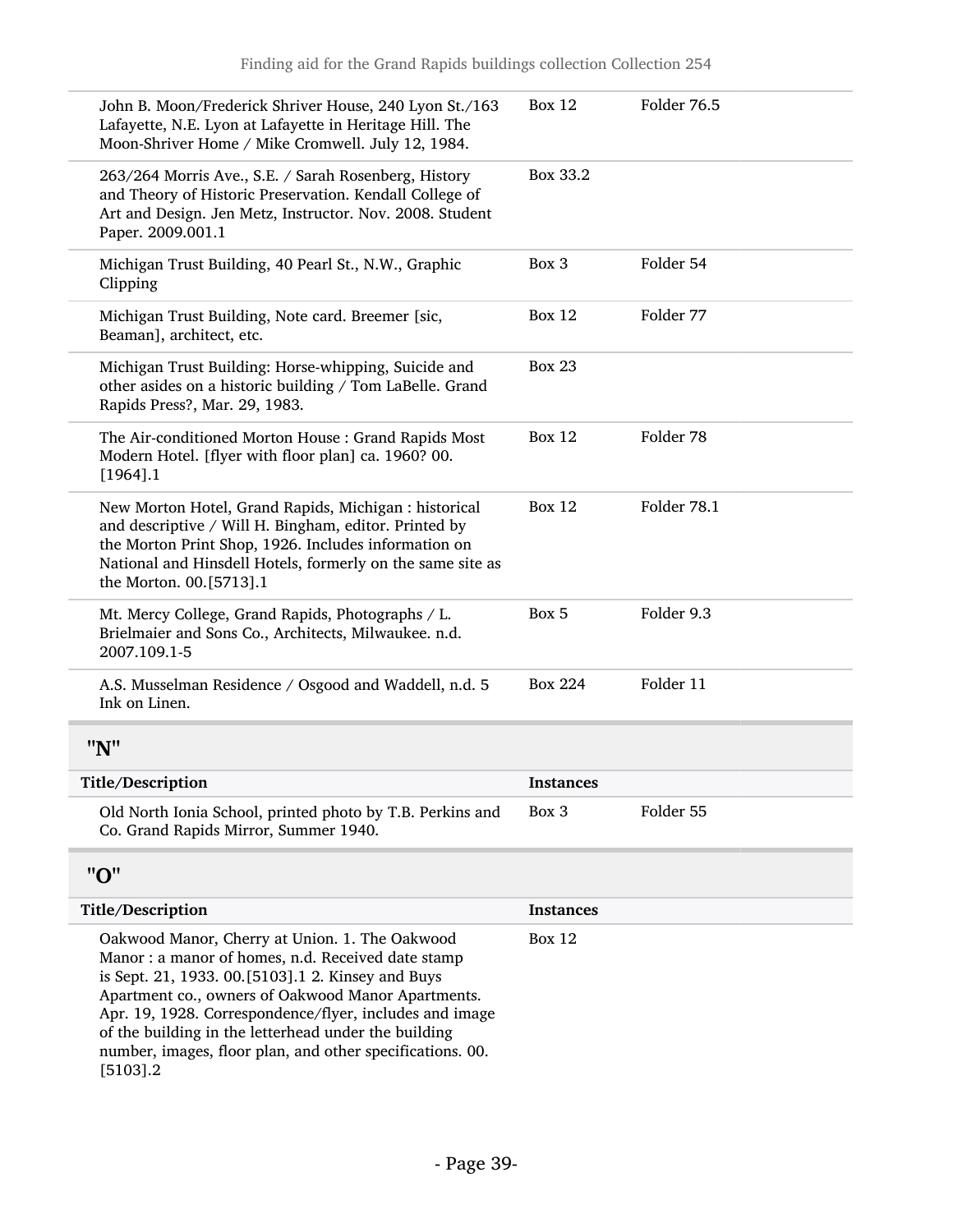| Old National Bank, Monroe at Pearl. Ad "Big Man".<br>Printed on the back of the cover of Grand Rapids Progress<br>magazine v. 8, no. 4, Apr. 1919. 00.[3054].19                                            | Box 12   | Folder 80 |
|------------------------------------------------------------------------------------------------------------------------------------------------------------------------------------------------------------|----------|-----------|
| Osgood Home, 317 Logan St. S.E. (Razed). [Photocopy<br>of Real Estate Listing Slip, image side only] Residence<br>of the architects, Osgood and Osgood, and also believed<br>designed/constructed by them. | $Box\ 3$ |           |

Ottawa Hills High School/Iroquois Middle School, Fisk and Iroquois Sts. Note: Several sets received as accession 2009.037, in March 2009, in anticipation of the demolition of this building. The sets are modern copies of historical architectural drawings which are perhaps themselves copies. There are in two batches of drawings, each batch stapled at the left. Batch 1 has drawings from one File/Project no., while Batch 2 has drawings from several different project numbers, at different times.

| Title/Description                                                                                                                                                                                                                                                                                                                                                                                     | <b>Instances</b>       |
|-------------------------------------------------------------------------------------------------------------------------------------------------------------------------------------------------------------------------------------------------------------------------------------------------------------------------------------------------------------------------------------------------------|------------------------|
| Batch 1. Ottawa Hills High School, Grand Rapids, Mi. /<br>Henry H. Turner, Victor E. Thebaud, architects, 919<br>Michigan Trust Building, Grand Rapids, Michigan. Dec.<br>31, 1923. File no. 286 [Project no. 286] "Plumbing<br>and General" is visible under the title block of some<br>drawings. [19 Architectural Drawings, copies, black on<br>white] This set has drawing nos. [1], 2-11, 13-20. | Box<br>FF.XIV.B        |
| Batch 2. [set 1] Addition to Ottawa Hills High School,<br>Grand Rapids, Mi. / H.H. Turner, V.E. Thebaud,<br>architects, 928 Michigan Trust Building, Grand<br>Rapids, Michigan. [Project no.] 286-A, Dec. 1928 [5<br>Architectural Drawings, copies, black on white] This<br>partial set includes drawing nos. 1-3, 6-7                                                                               | <b>Box</b><br>FF.XIV.B |
| Batch 2 [set 2] Second Addition to Ottawa Hills<br>High School, Grand Rapids, Mi. / Henry .H. Turner,<br>architects, Wm. W. Bradfield, Mechanical Engineer,<br>Michigan Trust Building, Grand Rapids, Michigan.<br>[Project no.] 286-B, May 20, 1930. [11 Architectural<br>Drawings, copies, black on white] This set has drawing<br>nos. 1-11                                                        | Box<br>FF.XIV.B        |
| Batch 2. [set 3] Iroquois Middle School, Grand Rapids,<br>Michigan / Judson Jones, architect. 634 Paris S.E.<br>July 20, 1978. [Project no.] 78-002 [5 Architectural<br>Drawings, copies, black on white] Has drawing nos.<br>$B1-1, 1-4$                                                                                                                                                             | Box<br>FF.XIV.B        |
| Batch 2 [set 4] Ottawa Hills High School, Grand Rapids,<br>Michigan. Stage Lighting, etc. / Max A. Lett, Mech.<br>Engr., 601 Mich. Trust Building. April 28?, 1999 (or<br>1959)                                                                                                                                                                                                                       | Box<br>FF.XIV.B        |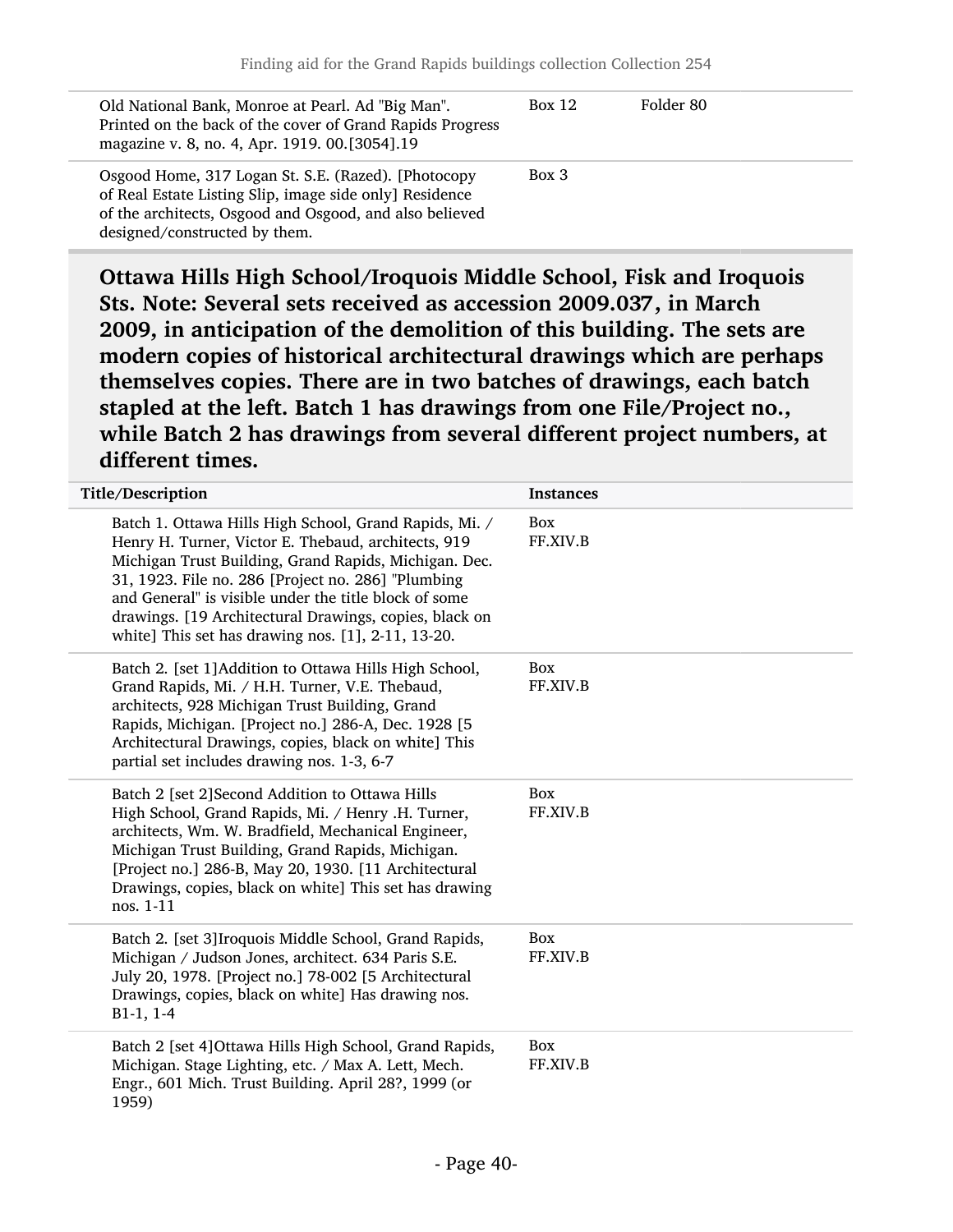<span id="page-40-0"></span>"P"

| Title/Description                                                                                                                                                                                                                                                                                             | <b>Instances</b> |                     |  |  |
|---------------------------------------------------------------------------------------------------------------------------------------------------------------------------------------------------------------------------------------------------------------------------------------------------------------|------------------|---------------------|--|--|
| The Hotel Pantlind, c. 1922                                                                                                                                                                                                                                                                                   | Box 12.5         | Folder 1            |  |  |
| An Entire City Block of Hospitality: Pantlind Hotel                                                                                                                                                                                                                                                           | Box 12.5         | Folder 1            |  |  |
| Envelopes, Pantlind Hotel, ca 1916                                                                                                                                                                                                                                                                            | Box 12.5         | Folder 1            |  |  |
| Pantlind Building Company flyer, ca. 1913. Includes a<br>sketched rendering by "Brodon"(?), and a map of the area<br>with streets and building labels, including the Wonderly<br>Bldg., the Site of newInterurban and Street railway<br>Terminal, Ranniville, Powers Opera House, and other<br>organizations. | Box 12.5         | Folder <sub>2</sub> |  |  |
| Conclex, Ind. Pantlind Hotel Liquidation Sales, ca.1979?<br>Sales catalog, Flyer: Here's how you get in on the greatest<br>sale in Michigan's history.                                                                                                                                                        | Box 12.5         | Folder 3            |  |  |
| Peter J. Parbel, Sr. Home, 448 Coit, N.E. (at Hastings), 1<br>b/w 8x10 copy photo. Needs plastic sleeve. 2001.022                                                                                                                                                                                             | Box 5            | Folder 10           |  |  |
| New Parcel Post Building, Cherry St. and Commerce<br>Ave. "Grand Rapids Spectator", Nov. 19, 1927. Photo by<br>Camera Shop.                                                                                                                                                                                   | Box 3            | Folder 56           |  |  |
| Proposed Plans for the Enlargement and Improvement<br>of Park (First) Congregation Church, Grand Rapids,<br>Michigan, 1929. Formerly MKG726.P21. 00.[3187].1                                                                                                                                                  | Box 12.5         | Folder 4            |  |  |
| Park Place. 68 Ransom St., Originally built as Hoffman<br>Apartments, 1904. [Unprocessed architectural drawings]<br>2003.019                                                                                                                                                                                  | <b>Box 21</b>    |                     |  |  |
| Old Peaselee Homestead (Butterworth St. at end of Gold<br>St. West side) [Bad photocopy or microfilm copy]                                                                                                                                                                                                    | Box 3            | Folder 57           |  |  |
| Peninsular Club [1885]                                                                                                                                                                                                                                                                                        | Box 3            | Folder 58           |  |  |
| Alterations at the Peninsular Club, G-R--, Mich. /<br>Robinson and Campau, Arch'ts. No. 804. Made by Quinn.<br>Aug. 12, 1909. Issue no. 971. (2) Blueprints. Sheet A-1.<br>First floor plan. Sheet A-2. Second floor plan.                                                                                    | <b>Box 10</b>    |                     |  |  |
| Peoples National Bank Building, Downtown Landmark<br>Restored / Ralph Truax. "Grand Rapids Press", June 28,<br>1973. (2 photocopies)                                                                                                                                                                          | Box 12.5         | Folder 5            |  |  |
| [Phoenix Furniture Co. Building recordation] 1989.005.<br>Photocopies. 1. Phoenix Building Report, Oct. 26, 1988 /<br>GVSU Board of Control. 2. Historic Phoenix Furniture Co.<br>Building : an adaptive use feasibility study / Richard C.<br>Frank FAIA, c1988. GVSU, University Properties Inc.            | Box 12.5         | Folder 6            |  |  |
| Plainfield Ave. Methodist Church, Plainfield and Madison<br>Aves.                                                                                                                                                                                                                                             | Box 3            | Folder 59           |  |  |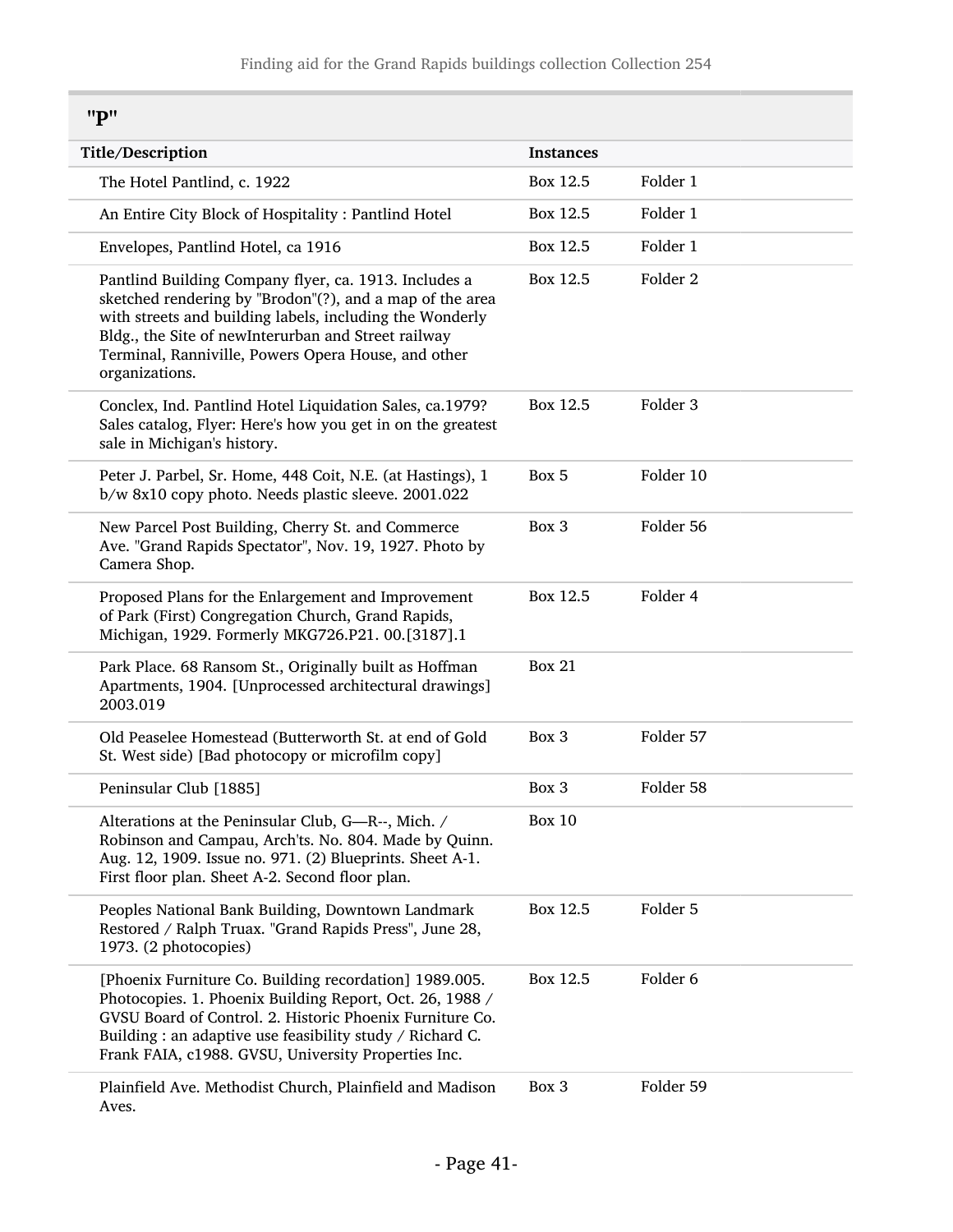<span id="page-41-1"></span><span id="page-41-0"></span>

| The Plaster Mills : a pioneer industry which has<br>continued. "Grand Rapids Mirror", May-June 1934.<br>Reprint. 00.[2317].1. Formerly Vertical File.                                                                                                                                                                                                                                                                                                                                                                                                                                                                                                                                                                                                                                                                                                                        | Box 12.5         | Folder 7             |
|------------------------------------------------------------------------------------------------------------------------------------------------------------------------------------------------------------------------------------------------------------------------------------------------------------------------------------------------------------------------------------------------------------------------------------------------------------------------------------------------------------------------------------------------------------------------------------------------------------------------------------------------------------------------------------------------------------------------------------------------------------------------------------------------------------------------------------------------------------------------------|------------------|----------------------|
| The Old and The News: Powers Theatre Building,<br>119-135 Pearl St., N.W. / owned and operated by the<br>Powers Theatre Building Assoc., [ca. 1915] [Includes<br>images of 1875, 1892, and 1915 buildings] c.1 Formerly<br>M651.1.P875 00.[511].1                                                                                                                                                                                                                                                                                                                                                                                                                                                                                                                                                                                                                            | Box 12.5         | Folder <sub>8</sub>  |
| The Old and The News: Powers Theatre Building,<br>119-135 Pearl St., N.W.: c.2 00.[630].1 with original<br>envelop                                                                                                                                                                                                                                                                                                                                                                                                                                                                                                                                                                                                                                                                                                                                                           | Box 12.5         | Folder 8.1           |
| "Q"                                                                                                                                                                                                                                                                                                                                                                                                                                                                                                                                                                                                                                                                                                                                                                                                                                                                          |                  |                      |
| Title/Description                                                                                                                                                                                                                                                                                                                                                                                                                                                                                                                                                                                                                                                                                                                                                                                                                                                            | <b>Instances</b> |                      |
| Quigley Estate (former), 1255 Flora, N.W. 1 8x10 b/w<br>copy photo, with historical notes. 2001.025                                                                                                                                                                                                                                                                                                                                                                                                                                                                                                                                                                                                                                                                                                                                                                          | Box 5            | Folder 11            |
| "R"                                                                                                                                                                                                                                                                                                                                                                                                                                                                                                                                                                                                                                                                                                                                                                                                                                                                          |                  |                      |
| Title/Description                                                                                                                                                                                                                                                                                                                                                                                                                                                                                                                                                                                                                                                                                                                                                                                                                                                            | <b>Instances</b> |                      |
| Rainbow Towers (never built), 186 Monroe Ave., N.W.<br>Planned address. Includes letter, marketability analysis,<br>articles, preliminary architectural drawings. 1974. 00.<br>$[499]$ .1-6                                                                                                                                                                                                                                                                                                                                                                                                                                                                                                                                                                                                                                                                                  | Box 12.5         | Folder 9             |
| Reynolds Flexible Asphalt Shingles / H.M. Reynolds<br>Asphalt Shingles Co. G.R. : Schuil Printing Co., n.d. (ca.<br>1914; City directory includes ad with same illustration)<br>P2004.002. Contains images of the following, with<br>most highlighted in color to represent Reynolds asphalt<br>shingles : LaGrave St. Christian Reformed Church (cover);<br>H.M. Reynolds Asphalt Shingle Co. new mill under<br>construction; Residence of M.C. Huggett, 319 Morris Ave.,<br>S.E.; Residence of A. Nachtegall, 730 Turner Ave., N.W.;<br>Residence of H.E. Rhodes, morris Ave., S.E.; Grand Rapids<br>Home / Pierre Lindhout, architect; Grand rapids Home /<br>Thos. Benjamin and Sons, architects, Louis Holtman,<br>builder; Residence of Dr. J.J. Rooks, 802 Bates St., S.E.;<br>New Grand Rapids Residence / John Heckman, builder;<br>Shingles examples on backcover. | Box 12.5         | Folder 10            |
| Ritzema's Department Store. [South side of W. Leonard,<br>between Scribner and Alpine, c. 1900] Also, 1881<br>building at some location.                                                                                                                                                                                                                                                                                                                                                                                                                                                                                                                                                                                                                                                                                                                                     | Box 3            | Folder <sub>60</sub> |
| River Stone House at Front Ave. and Sixth Street.                                                                                                                                                                                                                                                                                                                                                                                                                                                                                                                                                                                                                                                                                                                                                                                                                            | Box 3            | Folder 61            |
| Dr. A. Robinson Dental Office and Residence, 44 and 46<br>Sheldon St.                                                                                                                                                                                                                                                                                                                                                                                                                                                                                                                                                                                                                                                                                                                                                                                                        | Box 3            | Folder 62            |
| Rosa Parks Circle. "Grand Rapids Magazine" Special<br>Edition. Sept. 6, 2001 Dedication.                                                                                                                                                                                                                                                                                                                                                                                                                                                                                                                                                                                                                                                                                                                                                                                     | Box 12.5         | Folder 11            |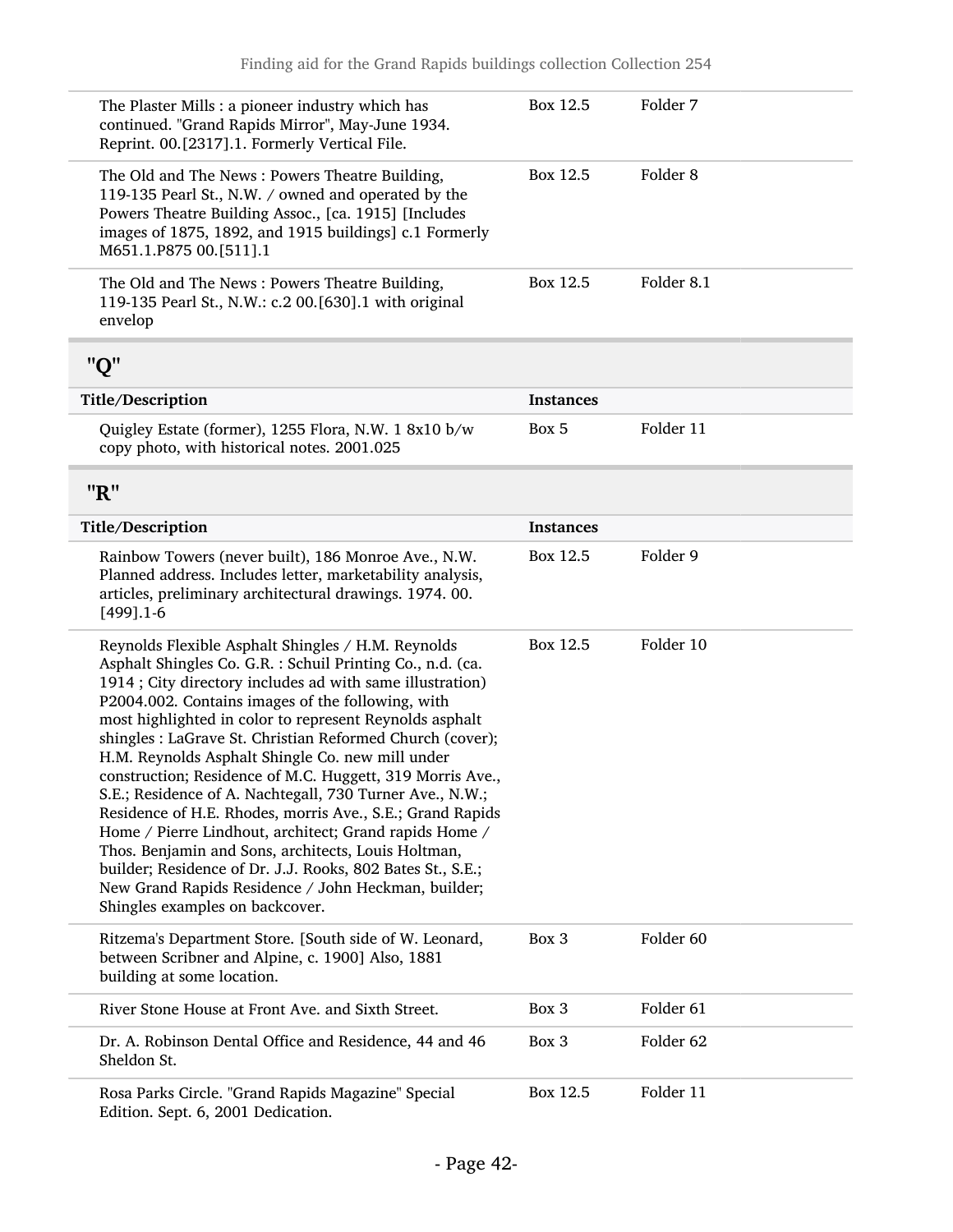<span id="page-42-0"></span>

| Rowe House. 226 Prospect Avenue NE. Katie Fisher.<br>Jen Metz's Kendall College Historic Preservation Class.<br>October 2011, 2012.010                                                                                                                                                                                          | <b>Box 36</b>    |             |
|---------------------------------------------------------------------------------------------------------------------------------------------------------------------------------------------------------------------------------------------------------------------------------------------------------------------------------|------------------|-------------|
| Ryerson Public Library                                                                                                                                                                                                                                                                                                          | Box 3            | Folder 63   |
| "S"                                                                                                                                                                                                                                                                                                                             |                  |             |
| Title/Description                                                                                                                                                                                                                                                                                                               | <b>Instances</b> |             |
| Sacred Heart Academy, E. Fulton Road, Kent Co.                                                                                                                                                                                                                                                                                  | Box 3            | Folder 64   |
| The Second Evangelical Church, to be erected at cor.<br>Griggs and Horton Aves., Grand Rapids, Michigan. Rev.<br>J.W. Wales, Pastor / J. and G. Daverman, architects (over<br>Kent Co. Bank) Plans(2), elevations(4) and sections(1)<br>Sheet nos. 1-7 (7) blueprints.                                                          | <b>Box 10</b>    |             |
| M. Shanahan Residence                                                                                                                                                                                                                                                                                                           | Box 3            | Folder 65   |
| George F. Sinclair House, 126 Madison St., S.E., formerly<br>26 Madison. Exterior. Heritage Hill. P2003.024                                                                                                                                                                                                                     | Box 4            |             |
| Charles R. Sligh Residence                                                                                                                                                                                                                                                                                                      | Box 3            | Folder 66   |
| South Congregational Church. The "Message" v. 1, no. 12,<br>July 1886.                                                                                                                                                                                                                                                          | Box 12.5         | Folder 12   |
| South Grand Rapids High School. [Note verso: E<br>Elementary school (with cupola), High School south<br>entrance on Kirtland and Buchanan (Buchanan - tall trees.<br>Burton Elementary School not on same site.)                                                                                                                | Box 3            | Folder 67   |
| Henry Spring Residence.                                                                                                                                                                                                                                                                                                         | Box 3            | Folder 68   |
| Squires Opera House, Canal St. between Bridge and Erie.<br>From Wurzburg's 1947 Calendar. (Squier's Opera House)                                                                                                                                                                                                                | Box 3            | Folder 69   |
| Cathedral of St. Andrews / Quinn Evans, Architects. Web<br>page, Apr. 17, 2005, RE: Restoration                                                                                                                                                                                                                                 | Box 12.5         | Folder 13   |
| St. Cecilia Society Buildings, 24-30 Ransom Av., N.E. /<br>Michigan History Division, Mich. Dept. of State. [flyer]                                                                                                                                                                                                             | Box 12.5         | Folder 14   |
| St. James Catholic Church, West Bridge St.                                                                                                                                                                                                                                                                                      | Box 3            | Folder 70   |
| St. Joseph's Home for the Aged, Grand Rapids (never<br>built). Photograph of an architectural rendering showing<br>the exterior facade and landscape / Elmer A Johnson<br>[illustrator]; E. Brielmaier and Sons Co., Architects,<br>Milwaukee, Wish. 1945. "Carmelite Sisters Owners"--on<br>rendering lower left. 2007.109.708 | Box 5            | Folder 11.3 |
| Blackline print of "St. Joseph's Home" Rendering of a<br>building from the front. (2 copies) 2007.109.7-8                                                                                                                                                                                                                       | <b>Box 10</b>    |             |
| The Rite of Dedication for the church of St. Robert of<br>Newminster, Ada, Mi. Oct. 25, 1998. Most Rev. Robert J.<br>Rose, Bishop of G.R. [pamphlet] 1999.120                                                                                                                                                                   | Box 12.5         | Folder 15   |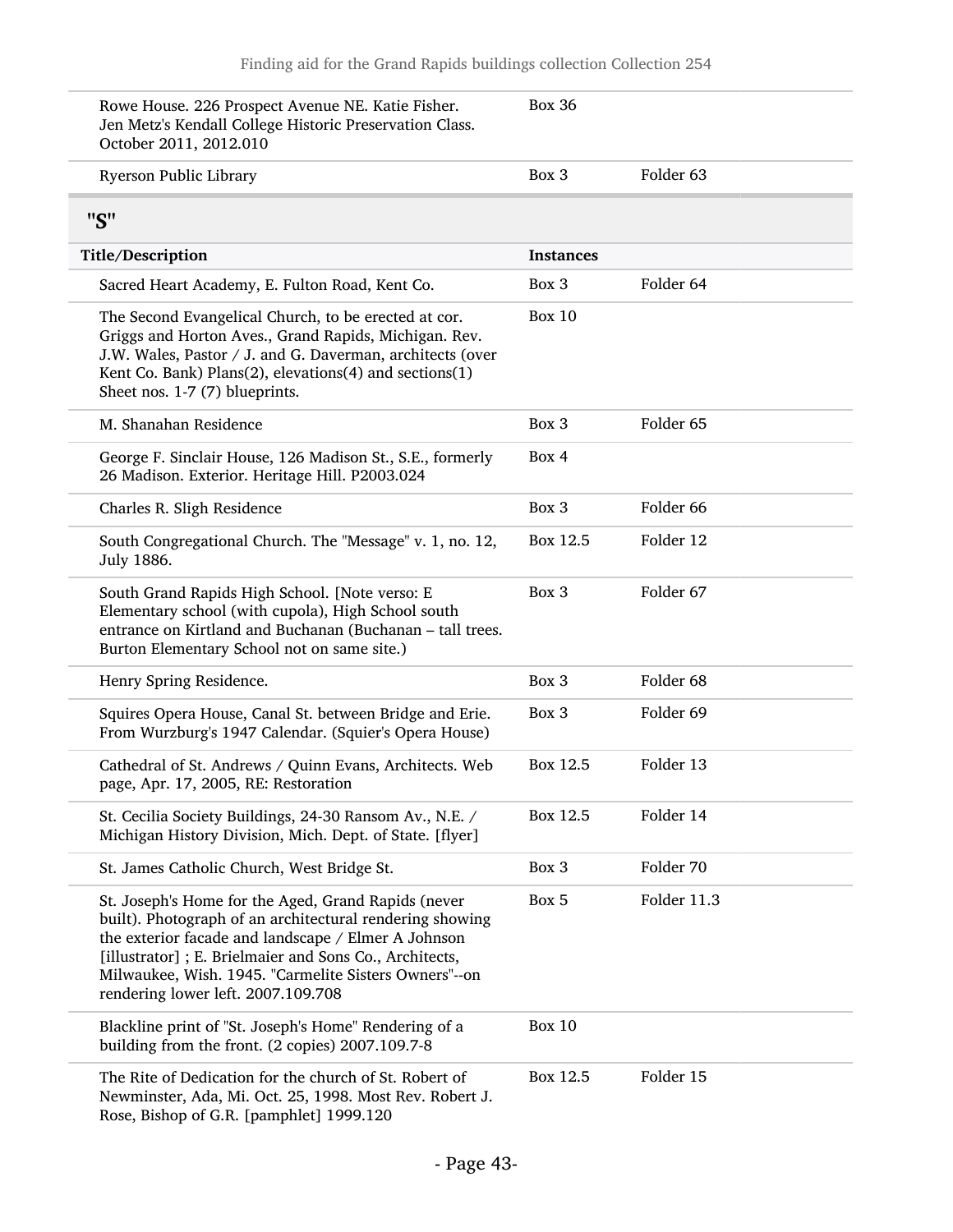<span id="page-43-0"></span>

| Star Transfer Line Offices and Warehouse [First all-<br>concrete building erected in G.R.] "Grand Rapids<br>Spectator", Nov. 5, 1927.                                                                                                                | Box 3                    | Folder 71   |
|------------------------------------------------------------------------------------------------------------------------------------------------------------------------------------------------------------------------------------------------------|--------------------------|-------------|
| Steelcase Inc. Corporate Development Center, Gaines<br>Township. (2, b/w 8x10 photos)                                                                                                                                                                | Box 5                    | Folder 11.5 |
| Steelcase Inc. Corporate Headquarters Building. (1 b/w<br>8x10 photo)                                                                                                                                                                                | Box 5                    | Folder 11.6 |
| Steketees; Paul Steketee and Sons. "Steketees to build fine<br>new store" Grand Rapids Press. Dec. 22, 1915. [Original<br>newspaper clipping] Includes rendering by Robinson and<br>Campau, architects. 00.[2814].1                                  | <b>Box 23</b>            |             |
| The History of the Stone Family and of Stone Hills / by<br>Sister M. Edwardine Sands. G.R. : Catholic Central H.S.,<br>1946. 00.[657].1 photocopy                                                                                                    | Box 12.5                 | Folder 16   |
| Short History and Description of the Place / F.S. Stone,<br>1930. Laser Copy, source unknown. + 3 images: 1 Laser<br>image, source unknown. "This may be the Main house" 2<br>Photocopies of Photos, Greenhouse, exterior and interior.<br>P2000.048 | Box 5                    | Folder 12   |
| V. Stuart Residence / Kenneth C. Welch, architect, 1937. 2<br>blueprints.                                                                                                                                                                            | <b>Box</b><br>FF.VIII.A. |             |
| Studley House, 64 Prospect Ave. N.E. / Lynda Owen.<br>History and Theory of Historic Preservation. Kendall<br>College of Art and Design. Jen Metz, Instructor. Nov. 14,<br>2005. Student Paper. 2006.012.3                                           | <b>Box 33</b>            |             |
| <b>Straight Street School</b>                                                                                                                                                                                                                        | Box 3                    | Folder 72   |
| William and Mattie (Hannah) Stuart Residence, 533 (217)<br>Paris St. 1 8x10 b/w copy photo, ca. 1889. 2001.097                                                                                                                                       | Box 5                    | Folder 13   |
| The Stuyvesant, State St., Cherry St. at Madison St. /<br>Grand Rapids Savings Bank                                                                                                                                                                  | Box 12.5                 | Folder 17   |
| Stable for Mr. Sweet at Grand Rapids, Mich. / T. Roney<br>Williamson, Archt., Philadelphia, Pa. Illustration no. 870<br>from American Architect and Building News, Aug. 27,<br>1892. P2009.031                                                       | Box 9                    |             |
| Sweet's Hotel                                                                                                                                                                                                                                        | Box 3                    | Folder 73   |
| Sweet's on Campau Square, 1967. Thornapple Press.<br>Oversized postcard, SW-25 2004.025c                                                                                                                                                             | Box 12.5                 | Folder 18   |
| "T"                                                                                                                                                                                                                                                  |                          |             |
| Title/Description                                                                                                                                                                                                                                    | <b>Instances</b>         |             |
| Warehouse Bldg. For the Texas Company at Grand Rapids,<br>Mich. / F.W. Burgstahler and Sons, Contractors. N.d. Floor<br>plan and sections. Blueprint.                                                                                                | Box $10$                 |             |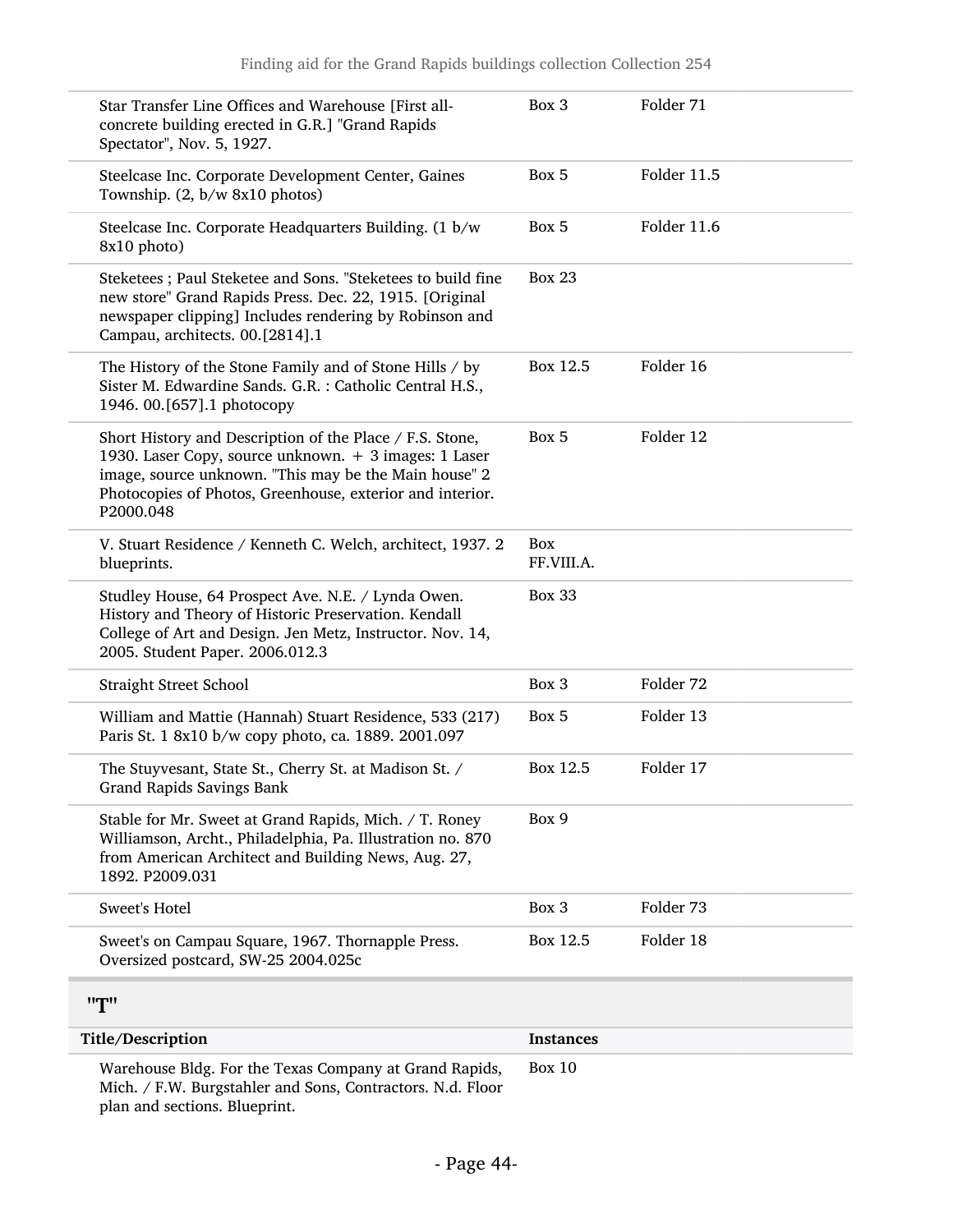<span id="page-44-1"></span><span id="page-44-0"></span>

| The Texas Company, 17 Battery Place, New York, Length<br>Warehouse and Lub, Oil-Fill House. June 23, 1925. Plans,<br>elevations and sections. Drawing nos. 9263-9266.(4)<br>Blueprints. [Architectural Drawings Collection #1] | <b>Box 10</b>    |             |
|--------------------------------------------------------------------------------------------------------------------------------------------------------------------------------------------------------------------------------|------------------|-------------|
| Louis Timmerman Residence, 1451 Garfield N.W.,<br>Abstract of Title, 1949, 2016.054                                                                                                                                            | <b>Box 36</b>    |             |
| O. and W. Thum Co. Tanglefoot (fly paper) Factory                                                                                                                                                                              | Box 3            | Folder 74   |
| <b>Trinity Church</b>                                                                                                                                                                                                          | Box 3            | Folder 75   |
| Turner House, 731 Front Ave., N.W. [oldest stone building<br>on westside]                                                                                                                                                      | Box 12.5         | Folder 19   |
| <b>Turner Street School</b>                                                                                                                                                                                                    | Box 3            | Folder 76   |
| 431 Turner N.W., Grand Rapids, MI, 2011.043                                                                                                                                                                                    | <b>Box 20</b>    |             |
| 1212 Dunham SE, Abstract of Title, 1937                                                                                                                                                                                        | <b>Box 36</b>    |             |
| Abstract of Title of the Deming Addition, Lot 21, 14<br>Ottillia SE, Grand Rapids, Michigan [2020.023]                                                                                                                         | <b>Box 36</b>    |             |
| "U"                                                                                                                                                                                                                            |                  |             |
| Title/Description                                                                                                                                                                                                              | <b>Instances</b> |             |
| UNIDENTIFIED Houses [1] Possible Heritage Hill,<br>pre-1900? 330 X Street on house in foreground. 00.<br>[538] .1                                                                                                              | Box 6            |             |
| Union High School. Memories of School Days  Dec. 4,<br>1923. 00. [629]. 1                                                                                                                                                      | Box 12.5         | Folder 20   |
| Union Station [architectural drawings] / D.H. Burnham<br>and Co., Architects, Aug. 16, 1899. Drawing nos. 1-4,<br>[5-6] Blueline prints. Encapsulated. ca. 68.5 x 39 inches.<br>00.[2296].1-6                                  | Box Top of<br>FF |             |
| United States Post Office, Explosion. Rear of Building,<br>view showing debris. Aug. 12, 1924                                                                                                                                  | Box 5            | Folder 13.5 |
| E.F. Uhl Residence                                                                                                                                                                                                             | Box 3            | Folder 77   |
| New [Old] Union Passenger Station. Grand Rapids<br>Furniture Record, Dec. 15, 1900, p. 193. [Rendering]                                                                                                                        | Box 3            | Folder 78   |
| "V"                                                                                                                                                                                                                            |                  |             |
| Title/Description                                                                                                                                                                                                              | <b>Instances</b> |             |
| Valley City Hospital, n.d. P2002.037                                                                                                                                                                                           | Box 12.5         | Folder 21   |
| Valley City Milling Col. [3 mills, one next to Berkey and<br>Gay factory]                                                                                                                                                      | Box 3            | Folder 79   |
| Van Andel Arena grand opening materials; The Grand<br>Entrance event program and publication about the new<br>arena, 1996-10-06                                                                                                | Box 12.5         | Folder 33   |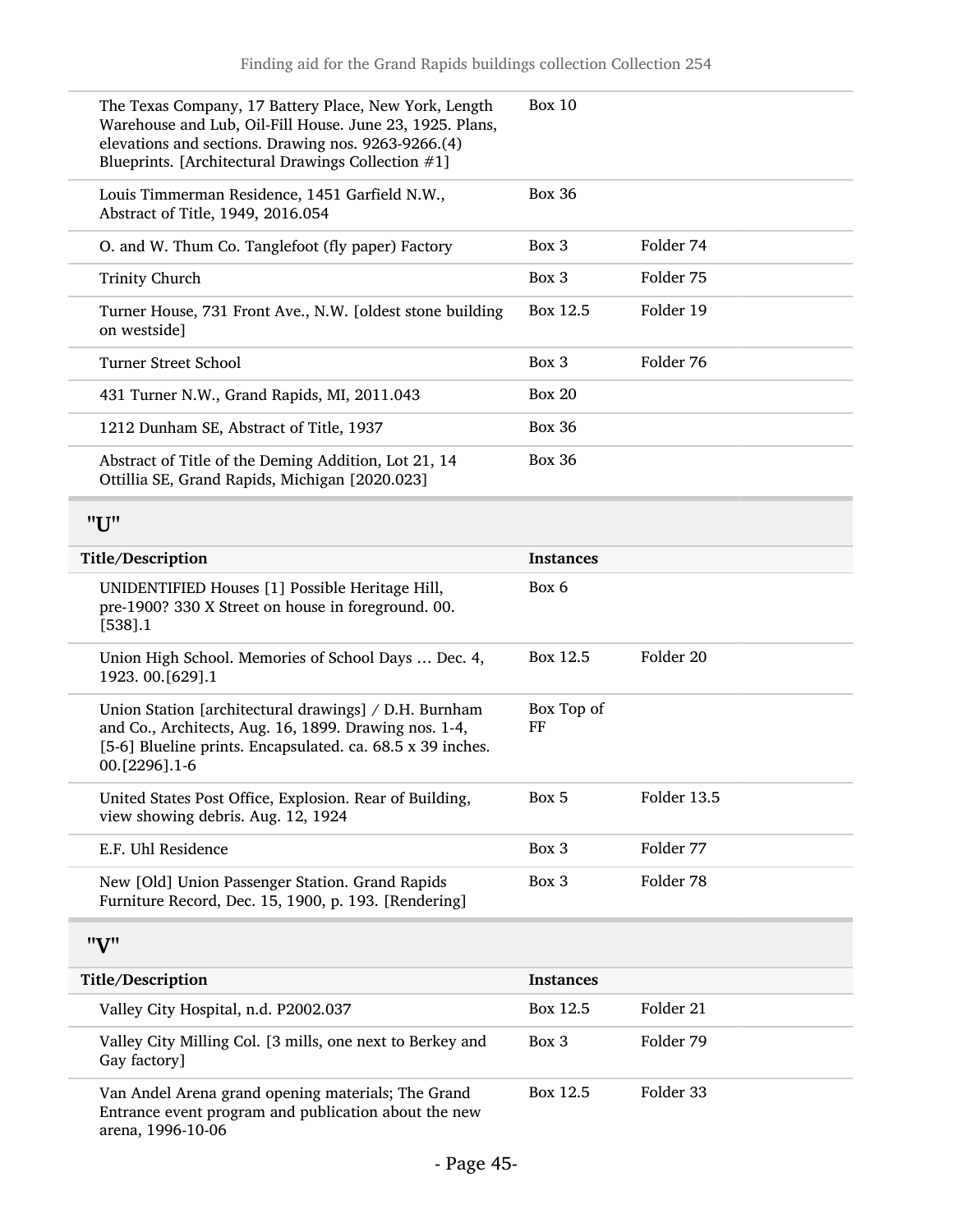<span id="page-45-0"></span>

| Van Andel Museum Center Public Museum of Grand<br>Rapids, dedication materials [2021.119], 1994                                                                                                                                                                                                                                                                                                                                                                            | <b>Box 12</b>     | Folder 83            |
|----------------------------------------------------------------------------------------------------------------------------------------------------------------------------------------------------------------------------------------------------------------------------------------------------------------------------------------------------------------------------------------------------------------------------------------------------------------------------|-------------------|----------------------|
| Variety Fire Door Co., Shop Order No. 46352. [For] F.W.<br>Burgstahler and Sons. Drawn by Buell. Dec. 2, 1925. (2)<br>Blueprints.                                                                                                                                                                                                                                                                                                                                          | <b>Box 10</b>     |                      |
| Voigt Milling Co. Mills / C.G.A. Voigt and Co. Mills                                                                                                                                                                                                                                                                                                                                                                                                                       | Box 3             | Folder 80            |
| Voigt House, 115 College S.E., various fliers, pamphlets<br>and articles                                                                                                                                                                                                                                                                                                                                                                                                   | Box 12.5          | Folder <sub>22</sub> |
| Voigt House : Grand Rapids only living museum /<br>compiled by the Voigt House Committee, April, 1977.<br>Formerly M917.7456.V871. 00.[3061].1                                                                                                                                                                                                                                                                                                                             | Box 17.5          | Folder 34            |
| "W"                                                                                                                                                                                                                                                                                                                                                                                                                                                                        |                   |                      |
| Title/Description                                                                                                                                                                                                                                                                                                                                                                                                                                                          | <b>Instances</b>  |                      |
| School Building for District No. 7, Walker Township, Kent<br>County, Michigan. / Frank P. Allen and Son, architects,<br>463 Houseman Bldg., Grand Rapids, Mich. Plan no. 2644.<br>Feb. 20, [19]23. (2) Blueprints, attached at left. Sheet no.<br>1 Floor plans and elevations, Sheet no. 2 Miscellaneous<br>details.                                                                                                                                                      | <b>Box 10</b>     |                      |
| Wallin Leather Co.                                                                                                                                                                                                                                                                                                                                                                                                                                                         | Box 3             | Folder 81            |
| The Waters Building: Successful Rejuvenation Boosts<br>Downtown Moral / by Betty Williamson. "Grand Rapids<br>Magazine", July 1973.                                                                                                                                                                                                                                                                                                                                        | Box 12.5          | Folder 24            |
| Waters Building Packet, 161 Ottawa Ave., N.W. Includes<br>history, articles, data sheet, floor plans, tenant occupancy,<br>fliers, business card. 00.[636].1-14                                                                                                                                                                                                                                                                                                            | Box 12.5          | Folder 25            |
| The Waters Building directory [2019.058], 1946                                                                                                                                                                                                                                                                                                                                                                                                                             | Box 12.5          | Folder 30            |
| Dudley Waters home, interior, 20 College 1930s<br>[2021.045]                                                                                                                                                                                                                                                                                                                                                                                                               | Box 12.5          | Folder 34            |
| Water Main Across Grand River at Grand Rapids, Mich /<br>by W.R. Coats, C. and S., S.E., Sept. 1886. - top center. 3<br>images, ink on paper $+2$ photos taped to the same paper.<br>[1] [Elevation], [2] Enlarged side elevation of water main<br>and false work, [3] Photo of line at rest of false work, [4]<br>Photo of line in process of lowering, [5] Enlarged cross<br>section of water main. J.C. Perkins, Draughtsman,   ? ?<br>Verso has: W.R. Coats / Jackson. | <b>Box OVE FF</b> |                      |
| Major [A.B.] Watson House/Martha A., Cor. (200/300)<br>Fulton and Sheldon, ca. 1880s. 00.[637].1-3.<br>Reproduction images made by Blue Print Service Shop,<br>Feb. 16, 1931. Location of original unknown. 1 Photostat<br>Negative 35, 2 Photostat Positive 25                                                                                                                                                                                                            | Box 5             | Folder 14            |
| Watson's Garage, 62-64 Commerce Ave. / Alexander<br>McColl. Rendering of the building, perhaps also designed                                                                                                                                                                                                                                                                                                                                                               | Box 12.5          | Folder 25.5          |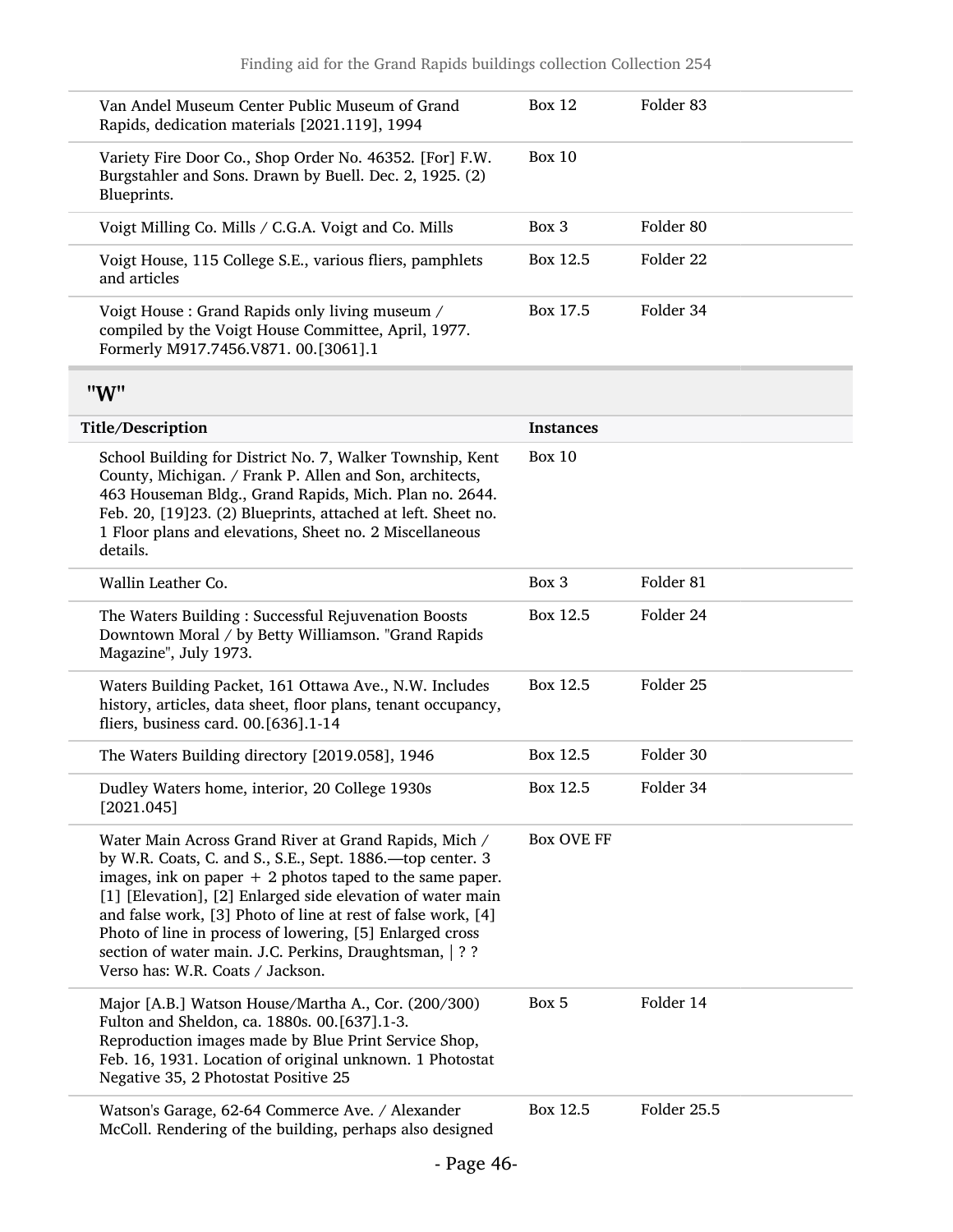by architect McColl. From: "Grand Rapids Progress" Ad. v. 9-10 after pg. 28, Sept. 1921.

<span id="page-46-0"></span>

| Westminster Presbyterian Church : address delivered by<br>Moses Taggart, Oct. 1911 at the Semi-Centennial. 00.<br>$[1081]$ .1                                                                                            | Box 12.5  | Folder 26            |
|--------------------------------------------------------------------------------------------------------------------------------------------------------------------------------------------------------------------------|-----------|----------------------|
| William Widdicomb Residence (2) [Man w early cycle in<br>yard]                                                                                                                                                           | Box 3     | Folder 82            |
| William Steele Packing and Provision Co. Works and<br>Cattleyards [Tracks, barrels and people on loading dock]                                                                                                           | Box 3     | Folder 83            |
| WMTA's Hospitality House is an Historic Site : City's<br>Oldest Business Building, built in 1856 / B.G. Brown.<br>[Oliver Blake (Bleake) Store, Fulton St. at La Grave Ave.]                                             | Box 12.5  | Folder 27            |
| Women's City Club, 254 E. Fulton St. /Sweet House.<br>History of the Women's City Clubhouse, n.d.; Has Club<br>seal with image of the house top center on the sheet.                                                     | Box 12.5  | Folder 27.5          |
| J.H. Wonderly Residence [375 Cherry, 1897] Bayne Eng.<br>Co. image                                                                                                                                                       | Box 3     | Folder 84            |
| The Wonderly Building $+$ A Sketch of the Life of Joseph<br>Harrison Wonderly, 1833-1905. Author unknown. Two<br>typed sheets, photocopied.                                                                              | Box 12.5  | Folder 28            |
| Wonderly Building, Campau Square. Bird's eye view.<br>Contact print from an unidentified printed source. Neg.<br>3185.                                                                                                   | Box 5     | Folder 14.5          |
| Woolworth Building, Pearl St. /Store Here Will Open for<br>Business "Grand Rapids Press". June 28, 1939.                                                                                                                 | Box 12.5  | Folder 29            |
| Frederick A. Wurzburg House, Robinson at Plymouth,<br>Designer Showcase House 2000 research and report /<br>Rebecca J. Mayne                                                                                             | Box 2     |                      |
| Wurzburg Department Store, ca. 1940s / Paul C. Miller<br>Construction, photograph. 1 sheet with 3 images of<br>building with a crane in use. 2006.014                                                                    | Box 5     | Folder 9.5           |
| "Y"                                                                                                                                                                                                                      |           |                      |
| Title/Description                                                                                                                                                                                                        | Instances |                      |
| Yeakey House, 511 Morris S.E. / Audrey Potter. History<br>and Theory of Historic Preservation. Kendall College of<br>Art and Design. Jen Metz, Instructor. Nov. 2008. Student<br>Paper. 2009.001.1                       | Box 33.2  |                      |
| Young and Chaffee Furniture Co., 122-128 Ottawa Ave.,<br>[sketch by C.A. Mallette] From: Inaugural Masonic Fair,<br>Nov. 1918, pg. 32.                                                                                   | Box 3     | Folder <sub>85</sub> |
| The George L. Young Building : historical sketch of<br>the Bishop's Building / prepared for the GR Historic<br>Preservation Commission, by Robert Lee Wold and Assoc.,<br>n.d. [photocopy with handwritten notes at end] | Box 12.5  | Folder 30            |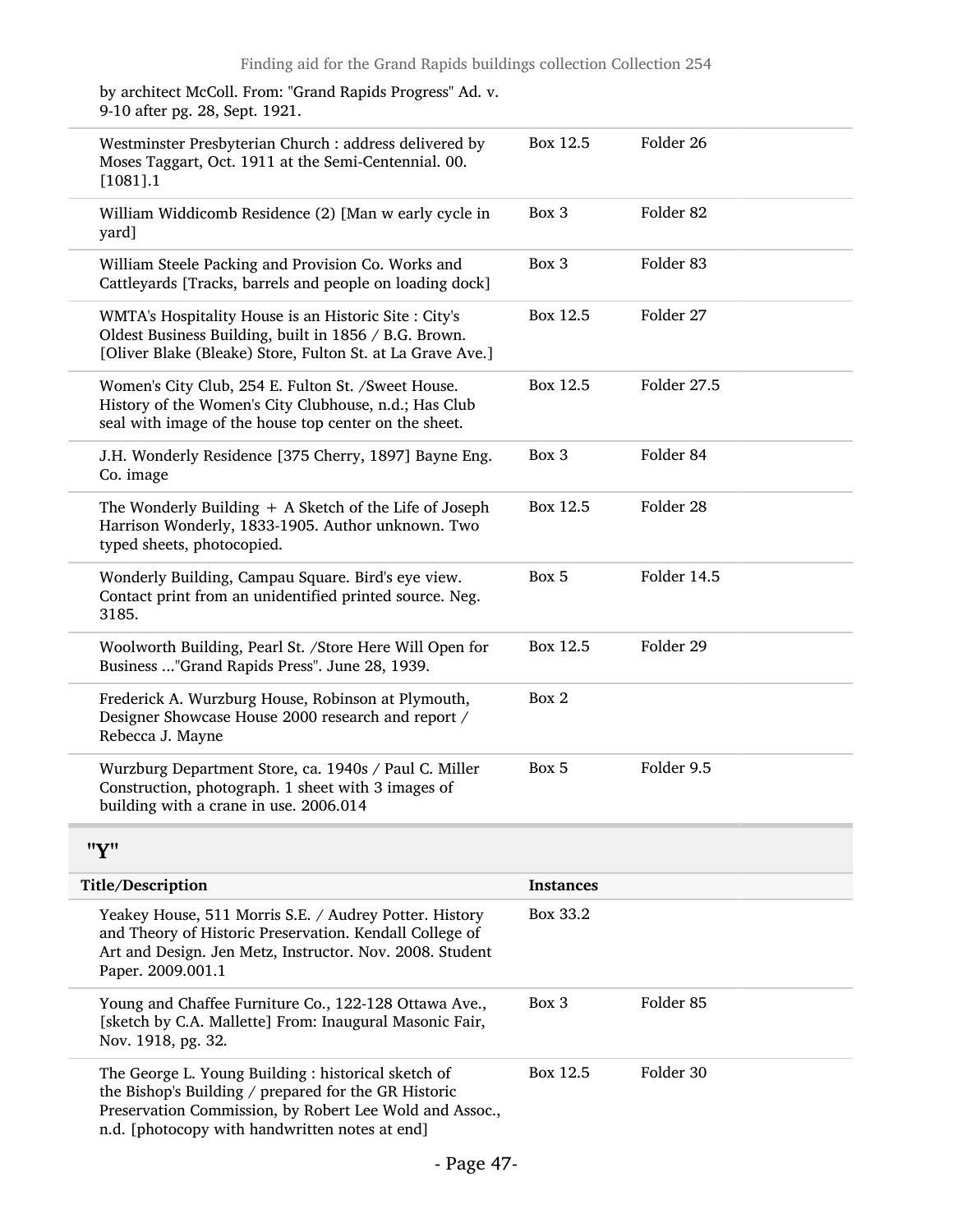YMCA. 2 copy photos. 00.[514].1-2. West. Addition, 1967. Photo of a model or drawing(?); South, Proposed, 1967. Photo of a rendering of proposed building.

Box 5 Folder 15

#### ^ [Return to Table of Contents](#page-1-0)

### <span id="page-47-0"></span>Series IV. Corporate Groups of Buildings

#### Scope and Contents

Included here are building groups that are constructed for a singular function, such as structures for a zoo, airports, fairgrounds, malls, etc. Individual buildings from these groups may also be found in the Building series. These may be groups that sit together in one landscape, or are scatter geographically, such as bank buildings all from one firm.

| Title/Description                                                                                                                                                                                                                                          | <b>Instances</b>        |            |
|------------------------------------------------------------------------------------------------------------------------------------------------------------------------------------------------------------------------------------------------------------|-------------------------|------------|
| Grand Rapids Gravel Industrial Park. [brochure, with map].<br>00. [2719. ] 1                                                                                                                                                                               | Box 13                  |            |
| John Ball Park Historic District Study Committee. Final<br>Report. Jan. 2002 [photocopy] 00.[2802].1                                                                                                                                                       | Box $13$                |            |
| The John Ball Zoological Gardens, City of Grand Rapids,<br>Mich. / prepared by McFadzean, Everly and Associates,<br>Mt. Prospect, Il. Nov. 1979. Site map and planting plan.<br>Fulton St to Park St., Valley Avenue to I-196. Blueline print.<br>2009.052 | <b>Box</b><br>FF.XIII.D |            |
| Airport Drainage and Surfacing: report to American<br>Engineering Council by a Committee of the Grand Rapids<br>Engineers' Club of Grand Rapids, Michigan. Dec. 1930.<br>Formerly MKG629.144.G76. 00.[3409].1                                              | Box 13                  |            |
| Kent County Airport, ca. 1940. Photograph. Aerial view.<br>Paul C. Miller Construction, photo. 2006.014                                                                                                                                                    | Box 5                   | Folder 9.5 |

#### <span id="page-47-1"></span>Old Kent Bank Buildings / Old National Bank

| Title/Description                                                                                                                                                                                                                                                                                                                      | <b>Instances</b> |
|----------------------------------------------------------------------------------------------------------------------------------------------------------------------------------------------------------------------------------------------------------------------------------------------------------------------------------------|------------------|
| Grand Rapids Progress clipping. V. 8, no. 4, Apr. 1919.<br>Verso of title page has "Big Men" Old National Bank add,<br>with image of lobby. 00.[3054].19                                                                                                                                                                               | Box 12           |
| The Merger of The Old National Bank and Kent State Bank<br>of Grand Michigan, April 20, 1929. Cover title: Old Kent<br>Bank, Grand Rapids, Michigan, Nineteen Hundred Twenty<br>Nine. Note: Includes images of three downtown banks,<br>eleven branch banks, and the managers and officers. c. 1<br>$00.$ [2993].1; c. 2 00.[3054].18. | Box $13$         |
| Three articles from Michigan "Trademan" 1. Old Kent<br>Bank and Trust Company: Has its foundations in<br>Michigan's Pioneer past  Oversized clipping, source<br>unknown. Ca. 1971.; 2. Of Grand Rapids, by Grand                                                                                                                       | <b>Box 24</b>    |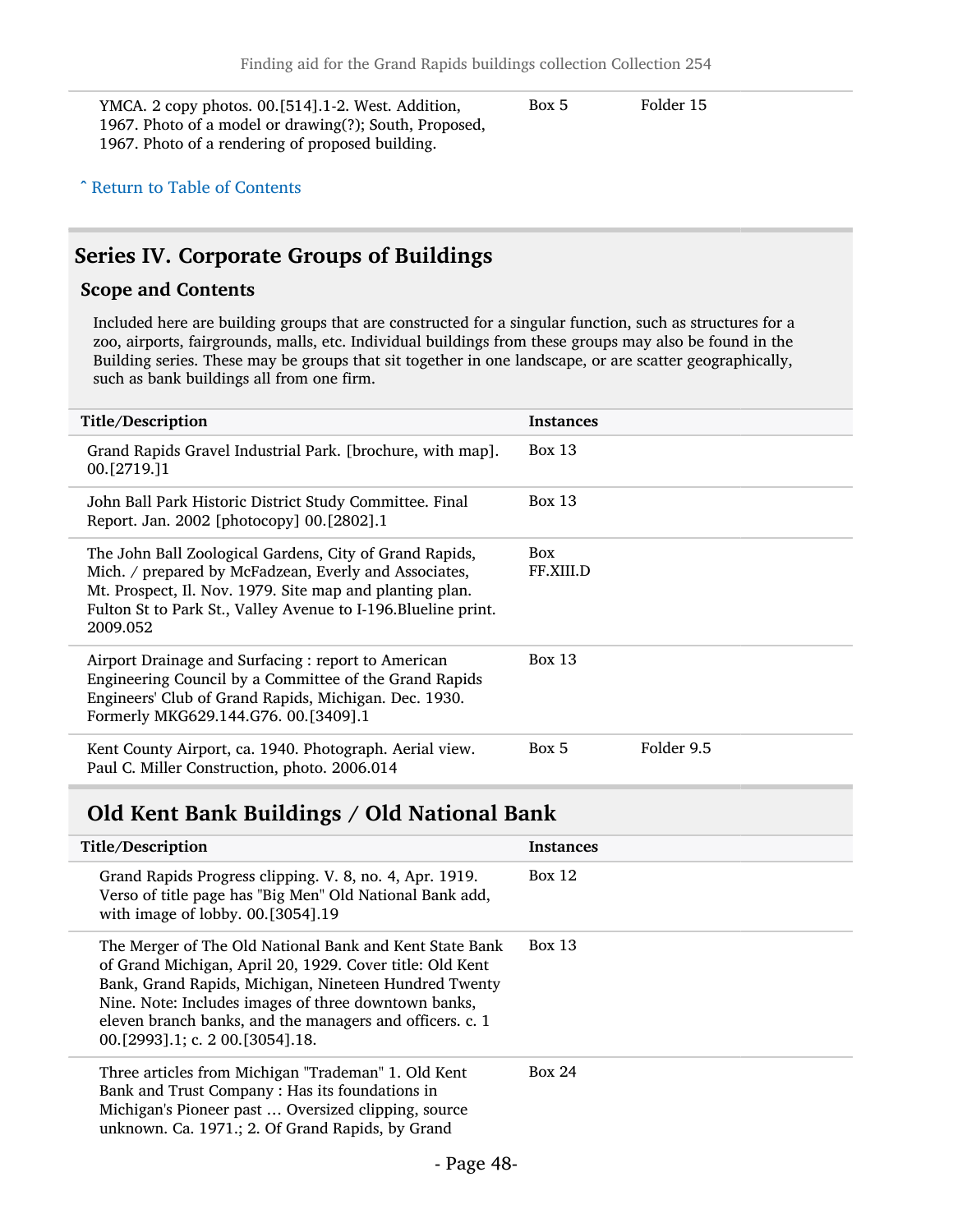Rapids, for Grand Rapids. Feb. 20, 1941. Includes information on Henry Idema, Board Chairman, plus images of directors and officers. Has image of plaque RE Louis Campau 1827, on the Pearl and Monroe Ave. Building. 3. A Centennial of Banking Service. Clipping, pgs. 11-14, Feb. 25, 1953. 1853-1953 data.

110th Anniversary, 1853-1963. [flyer] Has a map locating all of the banks in 1963, plus images of the banks and managers. Box 24

Rivertown Crossings Mall Directory [flyer with stores map and area location map]  $+$  Pink flyer: Welcome Michigan Women's Bowling Association Box 13

#### ^ [Return to Table of Contents](#page-1-0)

### <span id="page-48-0"></span>Series V. Streetscapes, Riverviews and Vistas

#### <span id="page-48-1"></span>A. Grand Rapids Views

| Title/Description                                                                                                                                                                                                                                                                                                                                                                                                                                                                                                                                                                                                                                                                                                                                                                                                                                                                                                                                                                                                                                                                                                                                                                                                         | <b>Instances</b> |                      |
|---------------------------------------------------------------------------------------------------------------------------------------------------------------------------------------------------------------------------------------------------------------------------------------------------------------------------------------------------------------------------------------------------------------------------------------------------------------------------------------------------------------------------------------------------------------------------------------------------------------------------------------------------------------------------------------------------------------------------------------------------------------------------------------------------------------------------------------------------------------------------------------------------------------------------------------------------------------------------------------------------------------------------------------------------------------------------------------------------------------------------------------------------------------------------------------------------------------------------|------------------|----------------------|
| Canal Street - Graphic Clippings (3). pg. 9, source<br>unknown [1897] Loftus, photo. "Canal Street, North<br>from Monroe Street"; pg. 69, source unknown. Includes<br>Redmond Grand Opera House, with Hotel Grand nearby.<br>"Canal Street from Bridges Street [Michigan], looking<br>South; "Canal Street". Source unknown. North from<br>Campau Square with First National Bank at left.                                                                                                                                                                                                                                                                                                                                                                                                                                                                                                                                                                                                                                                                                                                                                                                                                                | Box 3            | Folder <sub>86</sub> |
| Carnival Snap Shots, Oct. 26-29, 1897. 20 photos,<br>includes various city streets and buildings, street views<br>with houses, lots of people, banners, floats, viewing<br>stands, etc. From the Estate of Mrs. M.R.(Anna) Bissell.<br>Ref. Note: The Godfrey Anderson Coll. Photo #394 has an<br>image identical to $#8$ in Mrs. Bissell's book. He identifies<br>the event as the Carnival of Fun, Oct. 26-29, 1897.<br>Including City Hall; Campau Square; Sweet Hotel, Canal<br>and Pearl; [Williamsburgh]City Fire Insurance Co., 6<br>Canal; Adams Express Co., 39 Pearl St.; Spring Co.; Foster<br>and Stevens, 10-12 N. Monroe; Alaska Fur. Co. building,<br>14 1/2 N. Division; Corl, Knott and Co., 20-22 N. Division.;<br>A.J. Brown Co., seeds, 24 N. Division; Duggan Bros.<br>Horseshoers, 36 N. Division.; Mayhew Fine Shoes, 86<br>Monroe; Pecks Drug Store, Peck Bros. 129-131 Monroe;<br>Morton House, Monroe and N. Ionia; Mme. Hibbard<br>Hair Bazaar[Mrs. Barbara] hair dresser, 39 Monroe;<br>[Studley and Jarvis, bicycles, 45 Monroe]; Blodgett Block<br>Furniture Exposition [Blodgett Block, , 13-23 S. Ionia];<br>J.W. Closterhouse, real estate, 74 Monroe.; O.E. Flanegan,<br>35 Porter Blk. | <b>Box 16</b>    |                      |

#### Cherry and Madison. pg. 13. Source unknown [1897] Loftus, photo.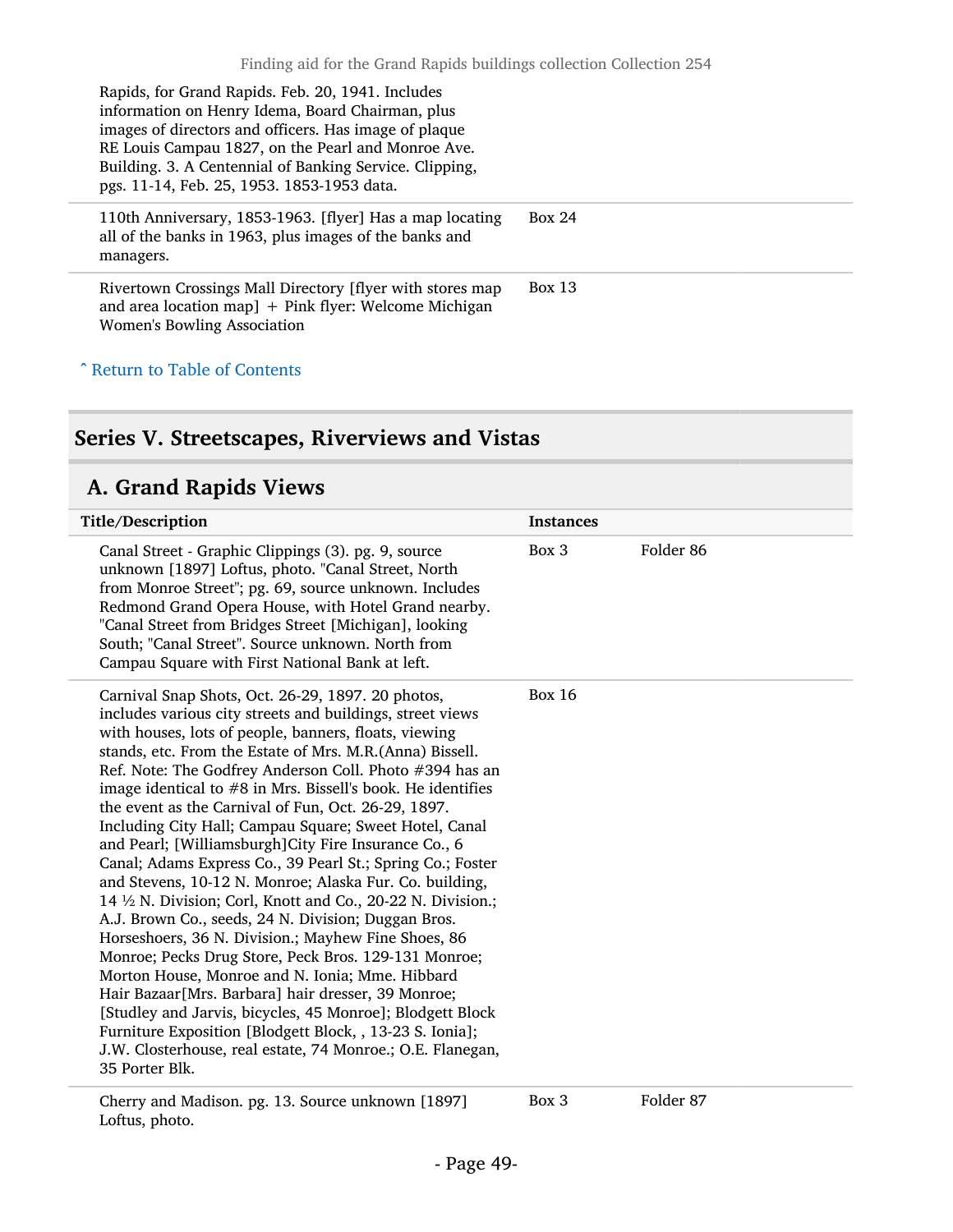| Cherry at Union; Source unknown [1897]. Loftus, photo.                                                                                                                                                                                                                                                                                                                                                       | Box 3          | Folder 88  |
|--------------------------------------------------------------------------------------------------------------------------------------------------------------------------------------------------------------------------------------------------------------------------------------------------------------------------------------------------------------------------------------------------------------|----------------|------------|
| College Ave. Residences on College Ave.                                                                                                                                                                                                                                                                                                                                                                      | Box 3          | Folder 89  |
| Division Ave. (3) Beginning to Widen Division Ave.<br>Camera Shop photo, the Grand Rapids Spectator, Apr. 21,<br>1928 (2 copies); Appears to be the Cody Hotel across the<br>street right, which would make the cross street Fulton;<br>The New Division Avenue, North from Maple Street.<br>Camera Shop photo, from Grand Rapids Spectator, Oct.<br>20, 1928. Wingar's is seen in the distance on the left. | Box 3          | Folder 90  |
| Fulton St. (2). pg. 21, Source unknown. View on Fulton<br>Street, North Side [1897] Loftus, photo. Houses.; Looking<br>Westward in the Wider East Fulton Street from Barclay<br>Avenue. Camera Shop photo, in the Grand Rapids<br>Spectator, June 14, 1930.                                                                                                                                                  | Box 3          | Folder 91  |
| James Street South from Cherry Street [1897] Loftus<br>Photo. G.R. Eng. Co. Fire Hydrant on corner                                                                                                                                                                                                                                                                                                           | Box 3          | Folder 92  |
| Lafayette St. Residences on South Lafayette Street. Source<br>unknown; View on Lafayette Avenue.                                                                                                                                                                                                                                                                                                             | Box 3          | Folder 93  |
| S. Lafayette at Washington St. 2001.018                                                                                                                                                                                                                                                                                                                                                                      | <b>Box 3.5</b> |            |
| Monroe Avenue, 1890: "Do you Drink White and White's<br>Ice Cream Soda? " [Reproduction Stereocard] G.R. :<br>Thornapple Press, 1967. Photo from the collection of<br>Don's Book Store, 1201 Butler S.E. G.R. Includes: Morton<br>House (Monroe and N. Ionia), Steketee's Dry Goods,<br>street car #233 for Wealthy/Scribner, ca. 1890. c. 1-2 00.<br>[583].1-2; c. 3 2004.025.1                             | Box 3.5        |            |
| Monroe St. SE toward Division and Fulton, including<br>Wonderly Building, Foster Stevens and Co., Republican<br>Headquarters County Committee sign                                                                                                                                                                                                                                                           | Box 3          | Folder 94  |
| Monroe St. NW from Division and Fulton, including Strak<br>Bros. and Sanders; BJ Reynolds; Lunn House                                                                                                                                                                                                                                                                                                        | Box 3          | Folder 95  |
| Plainfield Road: Widened Pavement on Plainfield Road<br>Speeds up Traffic in and out of Grand Rapids. Grand<br>Rapids Spectator, Oct. 19, 1929. Camera Shop Photo.                                                                                                                                                                                                                                           | Box 3          | Folder 96  |
| Sheldon Avenue, Wider Sheldon Avenue, Looking North<br>from the Browning Hotel. Grand Rapids Spectator, Nov.<br>16, 1929. Camera Shop photo.                                                                                                                                                                                                                                                                 | Box 3          | Folder 97  |
| <b>Washington Street</b>                                                                                                                                                                                                                                                                                                                                                                                     | Box 3          | Folder 98  |
| Looking West from Bridge Street                                                                                                                                                                                                                                                                                                                                                                              | Box 3          | Folder 99  |
| View from Lookout Park                                                                                                                                                                                                                                                                                                                                                                                       | Box 3          | Folder 100 |
| 28th/29th Streetscape                                                                                                                                                                                                                                                                                                                                                                                        | Box 3          | Folder 101 |
| Brookby House, 250 Plymouth SE                                                                                                                                                                                                                                                                                                                                                                               | Box 3          | Folder 102 |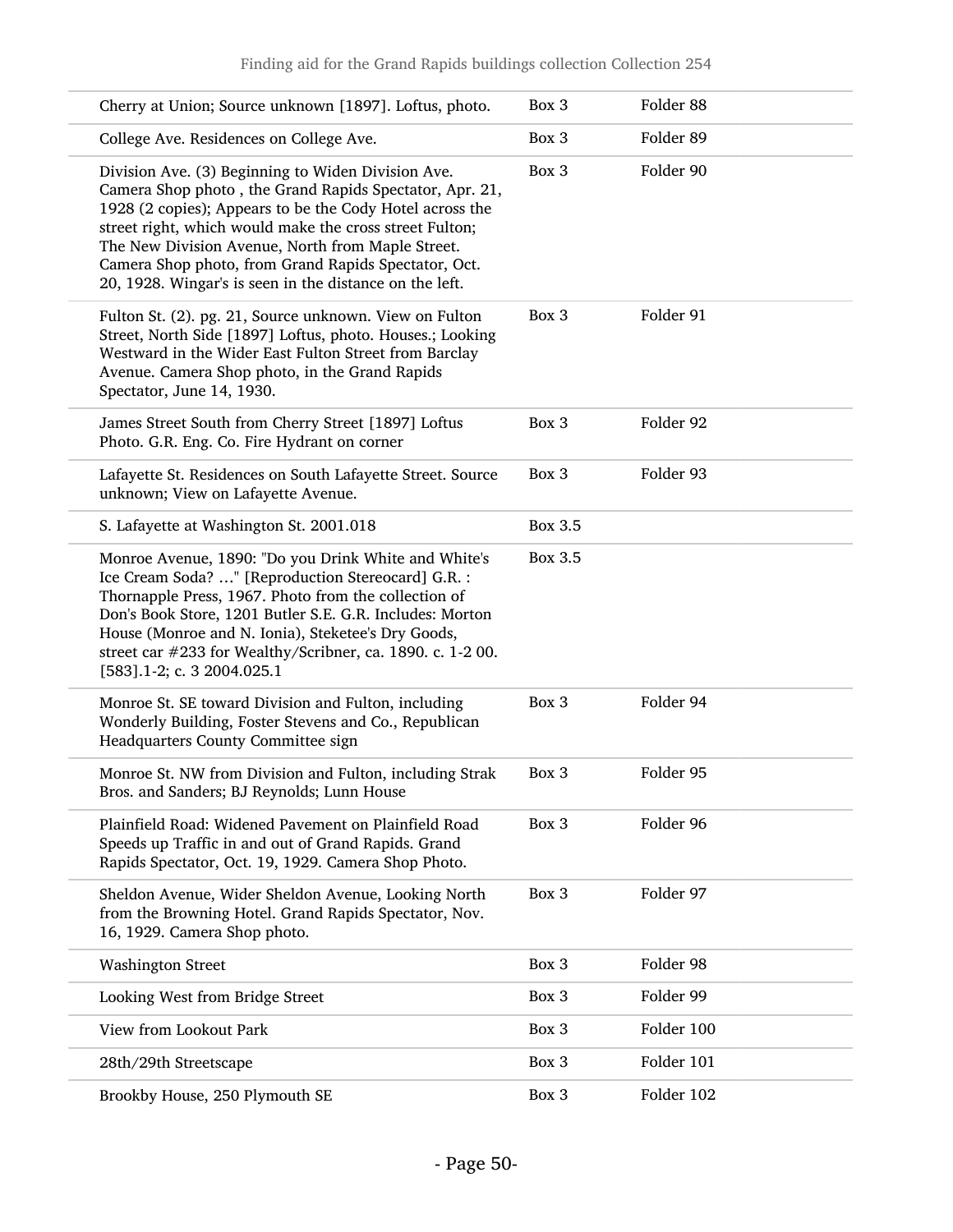Underhill Avenue SW 919-937 Godfrey Avenue SW, view of Stickley Brothers Box 3 Folder 103

West Side Views - Summer, Winter, Blumrich, Allen and Mt. Vernon Streets. Ca. August 1995, during the demolition period of the buildings depicted. Includes aerial photograph annotated with corresponding red image numbers; master list of images with addresses; contact prints; 35mm negatives. Accession 2006.103.

| Title/Description                |                                            | <b>Instances</b> |             |
|----------------------------------|--------------------------------------------|------------------|-------------|
|                                  | Contact Print 6A. 100-108 Winter NW        | Box 5            | Folder 14.3 |
|                                  | Contact Print 7A. 100-109 winter NW        | Box 5            | Folder 14.3 |
| Contact Print 8A. 110 Winter NW  |                                            | Box 5            | Folder 14.3 |
|                                  | Contact Print 14A. Summer n. from 223      | Box 5            | Folder 14.3 |
|                                  | Contact Print 15A. Summer n. from 216      | Box 5            | Folder 14.3 |
|                                  | Contact Print 17A. Summer s. from Blumrich | Box 5            | Folder 14.3 |
|                                  | Contact Print 21A (37). 223 Summer NW      | Box 5            | Folder 14.3 |
|                                  | Contact Print 22A (37). 223 Summer NW      | Box 5            | Folder 14.3 |
|                                  | Contact Print 23A, 129 and 135 Summer NW   | Box 5            | Folder 14.3 |
|                                  | Contact Print 24A. 135 and 201 Summer NW   | Box 5            | Folder 14.3 |
| Contact Print 28A. 212 Summer NW |                                            | Box 5            | Folder 14.3 |
| 1.112 Winter NW                  |                                            | Box 5            | Folder 14.3 |
| 2. 116-118 Winter NW             |                                            | Box 5            | Folder 14.3 |
| 4.126 Winter NW                  |                                            | Box 5            | Folder 14.3 |
| 5. 130-136 Winter NW             |                                            | Box 5            | Folder 14.3 |
| 6. 202 Winter NW                 |                                            | Box 5            | Folder 14.3 |
|                                  | 7. 237 Summer NW / 436 Blumrich NW         | Box 5            | Folder 14.3 |
| 8. 301 Summer NW                 |                                            | Box 5            | Folder 14.3 |
| 9. 419-421 Blumrich NW           |                                            | Box 5            | Folder 14.3 |
| 10. 415 Blumrich NW              |                                            | Box 5            | Folder 14.3 |
| 11. 307 Summer NW                |                                            | Box 5            | Folder 14.3 |
| 12. 408 Blumrich NW              |                                            | Box 5            | Folder 14.3 |
| 13. 239 Mt. Vernon NW            |                                            | Box 5            | Folder 14.3 |
| 14. 227 Mt. Vernon NW            |                                            | Box 5            | Folder 14.3 |
| 15. 223 Mt. Vernon NW            |                                            | Box 5            | Folder 14.3 |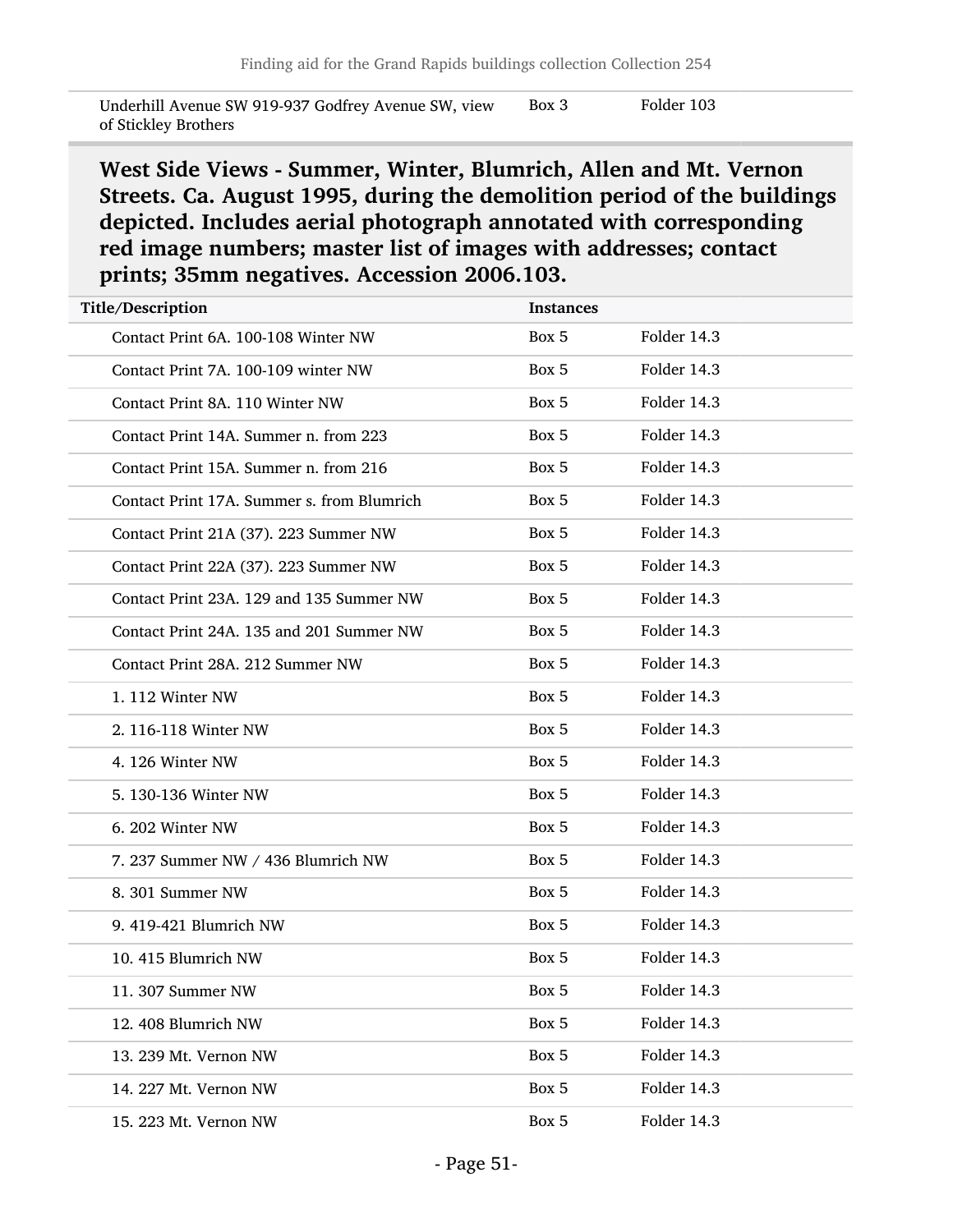| 16. 217 Mt. Vernon NW                                                                                                                                                                                                                                                                                                                                                                                                                                                     | Box 5 | Folder 14.3 |
|---------------------------------------------------------------------------------------------------------------------------------------------------------------------------------------------------------------------------------------------------------------------------------------------------------------------------------------------------------------------------------------------------------------------------------------------------------------------------|-------|-------------|
| 17. 211 Mt. Vernon NW                                                                                                                                                                                                                                                                                                                                                                                                                                                     | Box 5 | Folder 14.3 |
| 18. 207 Mt. Vernon NW                                                                                                                                                                                                                                                                                                                                                                                                                                                     | Box 5 | Folder 14.3 |
| 19. 415-417 Allen NW                                                                                                                                                                                                                                                                                                                                                                                                                                                      | Box 5 | Folder 14.3 |
| 20. 421 Allen NW                                                                                                                                                                                                                                                                                                                                                                                                                                                          | Box 5 | Folder 14.3 |
| 21. 135 Summer NW                                                                                                                                                                                                                                                                                                                                                                                                                                                         | Box 5 | Folder 14.3 |
| 22. 129 Summer NW                                                                                                                                                                                                                                                                                                                                                                                                                                                         | Box 5 | Folder 14.3 |
| 23. 123 Summer NW                                                                                                                                                                                                                                                                                                                                                                                                                                                         | Box 5 | Folder 14.3 |
| 24. 117 Summer NW                                                                                                                                                                                                                                                                                                                                                                                                                                                         | Box 5 | Folder 14.3 |
| 26. 440 Allen NW                                                                                                                                                                                                                                                                                                                                                                                                                                                          | Box 5 | Folder 14.3 |
| 27. 437 Allen NW                                                                                                                                                                                                                                                                                                                                                                                                                                                          | Box 5 | Folder 14.3 |
| 28. 206 Summer NW                                                                                                                                                                                                                                                                                                                                                                                                                                                         | Box 5 | Folder 14.3 |
| 30. 222 Summer NW                                                                                                                                                                                                                                                                                                                                                                                                                                                         | Box 5 | Folder 14.3 |
| 31. 216 Summer NW                                                                                                                                                                                                                                                                                                                                                                                                                                                         | Box 5 | Folder 14.3 |
| 32. 226 Summer NW                                                                                                                                                                                                                                                                                                                                                                                                                                                         | Box 5 | Folder 14.3 |
| 33. 232 Summer NW                                                                                                                                                                                                                                                                                                                                                                                                                                                         | Box 5 | Folder 14.3 |
| 34. 236-238 Summer NW                                                                                                                                                                                                                                                                                                                                                                                                                                                     | Box 5 | Folder 14.3 |
| 35. 233 Summer NW                                                                                                                                                                                                                                                                                                                                                                                                                                                         | Box 5 | Folder 14.3 |
| 36. 227 Summer NW                                                                                                                                                                                                                                                                                                                                                                                                                                                         | Box 5 | Folder 14.3 |
| 37. 233 Summer NW (also 223 Summer NW, cf. 21A<br>and $22A$ )                                                                                                                                                                                                                                                                                                                                                                                                             | Box 5 | Folder 14.3 |
| 39. 207 Summer NW                                                                                                                                                                                                                                                                                                                                                                                                                                                         | Box 5 | Folder 14.3 |
| 40. 201 Summer NW                                                                                                                                                                                                                                                                                                                                                                                                                                                         | Box 5 | Folder 14.3 |
| 41. 229 Mt. Vernon NW                                                                                                                                                                                                                                                                                                                                                                                                                                                     | Box 5 | Folder 14.3 |
| 28th St. / 29th St area graphic clipping/aerial. Formerly<br>housed with photos at 046-21a-1. Cross street at the<br>bottom of the image is probably Burton. Includes ID labels<br>from top to bottom: I-96; Eastbrook S.C.; Beltline M-37;<br>Holiday Inn; John K. Lawhon; [Woodland] Mall; Wickes<br>Lumber; Dream House "Broyhill"; Orson E. Coe; Keeler<br>Brass; Import Motors; Harvey Cadillac; Berger Chevrolet;<br>Franks Nursery; C and O Railway; Stiles-Hatton | Box 3 |             |
| Washington St. Views, including Washington St. Poftus<br>Photo. G.R. Eng. Co., [1897]                                                                                                                                                                                                                                                                                                                                                                                     | Box 3 | Folder 98   |
| B. Grand River Views, including looking West from Bridge<br>Street; Riverfront view; View from Bridge St. Bridge; Star<br>Roller Mills / C.G.A. Voigt and Co.; Mammoth Clothing                                                                                                                                                                                                                                                                                           | Box 3 | Folder 99   |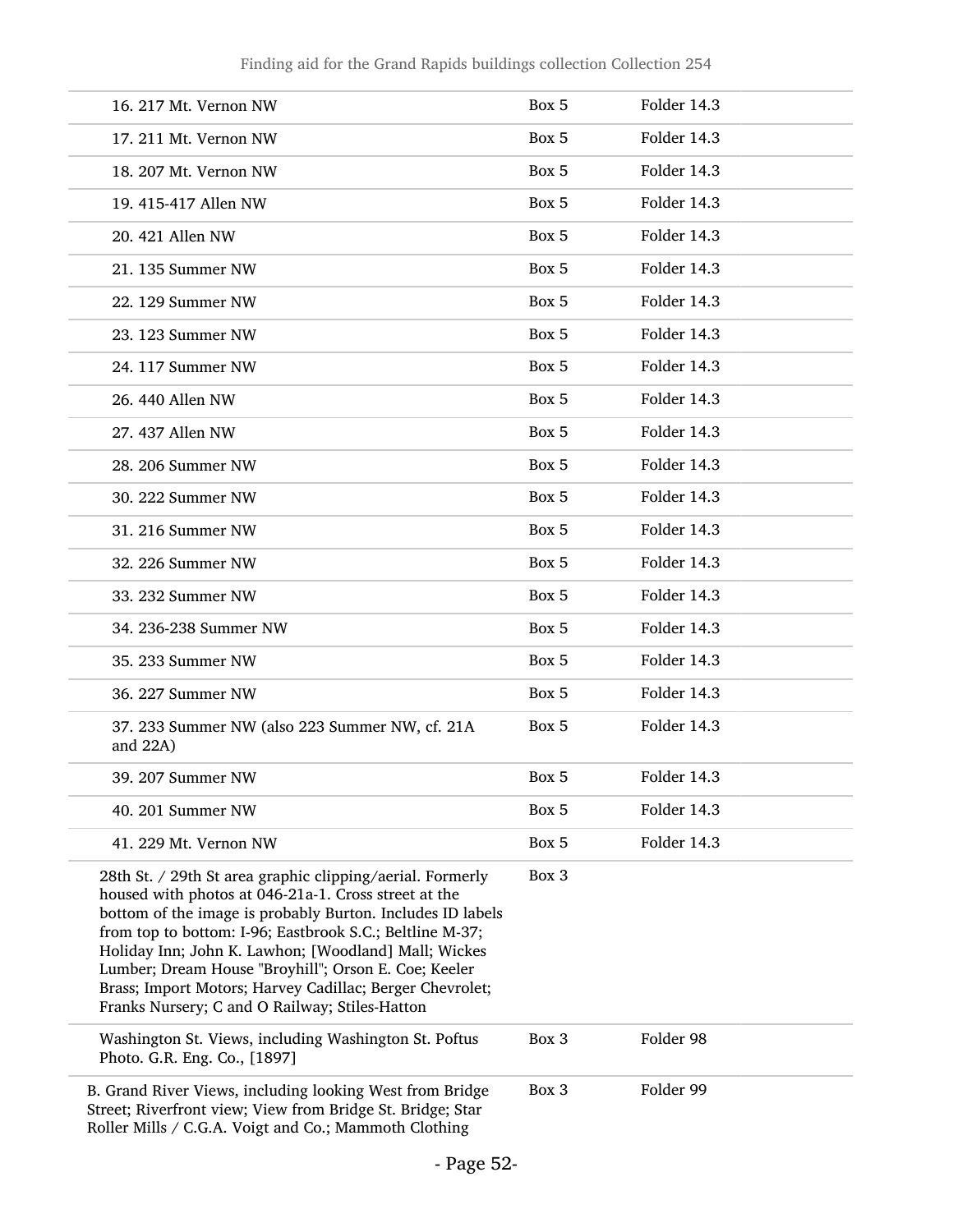House Sign [Advertising]; J. Jackoboice West Side Iron Works; L. Dietz Machine Works.; Pumping Shed?; Railway bridge from Voigt?; C. Vista Lookout Park Views, including biew from Lookout Park, 1872 [Belknap Park] From Wurzburg's 1947 Calendar; Mariam Suleba (?) artists; Grand River view; Old Leonard St. Covered Bridge over the river.; North Ionia School Box 3 Folder 100

^ [Return to Table of Contents](#page-1-0)

### <span id="page-52-0"></span>Series VI. Neighborhoods

#### Scope and Contents

Given here are materials which document entire areas, including some with historical significance, such as Heritage Hill. Material primarily on individual houses within the neighborhood are filed under buildings. Images or documents depicting a street, may be filed under Streetscapes, rather than individual buildings or entire neighborhoods. See also Corporate Groups of Buildings, such as Airports, fairgrounds, zoos and parks.

| Title/Description                                                                                                                                                                                                                                                                                                                                                                                     | <b>Instances</b> |                     |
|-------------------------------------------------------------------------------------------------------------------------------------------------------------------------------------------------------------------------------------------------------------------------------------------------------------------------------------------------------------------------------------------------------|------------------|---------------------|
| Neighborhood Places Series, illustrated by jane VanderLaan<br>and commissioned by realtor Amy Miller. Postcards.<br>2005.095. Includes Series 3. The Kopper Top. Stockbridge<br>neighborhood; Series 4. Wealthy Theatre. Wealthy Street;<br>Series 5. Cottage Bar. Doowntown; Series 6 Marie Catribs.<br>East Hills; Pickwick Bar on Cherry St. in East Hills; Jersey<br>Junction, East Grand Rapids. | <b>Box 3.5</b>   |                     |
| Grand Rapids Census Profile. 1990. 00.[5012].1                                                                                                                                                                                                                                                                                                                                                        | <b>Box 17</b>    | Folder 1            |
| A Special Report on the Campau Area, Planning Unit no.<br>16, Grand Rapids, Michigan / J. Paul Jones, Planning and<br>Urban Renewal Consultant, Sept. 1963. 00.[2717].1                                                                                                                                                                                                                               | <b>Box 17</b>    | Folder 2            |
| How to Own Your Own Home III: Cherry Hill Revitalization<br>Project, Apr. 11, [1992?]                                                                                                                                                                                                                                                                                                                 | <b>Box 17</b>    | Folder 3            |
| Civic Center Study : a report to the City Planning<br>Commission, Sept. 1956. M711.5 G762c; 00.[2606].1                                                                                                                                                                                                                                                                                               | <b>Box 17</b>    | Folder <sub>6</sub> |
| Photocopies of published graphics of Creston area streets<br>and buildings from unidentified sources. (3). Including<br>Plainfield and Coit in 1880; 1920s view south on Plainfield,<br>Creston Theatre left; 1950s view of Coit and Plainfield                                                                                                                                                       | Box 3.5          |                     |
| A Special Report on the Jefferson Connector-Junior College<br>Area. Planning Unit no. 67, Grand Rapids, Michigan. Jan.<br>1964. [Cultural Center] 00.[1119].1                                                                                                                                                                                                                                         | <b>Box 17</b>    | Folder 7            |
| Portions of the) Reconnaissance and intensive Level<br>Survey of Above Ground Resources : I-196/I-96 Corridor<br>Environmental Assessment, Kent County / by Sigrid<br>Bergland and Cassandra Nelson. Nov. 2004. (2005.006)                                                                                                                                                                            | <b>Box 17</b>    | Folder 11           |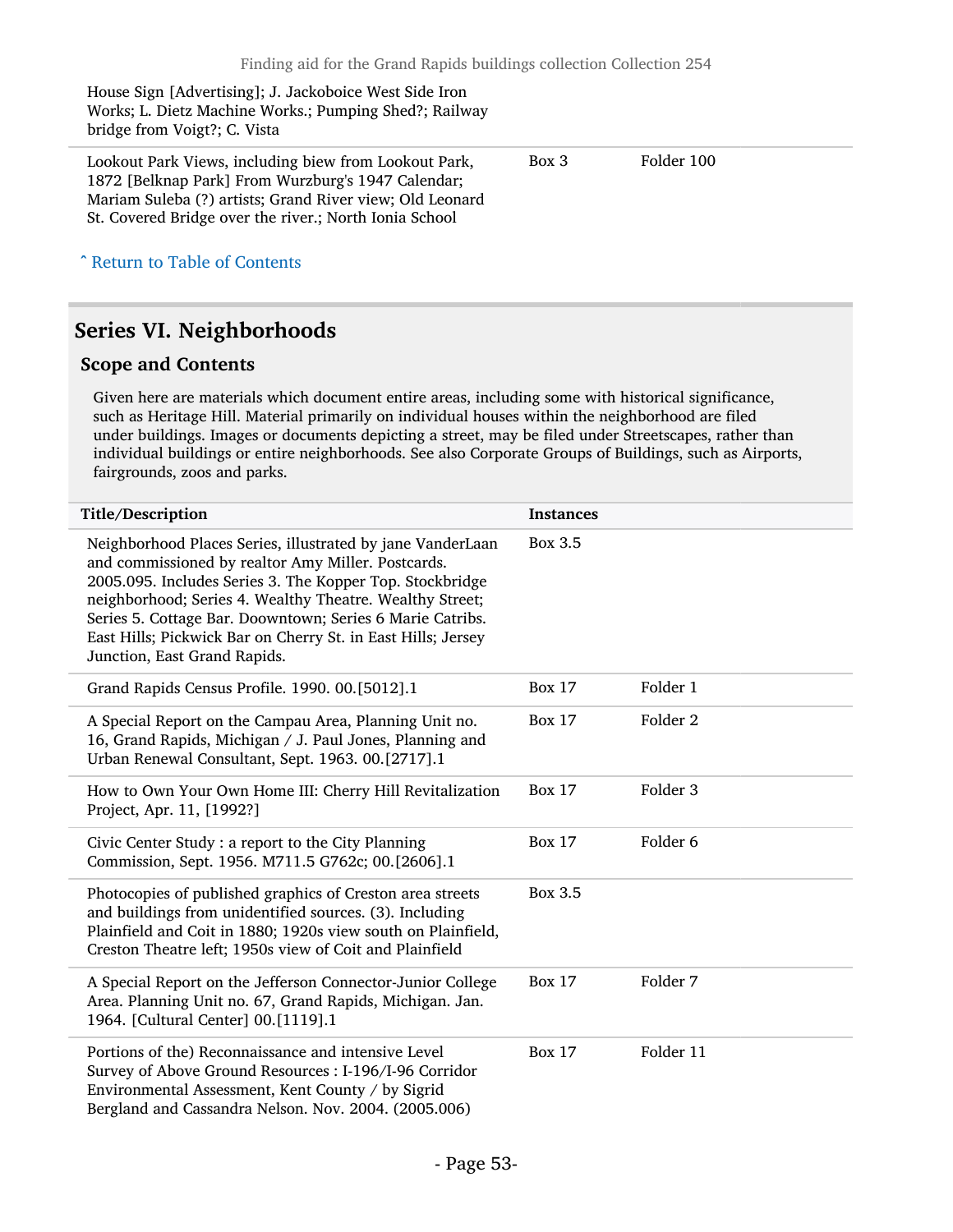| Metal Office Furniture Company Historic District. Historic<br>Designation proposal / City of Grand Rapids. Memorandum,<br>March 30, 2004.                                                                                                                                                                                  | <b>Box 17</b>    | Folder 12         |
|----------------------------------------------------------------------------------------------------------------------------------------------------------------------------------------------------------------------------------------------------------------------------------------------------------------------------|------------------|-------------------|
| Monroe Avenue Sewer Project (EPA Report) 2001. 00.<br>$[2726]$ .1                                                                                                                                                                                                                                                          | <b>Box 17</b>    |                   |
| Plymouth/Adams/Sylvan/Boston area Plats and<br>architectural drawings. 2007. 092                                                                                                                                                                                                                                           | <b>Box 35</b>    |                   |
| A Plan for Strengthening the Heart of the City Without<br>Increasing Your Taxes! prepared and printed for the<br>Riverfront Steering Committee. [Steering Committee for<br>Downtown River Development, Grand Rapids] Oversized<br>flyer, with map "A Plan for People ca. 1974/1975. Formerly<br>M711.45.St32p. 00.[2354].1 | <b>Box 20</b>    |                   |
| Vandenberg Center [ area buildings info sheets, on Emporis<br>Buildings website]                                                                                                                                                                                                                                           | <b>Box 17</b>    | Folder 12.5       |
| Veterans Memorial Park / City of Grand Rapids, Michigan.<br>Department of Parks. n.d. [ca. 2007?]. 00.[5252].2.<br>Blueprint.                                                                                                                                                                                              | <b>Box 10</b>    |                   |
| Manuscript document, Veterans Memorial Park: Title to<br>"Fulton Street Park" (6 pgs.)                                                                                                                                                                                                                                     | <b>Box 23</b>    |                   |
| Manuscript document, Veterans Memorial Park: "The<br>proposition is to name the public park  (5 pgs.). 00.<br>$[5315]$ .1-2                                                                                                                                                                                                | <b>Box 23</b>    |                   |
| John Ball Park / John Ball Zoo Area "Dedicated Golden<br>Gateway to Playgrounds of Michigan" Grand Rapids<br>Spectator. V. 17, no. 23, Nov. 17, 1928. Excerpted article.<br>RE Lake Michigan Drive through John Ball Park. 00.<br>$[2297]$ .1                                                                              | <b>Box 17</b>    | Folder 13         |
| West Side Story. Grand River Urban Renewal Project No.<br>Michigan R-28 (West Side Industrial Park) / US Dept.<br>of Housing and Urban Development; Grand Rapids City<br>Commission. Dec. 1966. Two copies.                                                                                                                | <b>Box 17</b>    | Folder<br>14-14.1 |
| Downtown                                                                                                                                                                                                                                                                                                                   |                  |                   |
| Title/Description                                                                                                                                                                                                                                                                                                          | <b>Instances</b> |                   |
| Aerial Photograph. ca. 1940's / Paul C. Miller                                                                                                                                                                                                                                                                             | Box 5            | Folder 9.5        |

<span id="page-53-0"></span>

| Aerial Photograph. ca. 1940's / Paul C. Miller<br>Construction, photo. 2006.014                                                                                                                                            | Box 5         | Folder 9.5 |
|----------------------------------------------------------------------------------------------------------------------------------------------------------------------------------------------------------------------------|---------------|------------|
| City Center Policy Plan / City Planning Dept., G.R., Mich.<br>May 1974. 00.[2624].1                                                                                                                                        | <b>Box 17</b> | Folder 4   |
| Cultural and Educational Center, Grand Rapids, Mich. The<br>Perkins and Will, Partnership of Michigan/Perkins and<br>Will, Chicago. 1967 Development Planning report, with<br>graphs, site plans, images, etc. 00.[0771].1 | Box 9         |            |
| Downtown Grand Rapids: report to the Grand Rapids<br>Chamber of Commerce: recommendations and findings /                                                                                                                   | <b>Box 17</b> | Folder 5   |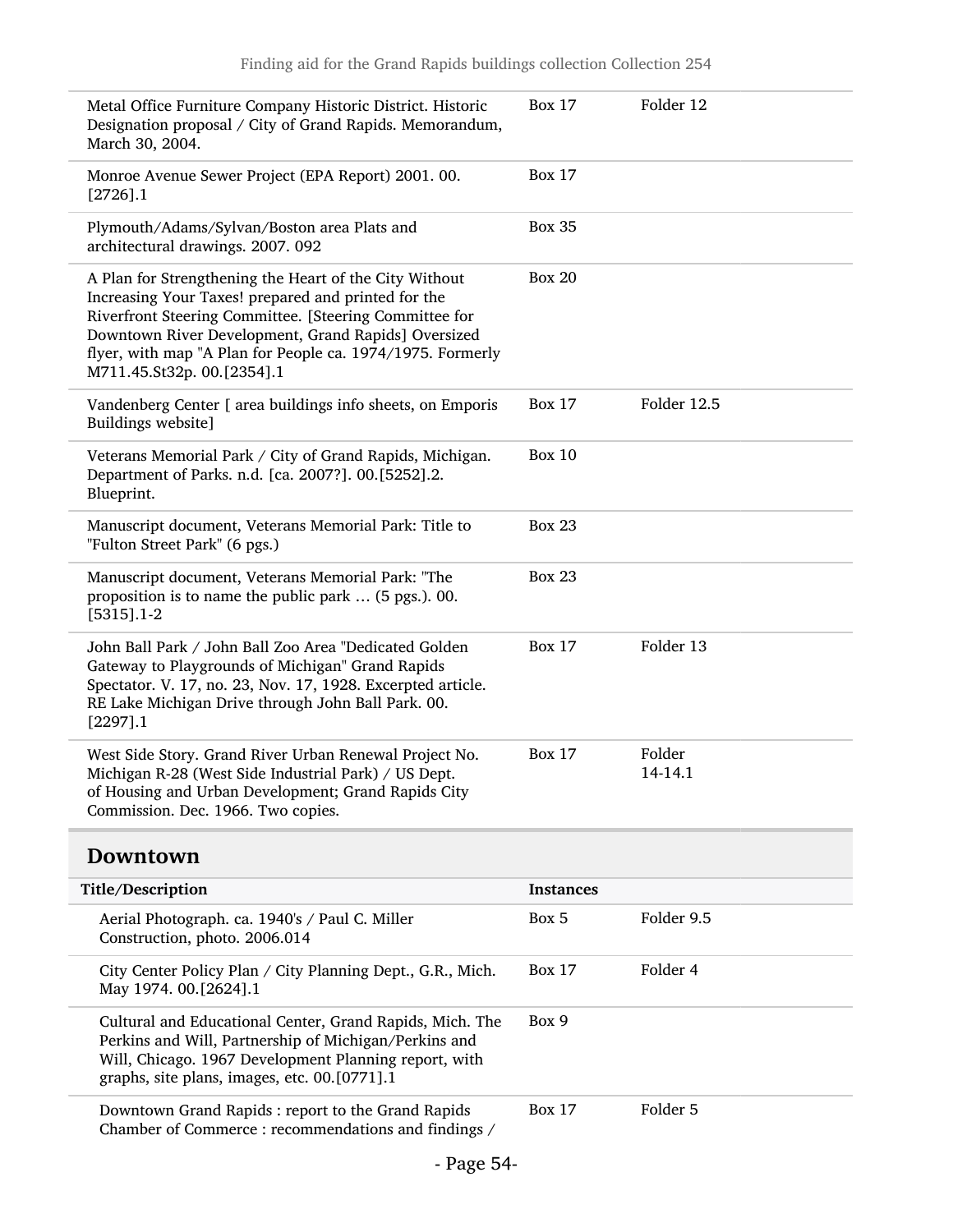| Walk Around Old Grand Rapids, historic walking tour<br>with map [2022.017]                                                                                                                                                                                                                                                                                                                         | <b>Box 17</b>  | Folder 16           |
|----------------------------------------------------------------------------------------------------------------------------------------------------------------------------------------------------------------------------------------------------------------------------------------------------------------------------------------------------------------------------------------------------|----------------|---------------------|
| Historic Heartside calendar, includes short histories of<br>the Kelsy Building, Bishop/Masonic Temple Building,<br>Calumet Flats, St. Andrew's Convent, Heystek Building<br>(Coliseum), William Alden Smith Building, Forslund/<br>Paalman Furniture Factory, Seventh Day Adventist<br>Church, Brooks Building, Kern Building, Ladies Literary<br>Guild and the Blodgett Building [2022.017], 1982 | <b>Box 17</b>  | Folder 15           |
| Heartside Historic District, Expansion Study Committee.<br>Preliminary Report, May 1995. [Photocopy?] 00.[647].1                                                                                                                                                                                                                                                                                   | <b>Box 17</b>  | Folder 10           |
| Gerald R. Ford Presidential Museum in Grand Rapids /<br>prepared for the Gerald R. Ford Commemorative<br>Committee and GR City Commission by City of GR<br>Planning Dept. Apr. 1977. 00.[634].1                                                                                                                                                                                                    | <b>Box 17</b>  | Folder 9            |
| Marie Catrib's at East Hills Center of the Universe, corner<br>of Lake Drive and Division. Art by Jane VanderLaan<br>commissioned by realtor Amy Miller, and used in a<br>postcard format. (Neighborhood Places Series #6)<br>2005.032h                                                                                                                                                            | <b>Box 3.5</b> |                     |
| A Walking Tour of East Hills, a council of neighbors.<br>[Flyer, with map and illustrations] [2002] 2002.106B                                                                                                                                                                                                                                                                                      | <b>Box 17</b>  | Folder <sub>8</sub> |
| Voices and Visions: Community Planning for Downtown /<br>Grand Rapids Downtown Development Authority (4 items,<br>3 different posters, including Help Focus the Vision!;<br>Here's where the downtown of tomorrow starts; Visions<br>Forum [ 00. [0255] .1-2]                                                                                                                                      | <b>Box 224</b> | Folder Box<br>12    |
| Sweet's on Campau Square in Grand Rapids, Michigan.<br>2004.025                                                                                                                                                                                                                                                                                                                                    | <b>Box 11</b>  |                     |
| Historic Research Project: Selected Buildings in<br>Downtown Grand Rapids, Michigan / Kathy Watkins, Jan.<br>26, 1977. Student Intern Project (City of Grand Rapids,<br>Planning Department), Mount Holyoke College. Formerly<br>M977.456.W325h. 00.[5339].1                                                                                                                                       | Box 17.3       |                     |
| Downtown Streetscape Design Guidelines / Prespared for<br>the Grand Rapids Downtown Alliance; prepared by the<br>Downtown Alliance Streetscape Steering Committee. Nov.<br>3, 2006.                                                                                                                                                                                                                | Box 17.3       |                     |
| by a panel of the Urban Land Institute, Nov. 28-Dec. 1,<br>1955. 00. [2718]. 1                                                                                                                                                                                                                                                                                                                     |                |                     |

### <span id="page-54-0"></span>Heritage Hill Association

| Title/Description                                          | <b>Instances</b> |          |
|------------------------------------------------------------|------------------|----------|
| Bylaws of Heritage Hill Association, Inc. Aug./Sept. 2000. | Box 17.5         | Folder 1 |
| Welcome to Heritage Hill brochures / membership (3)        | Box 17.5         | Folder 2 |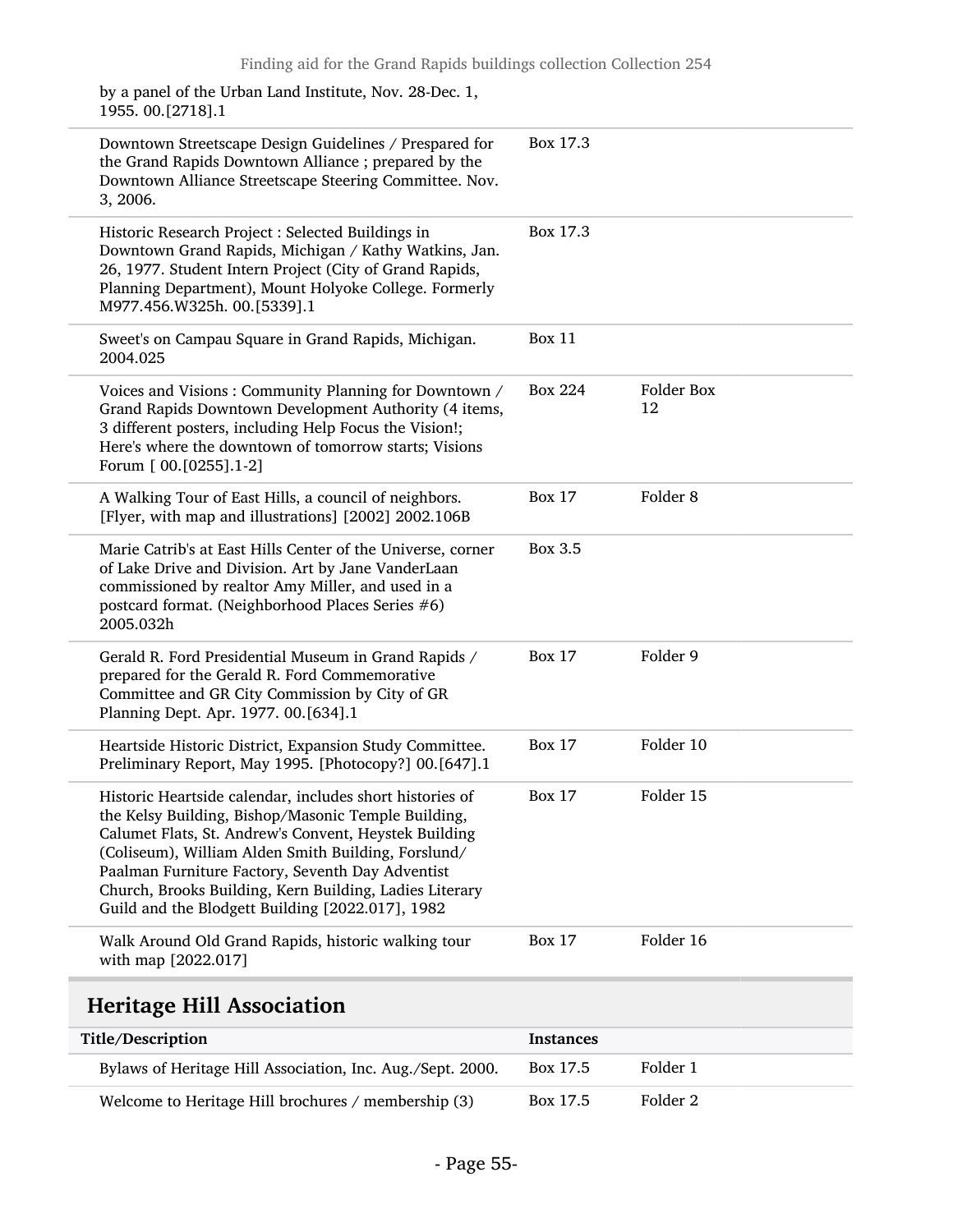| Miscellaneous documents / correspondence (3) 00.<br>[3069].1-3, including Heritage Hill Progressive Dinner,<br>Oct. 20, 1979 Notice; Special Notice to Heritage Hill<br>Association Members. Sept. 27, 1979; Heritage Hill Assoc.<br>Annual Meeting, Dec. 3, 1981.                                                                                                                                                                                                          | Box 17.5 | Folder 3            |
|-----------------------------------------------------------------------------------------------------------------------------------------------------------------------------------------------------------------------------------------------------------------------------------------------------------------------------------------------------------------------------------------------------------------------------------------------------------------------------|----------|---------------------|
| Heritage Herald [newsletter of the Association], v. 26, no.<br>5, Sept./Oct. 2000. Copy. 2000.094                                                                                                                                                                                                                                                                                                                                                                           | Box 17.5 | Folder 4            |
| Master Plan of Heritage Hill / Heritage Hill Assoc., July<br>20, 1988. 2004.078                                                                                                                                                                                                                                                                                                                                                                                             | Box 17.5 | Folder 5            |
| National Register of Historic Places Inventory -<br>Nomination Form / submitted by William Lowery,<br>Michigan Historical Commission, Feb. 9, 1971. 00.<br>$[3055]$ .1-2 (2 copies)                                                                                                                                                                                                                                                                                         | Box 17.5 | Folder 6            |
| National Register Material, Nomination Form. 4 page<br>Description, n.d. ca. 1988?                                                                                                                                                                                                                                                                                                                                                                                          | Box 17.5 | Folder 7            |
| Heritage Hill Mapping Project Link                                                                                                                                                                                                                                                                                                                                                                                                                                          | Box 17.5 | Folder <sub>8</sub> |
| Index to Heritage Hill Microfilm [map]                                                                                                                                                                                                                                                                                                                                                                                                                                      | Box 17.5 | Folder 21.5         |
| Almost Lost : building and preserving Heritage Hill, Grand<br>Rapids, Michigan / Thomas H. Logan. Traverse City:<br>Arbutus Press, 2004. Inscription by author. P2004.039                                                                                                                                                                                                                                                                                                   | Box 17.5 | Folder 22           |
| The Homes of Heritage Hill : a tour in drawings and<br>photographs / by David and Marilyn Hanks. G.R. :<br>Heritage Hill Assoc., 1970.                                                                                                                                                                                                                                                                                                                                      | Box 17.5 | Folder<br>23-25     |
| [Letter with old Calder letterhead] To Heritage Hill<br>Property Owner from Walter S. Bagby, Neighborhood<br>Improvement Administrator.                                                                                                                                                                                                                                                                                                                                     | Box 17.5 | Folder 26           |
| Designers Showhouse Comes to Grand Rapids / Deanne<br>Car ; photos by Hoyt E. Carrier II. "Grand Rapids<br>magazine", May 1978. 00.[2257].1 Designers Showhouse<br>'78, 417 Washington St. SE, April 29-May 21, 1978<br>presented by the Women's Committee of the Grand Rapids<br>Symphony Orchestra, calendar of musical events and<br>Grand Rapids Press clippings [2021.072].                                                                                            | Box 17.5 | Folder 27           |
| Grand Rapids Magazine. Heritage Hill Weekend Tours of<br>Homes. 1989. 00.[3057].1                                                                                                                                                                                                                                                                                                                                                                                           | Box 17.5 | Folder 28           |
| Grand Rapids Magazine. Heritage Hill Home Tour. Design<br>Awards. 1995. 00.[3056].1                                                                                                                                                                                                                                                                                                                                                                                         | Box 17.5 | Folder 29           |
| Mr. Voigt's Neighborhood: Buildings from the 1800s /<br>[Blue flyer with map listing 14 building] / provided<br>by Grand Rapids/Kent county Convention and Visitor<br>Bureau, ca. 1995/1996. Includes Bissell, Daniel H. Water,<br>Clay-Howlett, Mrs. Thomas White, T. Stewart White,<br>Harry Widdicomb, H.H. Philbrick, Hake Homestead,<br>Leavitt, Julius Berkey, Voigt First home at 133 Court<br>St./Scribner, and Valleau, plus City Hall and Police<br>Headquarters. | Box 17.5 | Folder 35           |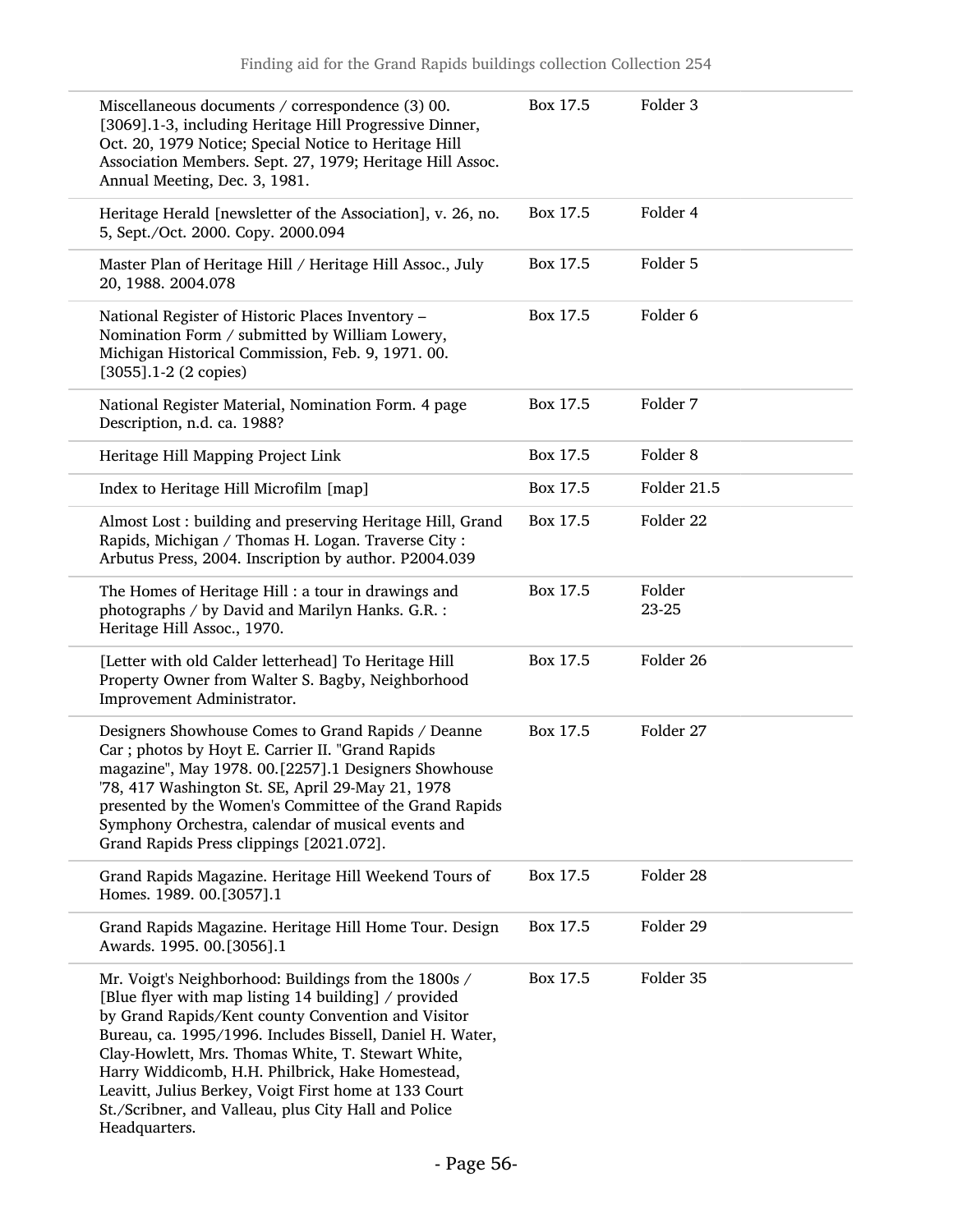| Heritage Hill Preservationist's Response to the College<br>Park Urban Renewal Plan / Robert J. Buteyn. History<br>Seminar 395, Apr. 27, 1981. 00.[2260].1                                                                                                                                                                                                                            | Box 17.5 | Folder 36 |
|--------------------------------------------------------------------------------------------------------------------------------------------------------------------------------------------------------------------------------------------------------------------------------------------------------------------------------------------------------------------------------------|----------|-----------|
| Miscellaneous Heritage Hill House. Appears to be Historic<br>Preservation minutes, perhaps from the Heritage Hill<br>Association. 00.[2259].1                                                                                                                                                                                                                                        | Box 17.5 | Folder 37 |
| Heritage Hill Target Area Council Records, 1976-1979<br>(select records, evidently sent from Abe Drasin). Includes<br>correspondence between Drasin/Logie RE Revised Project<br>Proposal; Memo, City Manager from Milton W. Rohwer<br>RE Proposal for small park; Drasin/Logie RE Central Park<br>Project; Logie/Drasin RE foot patrols; Drasin/Logie RE<br><b>Fourth Year Funds</b> | Box 17.5 |           |
| Heritage Hill Historic District / Grand Rapids Historic<br>Preservation Commission, 1977. 00. [3067]. 1                                                                                                                                                                                                                                                                              | Box 17.5 |           |
| Mr. Voigt's Neighborhood. [flyer] 00.[4016].1                                                                                                                                                                                                                                                                                                                                        | Box 17.5 |           |

## Heritage Hill Calendars (not published in 1983, 1984)

| Title/Description | <b>Instances</b> |           |
|-------------------|------------------|-----------|
| 1972              | Box 17.5         | Folder 9  |
| 1973              | Box 17.5         | Folder 10 |
| 1974              | Box 17.5         | Folder 11 |
| 1975              | Box 17.5         | Folder 12 |
| 1976              | Box 17.5         | Folder 13 |
| 1977 [2021.026]   | Box 17.5         | Folder 38 |
| 1978              | Box 17.5         | Folder 14 |
| 1979              | Box 17.5         | Folder 15 |
| 1980              | Box 17.5         | Folder 16 |
| 1985              | Box 17.5         | Folder 17 |

## Heritage Hill Home Tours

| Title/Description                                                                                                                                                                                                | <b>Instances</b> |           |
|------------------------------------------------------------------------------------------------------------------------------------------------------------------------------------------------------------------|------------------|-----------|
| Heritage Hill Historic Homes Tour / Sponsored by the<br>Heritage Hill Association, Inc. May 20, 1969. Intro by<br>Mrs. W. Frank DeJong and Mrs. Charles W. Roelofs. Map<br>and list of houses with descriptions. | Box 17.5         | Folder 18 |
| Heritage Hill Home Tour brochures or flyers, no date.<br>2012.109. 1972, 1977, 1978, 1981, 1983                                                                                                                  | Box 17.5         | Folder 19 |
| Home Tour Brochures, 2000-2004 (2)                                                                                                                                                                               | Box 17.5         | Folder 20 |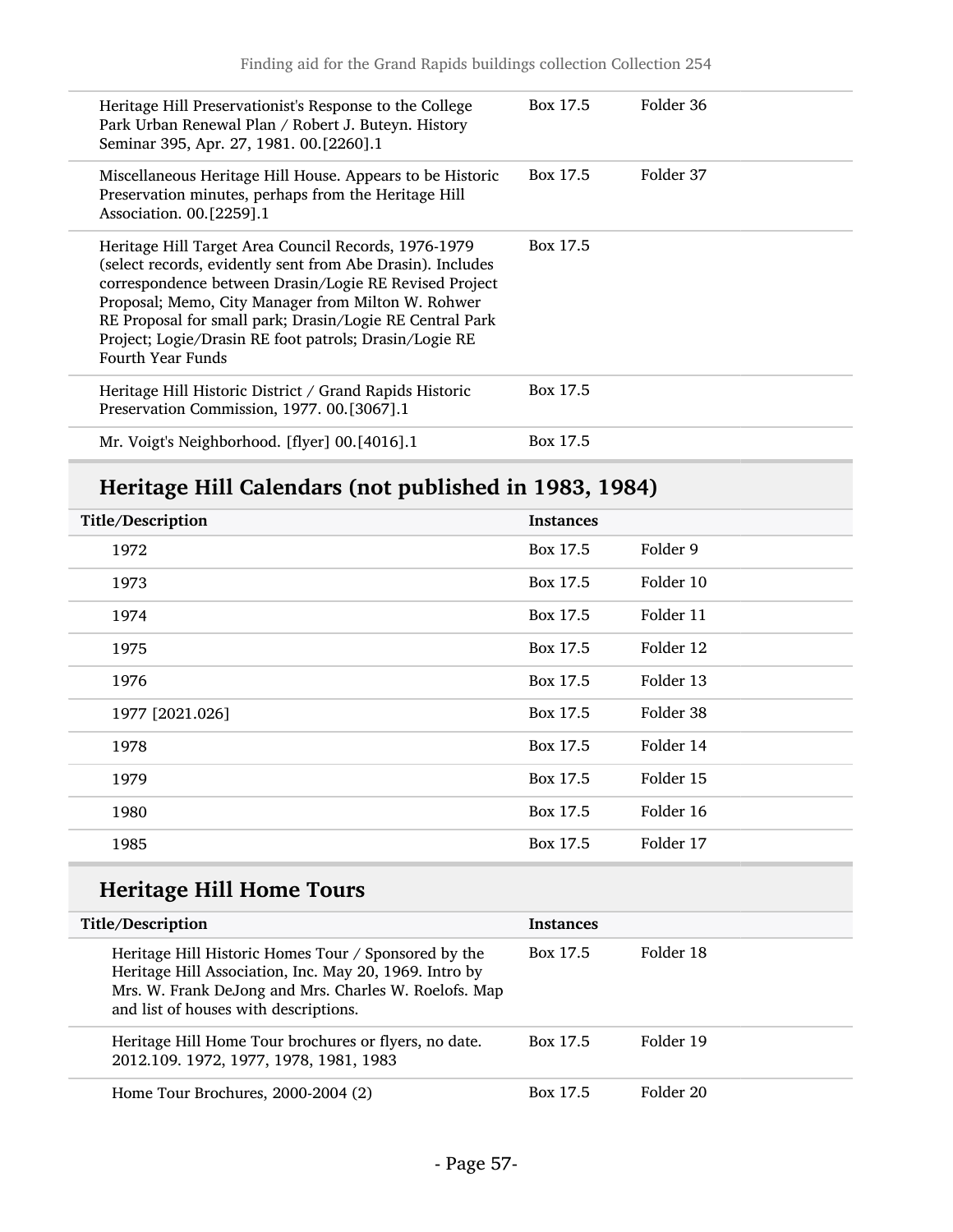| Miscellaneous flyers, including A Walking Tour of<br>Heritage Hill. 00.[4019].1; Historic Homes of Heritage<br>Hill / CJ's Tours. 00. [4020]. 1-2 | Box 17.5 | Folder 21 |
|---------------------------------------------------------------------------------------------------------------------------------------------------|----------|-----------|
| Grand Rapids Magazine special issue, Heritage Hill<br>Home Tour [2022.017], 1992                                                                  | Box 17.5 | Folder 40 |

### <span id="page-57-0"></span>West Bridge Street Development / Bridgewater Place. Gordon Olson Files, 1989-1992. Weirich Building Recordation / Grand Rapids Historical Commission. 1993.014

| Title/Description                                                                                                                | <b>Instances</b> |           |
|----------------------------------------------------------------------------------------------------------------------------------|------------------|-----------|
| Project Correspondence and references, Olson and Ronald<br>E. Voogt in particular                                                | Box 7            | Folder 1  |
| Measurement data. 315 Bridge St and Weirich Building                                                                             | Box 7            | Folder 2  |
| West Bridge Street Development : Project Area History /<br>Richard H. Harms, Grand Rapids Public Library, 1989.                  | Box 7            | Folder 3  |
| Sanborn Map copies                                                                                                               | Box 7            | Folder 4  |
| Bridgewater Place. Caption List / Gordon Olson, City<br>Historian. Dec. 28, 1992. [For slide presentation?]                      | Box 7            | Folder 5  |
| Bridgewater Place (Waterfront Place) Color Architectural<br>Rendering / ? Fritz. Laser copy?                                     | Box 7            | Folder 6  |
| Photographic prints (6), including conical tower with the<br>letter "B"; interior of demolition                                  | Box 7            | Folder 7  |
| Contact prints of 35 mm negatives. b/w (10 sheet, each<br>with various numbers of views) Weirich Building and area<br>structures | Box 7            | Folder 8  |
| Negatives (10 sets)                                                                                                              | Box 7            | Folder 9  |
| + corresponding contact sheets                                                                                                   | Box 7            | Folder 10 |

## <span id="page-57-1"></span>Aerial color photographs of downtown

| Title/Description                                                                                                                                                                                                                                                           | <b>Instances</b> |           |
|-----------------------------------------------------------------------------------------------------------------------------------------------------------------------------------------------------------------------------------------------------------------------------|------------------|-----------|
| Pearl Street in foreground with fire trucks. Grand River at<br>right. Ford Museum at left (triangle building). Target area<br>is near the cranes in the river and near Sullivan Place in<br>the background. Looking North                                                   | Box 7            | Folder 11 |
| Reverse view with the rear of the target area in the<br>foreground, the Ford Museum center, the Day's Inn Hotel<br>(what called then?) across Pearl Street, Eberhard Center<br>is tall red building on Fulton. 131 is right, and the Grand<br>River is left. Looking South. | Box 7            | Folder 11 |
| View of target area looking from above the Grand River<br>across 131 to the West Side.                                                                                                                                                                                      | Box 7            | Folder 11 |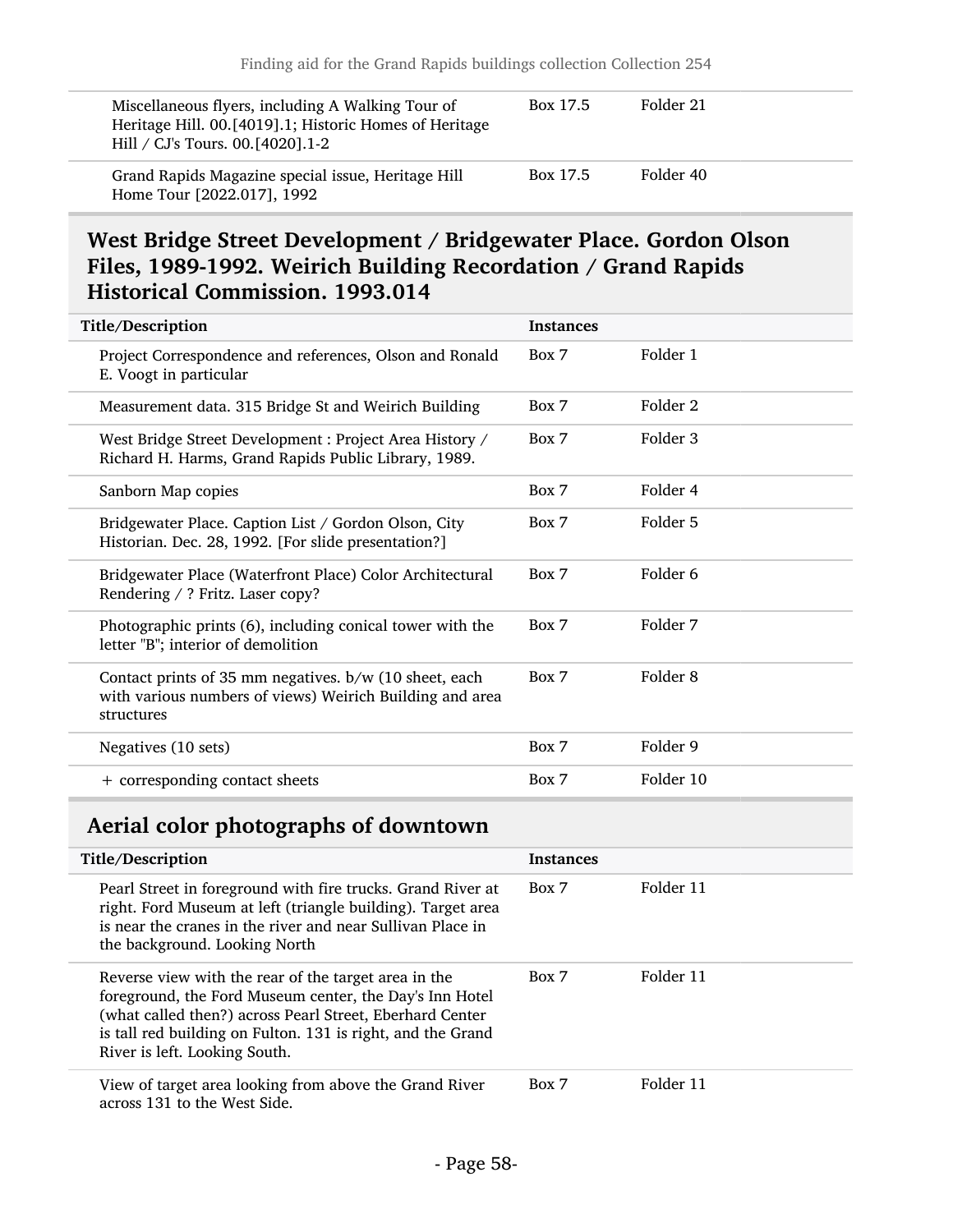<span id="page-58-0"></span>

| View looking east from above the near West Side with<br>131 in the foreground. Target area is between 131 and the<br>Grand River at left. Sullivan's decorative facade is visible.<br>La Grande Vitesse Calder sculpture shows up well behind<br>the City Hall in the Vandenberg Center. Numerous other<br>downtown buildings. New bridge in construction across<br>Michigan/Bridge Street, with view up Michigan Street Hill<br>at left. | Box 7                    | Folder 11           |
|-------------------------------------------------------------------------------------------------------------------------------------------------------------------------------------------------------------------------------------------------------------------------------------------------------------------------------------------------------------------------------------------------------------------------------------------|--------------------------|---------------------|
| View Southeast over target area in the foreground to the<br>Amway on Pearl and the 131 curve to the south.                                                                                                                                                                                                                                                                                                                                | Box 7                    | Folder 11           |
| Oversized color print of 5 above, cropped.                                                                                                                                                                                                                                                                                                                                                                                                | Box 4                    |                     |
| Oversized CHECK CONTENTS.                                                                                                                                                                                                                                                                                                                                                                                                                 | <b>Box</b><br>FF.VIII.A. |                     |
| <b>Parks</b>                                                                                                                                                                                                                                                                                                                                                                                                                              |                          |                     |
| Title/Description                                                                                                                                                                                                                                                                                                                                                                                                                         | <b>Instances</b>         |                     |
| Accent Grand Rapids - Rediscovering Good Times in the<br>Park (various articles), Volume 8, Number 5, 1979-06                                                                                                                                                                                                                                                                                                                             | Box 17.3                 | Folder 5            |
| Report to Water Power Committee on Grand River<br>Development at Grand Rapids, Spooner & Merrill,<br>Consulting Engineers, 1924-05-24                                                                                                                                                                                                                                                                                                     | Box 17.3                 | Folder <sub>6</sub> |
| Memoria in aeterna: a remembrance of the dedication of<br>the memorial pillars, erected in Fulton Street Park by the<br>citizens of Grand Rapids, in memory of those who gave<br>their lives in the World War., 1926-11-11                                                                                                                                                                                                                | Box 17.3                 | Folder 7            |
| The true history of Fulton Street Park, written for<br>Sophie de Marsac Chapter, Daughters of the American<br>Revolution, 1910-01-20                                                                                                                                                                                                                                                                                                      | Box 17.3                 | Folder <sub>8</sub> |
| The Presidential Park: an appropriate site for the Gerald<br>R. Ford Presidential Museum, proposed by the Grand<br>Rapids Museum Association (site on Jefferson Avenue),<br>1977-03-25                                                                                                                                                                                                                                                    | Box 17.3                 | Folder 9            |

#### ^ [Return to Table of Contents](#page-1-0)

## <span id="page-58-1"></span>VII. Urban Renewal, City Planning Literature, and Historic Preservation

#### Scope and Contents

Included here for Historic Preservation are those materials which cover historical preservation in general. For specific information on the historic preservation of a specific house or neighborhood, see the name for that area above.

### <span id="page-58-2"></span>I-96 Highway Construction prints from Milanowski slides. May 1963 (2008.025)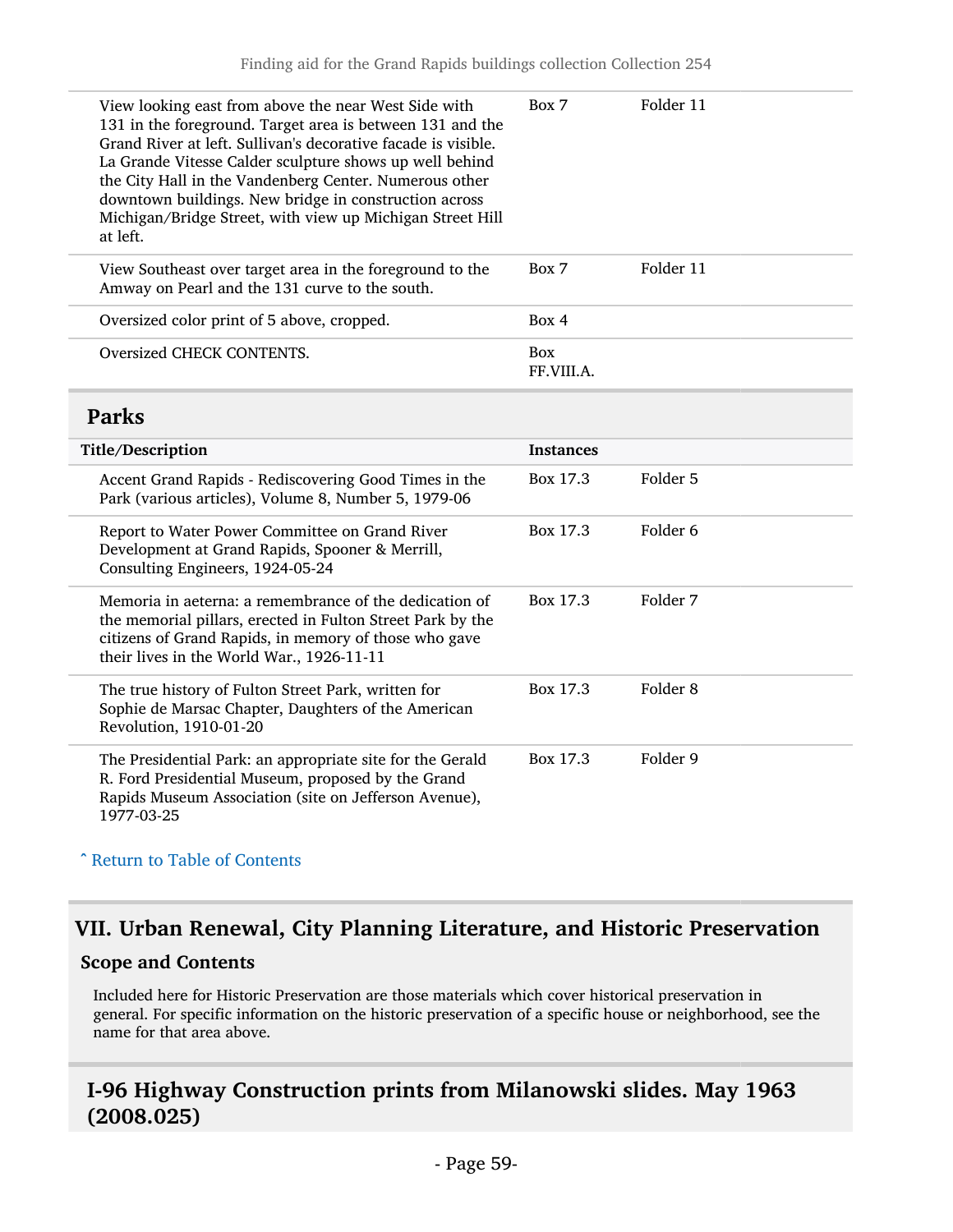| Title/Description                                                                                                                                                                                                                                                                     | <b>Instances</b>          |
|---------------------------------------------------------------------------------------------------------------------------------------------------------------------------------------------------------------------------------------------------------------------------------------|---------------------------|
| 1. "1" View to the North, 131 / 196 construction.                                                                                                                                                                                                                                     | Box 5                     |
| 2. "2" View SW from atop Michigan Street hill near<br>Belknap Lookout with brewery on Michigan center left.                                                                                                                                                                           | Box 5                     |
| 3. "3" Bird's eye view to the SW with west side highway<br>and bridge construction across the Grand River. Wolverine<br>Brass Works building is near the center of the photo                                                                                                          | Box 5                     |
| 4. "4" View NW from Belknap Lookout of the East side and<br>the Grand River to the west side.                                                                                                                                                                                         | Box 5                     |
| 5. "5" Nearer view in same NW direction as above, from<br>Belknap Lookout with river barely visible.                                                                                                                                                                                  | Box 5                     |
| 6. "6 'Near view of highway supports and construction<br>site.                                                                                                                                                                                                                        | Box 5                     |
| 7. "10" Bird's eye view                                                                                                                                                                                                                                                               | Box 5                     |
| 8. "18" Snow scene and skaters                                                                                                                                                                                                                                                        | Box 5                     |
| 9. "19" Snow scene and down hill sledders                                                                                                                                                                                                                                             | Box 5                     |
| 10. "20" Snow scene and more sledders                                                                                                                                                                                                                                                 | Box 5                     |
| 11. "35" Fishing in the Grand River with new bridge<br>construction supports in the background                                                                                                                                                                                        | Box 5                     |
| 12. "36" View of new highway bridge construction across<br>the Grand River with a church steeple hidden behind the<br>supports                                                                                                                                                        | Box 5                     |
| 13. "37" View of steel frames for at least two new<br>downtown buildings with "Old Kent" sign seen on top of<br>one building thru the steel frame.                                                                                                                                    | Box 5                     |
| 14. "38" Construction of new Grand Rapids Press Building<br>on Michigan. Corner view with a stop light and an auto of<br>the era.                                                                                                                                                     | Box 5                     |
| 15. "39" Bird's eye view of completed highways with an<br>Ottawa Ave. exit sign. View from Belknap Lookout. The<br>building nearest the highway in construction is the steel<br>of the Grand Rapids Press building on Michigan, with the<br>taller brick Rowe Hotel nearer the river. | Box 5                     |
| 16. "40" Street level view of two story Catholic<br>Information? Center.                                                                                                                                                                                                              | Box 5                     |
| Preliminary Report for a City Plan for Grand Rapids / by<br>Arnold W. Brunner, John M. Carrere. G.R. : Dickinson Bros.,<br>1909. (2002.075)                                                                                                                                           | Folder 33.5<br>Box 1      |
| City Center Renewal : the key to a greater Grand Rapids!<br>Prepared by the Committee for a Better Grand Rapids and<br>paid for by private funds. Frederick G.H. Meijer, Chairman.<br>n.d. [recd. July 1960]                                                                          | Folder 1<br><b>Box 25</b> |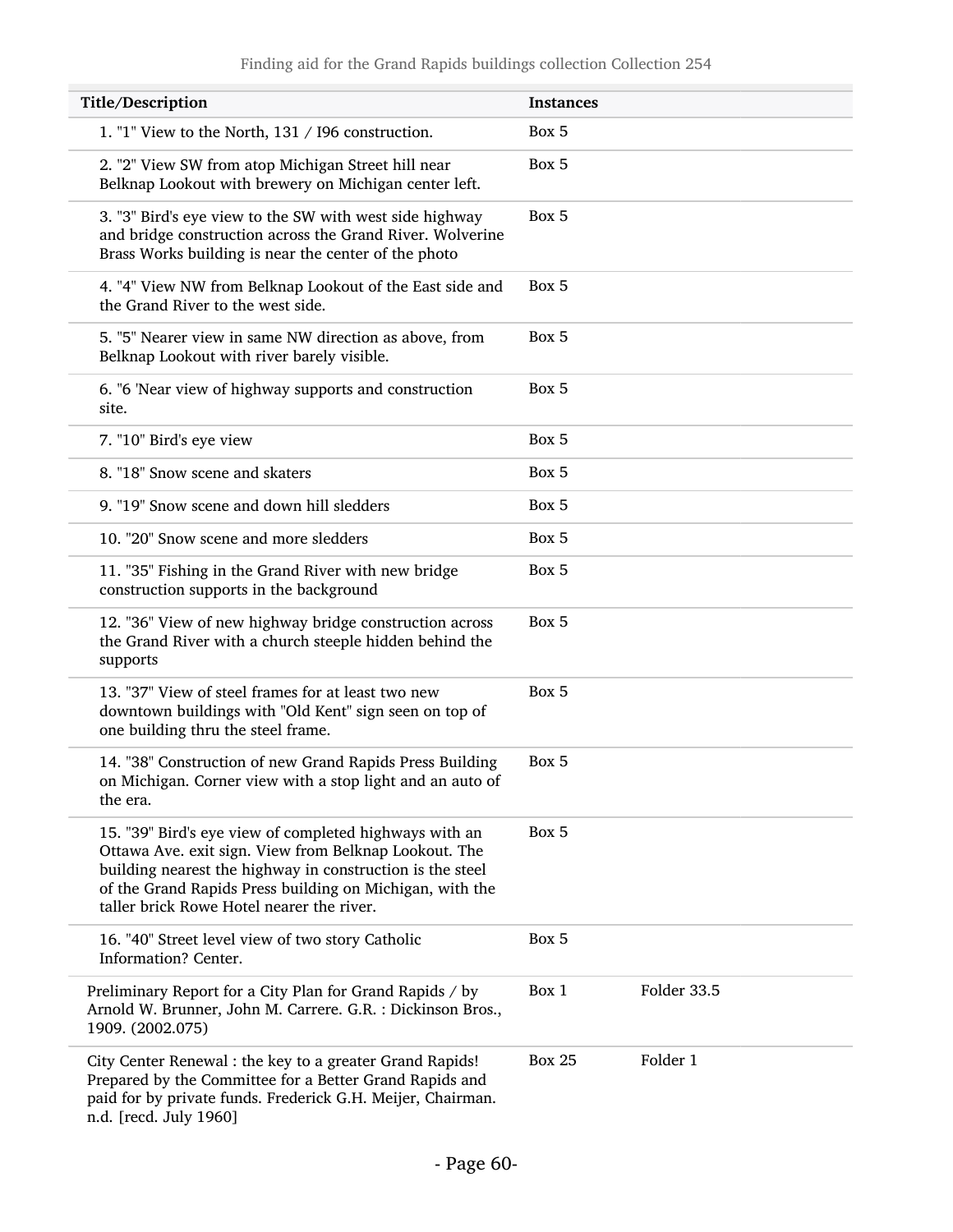| City Planning for the Grand Rapids Area  Is Your Business.<br>Feb. 1953. Includes maps. Formerly M711.5.G762 (00.<br>$[2853]$ .1)                                                                                                                                  | <b>Box 25</b>  | Folder 1.5          |
|--------------------------------------------------------------------------------------------------------------------------------------------------------------------------------------------------------------------------------------------------------------------|----------------|---------------------|
| Death of the Ghetto / Benjamin F. Smith, P.E. Consulting<br>Engineer. July 14, 1967. Formerly M301.364.Sm52d (00.<br>$[2827]$ .1)                                                                                                                                  | <b>Box 25</b>  | Folder 1.75         |
| Developmental concept of cultural area / City Planning<br>Commission, May 1963. RE: Cultural Center. Blackline<br>copy, folded.                                                                                                                                    | <b>Box 25</b>  | Folder <sub>2</sub> |
| Development news / Metropolitan Grand Rapids<br>Development Association. [serial] v. 8, Jan. 1952.                                                                                                                                                                 | <b>Box 25</b>  | Folder <sub>3</sub> |
| Downtown Development Projects, 1985-1995 / City of GR,<br>Planning Dept. 1994. [flyer with map and lists.]                                                                                                                                                         | <b>Box 25</b>  | Folder 4            |
| Fact Finding Report: Planning, zoning and building codes<br>in the Grand Rapids Metropolitan Area / GR Metropolitan<br>Area Study. Apr. 1957. Formerly MKG711.5.G763 (00.<br>$[3833]$ .1)                                                                          | <b>Box 25</b>  | Folder 5            |
| Federal Laws Authorizing Assistance to Urban Renewal,<br>as amended Oct. 1, 1959 / Housing and Home Finance<br>Agency, Office of the General Council, Washington, D.C.                                                                                             | <b>Box 25</b>  | Folder 6            |
| A Framework for Planning in Grand Rapids / by Robert N.<br>Cross. U.of Mich., School of Business Admin., Bureau of<br>Business Research, June 6, 1946.                                                                                                             | <b>Box 25</b>  | Folder 7            |
| Grand Opening and Dedication GR State Office building.<br>Oct. 21, 1976 [Invitation]                                                                                                                                                                               | <b>Box 25</b>  | Folder <sub>8</sub> |
| Grand Rapids' Approach to Downtown Revitalization.<br>CBD. / Downtown Development Committee ; Ebasco<br>services,  Jan. 1960.                                                                                                                                      | <b>Box 25</b>  | Folder 9            |
| Grand Rapids City Center : Downtown Projects,<br>1975-1981 / Grand Rapids Planning Dept. Jan. 3, 1978.<br>Map. Photocopy.                                                                                                                                          | <b>Box 25</b>  | Folder 10           |
| Grand River Edges : a plan for their improvement /<br>prepared by City of Grand Rapids Planning Department in<br>cooperation with the Grand River Committee  n.d. ca.<br>1978-1983. Maps. 00.[3981].2                                                              | <b>Box 25</b>  | Folder 10.5         |
| Grand Valley Metropolitan Council. Metropolitan<br>Development Blueprint. Loose leaf notebook, with parts of<br>a publication "Metropolitan Development Blueprint. First<br>Impressions Report " April 30, 1993, and many other<br>reference materials 00.[5466].1 | Box<br>Unknown |                     |
| June 1967. Urban Renewal Projects. 00.[5740].1                                                                                                                                                                                                                     | <b>Box 25</b>  | Folder 11           |
| July 1967. Vandenberg Center Rises in Downtown GR. 00.<br>$[5740]$ .2                                                                                                                                                                                              | <b>Box 25</b>  | Folder 11.1         |
| Historic District Flyers / Historic Preservation Commission,<br>n.d. [ca. 2007?] 00.[5337].1-6, including Fairmount                                                                                                                                                | <b>Box 25</b>  | Folder 12           |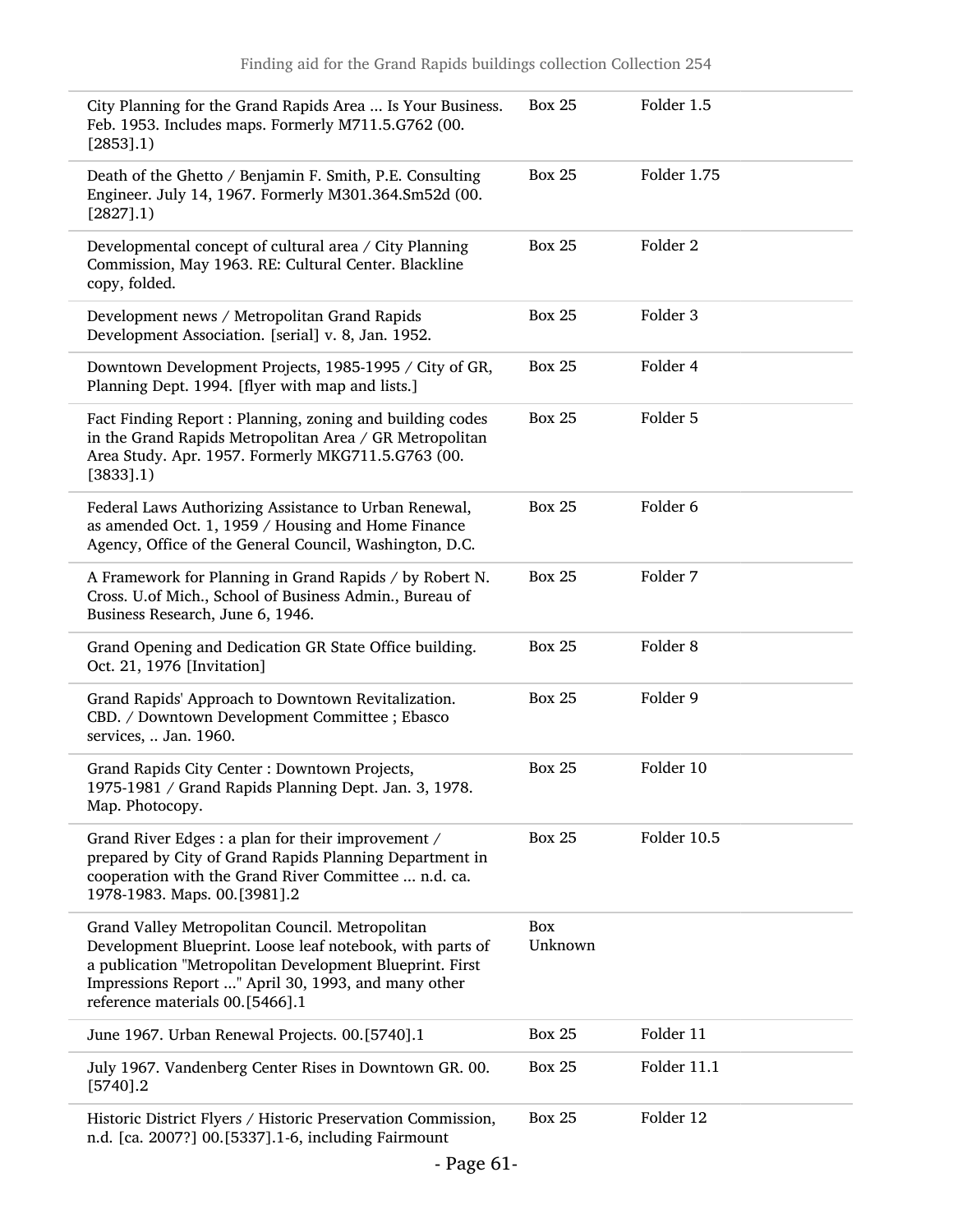| Square; Cherry Hill; Heritage Hill; Heartside; Wealthy<br>Street; Historic Landmakes of Grand Rapids                                                                                                                                                                         |                       |             |
|------------------------------------------------------------------------------------------------------------------------------------------------------------------------------------------------------------------------------------------------------------------------------|-----------------------|-------------|
| Historic Preservation Guidelines / City of Grand Rapids.<br>May 1996. 00.[5287].1                                                                                                                                                                                            | Box 25.5              |             |
| Historic Preservation Inventory, Grand Rapids, Michigan:<br>draft report / Planning Department, City of Grand Rapids;<br>Kent County Council for Historic Preservation; Michigan<br>Department of Natural Resources; Johnson, Johnson and<br>Roy, Inc Apr. 1973. 00.[5045].1 | Box 25.5              |             |
| Housing in Grand Rapids and the Metropolitan Area:<br>a report of the pre-clinic study committee of the<br>Community Family Life Clinic, Nov. 7-10, 1954. Formerly<br>MKG331.833.C639; 00.[3098].1                                                                           | <b>Box 25</b>         | Folder 12.3 |
| How Planners Shape the City's Future [issue caption title]<br>In "Accent, Grand Rapids" [serial] v. 8, no. 1, Jan./Feb.<br>1978 [sic 1979]                                                                                                                                   | <b>Box 25</b>         | Folder 12.5 |
| Industrial Park. Grand Rapids Gravel. [flyer. Fold out map.]                                                                                                                                                                                                                 | <b>Box</b><br>Unknown |             |
| Industrial Survey, City Planning Commission, G.R. 1958.                                                                                                                                                                                                                      | <b>Box 25</b>         | Folder 13   |

## <span id="page-61-0"></span>John Ihlder, Secretary of the Municipal Affairs Committee, Grand Rapids Board of Trade

| Title/Description                                                                                                                             | <b>Instances</b> |             |
|-----------------------------------------------------------------------------------------------------------------------------------------------|------------------|-------------|
| [Report on Trip to Pacific Coast, including visits to 19<br>U.S. Cities, June/July 1909] August 1909 report date. 18<br>typed pages. I1:A10.1 | <b>Box 25</b>    | Folder 13.5 |

## <span id="page-61-1"></span>Newspaper clippings RE Ihlder's visits to different cities, from the Grand Rapids Press or the Grand Rapids Daily news. I1.A10.2

| Title/Description                                                                         | <b>Instances</b> |             |  |
|-------------------------------------------------------------------------------------------|------------------|-------------|--|
| Grand Rapids Compares Well. GR Daily News, June 24,<br>1909. St. Louis.                   | <b>Box 25</b>    | Folder 13.6 |  |
| GR Press, June 25, 1909. St. Louis                                                        | <b>Box 25</b>    | Folder 13.6 |  |
| Trying the Commission Plan of City Government in<br>Colorado Springs. News, June 30, 1909 | <b>Box 25</b>    | Folder 13.6 |  |
| "The Builders of Cities" GR Press, June 26, 1909. Kansas<br>City                          | <b>Box 25</b>    | Folder 13.6 |  |
| Dubuque, City of Thrift and Beauty. News, Aug. 4, 1909                                    | <b>Box 25</b>    | Folder 13.6 |  |
| New. June 26, 1909. Kansas City                                                           | <b>Box 25</b>    | Folder 13.6 |  |
| Ihler Home; Tells of Trip. News Aug. 2, 1909                                              | <b>Box 25</b>    | Folder 13.6 |  |
| Park Systems of the Twin Cities. News. July 31, 1909                                      | <b>Box 25</b>    | Folder 13.6 |  |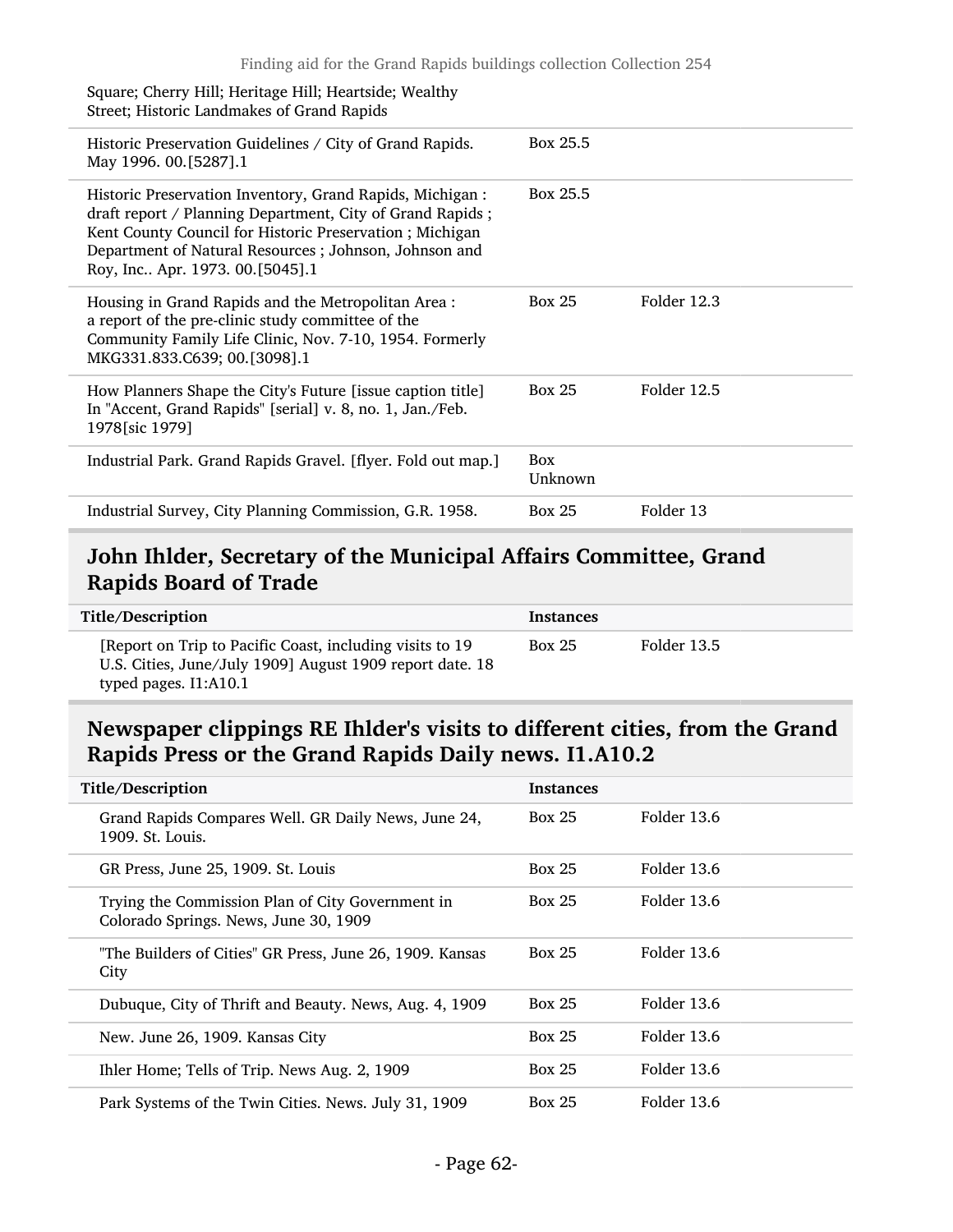| Builders of the Cities. Denver Has a One-Man<br>Government. Press. June 30, 1909.                                                                                               | <b>Box 25</b> | Folder 13.6 |
|---------------------------------------------------------------------------------------------------------------------------------------------------------------------------------|---------------|-------------|
| Portland, A Disappointment. July 23, Source unknown                                                                                                                             | <b>Box 25</b> | Folder 13.6 |
| Builders of the Cities. San Francisco the Dissatisfied. Press,<br>July 13, 1909                                                                                                 | <b>Box 25</b> | Folder 13.6 |
| Spirit of Towns: Portland, Tacoma and Seattle compared<br>by Ihlder. Press, July 22, 1909                                                                                       | <b>Box 25</b> | Folder 13.6 |
| Western Enthusiasm and Eastern Conservatism at War in<br>Spokand. Grand Rapids Herald. Aug. 2, 1909.                                                                            | <b>Box 25</b> | Folder 13.6 |
| Civic Conditions in Salt Lake City. News. July 8(or 3rd),<br>1909                                                                                                               | <b>Box 25</b> | Folder 13.6 |
| "For Common Good" is Spokane's Idea. Press, July 27,<br>1909                                                                                                                    | <b>Box 25</b> | Folder 13.6 |
| Duluth Now a Big Business Camp. Press, July 31, 1909                                                                                                                            | <b>Box 25</b> | Folder 13.6 |
| The Twin Cities: Mr. Ihlder's Study of Minneapolis and St.<br>Paul. Press, Aug. 3, 1909                                                                                         | <b>Box 25</b> | Folder 13.6 |
| Row with Armour  St. Paul. Press, Aug. 4, 1909                                                                                                                                  | <b>Box 25</b> | Folder 13.6 |
| Denver's Lesson to Grand Rapids, Don't be "Tight" in Civic<br>Affairs. Herald, July 1, 1909                                                                                     | <b>Box 25</b> | Folder 13.6 |
| Hustling Western Cities that are Rapidly Taking on New<br>Lease of Life. Kansas City. Herald. June 27, 1909                                                                     | <b>Box 25</b> | Folder 13.6 |
| Street Lights that Ornament as well as Illuminate. Herald<br>July 14, 1909.                                                                                                     | <b>Box 25</b> | Folder 13.6 |
| Worked out Well in Berkeley, Calf. Herald. July 8, 1909                                                                                                                         | <b>Box 25</b> | Folder 13.6 |
| Site for a City Carved out of Hills is the Story of Seattle,<br>Wash. Herald. Aug. 1, 1909                                                                                      | <b>Box 25</b> | Folder 13.6 |
| Western Cities Solve in the Strong Affirmative the<br>Question on Which Grand Rapids recently said "no". St.<br>Paul. Source unknown.                                           | <b>Box 25</b> | Folder 13.6 |
| The Inner city: Old Buildings make way for Sleek new<br>structures totaling \$55.00 million in value. Wonderland. GR<br>Press. Sept. 25, 1966. Clipping.                        | <b>Box 25</b> | Folder 14   |
| Memorandum: Metropolitan District Act: Act 312: Public<br>Acts of Michigan of 1929, as amended / prepared by<br>Richard W. Bryant. Metropolitan Grand Rapids Planning<br>Assoc. | <b>Box 25</b> | Folder 15   |
| Metropolitan Planner [serial]: v. 3, Annual Report, ca.<br>1945/1946; v. 3, no. 1-2, Jan./Feb. 1945                                                                             | <b>Box 25</b> | Folder 16   |
| Michigan Street Business Area / prepared by the Michigan<br>Street Area Business Assoc. 1991. Flyer. Grand Rapids only,<br>with small map.                                      | <b>Box 25</b> | Folder 17   |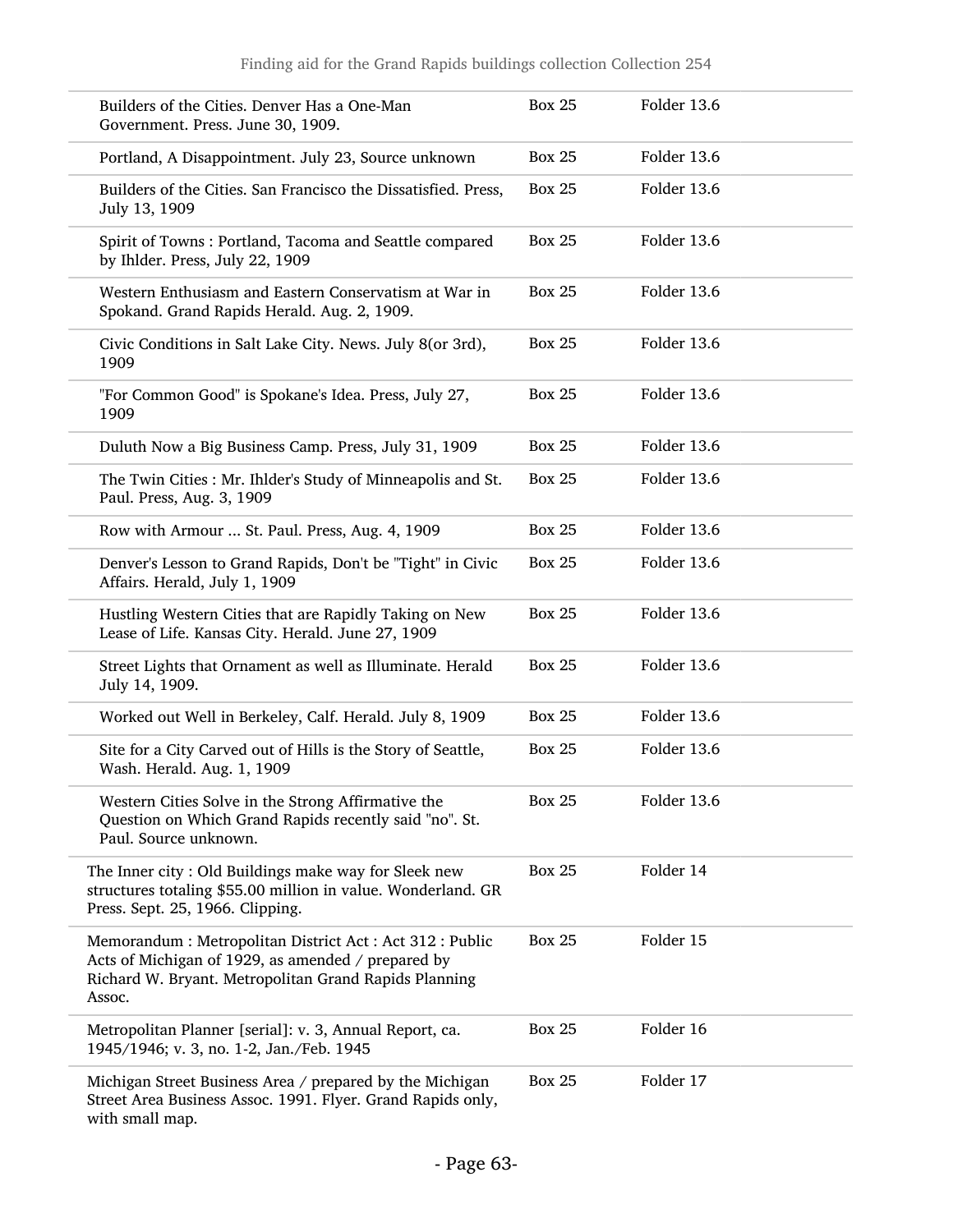<span id="page-63-0"></span>

| New Industrial Strip begins to take Shape. Grand<br>Rapids Press Reprint. Oct. 7, 1962. Has a stamp top left:<br>Greater Grand Rapids Chamber of Commerce Industrial<br>Commissioner. Has a mailing label top right: Hon Thomas<br>J. Whinery. Images, plus sketch map of area from the Grand<br>River west to Turner opposite the expressway, with Webster<br>St. to the north and Fourth St. to the south. The specified<br>area is east of the expressway between Scribner and the<br>River. Map notes businesses: F. Marlee Co.; Barrett Ind.;<br>Auto Clinic; Westinghouse; Old Kent; Modern Cement;<br>Cleveland Floral; Toledo Scales; A. Dodds; Layman Welding;<br>Litscher Electric Udell Ref.; Cook Dist.; G.R. Millwork;<br>Graybar Electric | <b>Box 24</b> |             |
|---------------------------------------------------------------------------------------------------------------------------------------------------------------------------------------------------------------------------------------------------------------------------------------------------------------------------------------------------------------------------------------------------------------------------------------------------------------------------------------------------------------------------------------------------------------------------------------------------------------------------------------------------------------------------------------------------------------------------------------------------------|---------------|-------------|
| A Plan for strengthening the heart of the city without<br>increasing your taxes! [Tabloid sized flyer with aerial photo<br>image on front, map is centerfold, and chart on back]                                                                                                                                                                                                                                                                                                                                                                                                                                                                                                                                                                        | <b>Box 25</b> | Folder 18   |
| Planning the Future : the Grand Rapids City Plan / City Plan<br>Department, March, 1927. Cover title. This copy "From Fred<br>E. Pittinga" 00.[4063].1                                                                                                                                                                                                                                                                                                                                                                                                                                                                                                                                                                                                  | <b>Box 25</b> | Folder 19   |
| Residential Market Potential : Downtown Grand Rapids,<br>City of Grand Rapids, Kent County, Michigan / conducted<br>by Zimmerman/Volk Associates, Inc., July 2004. 0.[5345].1                                                                                                                                                                                                                                                                                                                                                                                                                                                                                                                                                                           | <b>Box 25</b> | Folder 19.5 |
| Project Downtown / Board of Directors, Downtown Council<br>of Grand Rapids. 1958?                                                                                                                                                                                                                                                                                                                                                                                                                                                                                                                                                                                                                                                                       | Box 9         |             |
| Second Civic Revival and Civic Survey. Nov. 3-8, 1909.<br>[Program]                                                                                                                                                                                                                                                                                                                                                                                                                                                                                                                                                                                                                                                                                     | <b>Box 25</b> | Folder 20   |
| Supplementary Report on Blighted Area Study / prepared<br>by City Planning Commission, [Grand Rapids, Michigan]<br>Feb. 1949.                                                                                                                                                                                                                                                                                                                                                                                                                                                                                                                                                                                                                           | <b>Box 25</b> | Folder 21   |
| Urban Renewal in Grand Rapids / Donald W. O'Keefe. In<br>"Michigan Yearbook". v. 5, Dec. 1963. pg. 50                                                                                                                                                                                                                                                                                                                                                                                                                                                                                                                                                                                                                                                   | <b>Box 25</b> | Folder 22   |
| Urban Renewal Workable Program, Recertification / City of<br>Grand Rapids, Mich. 1959. Includes a letter a front to Ivan<br>D. Carson, Regional Director of Urban Renewal,  Chicago,<br>Il. Formerly M711.5.G762u. 00.[2874].1                                                                                                                                                                                                                                                                                                                                                                                                                                                                                                                          | <b>Box 25</b> | Folder 22.5 |
| When One-Third of a City Moves to the Suburbs : a report<br>on the Grand Rapids Metropolitan Area / by Charles<br>Press. Michigan State Univ. c. 1959. Inst. For community<br>Development and Services, Continuing Ed. Service. [Serial:<br>MSU. Research Report #1.]                                                                                                                                                                                                                                                                                                                                                                                                                                                                                   | <b>Box 25</b> | Folder 23   |
| Public Development Site Proposals for the River Corridor<br>Committee. Map of areas of the city with proposed<br>developments overlaid on map. Approx. 2015                                                                                                                                                                                                                                                                                                                                                                                                                                                                                                                                                                                             | <b>Box 24</b> |             |
| Files and images from the City Historic                                                                                                                                                                                                                                                                                                                                                                                                                                                                                                                                                                                                                                                                                                                 | <b>Box 31</b> |             |
| <b>Preservation office - unprocessed</b><br>(2005.041)                                                                                                                                                                                                                                                                                                                                                                                                                                                                                                                                                                                                                                                                                                  | <b>Box 28</b> |             |